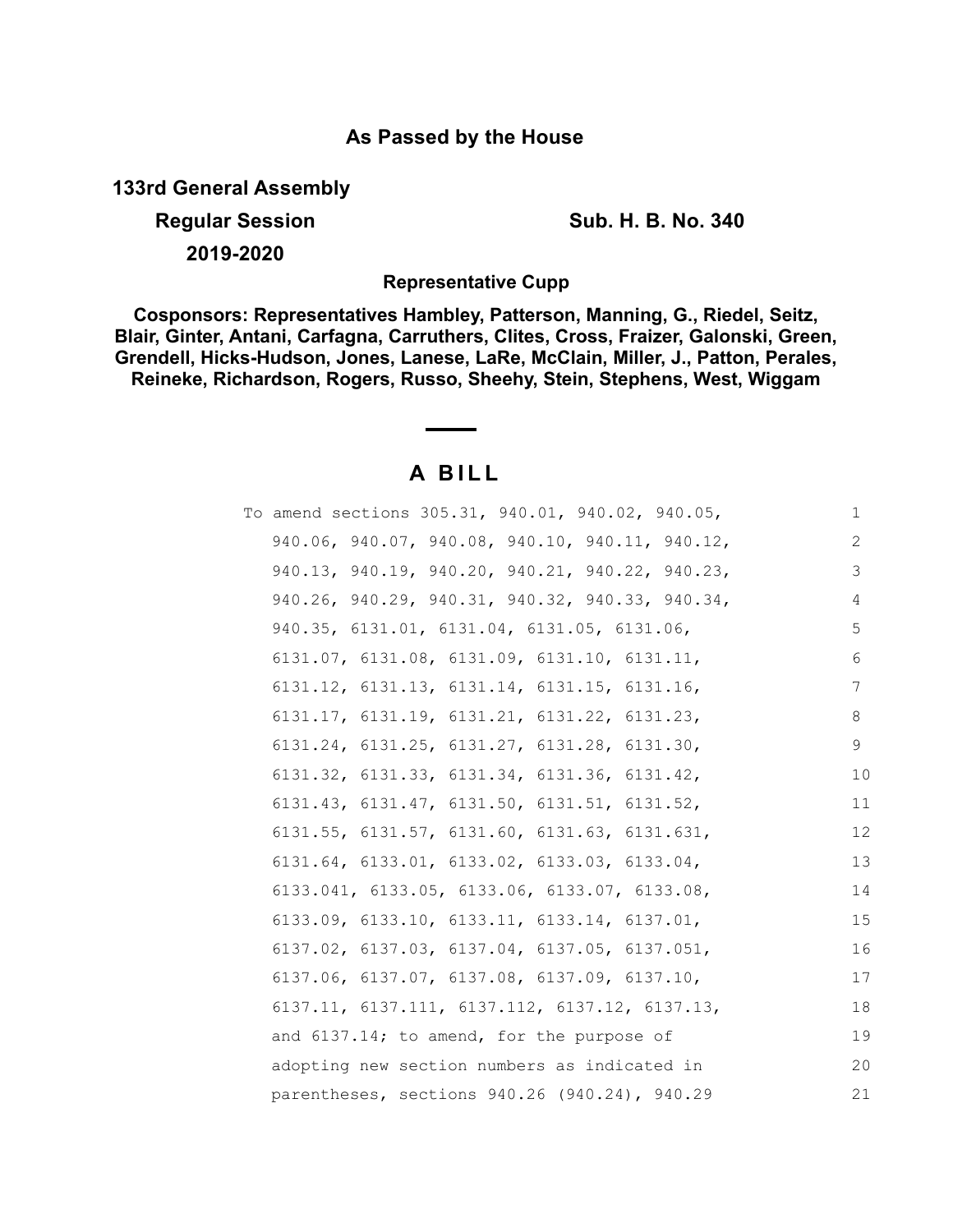| $(940.31)$ , 940.33 $(940.32)$ , 940.34 $(940.33)$ ,   | 22 |
|--------------------------------------------------------|----|
| 940.31 (940.35), 940.32 (940.36), 940.35               | 23 |
| $(940.37)$ , and $6131.57$ $(6131.061)$ ; to enact new | 24 |
| sections 940.25, 940.26, 940.27, 940.28, 940.29,       | 25 |
| 940.30, and 940.34 and sections 940.38, 940.39,        | 26 |
| and $6131.101$ ; and to repeal sections $940.18$ ,     | 27 |
| 940.24, 940.25, 940.26, 940.27, 940.28, 940.29,        | 28 |
| 940.30, 6131.18, 6131.26, 6131.29, 6131.35,            | 29 |
| 6131.44, 6131.48, 6131.49, 6131.56, and 6131.62        | 30 |
| of the Revised Code to revise the state's              | 31 |
| drainage laws.                                         | 32 |

# **BE IT ENACTED BY THE GENERAL ASSEMBLY OF THE STATE OF OHIO:**

| Section 1. That sections 305.31, 940.01, 940.02, 940.05,                            | 33 |
|-------------------------------------------------------------------------------------|----|
| 940.06, 940.07, 940.08, 940.10, 940.11, 940.12, 940.13, 940.19,                     | 34 |
| 940.20, 940.21, 940.22, 940.23, 940.26, 940.29, 940.31, 940.32,                     | 35 |
| 940.33, 940.34, 940.35, 6131.01, 6131.04, 6131.05, 6131.06,                         | 36 |
| $6131.07$ , $6131.08$ , $6131.09$ , $6131.10$ , $6131.11$ , $6131.12$ , $6131.13$ , | 37 |
| 6131.14, 6131.15, 6131.16, 6131.17, 6131.19, 6131.21, 6131.22,                      | 38 |
| $6131.23$ , $6131.24$ , $6131.25$ , $6131.27$ , $6131.28$ , $6131.30$ , $6131.32$ , | 39 |
| 6131.33, 6131.34, 6131.36, 6131.42, 6131.43, 6131.47, 6131.50,                      | 40 |
| 6131.51, 6131.52, 6131.55, 6131.57, 6131.60, 6131.63, 6131.631,                     | 41 |
| $6131.64, 6133.01, 6133.02, 6133.03, 6133.04, 6133.041, 6133.05,$                   | 42 |
| $6133.06$ , $6133.07$ , $6133.08$ , $6133.09$ , $6133.10$ , $6133.11$ , $6133.14$ , | 43 |
| 6137.01, 6137.02, 6137.03, 6137.04, 6137.05, 6137.051, 6137.06,                     | 44 |
| 6137.07, 6137.08, 6137.09, 6137.10, 6137.11, 6137.111, 6137.112,                    | 45 |
| 6137.12, 6137.13, and 6137.14 be amended; sections 940.26                           | 46 |
| $(940.24)$ , $940.29$ $(940.31)$ , $940.33$ $(940.32)$ , $940.34$ $(940.33)$ ,      | 47 |
| 940.31 (940.35), 940.32 (940.36), 940.35 (940.37), and 6131.57                      | 48 |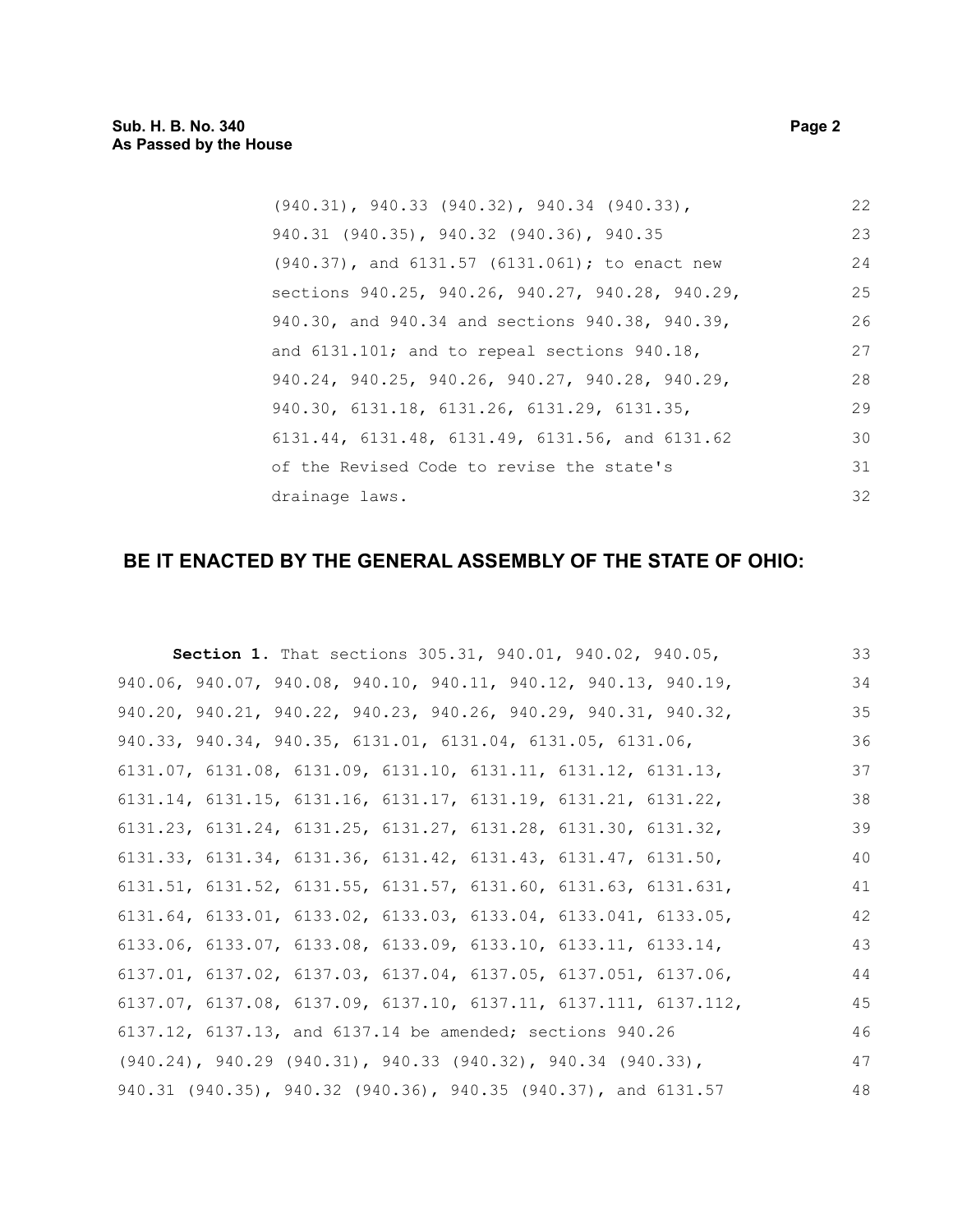(6131.061) be amended for the purpose of adopting new section numbers as indicated in parentheses; and new sections 940.25, 940.26, 940.27, 940.28, 940.29, 940.30, and 940.34 and sections 940.38, 940.39, and 6131.101 of the Revised Code be enacted to read as follows: 49 50 51 52 53

**Sec. 305.31.** The procedure for submitting to a referendum a resolution adopted by a board of county commissioners under division (H) of section 307.695 of the Revised Code that is not submitted to the electors of the county for their approval or disapproval; any resolution adopted by a board of county commissioners pursuant to division (D)(1) of section 307.697, section 322.02, or 322.06, sections  $940.31 - 940.32$  and  $940.33$ 940.35, division (B)(1) of section 4301.421, section 4504.02, 5739.021, or 5739.026, division (A)(6), (A)(10), or (M) of section 5739.09, section 5741.021 or 5741.023, or division (C) (1) of section 5743.024 of the Revised Code; or a rule adopted pursuant to section 307.79 of the Revised Code shall be as prescribed by this section.

Except as otherwise provided in this paragraph, when a petition, signed by ten per cent of the number of electors who voted for governor at the most recent general election for the office of governor in the county, is filed with the county auditor within thirty days after the date the resolution is passed or rule is adopted by the board of county commissioners, or is filed within forty-five days after the resolution is passed, in the case of a resolution adopted pursuant to section 5739.021 of the Revised Code that is passed within one year after a resolution adopted pursuant to that section has been rejected or repealed by the electors, requesting that the resolution be submitted to the electors of the county for their approval or rejection, the county auditor shall, after ten days 67 68 69 70 71 72 73 74 75 76 77 78 79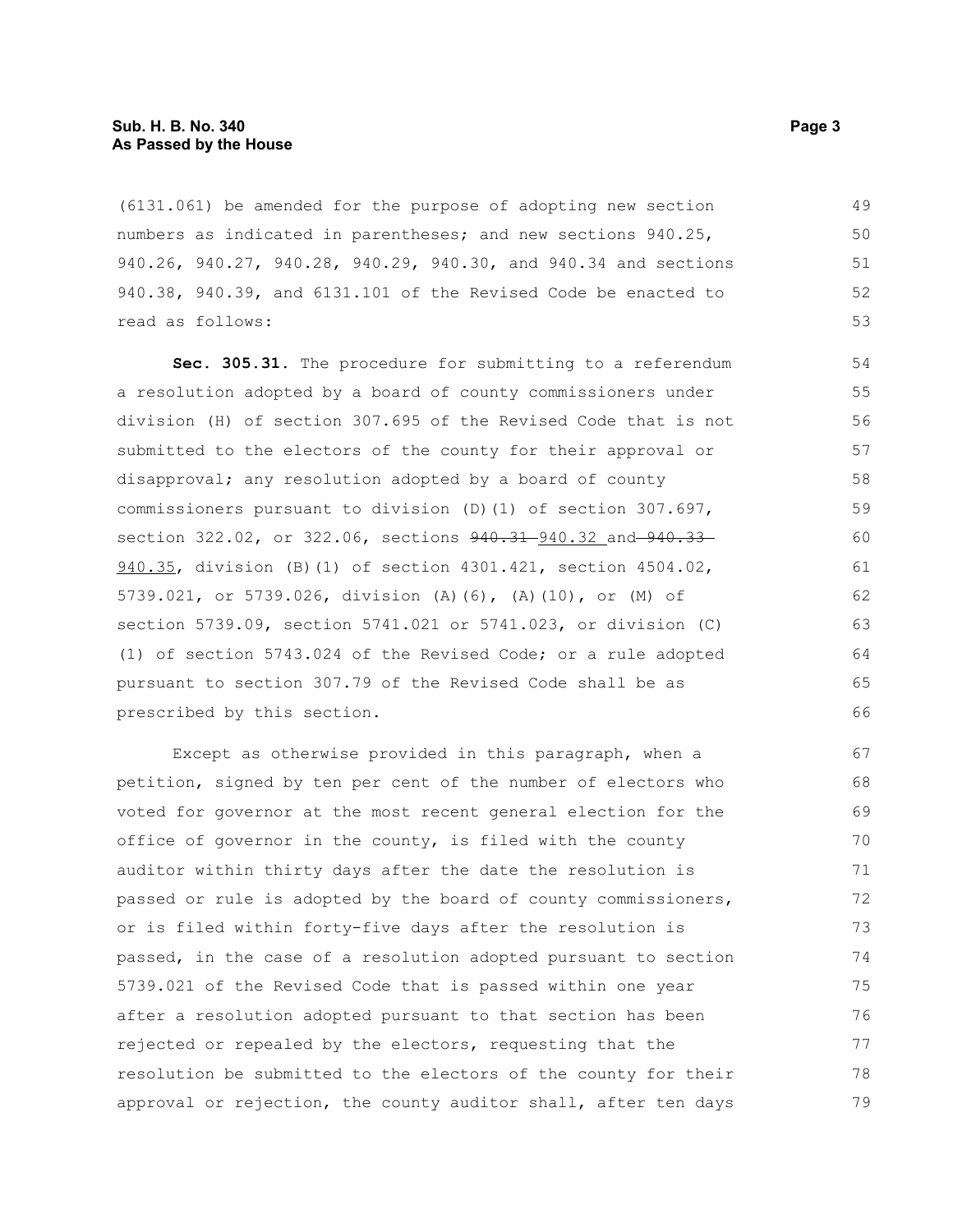following the filing of the petition, and not later than four p.m. of the ninetieth day before the day of election, transmit a certified copy of the text of the resolution or rule to the board of elections. In the case of a petition requesting that a resolution adopted under division (D)(1) of section 307.697, division (B)(1) of section 4301.421, or division (C)(1) of section 5743.024 of the Revised Code be submitted to electors for their approval or rejection, the petition shall be signed by seven per cent of the number of electors who voted for governor at the most recent election for the office of governor in the county. The county auditor shall transmit the petition to the board together with the certified copy of the resolution or rule. The board shall examine all signatures on the petition to determine the number of electors of the county who signed the petition. The board shall return the petition to the auditor within ten days after receiving it, together with a statement attesting to the number of such electors who signed the petition. The board shall submit the resolution or rule to the electors of the county, for their approval or rejection, at the succeeding general election held in the county in any year, or on the day of the succeeding primary election held in the county in even-numbered years, occurring subsequent to ninety days after the auditor certifies the sufficiency and validity of the petition to the board of elections. 80 81 82 83 84 85 86 87 88 89 90 91 92 93 94 95 96 97 98 99 100 101 102 103

No resolution shall go into effect until approved by the majority of those voting upon it. However, a rule shall take effect and remain in effect unless and until a majority of the electors voting on the question of repeal approve the repeal. Sections 305.31 to 305.41 of the Revised Code do not prevent a county, after the passage of any resolution or adoption of any rule, from proceeding at once to give any notice or make any 104 105 106 107 108 109 110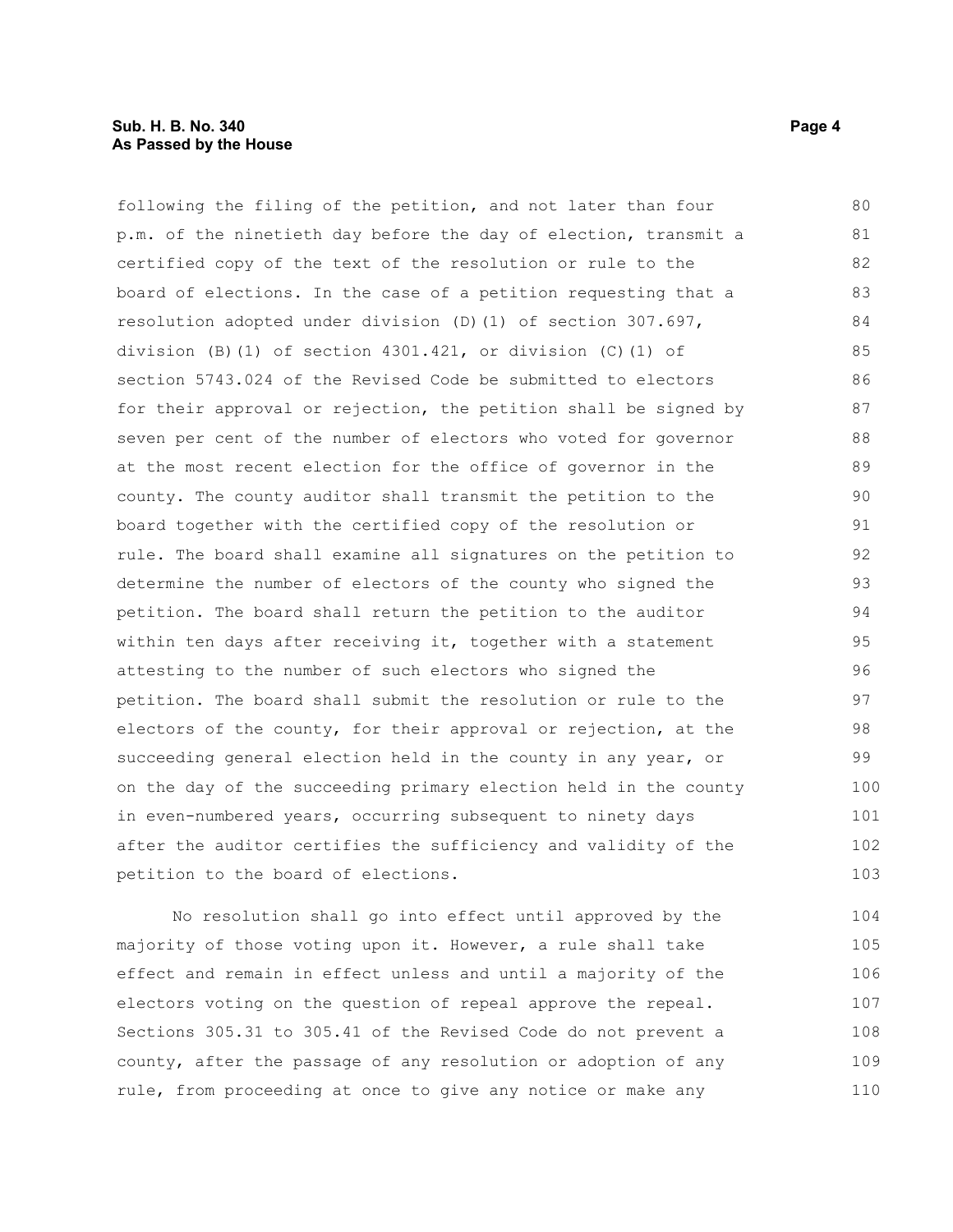| publication required by the resolution or rule.                  | 111 |
|------------------------------------------------------------------|-----|
| The board of county commissioners shall make available to        | 112 |
| any person, upon request, a certified copy of any resolution or  | 113 |
| rule subject to the procedure for submitting a referendum under  | 114 |
| sections 305.31 to 305.42 of the Revised Code beginning on the   | 115 |
| date the resolution or rule is adopted by the board. The board   | 116 |
| may charge a fee for the cost of copying the resolution or rule. | 117 |
| As used in this section, "certified copy" means a copy           | 118 |
| containing a written statement attesting that it is a true and   | 119 |
| exact reproduction of the original resolution or rule.           | 120 |
| Sec. 940.01. As used in this chapter:                            | 121 |
| (A) "Soil and water conservation district" means a               | 122 |
| district organized in accordance with this chapter.              | 123 |
| (B) "Supervisor" means one of the members of the governing       | 124 |
| body of a district.                                              | 125 |
| (C) "Landowner," "owner," or "owner of land" means an            | 126 |
| owner of record as shown by the records in the office of the     | 127 |
| county recorder. With respect to an improvement or a proposed    | 128 |
| improvement, "landowner," "owner," or "owner of land" also       | 129 |
| includes any public corporation and the director of any          | 130 |
| department, office, or institution of the state that is affected | 131 |
| by the improvement or that would be affected by the proposed     | 132 |
| improvement, but that does not own any right, title, estate, or  | 133 |
| interest in or to any real property.                             | 134 |
|                                                                  |     |

(D) "Land occupier" or "occupier of land" means any person, firm, or corporation that controls the use of land whether as landowner, lessee, renter, or tenant. 135 136 137

(E) "Due notice" means notice published at least twice, 138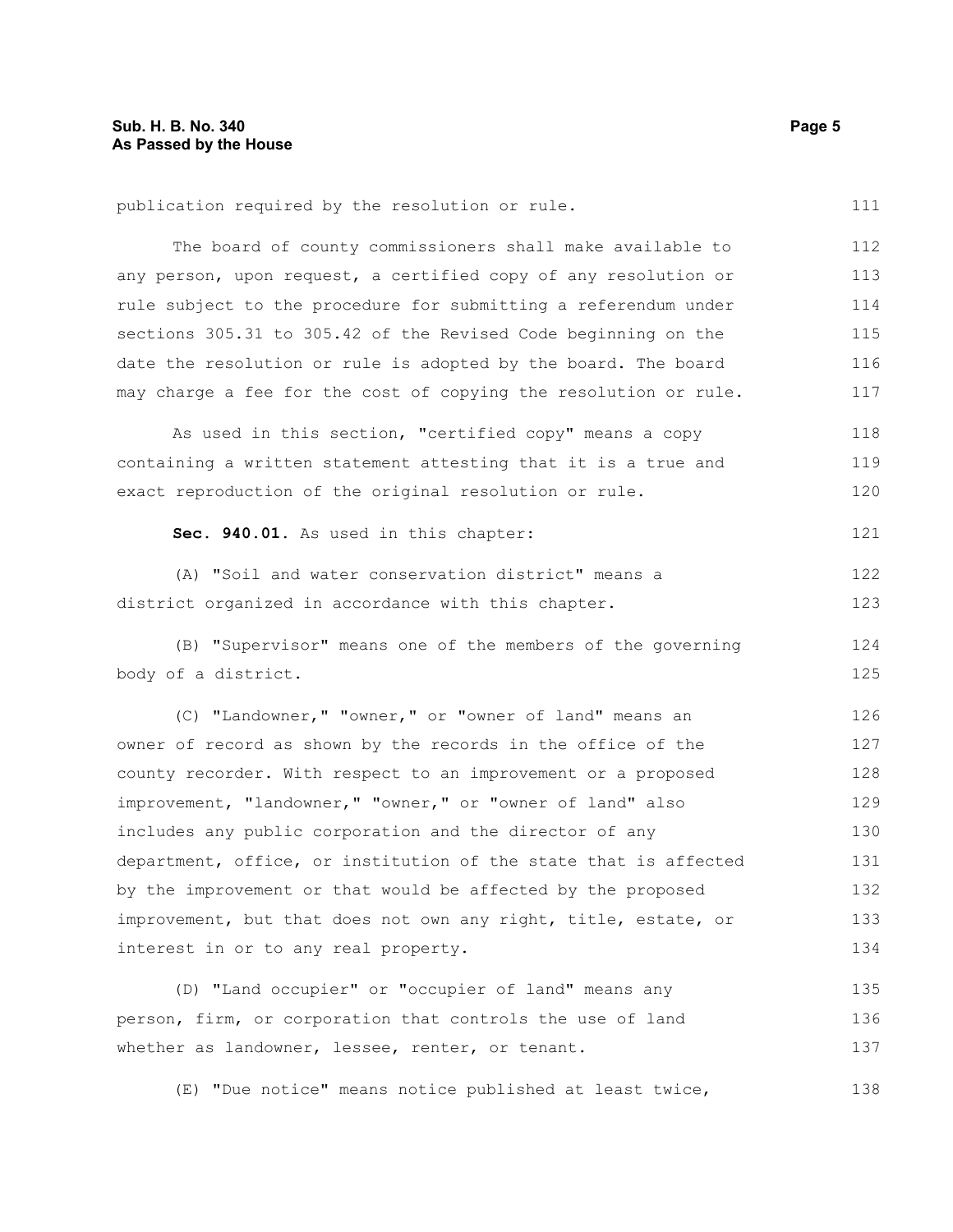stating time and place, with an interval of at least thirteen days between the two publication dates, in a newspaper of general circulation within a soil and water conservation district. 139 140 141 142

(F) "Agricultural pollution" means failure to use management or conservation practices in farming or silvicultural operations to abate wind or water erosion of the soil or to abate the degradation of the waters of the state by residual farm products, manure, or soil sediment, including substances attached thereto. 143 144 145 146 147 148

(G) "Urban sediment pollution" means failure to use management or conservation practices to abate wind or water erosion of the soil or to abate the degradation of the waters of the state by soil sediment in conjunction with land grading, excavating, filling, or other soil disturbing activities on land used or being developed for nonfarm commercial, industrial, residential, or other nonfarm purposes, except lands being used in a strip mine operation as defined in section 1513.01 of the Revised Code and except lands being used in a surface mining operation as defined in section 1514.01 of the Revised Code. 149 150 151 152 153 154 155 156 157 158

(H) "Uniform assessment" means an assessment that is both of the following: 159 160

(1) Based upon a complete appraisal of each both of the following: 161 162

(a) Each parcel of land, together with all improvements thereon, within a project the area that will benefit from a proposed improvement; and of the 163 164 165

(b) The benefits or damages brought about as a result of the project-proposed improvement that is determined by criteria 166 167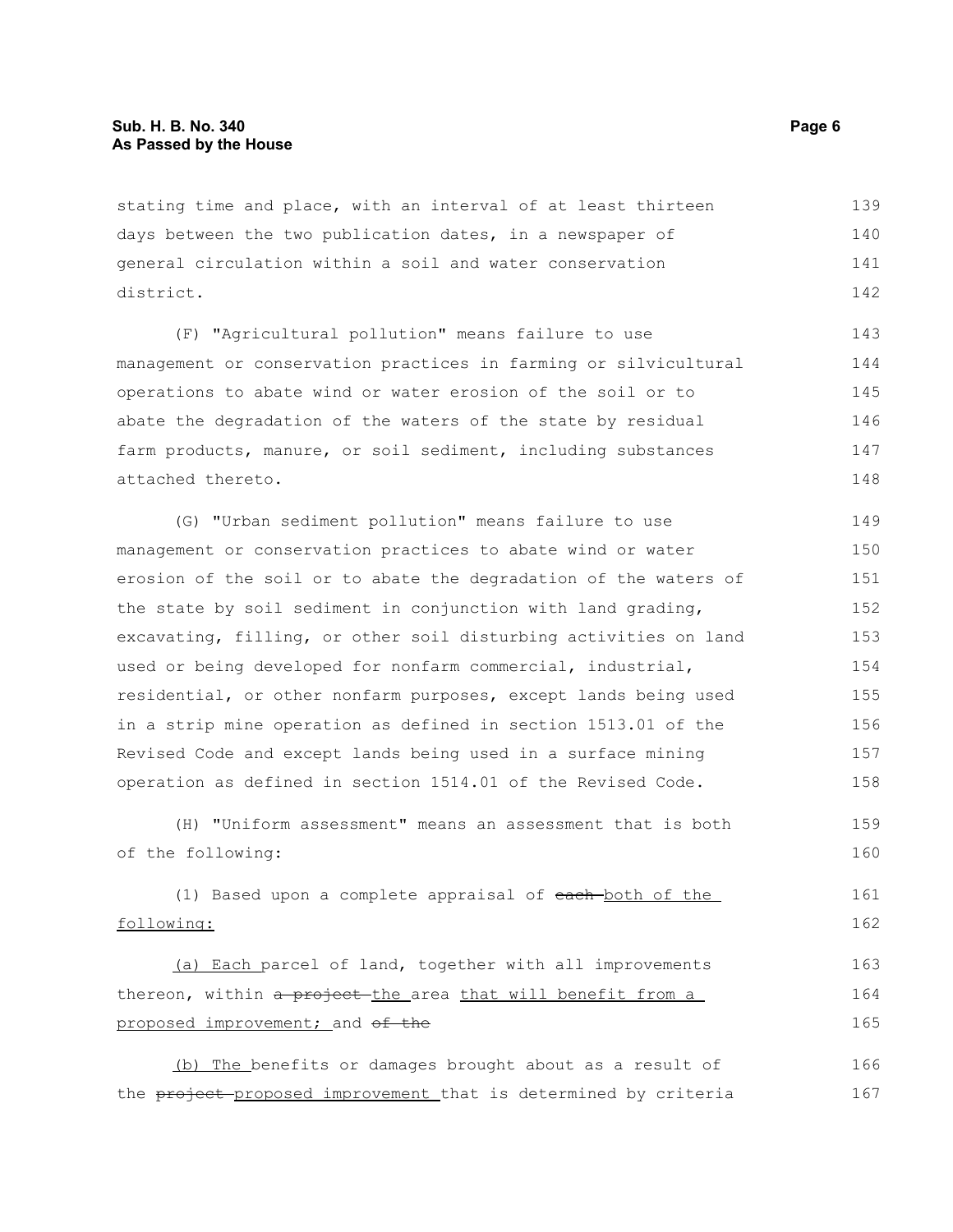| applied equally to all parcels within the project area, that         | 168 |
|----------------------------------------------------------------------|-----|
| will benefit from the proposed improvement.                          | 169 |
| (2) Levied upon the parcels at a uniform rate on the basis           | 170 |
| of the appraisal.                                                    | 171 |
| (I) "Varied assessment" means any assessment that does not           | 172 |
| meet the criteria established in division (H) of this section.       | 173 |
| (J) <del>"Project area" means an area determined and certified</del> | 174 |
| by the supervisors of a soil and water conservation district         | 175 |
| under section 940.25 of the Revised Code.                            | 176 |
| (K)-"Benefit" or "benefits" means advantages to land and             | 177 |
| owners, to public corporations, and to the state resulting from      | 178 |
| drainage, conservation, control, and management of water and         | 179 |
| from environmental, wildlife, and recreational improvements.         | 180 |
| "Benefit" or "benefits" includes, but is not limited to, any of      | 181 |
| the following factors:                                               |     |
| (1) Elimination or reduction of damage from flooding;                | 183 |
| (2) Removal of water conditions that jeopardize public               | 184 |
| health, safety, or welfare;                                          | 185 |
| (3) Increased value of land resulting from an improvement;           | 186 |
| (4) Use of water for irrigation, storage, regulation of              | 187 |
| stream flow, soil conservation, water supply, or any other           | 188 |
| incidental purpose;                                                  | 189 |
| (5) Providing an outlet for the accelerated runoff from              | 190 |
| artificial drainage if a stream, watercourse, channel, or ditch      | 191 |
| that is under improvement is called upon to discharge functions      | 192 |
| for which it was not designed. Uplands that have been removed        | 193 |
| from their natural state by deforestation, cultivation,              | 194 |

artificial drainage, urban development, or other human methods 195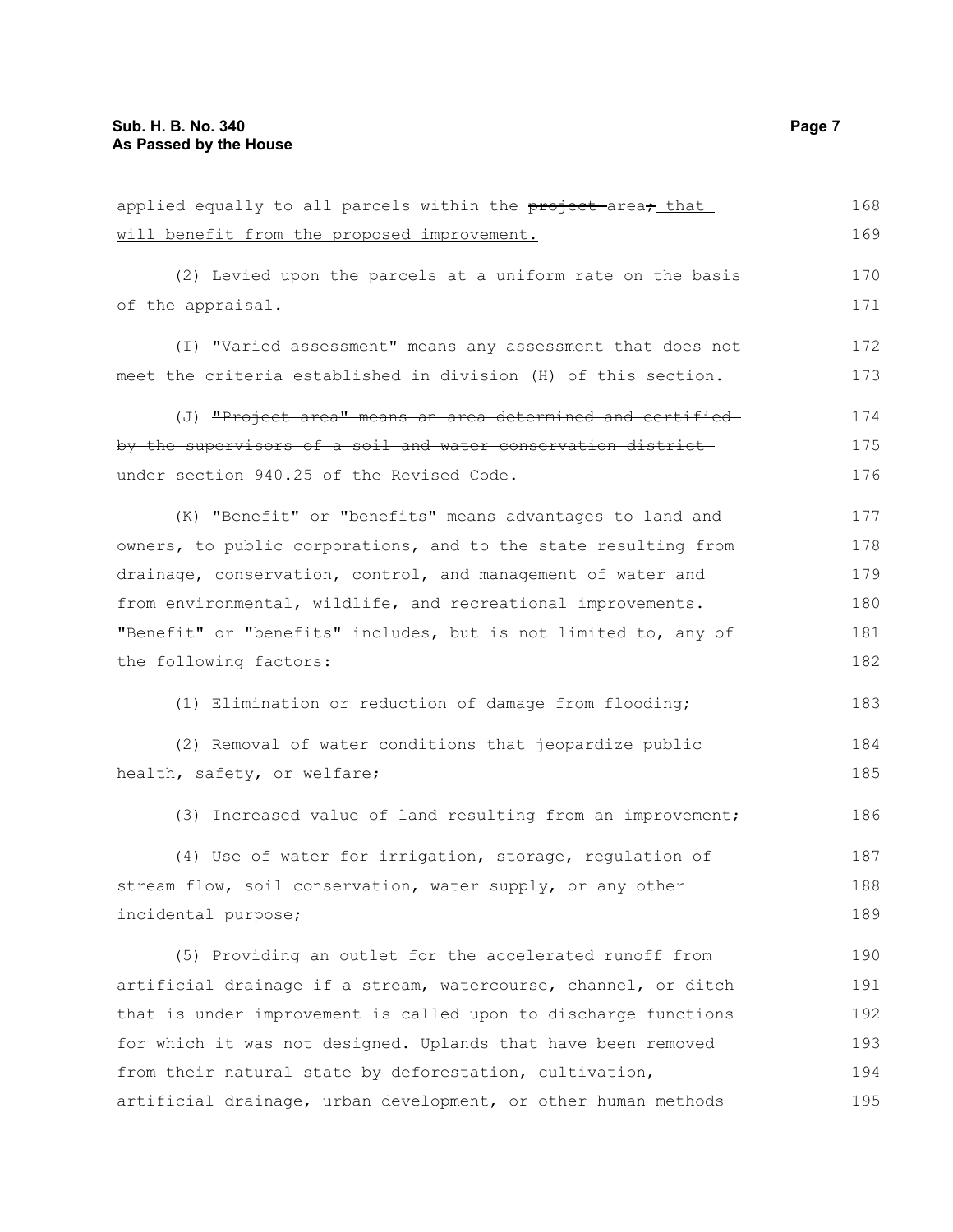shall be considered to be benefited by an improvement that is required to dispose of the accelerated flow of water from the uplands. 196 197 198

 $\overline{(L) - (K)}$  "Improvement" or "conservation works of improvement" means an improvement that is made under the authority established in division (C) of section 940.06 of the Revised Code. 199 200 201 202

 $(\frac{M}{L})$  "Land" has the same meaning as in section 6131.01 of the Revised Code. 203 204

 $(W)$  (M) "Manure," "operation and management plan," and "residual farm products" have the same meanings as in section 939.01 of the Revised Code. 205 206 207

(O) (N) "Voluntary nutrient management plan" has the same meaning as in section 905.31 of the Revised Code.

(O) "Lead county" means the county in which the majority of the initial length of a proposed improvement would be located, as set forth in a petition, when the proposed improvement would be located in two or more counties. 210 211 212 213

(P) "Day" means calendar day.

**Sec. 940.02.** There is hereby established in the department of agriculture the Ohio soil and water conservation commission. The commission shall consist of seven members of equal status and authority, six of whom shall be appointed by the governor with the advice and consent of the senate, and one of whom shall be designated by resolution of the board of directors of the Ohio federation of soil and water conservation districts. The directors of agriculture, environmental protection, and natural resources, the vice-president for agricultural administration of the Ohio state university, and an officer of the Ohio federation 215 216 217 218 219 220 221 222 223 224

214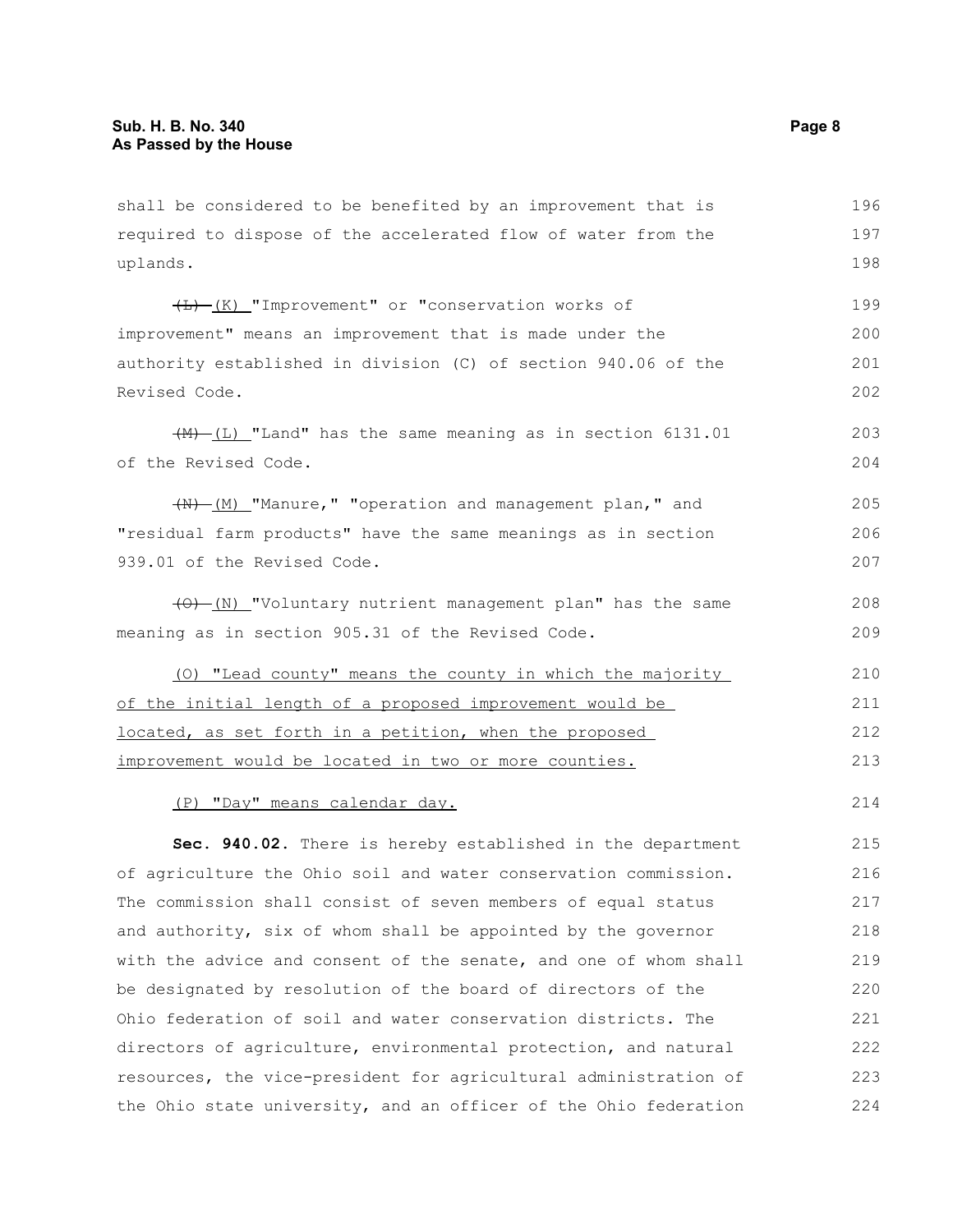## **Sub. H. B. No. 340 Page 9 As Passed by the House**

of soil and water conservation districts, or their designees, may serve as ex officio members of the commission, but without the power to vote. A vacancy in the office of an appointed member shall be filled by the governor, with the advice and consent of the senate. Any member appointed to fill a vacancy occurring prior to the expiration of the term for which the member's predecessor was appointed shall hold office for the remainder of that term. Of the appointed members, four shall be persons who have a knowledge of or interest in agricultural production and the natural resources of the state. One member shall represent rural interests and one member shall represent urban interests. Not more than three of the appointed members shall be members of the same political party. 225 226 227 228 229 230 231 232 233 234 235 236 237

Terms of office of the member designated by the board of directors of the federation and the members appointed by the governor shall be for four years, commencing on the first day of July and ending on the thirtieth day of June.

Each appointed member shall hold office from the date of appointment until the end of the term for which the member was appointed. Any appointed member shall continue in office subsequent to the expiration date of the member's term until the member's successor takes office, or until a period of sixty days has elapsed, whichever occurs first. 242 243 244 245 246 247

The commission shall organize by selecting from its members a chairperson and a vice-chairperson. The commission shall hold at least one regular meeting in each quarter of each calendar year and shall keep a record of its proceedings, which shall be open to the public for inspection. Special meetings may be called by the chairperson and shall be called by the chairperson upon receipt of a written request signed by two or 248 249 250 251 252 253 254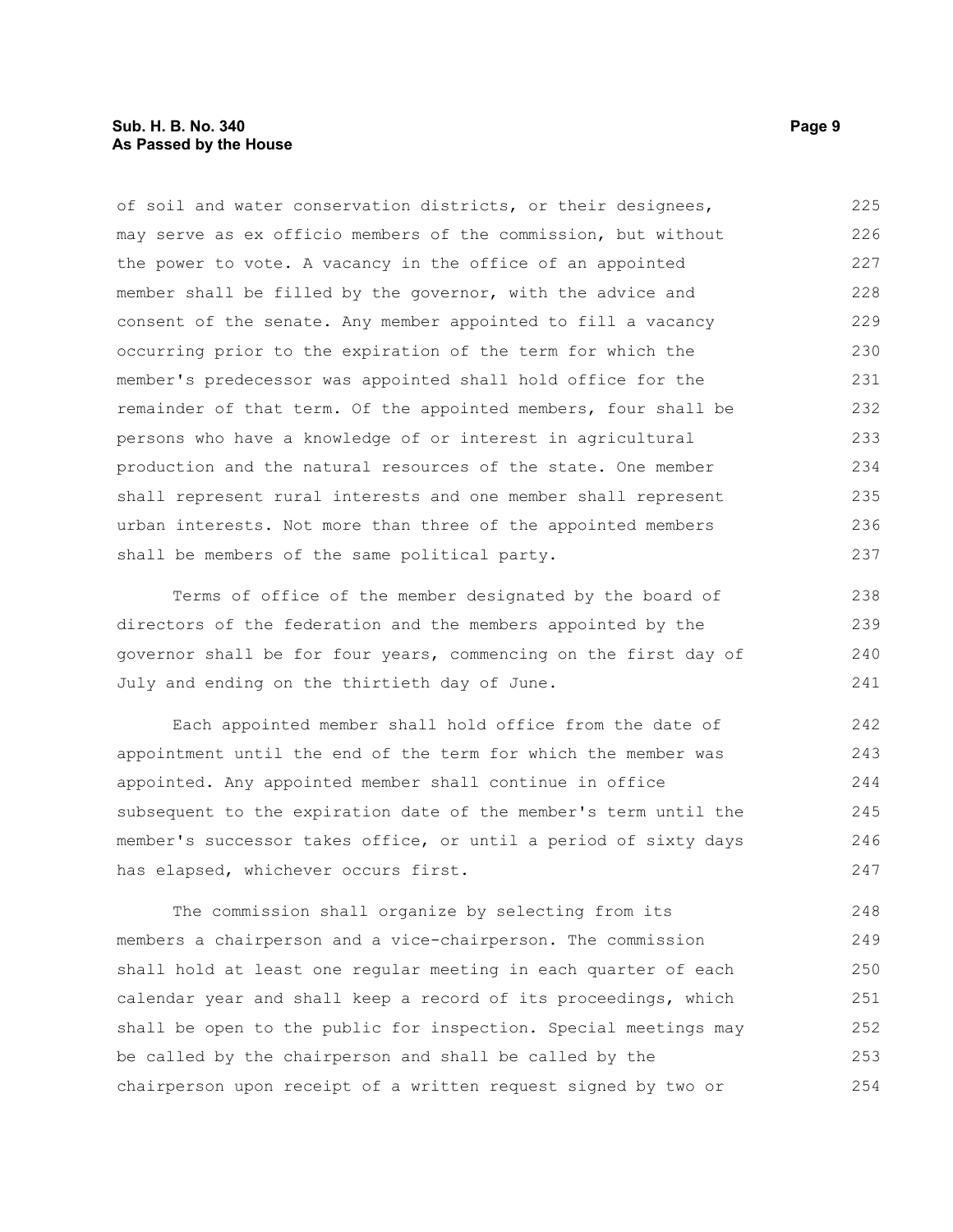more members of the commission. Written notice of the time and place of each meeting shall be sent to each member of the commission. A majority of the commission shall constitute a quorum. 255 256 257 258

The commission may adopt rules as necessary to carry out the purposes of this chapter, subject to Chapter 119. of the Revised Code. 259 260 261

The governor may remove any appointed member of the commission at any time for inefficiency, neglect of duty, or malfeasance in office, after giving to the member a copy of the charges against the member and an opportunity to be heard publicly in person or by counsel in the member's defense. Any such act of removal by the governor is final. A statement of the findings of the governor, the reason for the governor's action, and the answer, if any, of the member shall be filed by the governor with the secretary of state and shall be open to public inspection. 262 263 264 265 266 267 268 269 270 271

All members of the commission shall be reimbursed for the necessary expenses incurred by them in the performance of their duties as members.

Upon recommendation by the commission, the director of agriculture shall designate an executive secretary and provide staff necessary to carry out the powers and duties of the commission. 275 276 277 278

The commission shall do all of the following:

(A) Determine distribution of funds under section 940.15 of the Revised Code, recommend to the director and other agencies the levels of appropriations to special funds established to assist soil and water conservation districts, and 280 281 282 283

272 273 274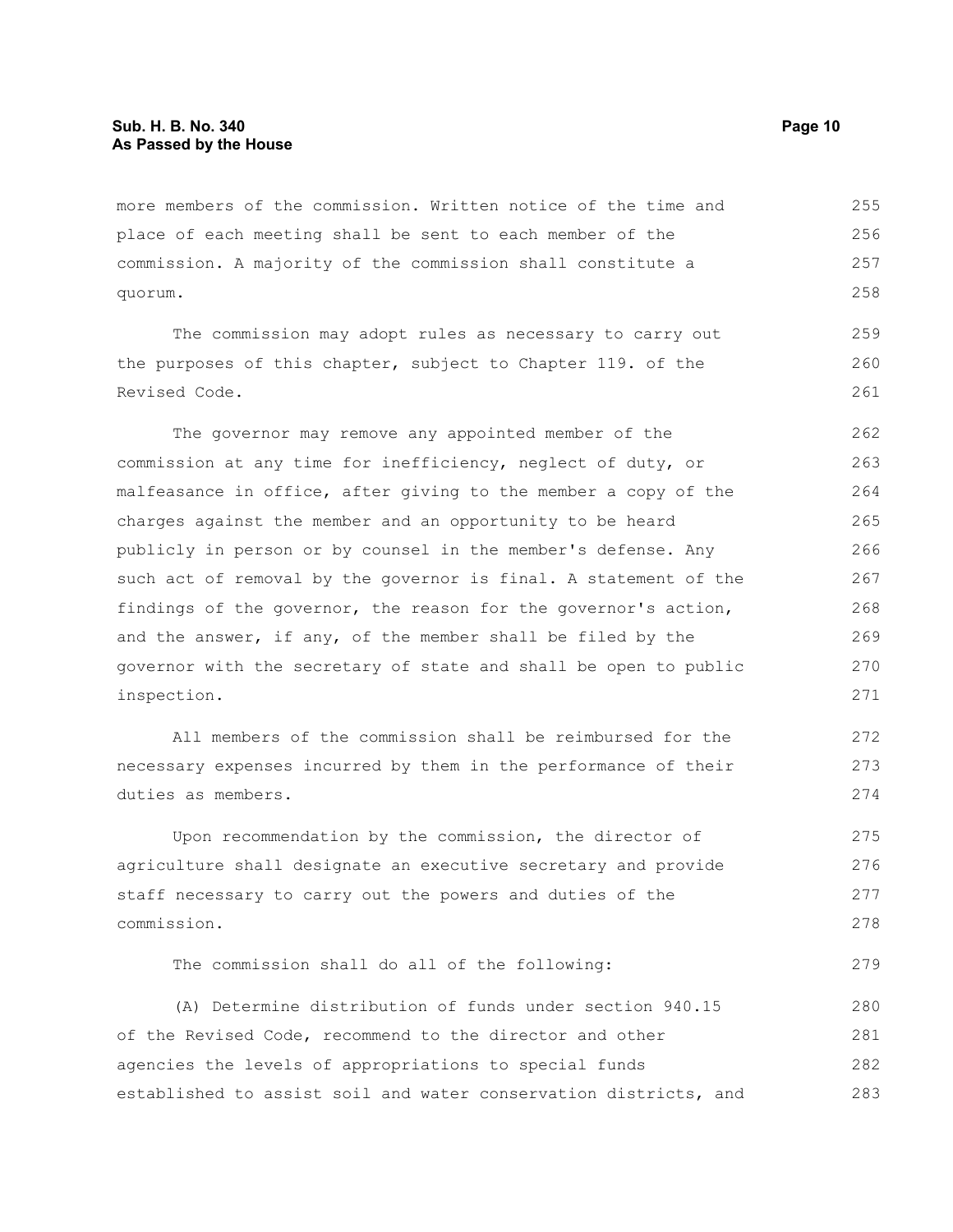recommend the amount of federal funds to be requested and policies for the use of such funds in support of soil and water conservation district programs; 284 285 286

(B) Assist in keeping the board of supervisors of soil and water conservation districts informed of their-its powers and duties, program opportunities, and the activities and experience of all other districts, and facilitate the interchange of advice, experience, and cooperation between the districts; 287 288 289 290 291

(C) Seek the cooperation and assistance of the federal government or any of its agencies, and of agencies of this state, in the work of the districts; 292 293 294

(D) Adopt appropriate rules governing the conduct of elections provided for in this chapter, subject to Chapter 119. of the Revised Code, provided that only owners and occupiers of lands situated within the boundaries of the districts or proposed districts to which the elections apply shall be eligible to vote in the elections; 295 296 297 298 299 300

(E) Recommend to the director priorities for planning and construction of small watershed projects, and make recommendations to the director concerning coordination of programs as proposed and implemented in agreements with soil and water conservation districts; 301 302 303 304 305

(F) Recommend to the director, the governor, and the general assembly programs and legislation with respect to the operations of soil and water conservation districts that will encourage proper soil, water, and other natural resource management and promote the economic and social development of the state; 306 307 308 309 310 311

(G) Recommend to the director of agriculture a procedure 312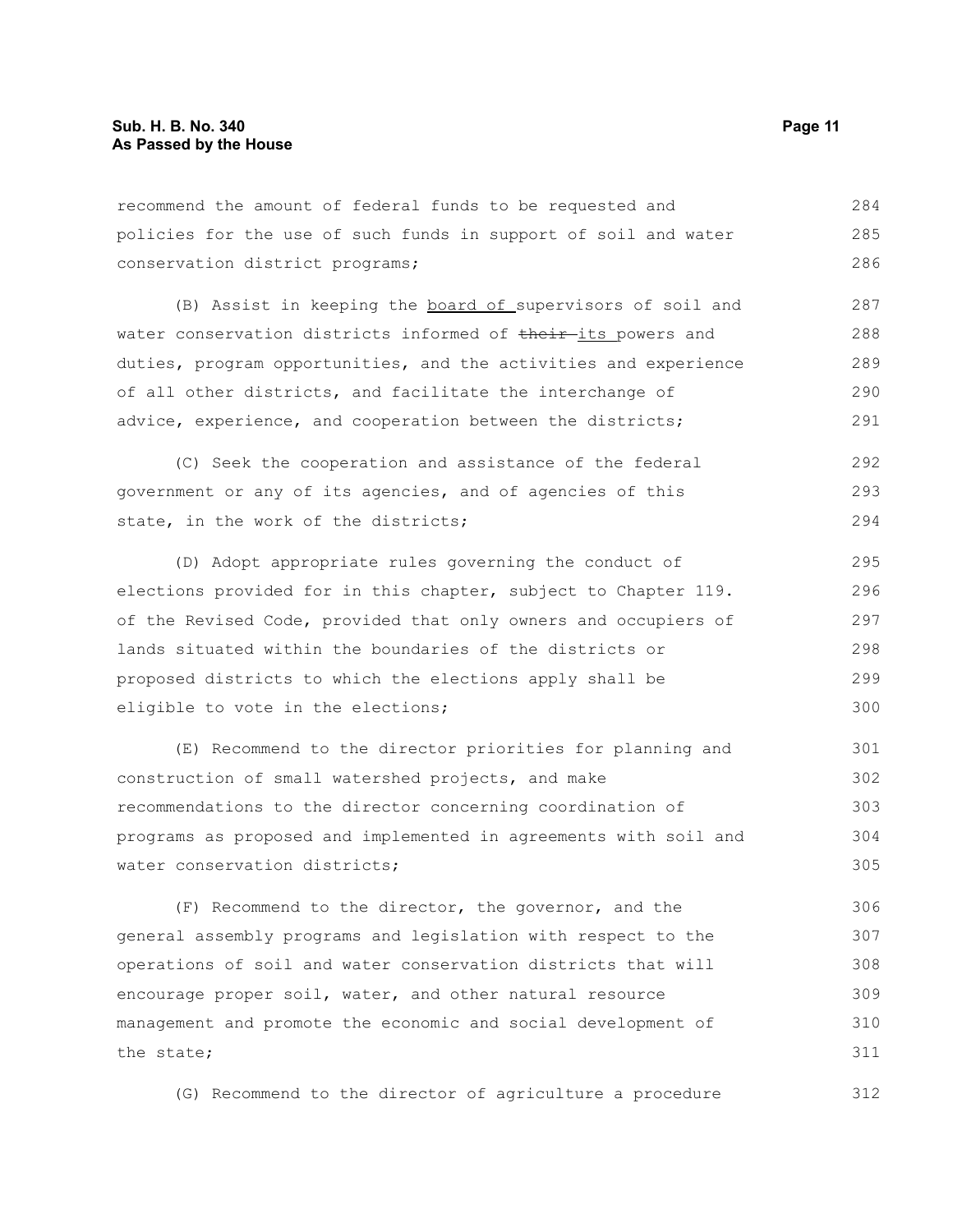## **Sub. H. B. No. 340 Page 12 As Passed by the House**

for coordination of a program of agricultural pollution abatement. Implementation of such a program shall be based on water quality standards adopted pursuant to section 6111.041 of the Revised Code. The director of environmental protection may coordinate with the division of soil and water conservation in the department of agriculture and soil and water conservation districts for the abatement of agricultural pollution. 313 314 315 316 317 318 319

Sec. 940.05. The <del>governing body</del>-board of supervisors of a soil and water conservation district shall consist of five supervisors, as provided for in section 940.04 of the Revised Code. 320 321 322 323

The supervisors-board shall organize annually by selecting a chairperson, a secretary, and a treasurer. They It shall designate one of their-its members as fiscal agent. A majority of the five supervisors board shall constitute a quorum. The concurrence of a majority of the five supervisors board in any matter shall be required for its determination. A supervisor shall receive no compensation for the supervisor's services, except when both of the following occur: 324 325 326 327 328 329 330 331

(A) A district board of supervisors designates one or more of its supervisors to represent the district on a joint district board or if an agency or instrumentality of the United States, of this state, or of a political subdivision of this state requires or requests district board representation; 332 333 334 335 336

(B) Such compensation is provided for by public moneys other than moneys in the special fund of the local district created pursuant to section 940.12 of the Revised Code. 337 338 339

A supervisor is entitled to be reimbursed for the necessary expenses incurred in the discharge of official duties. 340 341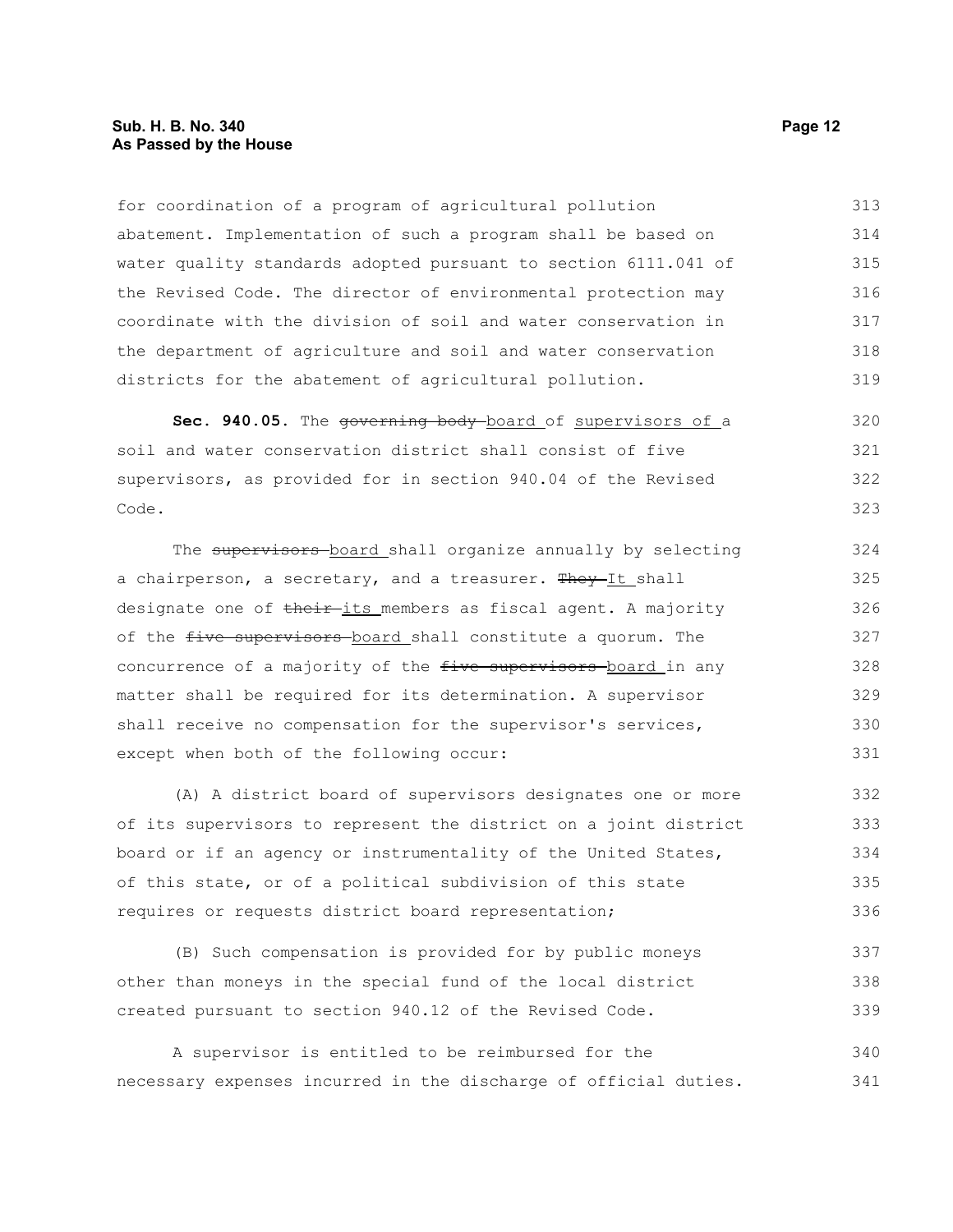## **Sub. H. B. No. 340 Page 13 As Passed by the House**

The supervisors board of supervisors shall furnish to the Ohio soil and water conservation commission, upon its request, copies of rules, orders, contracts, forms, and other documents they adopt or employ it adopts or employs and other information concerning their-its activities as it requires in the performance of its duties under this chapter. 342 343 344 345 346 347

At least once each year, a district shall submit to the commission a report of progress and operations, including a summary of receipts and disbursements during the period covered by the report. A district shall submit additional financial reports as requested by the commission.

The supervisors board shall provide for the execution of surety bonds for all employees and officers who are entrusted with funds and shall provide for the keeping of a full and accurate record of all proceedings and of all resolutions and orders issued or adopted. Any supervisor may be removed by the commission upon notice and hearing for neglect of duty or malfeasance in office.

Sec. 940.06. The board of supervisors of a soil and water conservation district have the following powers in addition to their-its other powers:

(A) To conduct surveys, investigations, and research relating to the character of soil erosion, floodwater and sediment damages, and the preventive and control measures and works of improvement for flood prevention and the conservation, development, utilization, and disposal of water needed within the district, and to publish the results of those surveys, investigations, or research, provided that no district shall initiate any research program except in cooperation or after consultation with the Ohio agricultural research and development 363 364 365 366 367 368 369 370 371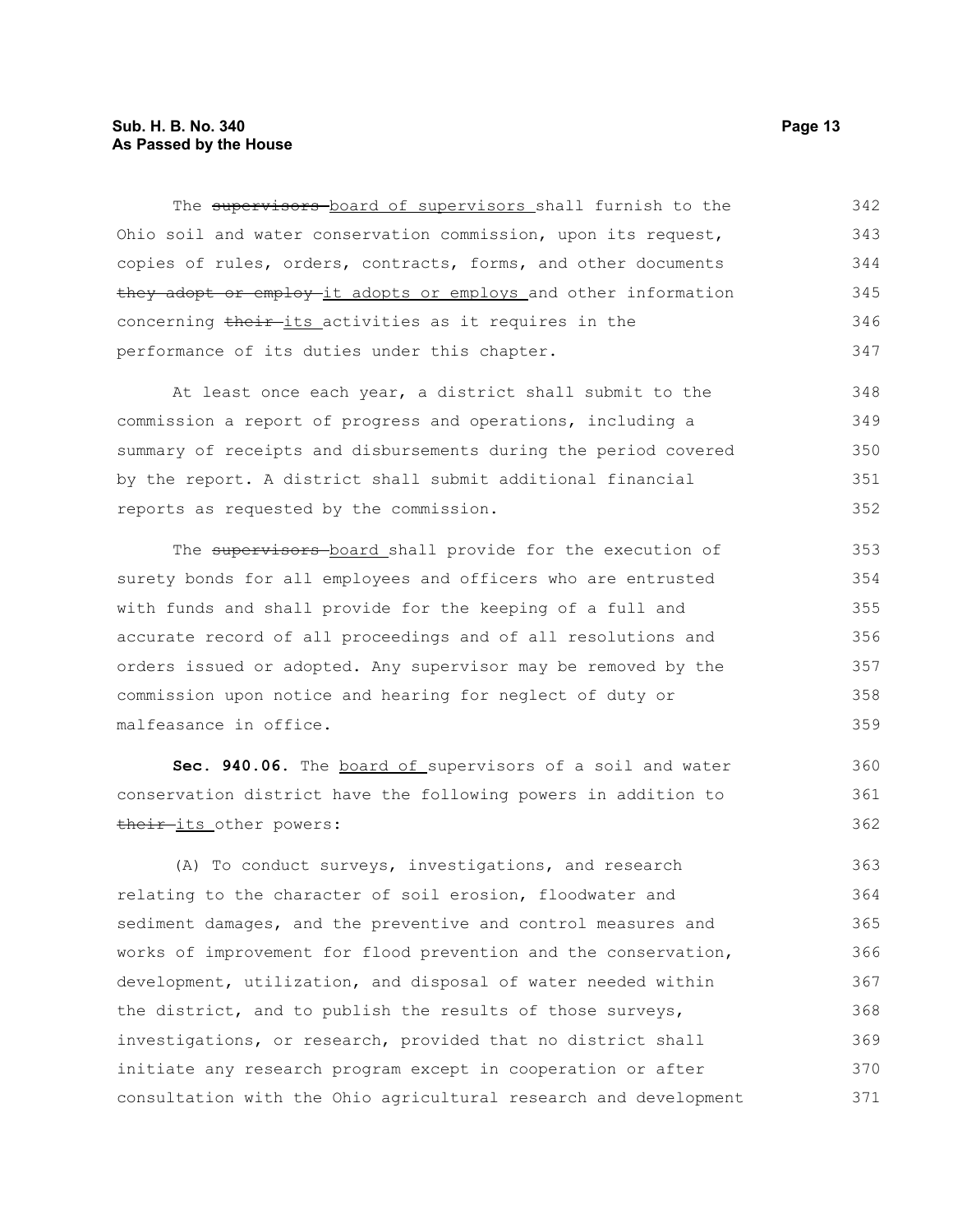#### center;

372

(B) To develop plans for the conservation of soil resources, for the control and prevention of soil erosion, and for works of improvement for flood prevention and the conservation, development, utilization, and disposal of water within the district, and to publish those plans and information; 373 374 375 376 377

(C) To implement, construct, repair, maintain, and operate preventive and control measures and other works of improvement for natural resource conservation and development and flood prevention, and the conservation, development, utilization, and disposal of water within the district on lands owned or controlled by this state or any of its agencies and on any other lands within the district, which works may include any facilities authorized under state or federal programs, and to acquire, by purchase or gift, to hold, encumber, or dispose of, and to lease real and personal property or interests in such property for those purposes; 378 379 380 381 382 383 384 385 386 387 388

(D) To cooperate or enter into agreements with any occupier of lands within the district in the carrying on of natural resource conservation operations and works of improvement for flood prevention and the conservation, development, utilization, and management of natural resources within the district, subject to such conditions as the supervisors consider necessary; 389 390 391 392 393 394 395

(E) To accept donations, gifts, grants, and contributions in money, service, materials, or otherwise, and to use or expend them according to their terms; 396 397 398

(F) To adopt, amend, and rescind rules to carry into effect the purposes and powers of the district; 399 400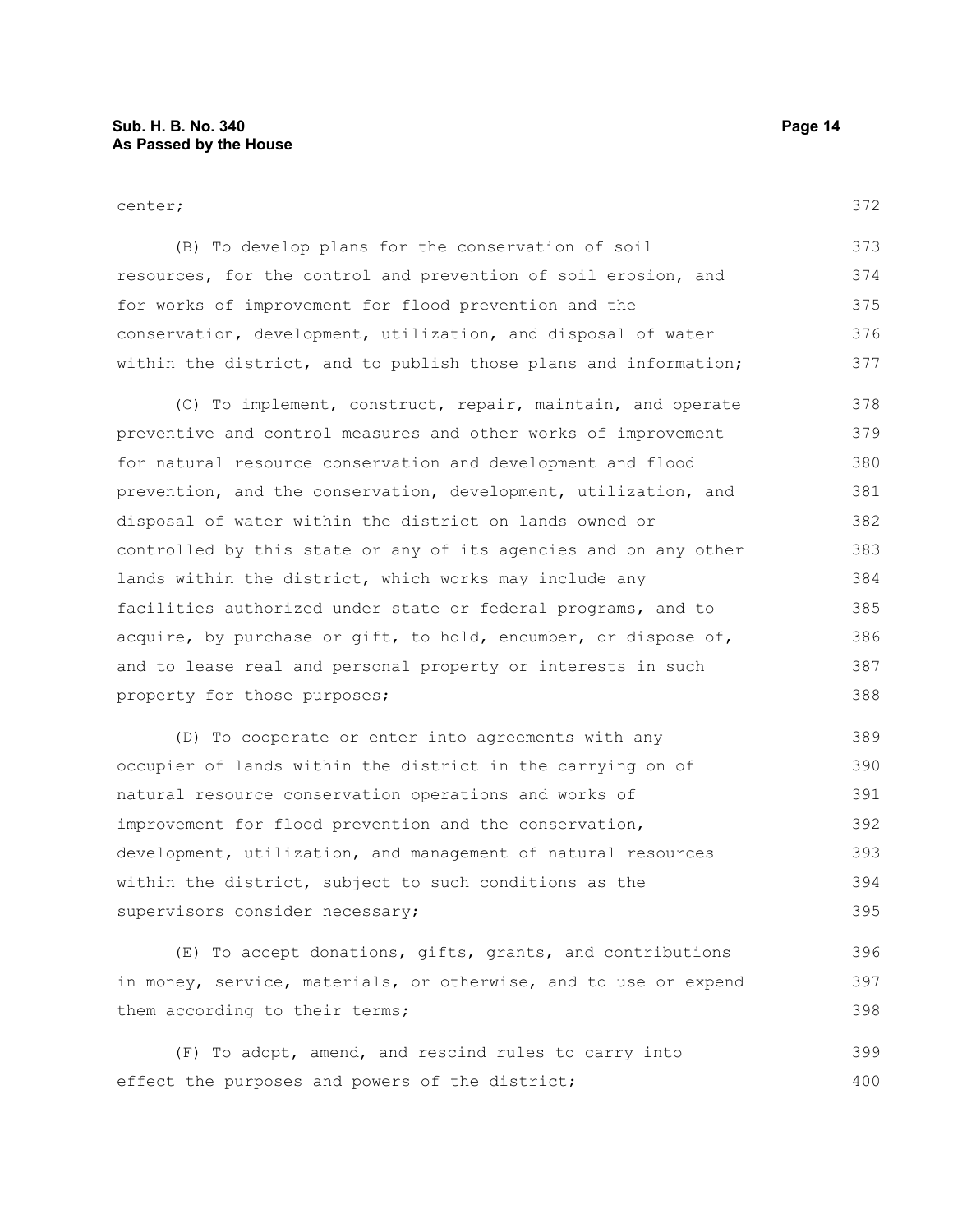## **Sub. H. B. No. 340 Page 15 As Passed by the House**

(G) To sue and plead in the name of the district, and be sued and impleaded in the name of the district, with respect to its contracts and, as indicated in section 940.07 of the Revised Code, certain torts of its officers, employees, or agents acting within the scope of their employment or official responsibilities, or with respect to the enforcement of its obligations and covenants made under this chapter; 401 402 403 404 405 406 407

(H) To make and enter into all contracts, leases, and agreements and execute all instruments necessary or incidental to the performance of the duties and the execution of the powers of the district under this chapter, provided that all of the following apply: 408 409 410 411 412

(1) Except as provided in section 307.86 of the Revised Code regarding expenditures by boards of county commissioners, when the cost under any such contract, lease, or agreement, other than compensation for personal services or rental of office space, involves an expenditure of more than the amount established in that section regarding expenditures by boards of county commissioners, the supervisors-board shall make a written contract with the lowest and best bidder after advertisement, for not less than two nor more than four consecutive weeks preceding the day of the opening of bids, in a newspaper of general circulation within the district or as provided in section 7.16 of the Revised Code and in such other publications as the supervisors determine. The notice shall state the general character of the work and materials to be furnished, the place where plans and specifications may be examined, and the time and place of receiving bids. 413 414 415 416 417 418 419 420 421 422 423 424 425 426 427 428

(2) Each bid for a contract shall contain the full name of every person interested in it. 429 430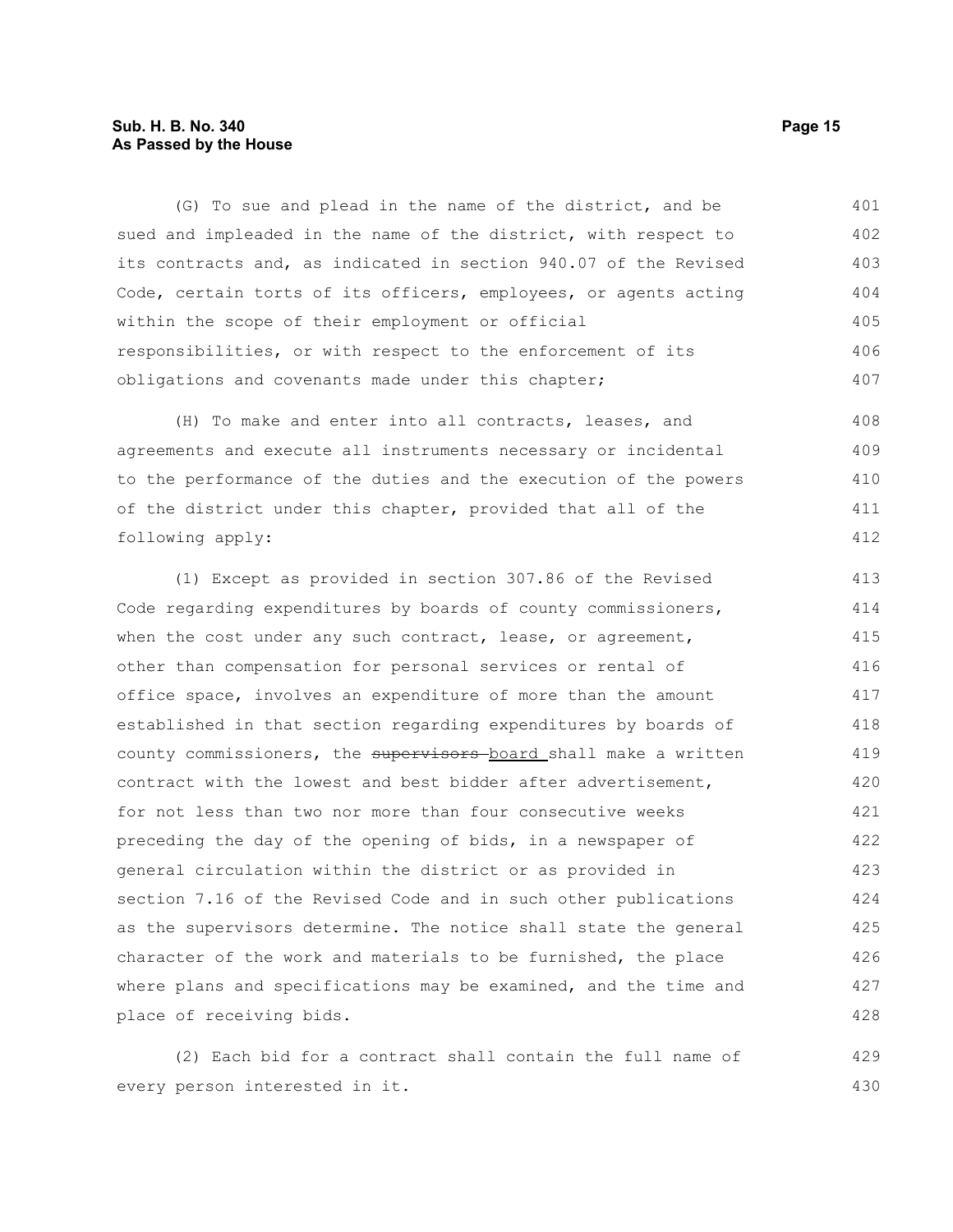(3) Each bid for a contract for the construction, demolition, alteration, repair, or reconstruction of an improvement shall meet the requirements of section 153.54 of the Revised Code. 431 432 433 434

(4) Each bid for a contract, other than a contract for the construction, demolition, alteration, repair, or reconstruction of an improvement, at the discretion of the **supervisors** board, may be accompanied by a bond or certified check on a solvent bank in an amount not to exceed five per cent of the bid, conditioned that, if the bid is accepted, a contract shall be entered into. 435 436 437 438 439 440 441

(5) The supervisors board may reject any and all bids. 442

(I) To charge, alter, and collect rentals and other charges for the use or services of any works of the district; 443 444

(J) To enter, either in person or by designated representatives, upon lands, private or public, in the necessary discharge of their duties; 445 446 447

(K) To enter into agreements or contracts with the department of agriculture for the determination, implementation, inspection, and funding of agricultural pollution abatement measures whereby landowners, operators, managers, and developers may meet adopted state standards for a quality environment, except that failure of a district-board of supervisors-to negotiate an agreement or contract with the department authorizes the department to implement the required program; 448 449 450 451 452 453 454 455

(L) To conduct demonstrations and provide information to the public regarding practices and methods for natural resource conservation, development, and utilization; 456 457 458

(M) To enter into contracts or agreements with the 459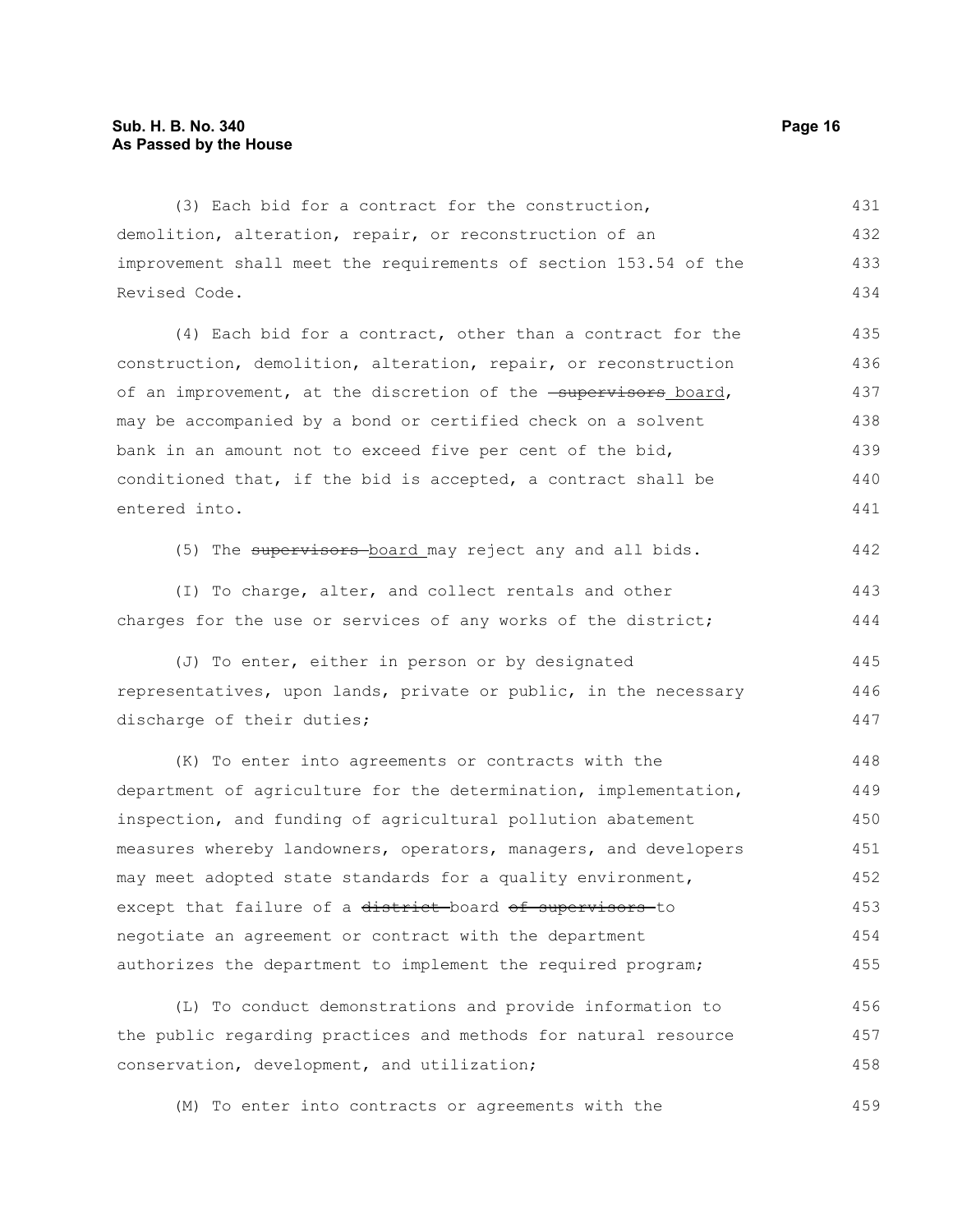director of environmental protection in furtherance of actions to abate urban sediment pollution; (N) To develop operation and management plans as necessary; (O) To determine whether operation and management plans developed under division (A) of section 939.03 of the Revised Code comply with the standards established under division  $(E)$  (1) of section 939.02 of the Revised Code and to approve or disapprove the plans, based on such compliance. If an operation and management plan is disapproved, the board shall provide a written explanation to the person who submitted the plan. The person may appeal the plan disapproval to the director of agriculture or the director's designee, who shall afford the person a hearing. Following the hearing, the director or the director's designee shall uphold the plan disapproval or reverse it. If the director or the director's designee reverses the plan disapproval, the plan shall be deemed approved under this division. In the event that any person operating or owning agricultural land or an animal feeding operation in accordance with an approved operation and management plan who, in good faith, is following that plan, causes agricultural pollution, the plan shall be revised in a fashion necessary to mitigate the agricultural pollution, as determined and approved by the board of supervisors of the soil and water conservation district. (P) To develop timber harvest plans; (Q) To determine whether timber harvest plans developed under division (A) of section 1503.52 of the Revised Code comply 460 461 462 463 464 465 466 467 468 469 470 471 472 473 474 475 476 477 478 479 480 481 482 483 484 485 486

with the standards established under division (A)(1) of section 1503.51 of the Revised Code and to approve or disapprove the plans based on such compliance. If a timber harvest plan is 487 488 489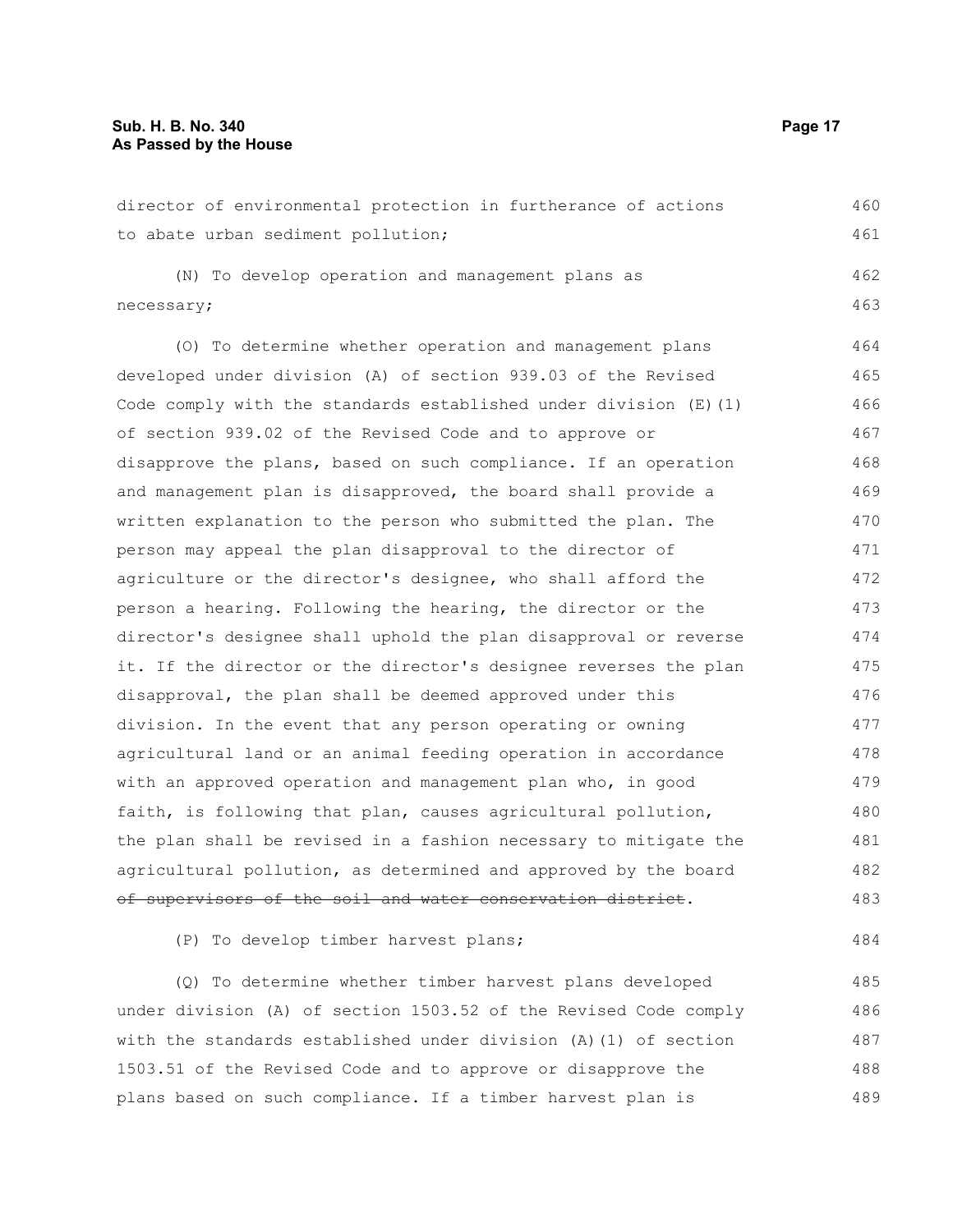disapproved, the board shall provide a written explanation to the person who submitted the plan. The person may appeal the plan disapproval to the chief of the division of forestry or the chief's designee, who shall afford the person a hearing. Following the hearing, the chief or the chief's designee shall uphold the plan disapproval or reverse it. If the chief or the chief's designee reverses the plan disapproval, the plan shall be deemed approved under this division. 490 491 492 493 494 495 496 497

(R) With regard to composting conducted in conjunction with agricultural operations, to do all of the following: 498 499

(1) Upon request or upon their own initiative, inspect composting at any such operation to determine whether the composting is being conducted in accordance with section 939.04 of the Revised Code; 500 501 502 503

(2) If the board determines that composting is not being so conducted, request the director to take corrective actions under section 939.07 of the Revised Code that require the person who is conducting the composting to prepare a composting plan in accordance with rules adopted under division (E)(5)(a) of section 939.02 of the Revised Code and to operate in accordance with that plan or to operate in accordance with a previously prepared plan, as applicable; 504 505 506 507 508 509 510 511

(3) In accordance with rules adopted under division (E)(5) (b) of section 939.02 of the Revised Code, review and approve or disapprove any such composting plan. If a plan is disapproved, the board shall provide a written explanation to the person who submitted the plan. 512 513 514 515 516

As used in division (R) of this section, "composting" has the same meaning as in section 939.01 of the Revised Code. 517 518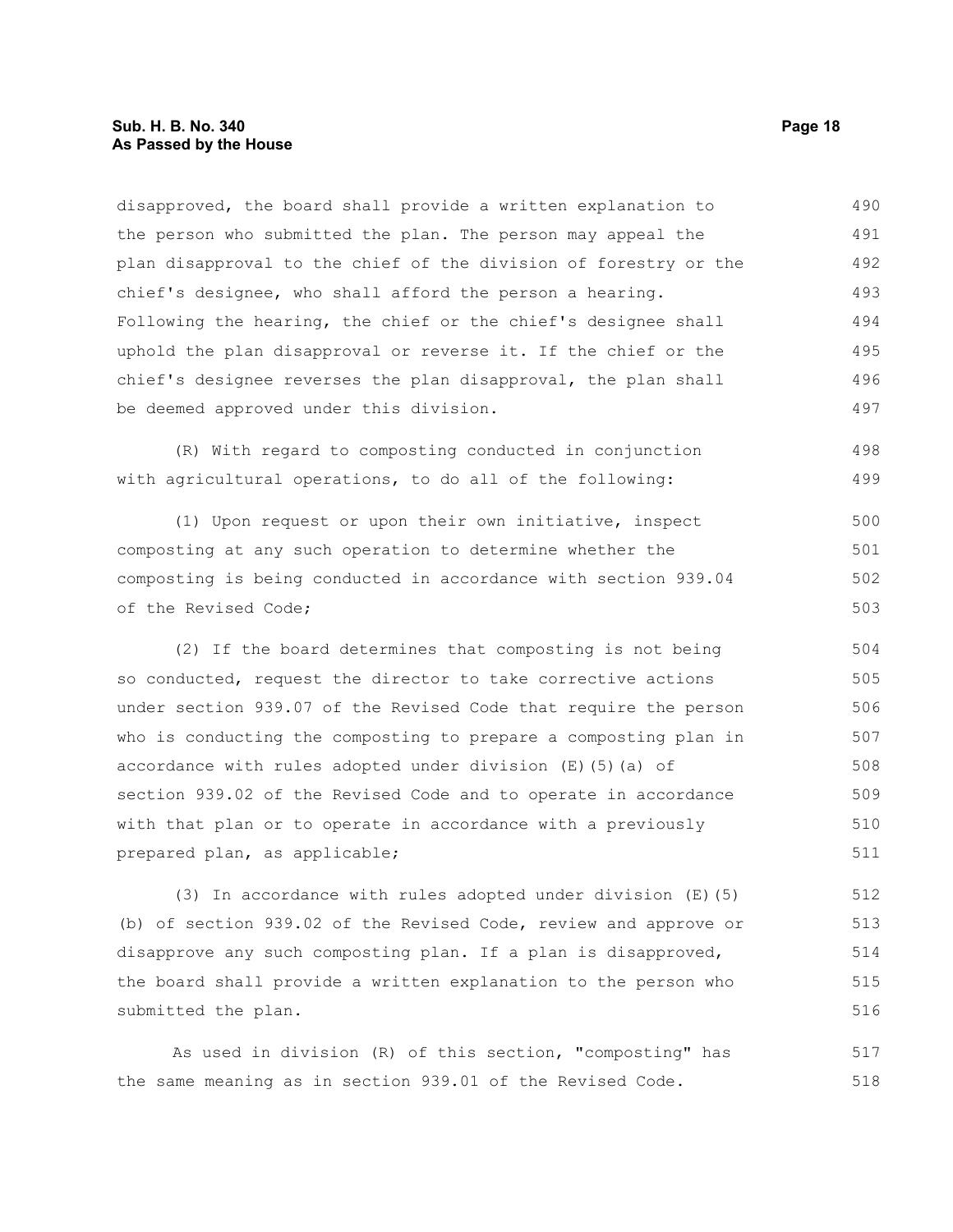## **Sub. H. B. No. 340 Page 19 As Passed by the House**

(S) With regard to conservation activities that are conducted in conjunction with agricultural operations, to assist the county auditor, upon request, in determining whether a conservation activity is a conservation practice for purposes of Chapter 929. or sections 5713.30 to 5713.37 and 5715.01 of the Revised Code. 519 520 521 522 523 524

As used in this division, "conservation practice" has the same meaning as in section 5713.30 of the Revised Code.

(T) To develop and approve or disapprove voluntary nutrient management plans in accordance with section 905.323 of the Revised Code; 527 528 529

(U) To do all acts necessary or proper to carry out the powers granted in this chapter.

The director shall make recommendations to reduce the adverse environmental effects of each project that a soil and water conservation district plans to undertake under division (A),  $(B)$ ,  $(C)$ , or  $(D)$  of this section and that will be funded in whole or in part by moneys authorized under section 940.17 of the Revised Code and shall disapprove any such project that the director finds will adversely affect the environment without equal or greater benefit to the public. The director's disapproval or recommendations, upon the request of the district filed in accordance with rules adopted by the Ohio soil and water conservation commission, shall be reviewed by the commission, which may confirm the director's decision, modify it, or add recommendations to or approve a project the director has disapproved. 532 533 534 535 536 537 538 539 540 541 542 543 544 545

Any instrument by which real property is acquired pursuant to this section shall identify the agency of the state that has 546 547

525 526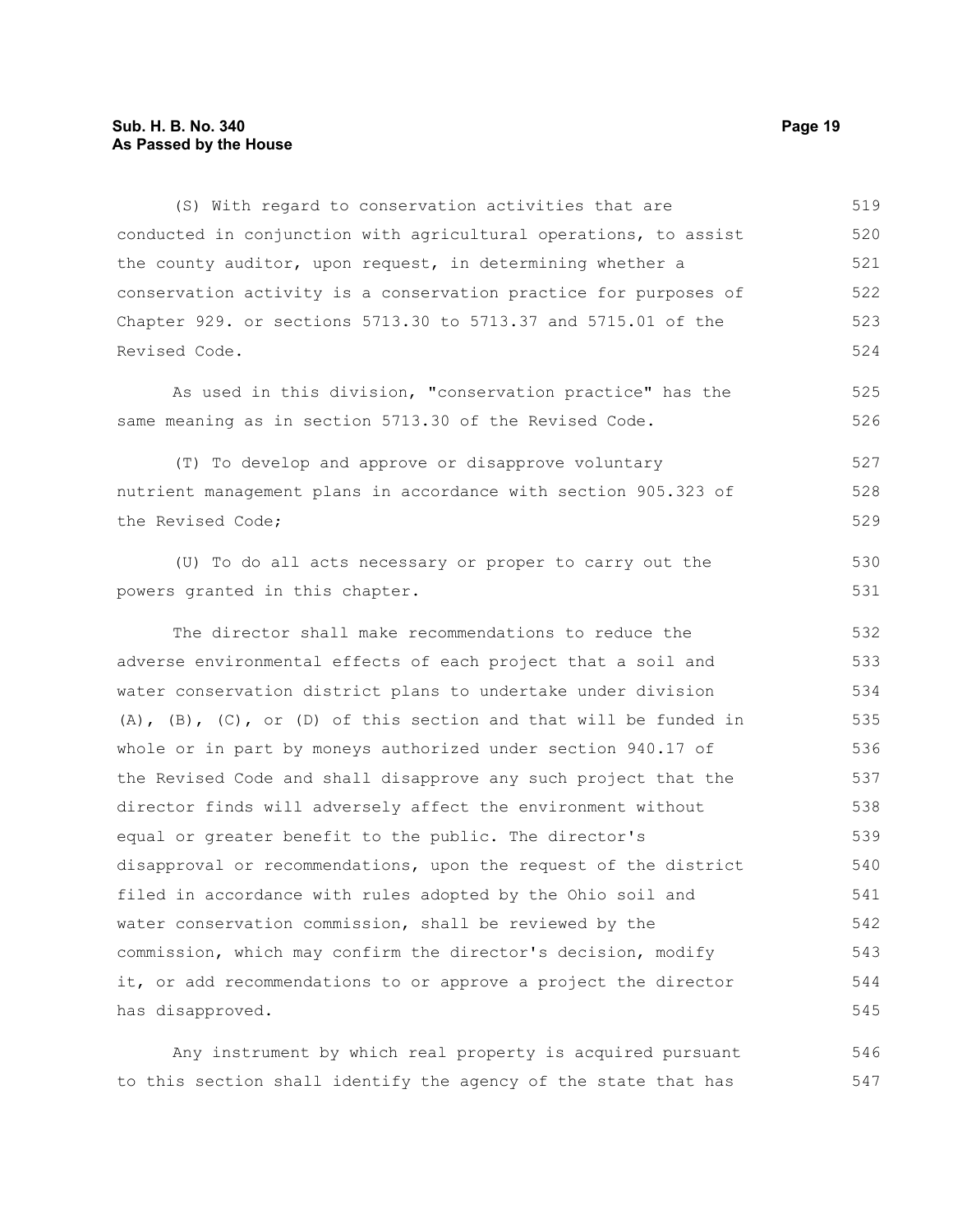5301.012 of the Revised Code. **Sec. 940.07.** (A) As used in this section: (1) "Judgment" includes a consent judgment. (2) "Tort action" means a civil action for damages for injury, death, or loss to person or property, other than a civil action for damages for a breach of contract or another agreement between persons. (B) Except as provided in divisions (C) and (D) of this section, the provisions of Chapter 2744. of the Revised Code apply to soil and water conservation districts as political subdivisions of the state and to their boards of supervisors and other officers, employees, and agents as employees of political subdivisions of the state. (C)(1) The attorney general, an assistant attorney general, or special counsel appointed by the attorney general shall defend a soil and water conservation district in any tort action that is commenced against the district as a political subdivision of the state under or pursuant to Chapter 2744. of the Revised Code, if a written request for the legal representation is submitted to the attorney general by the Ohio soil and water conservation commission. If a request is so submitted, the prosecuting attorney of the county associated with the district does not have legal representation duties in connection with the tort action under section 940.13 of the 549 550 551 552 553 554 555 556 557 558 559 560 561 562 563 564 565 566 567 568 569 570 571 572

the use and benefit of the real property as specified in section

Revised Code.

(2) The attorney general, an assistant attorney general, or special counsel appointed by the attorney general shall defend a supervisor or other officer, employee, or agent of a 574 575 576

548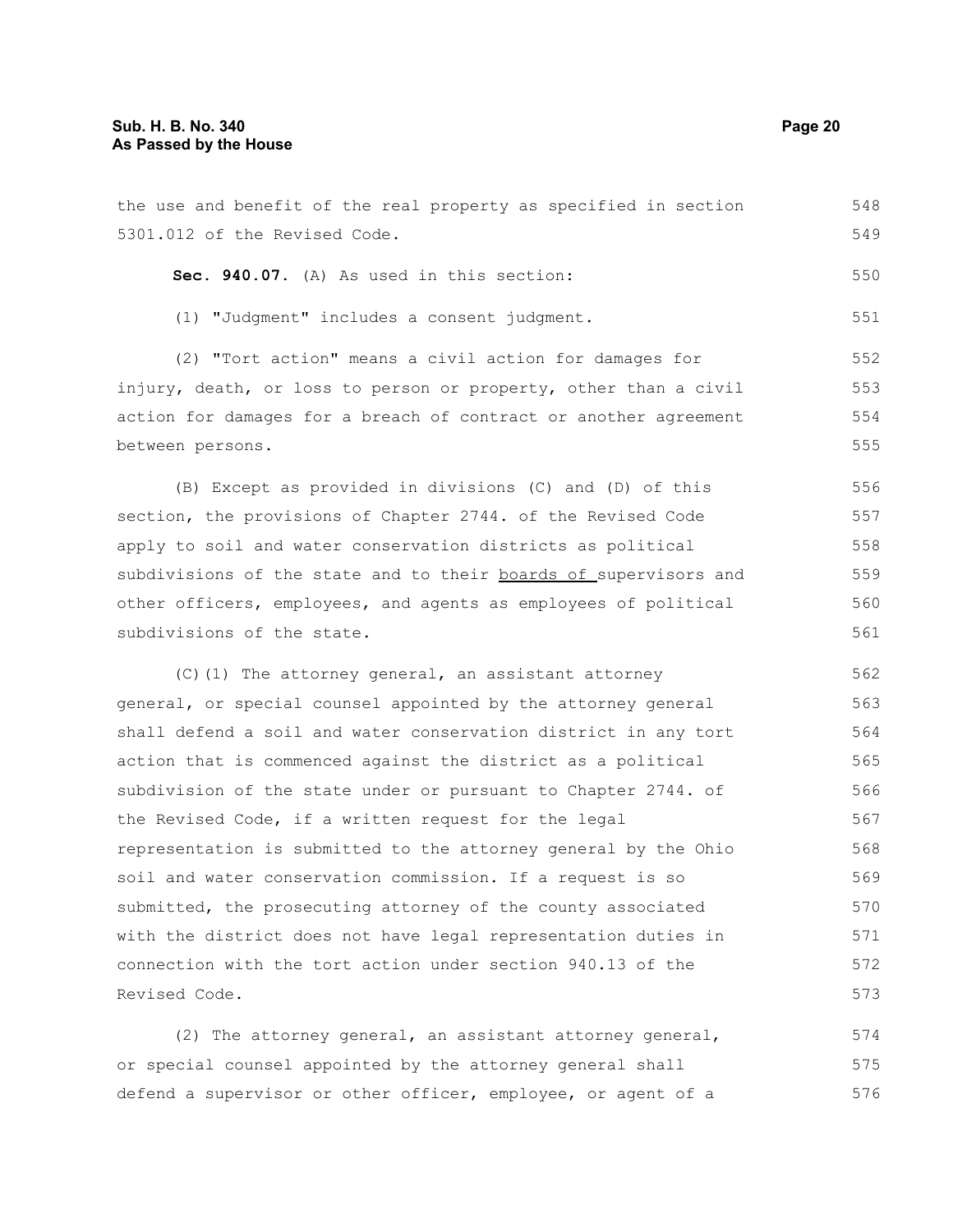## **Sub. H. B. No. 340 Page 21 As Passed by the House**

soil and water conservation district in any tort action that is commenced against that person and based upon an action or omission allegedly associated with that person's employment or official responsibilities for the district, if both of the following apply: 577 578 579 580 581

(a) At the time of the action or omission, the person was not acting manifestly outside the scope of the person's employment or official responsibilities for the district or acting with malicious purpose, in bad faith, or in a wanton or reckless manner; 582 583 584 585 586

(b) A written request for the legal representation is submitted to the attorney general by the Ohio soil and water conservation commission. 587 588 589

(3) If a request for legal representation is submitted to the attorney general pursuant to division (C)(2) of this section, divisions (A) and (D) of section 2744.07 of the Revised Code do not apply to the soil and water conservation district and the defense of its supervisor or other officer, employee, or agent. 590 591 592 593 594 595

(D)(1) The state shall indemnify and hold harmless a soil and water conservation district as follows: 596 597

(a) In the amount of any judgment that is rendered against the district in a tort action that is commenced under or pursuant to Chapter 2744. of the Revised Code; 598 599 600

(b) In the amount of any settlement of a tort action against the district as described in division (D)(1)(a) of this section, or of a claim for damages for injury, death, or loss to person or property that could become a basis of a tort action against the district as described in division (D)(1)(a) of this 601 602 603 604 605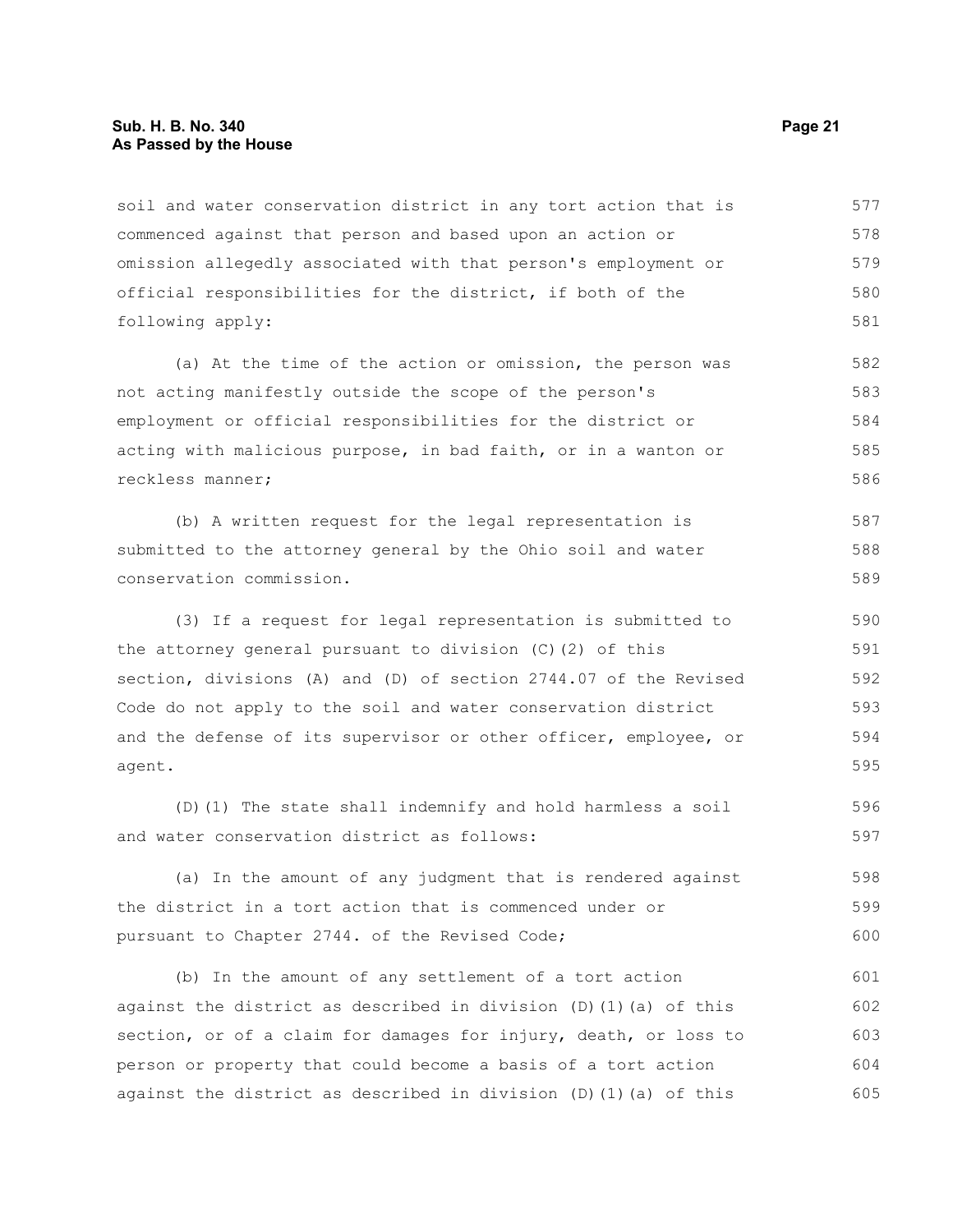| (2) The state shall indemnify and hold harmless a             | 607 |
|---------------------------------------------------------------|-----|
| supervisor or other officer, employee, or agent of a soil and | 608 |
| water conservation district as follows:                       | 609 |

(a) Subject to the limitations specified in division (D) (3) of this section, in the amount of any judgment that is rendered against that person in a tort action based upon an action or omission allegedly associated with the person's employment or official responsibilities for the district; 610 611 612 613 614

(b) Subject to the limitations specified in division (D) (3) of this section, in the amount of any settlement of a tort action as described in division (D)(2)(a) of this section or of any settlement of a claim for damages for injury, death, or loss to person or property that could become a basis of a tort action as described in division (D)(2)(a) of this section. 615 616 617 618 619 620

(3)(a) The maximum aggregate amount of indemnification paid directly from state funds to or on behalf of any supervisor or other officer, employee, or agent of a soil and water conservation district pursuant to divisions (D)(2)(a) and (b) of this section shall be one million dollars per occurrence, regardless of the number of persons who suffer injury, death, or loss to person or property as a result of the action or omission of that person. 621 622 623 624 625 626 627 628

(b) An indemnification may be made pursuant to division (D)(2)(a) or (b) of this section only if, at the time of the action or omission, the supervisor or other officer, employee, or agent of a soil and water conservation district was not acting manifestly outside the scope of the supervisor's or other officer's, employee's, or agent's employment or official 629 630 631 632 633 634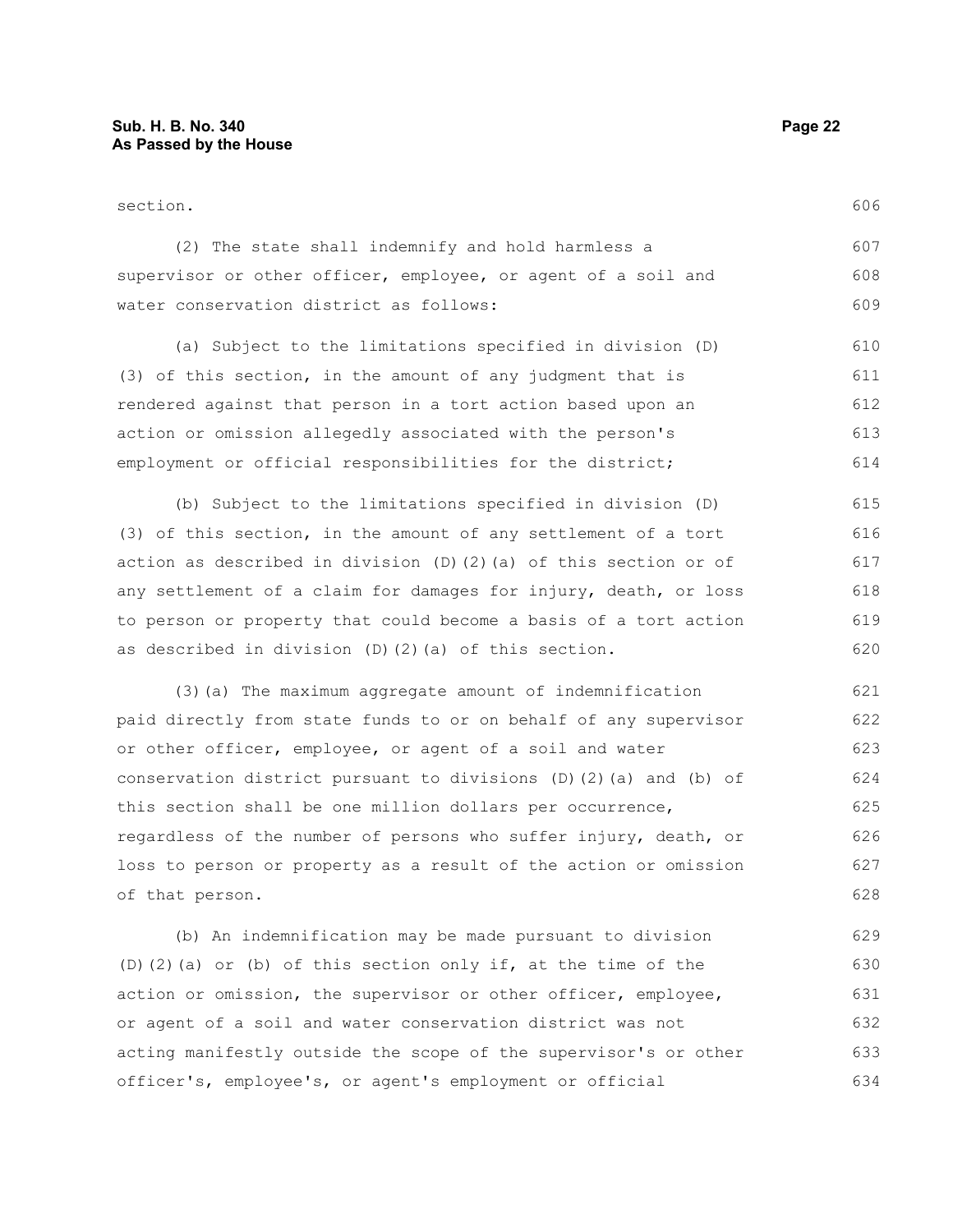responsibilities for the district or acting with malicious purpose, in bad faith, or in a wanton or reckless manner. (c) An indemnification shall not be made pursuant to division (D)(2)(a) or (b) of this section for any portion of a consent judgment or settlement that is unreasonable or for any portion of a judgment that represents punitive or exemplary damages. (4) Division (B) of section 2744.07 of the Revised Code does not apply to a soil and water conservation district, or to any of its supervisors or other officers, employees, or agents, to the extent that division (D) of this section requires the state to indemnify and hold harmless a supervisor or other officer, employee, or agent of that district. Sec. 940.08. The **board of** supervisors of a soil and water 635 636 637 638 639 640 641 642 643 644 645 646 647 648

conservation district may employ assistants and such other employees as they consider-it considers necessary and may provide for the payment of the reasonable compensation of such assistants and employees and expenses incurred by them in the discharge of their duties from the special fund established for the district pursuant to section 940.12 of the Revised Code. 649 650 651 652 653 654

District employees are entitled to the sick leave benefits that are provided in section 124.38 of the Revised Code and the vacation leave benefits that are provided in section 325.19 of the Revised Code and are entitled to participate in the sick leave donation program established under section 940.09 of the Revised Code. 655 656 657 658 659 660

The supervisors-board may designate the amounts and forms of other benefits, including insurance protection, to be provided to employees and may make payments of benefits from the 661 662 663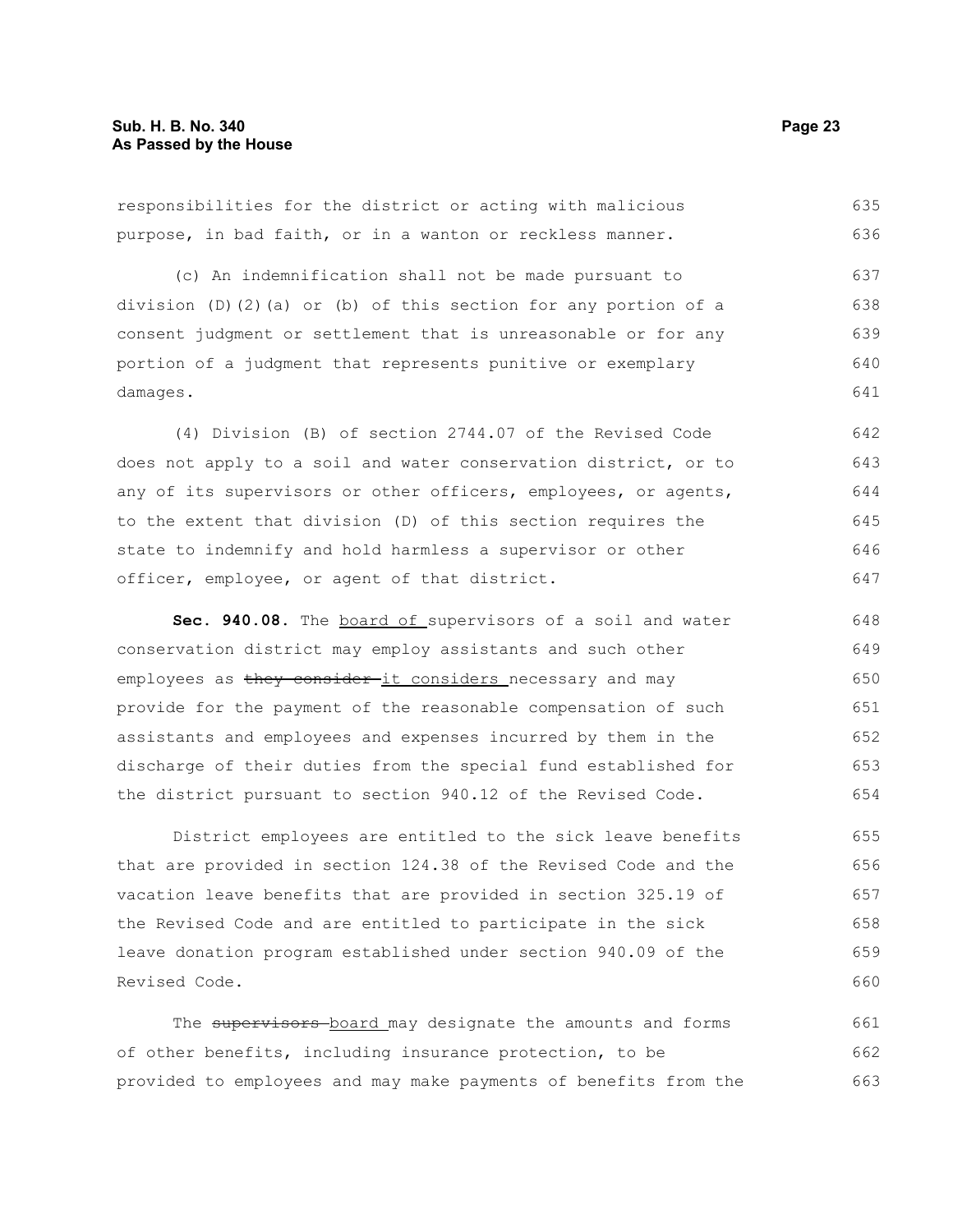## **Sub. H. B. No. 340 Page 24 As Passed by the House**

district fund that is created with moneys accepted by the supervisors in accordance with division (E) of section 940.06 of the Revised Code or from the special fund created pursuant to section 940.12 of the Revised Code. The board of county commissioners may make payments of benefits that are provided under this section. 664 665 666 667 668 669

The board of supervisors may purchase such materials, equipment, and supplies, may lease such equipment, and may rent, purchase, or construct, and maintain, such offices, and provide for such equipment and supplies therefor, as they consider it considers necessary and may pay for the same from the special fund established for the district pursuant to section 940.12 of the Revised Code. 671

**Sec. 940.10.** (A) When the board of supervisors of a soil and water conservation district find, by resolution, that the district has personal property, including motor vehicles acquired for the use of district officers, road machinery, equipment, tools, or supplies, that is not needed for public use, or is obsolete or unfit for the use for which it was acquired, the supervisors board may sell such property at public auction or by sealed bid to the highest bidder $\tau$ . The board may sell the property after giving at least ten days' notice of the time, place, and manner of sale by posting a typewritten or printed notice in the office of the board of county commissioners. If the fair market value of the property to be sold pursuant to this division is, in the opinion of the **board** of supervisors, in excess of two thousand dollars, notice of the time, place, and manner of the sale shall also be published in a newspaper of general circulation in the district at least ten days prior to such sale. The supervisors board may authorize the sale of such personal property without advertisement or public 677 678 679 680 681 682 683 684 685 686 687 688 689 690 691 692 693 694

670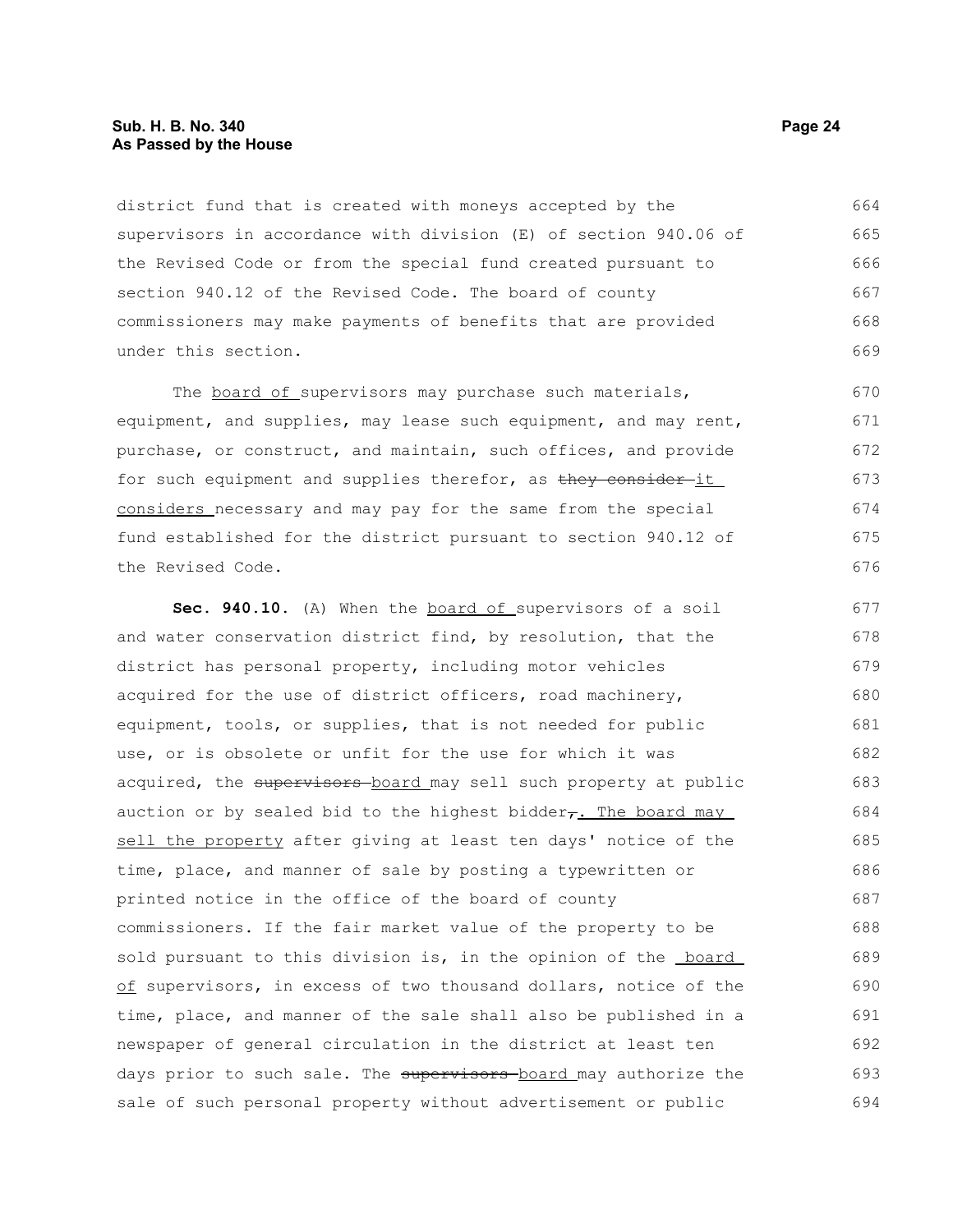notification and competitive bidding to the federal government, the state, or any political subdivision of the state. If the supervisors conduct-board conducts a sale of personal property by sealed bid, the form of the bid shall be as prescribed by the -supervisors board, and each bid shall contain the name of the person submitting it. Bids received shall be opened and tabulated at the time stated in the notice. The property shall be sold to the highest bidder, except that the supervisors board may reject all bids and hold another sale, by public auction or sealed bid, in the manner prescribed by this section. (B) Where the supervisors find board finds, by resolution, that the district has vehicles, equipment, or machinery that is not needed, or is unfit for public use, and the supervisors desire board desires to sell such vehicles, equipment, or machinery to the person or firm from which they propose-it proposes to purchase other vehicles, equipment, or machinery, the supervisors-board may offer to sell-do both of the 695 696 697 698 699 700 701 702 703 704 705 706 707 708 709 710 711 712

following:

(1) Sell the vehicles, equipment, or machinery to such person or firm $\tau$ ; and to have

(2) Have such selling price credited to the person or firm against the purchase price of other vehicles, equipment, or machinery.

(C) Where the supervisors advertise board advertises for bids for the sale of new vehicles, equipment, or machinery to the district, they it may include in the same advertisement a notice of their-its willingness to accept-do both of the following: 719 720 721 722 723

713

714 715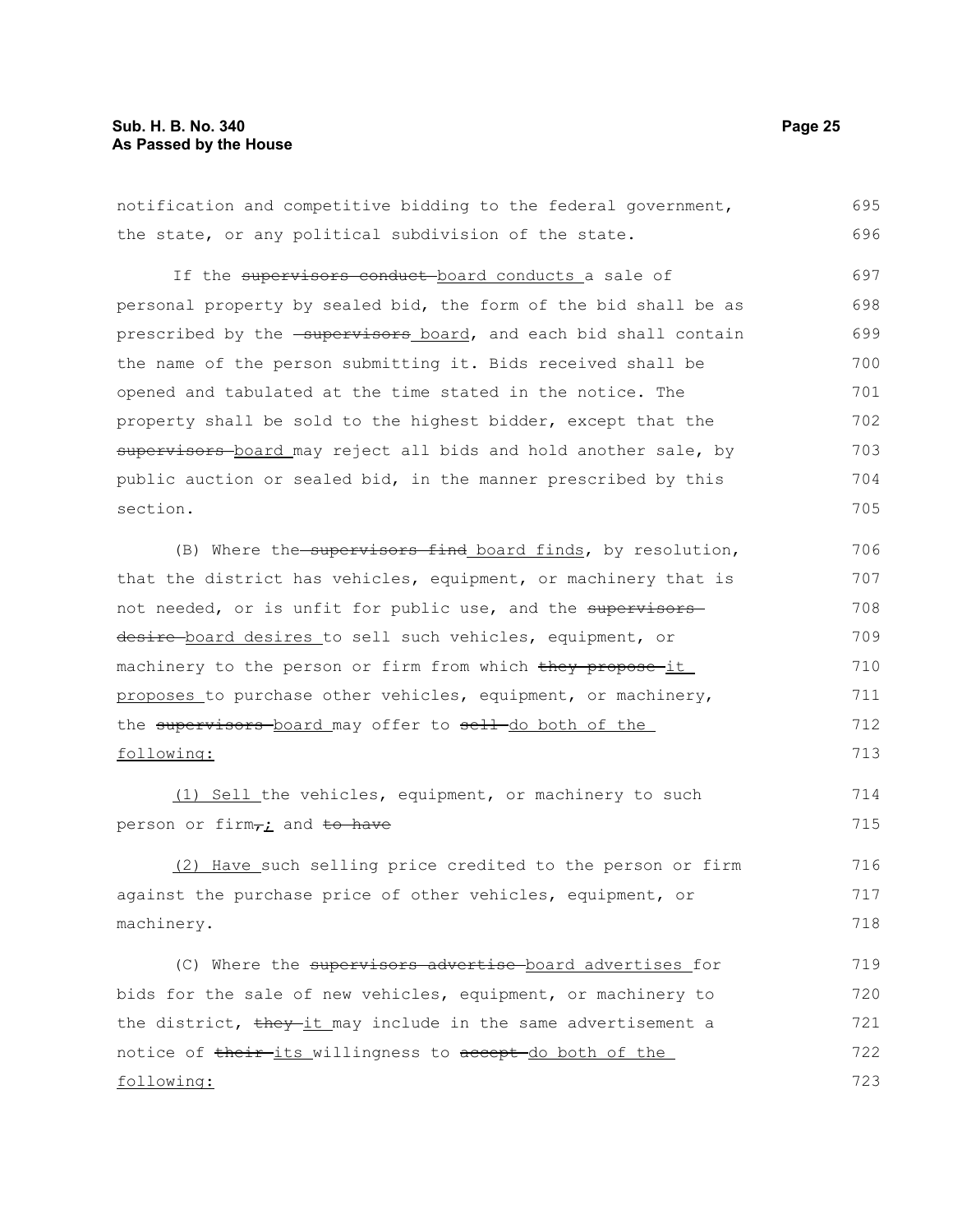| (1) Accept bids for the purchase of district-owned               | 724 |
|------------------------------------------------------------------|-----|
| vehicles, equipment, or machinery that is obsolete or not needed | 725 |
| for public use $\tau_i$ and to have                              | 726 |
| (2) Have the amount of such bids subtracted from the             | 727 |
| selling price of the other vehicles, equipment, or machinery as  | 728 |
| a means of determining the lowest responsible bidder.            | 729 |
|                                                                  |     |
| Sec. 940.11. (A) Not later than three months after-the-          | 730 |
| effective date of this amendment November 2, 2018, the board of  | 731 |
| supervisors of a soil and water conservation district that hold  | 732 |
| a credit card account on the effective date of this amendment    | 733 |
| November 2, 2018, shall adopt a written policy for the use of    | 734 |
| credit card accounts. Otherwise, the supervisors-board shall     | 735 |
| adopt a written policy before first holding a credit card        | 736 |
| account.                                                         | 737 |
| The policy shall include provisions addressing all of the        | 738 |
| following:                                                       | 739 |
|                                                                  |     |
| (1) The supervisors-members of the board or positions            | 740 |
| authorized to use a credit card account;                         | 741 |
| (2) The types of expenses for which a credit card account        | 742 |
| may be used;                                                     | 743 |
| (3) The procedure for acquisition, use, and management of        | 744 |
| a credit card account and presentation instruments related to    | 745 |
| the account including cards and checks;                          | 746 |
| (4) The procedure for submitting itemized receipts to the        | 747 |
| fiscal agent or the fiscal agent's designee;                     | 748 |
|                                                                  |     |
| (5) The procedure for credit card issuance, credit card          | 749 |
| reissuance, credit card cancellation, and the process for        | 750 |
| reporting lost or stolen credit cards;                           | 751 |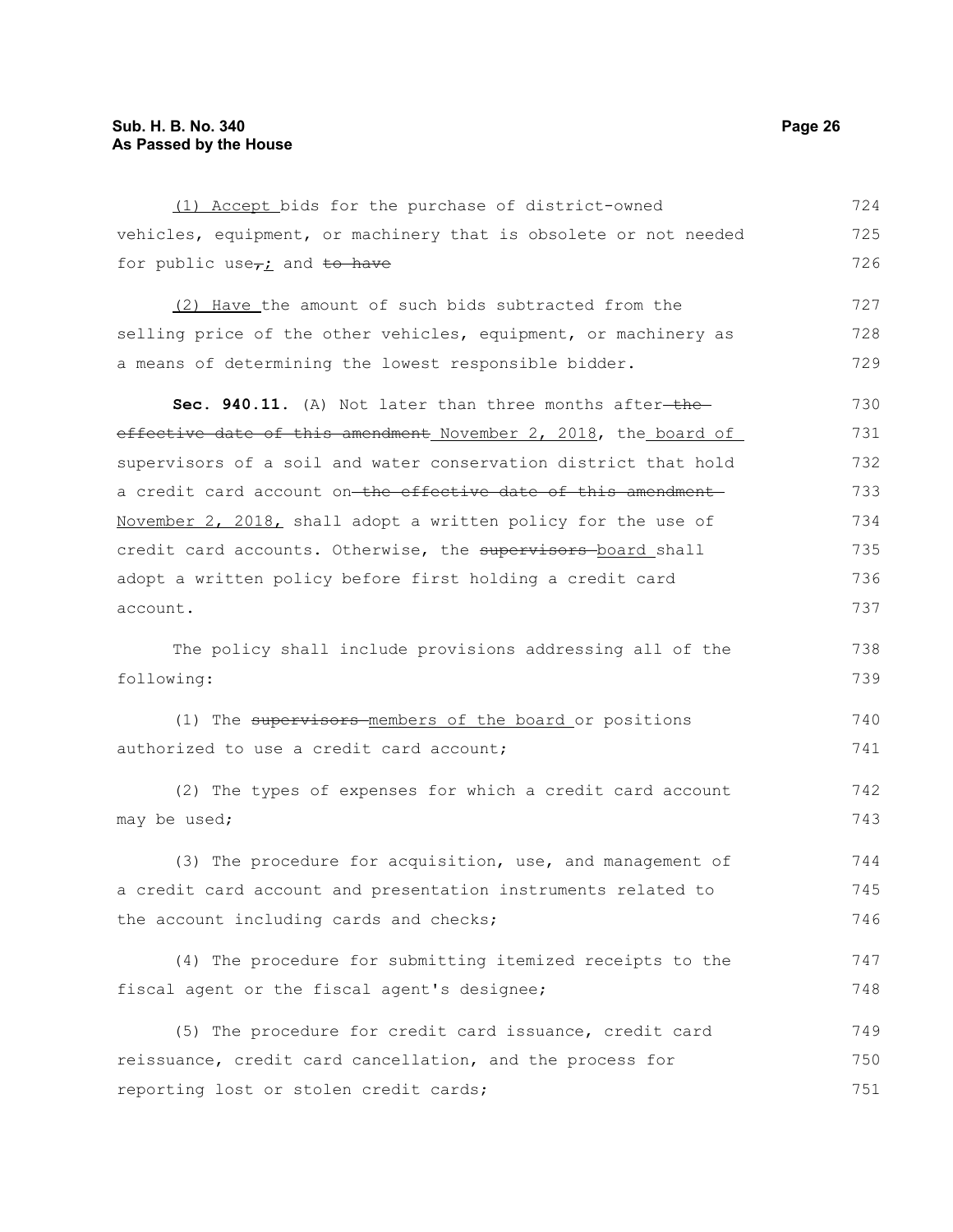| (6) The district's credit card account's maximum credit          | 752 |
|------------------------------------------------------------------|-----|
| limit or limits;                                                 | 753 |
| (7) The actions or omissions by an officer or employee           | 754 |
| that qualify as misuse of a credit card account.                 | 755 |
| (B) The name of the soil and water conservation district         | 756 |
| shall appear on each presentation instrument related to the      | 757 |
| account including cards and checks.                              | 758 |
| (C) If the fiscal agent of the district does not retain          | 759 |
| general possession and control of the credit card account and    | 760 |
| presentation instruments related to the account including cards  | 761 |
| and checks, the supervisors-board shall appoint a compliance     | 762 |
| officer to perform the duties enumerated under division (D) of   | 763 |
| this section. The compliance officer may not use a credit card   | 764 |
| account and may not authorize a supervisor board member or       | 765 |
| employee to use a credit card account. The fiscal agent is not   | 766 |
| eligible for appointment as compliance officer.                  | 767 |
| (D) The compliance officer, if applicable, and the               | 768 |
| supervisors board at least quarterly shall review the number of  | 769 |
| cards and accounts issued, the number of active cards and        | 770 |
| accounts issued, the cards' and accounts' expiration dates, and  | 771 |
| the cards' and accounts' credit limits.                          | 772 |
| (E) If the fiscal agent retains general possession and           | 773 |
| control of the credit card account and presentation instruments  | 774 |
| related to the account including cards and checks, and the       | 775 |
| supervisors board authorize a supervisor board member or         | 776 |
| employee to use a credit card, the fiscal agent may use a system | 777 |
| to sign out credit cards to the authorized users. The supervisor | 778 |
| board member or employee is liable in person and upon any        | 779 |
| official bond the supervisor member or employee has given to the | 780 |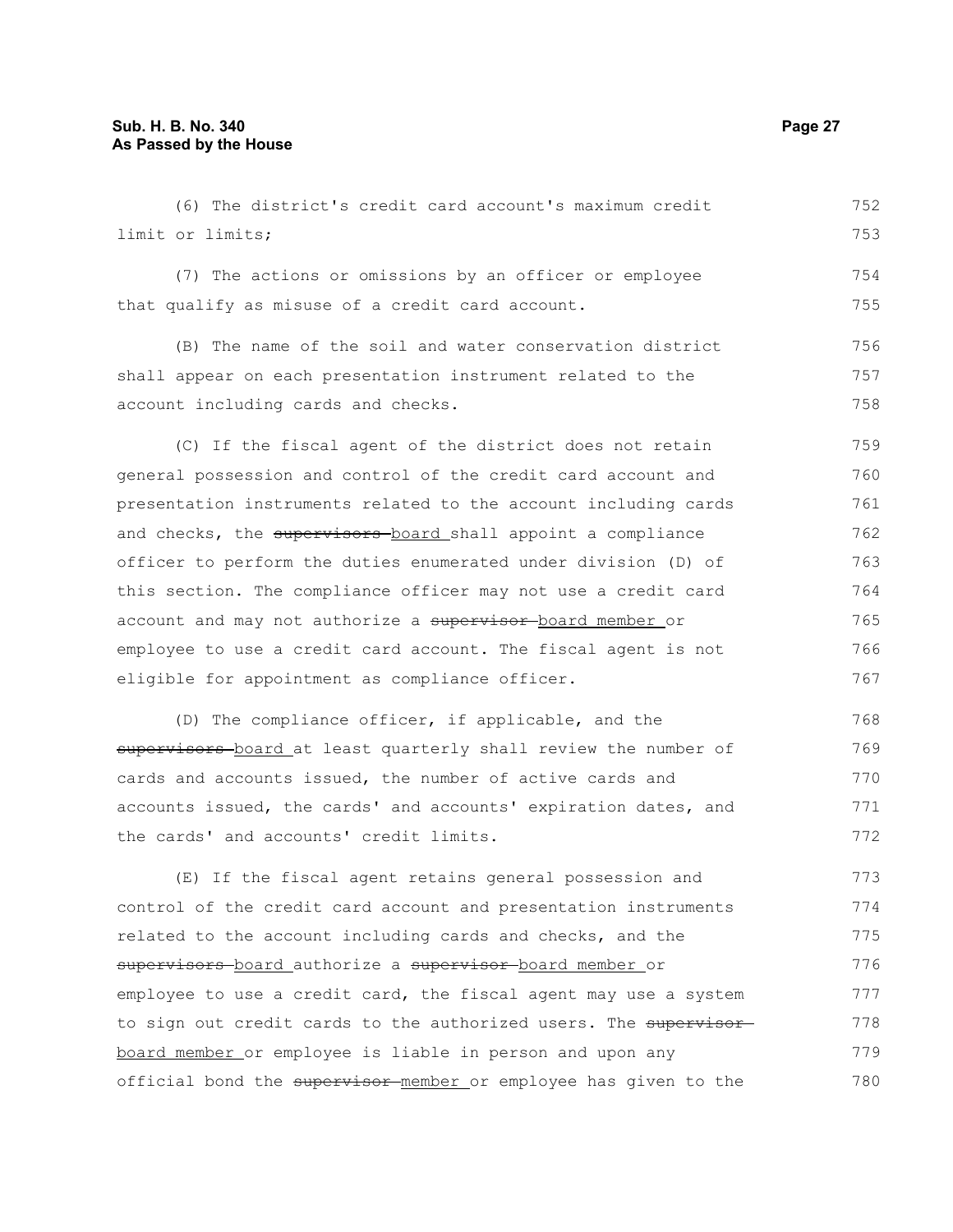district to reimburse the district treasury the amount for which the supervisor member or employee does not provide itemized receipts in accordance with the policy described in division (A) of this section. 781 782 783 784

(F) The use of a credit card account for expenses beyond those authorized by the supervisors board constitutes misuse of a credit card account. A supervisor board member or employee of a soil and water conservation district or a public servant as defined under section 2921.01 of the Revised Code who knowingly misuses a credit card account held on behalf of a soil and water conservation district violates section 2913.21 of the Revised Code.

(G) The fiscal agent or the fiscal agent's designee annually shall file a report with the supervisors board detailing all rewards received based on the use of the soil and water conservation district's credit card account. 793 794 795 796

(H) As used in this section, "credit card account" means any bank-issued credit card account, store-issued credit card account, financial institution-issued credit card account, financial depository-issued credit card account, affinity credit card account, or any other card account allowing the holder to purchase goods or services on credit or to transact with the account, and any debit or gift card account related to the receipt of grant moneys. "Credit card account" does not include a procurement card account, gasoline or telephone credit card account, or any other card account where merchant category codes are in place as a system of control for use of the card account. 797 798 799 800 801 802 803 804 805 806 807

**Sec. 940.12.** The board of county commissioners of each county in which there is a soil and water conservation district may levy a tax within the ten-mill limitation and may 808 809 810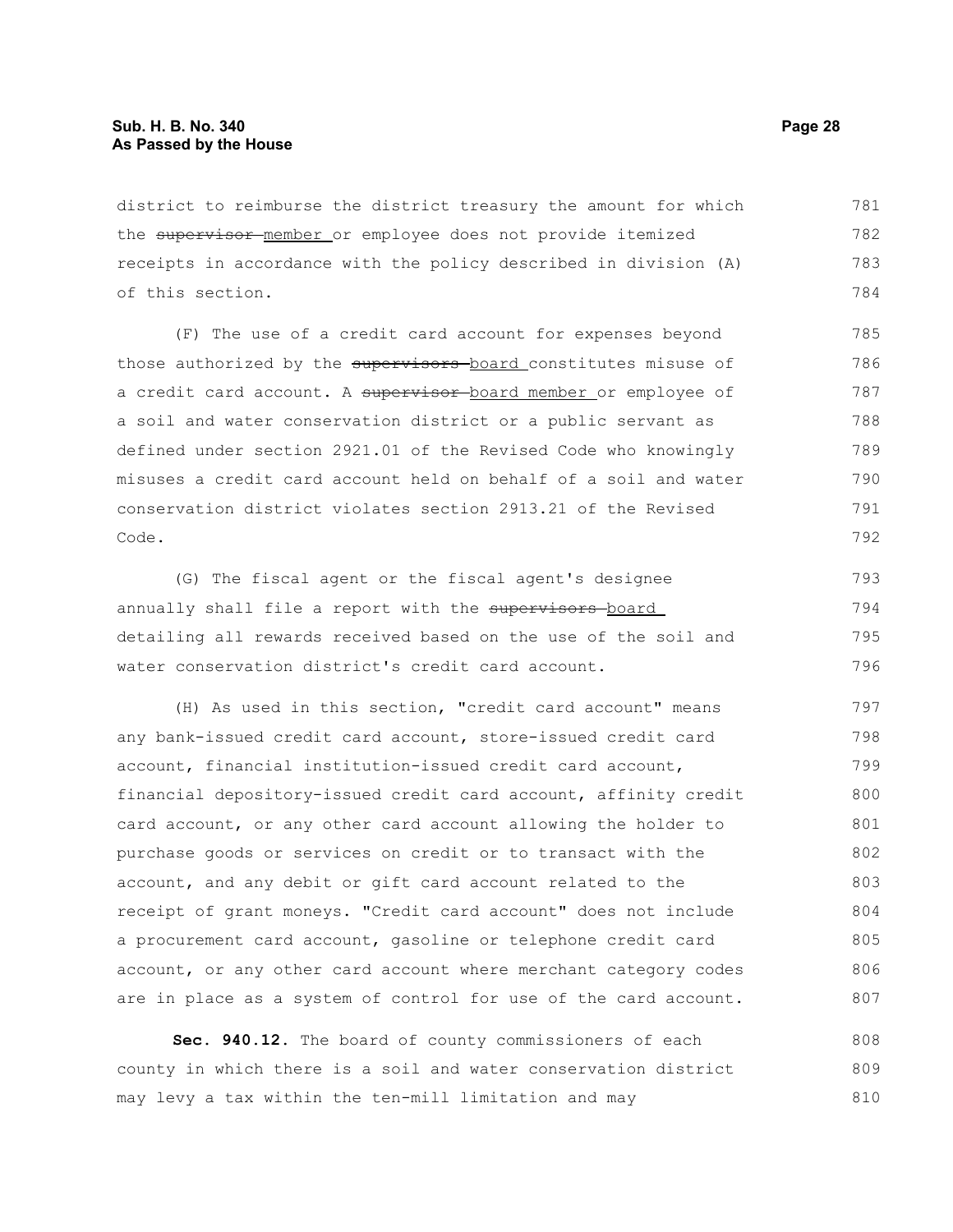appropriate money from the proceeds of the levy or from the general fund of the county. The money shall be held in a special fund for the credit of the district, to be expended for the purposes prescribed in section 940.08 of the Revised Code or under the policy adopted under section 940.11 of the Revised Code, for construction and maintenance of improvements by the district, and for other expenses incurred in carrying out the program of the district upon the written order of the fiscal agent for the district after authorization by a majority of the board of supervisors of the district. 811 812 813 814 815 816 817 818 819 820

**Sec. 940.13.** (A) The prosecuting attorney of a county in which there is a soil and water conservation district shall beis the legal adviser of the district. The prosecuting attorney shall be-is the legal counsel of such district in all civil actions brought by or against it and shall conduct all such actions in the prosecuting attorney's official capacity. The board of supervisors of a district may also employ such attorneys as may be necessary or desirable in the operations of the district. 821 822 823 824 825 826 827 828 829

(B) The prosecuting attorney of a lead county that is represented on a joint board of supervisors created under section 940.34 of the Revised Code is the legal advisor of the joint board in all civil actions brought by or against the joint board. The prosecuting attorney shall conduct all such actions in the prosecuting attorney's official capacity. The joint board may employ other attorneys as may be necessary or desirable in the operations of the joint board. 830 831 832 833 834 835 836 837

Sec. 940.19. (A) An owner of land that is located in a soil and water conservation district may file a petition with the board of supervisors of the district requesting the 838 839 840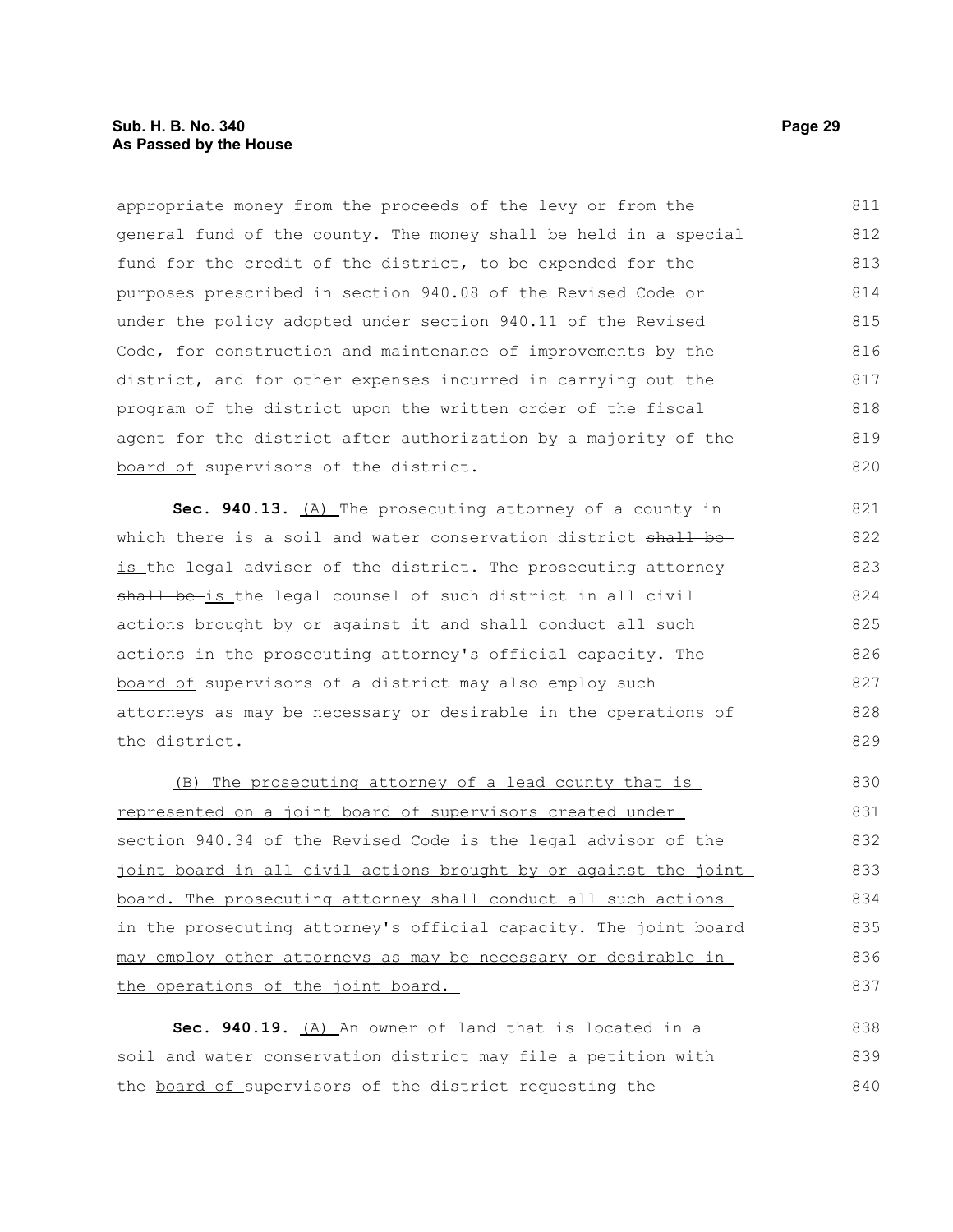| construction of a conservation work of improvement. Upon the     | 841 |
|------------------------------------------------------------------|-----|
| receipt of such a petition, the supervisors shall make a         | 842 |
| preliminary determination to accept or reject the petition.      | 843 |
| A petition may be rejected if the supervisors determine.         | 844 |
| Prior to filing a petition, the petitioner shall consult with    | 845 |
| the district to discuss the proposed drainage improvement and to | 846 |
| determine the proper forms and procedures for filing the         | 847 |
| petition.                                                        | 848 |
| (B) The petition shall include all of the following:             | 849 |
| (1) A statement of the nature of the work for which a            | 850 |
| petition is filed, including locating, cleaning, removing        | 851 |
| obstructions from, constructing, reconstructing, straightening,  | 852 |
| deepening, widening, altering, boxing, tiling, filling, walling, | 853 |
| or arching any ditch, drain, watercourse, floodway, creek, run,  | 854 |
| or river; changing the course, location, or terminus thereof; or | 855 |
| constructing a levee, wall, embankment, jetty, dike, dam,        | 856 |
| sluice, revetment, reservoir, holding basin, control gate,       | 857 |
| breakwater, or other structure for the control of water;         | 858 |
| (2) A description, including location, of the course and         | 859 |
| termini of the proposed improvement and the branches, spurs, or  | 860 |
| laterals, if any are petitioned for;                             | 861 |
| (3) A statement that the construction of the improvement         | 862 |
| is necessary and will benefit the petitioner; and                | 863 |
| (4) A statement that all costs of engineering,                   | 864 |
| construction, and future maintenance will be assessed to the     | 865 |
| benefiting parcels of land.                                      | 866 |
| (C) The board shall make a preliminary determination to          | 867 |
| accept or reject the petition at the board's next scheduled      | 868 |
| meeting.                                                         | 869 |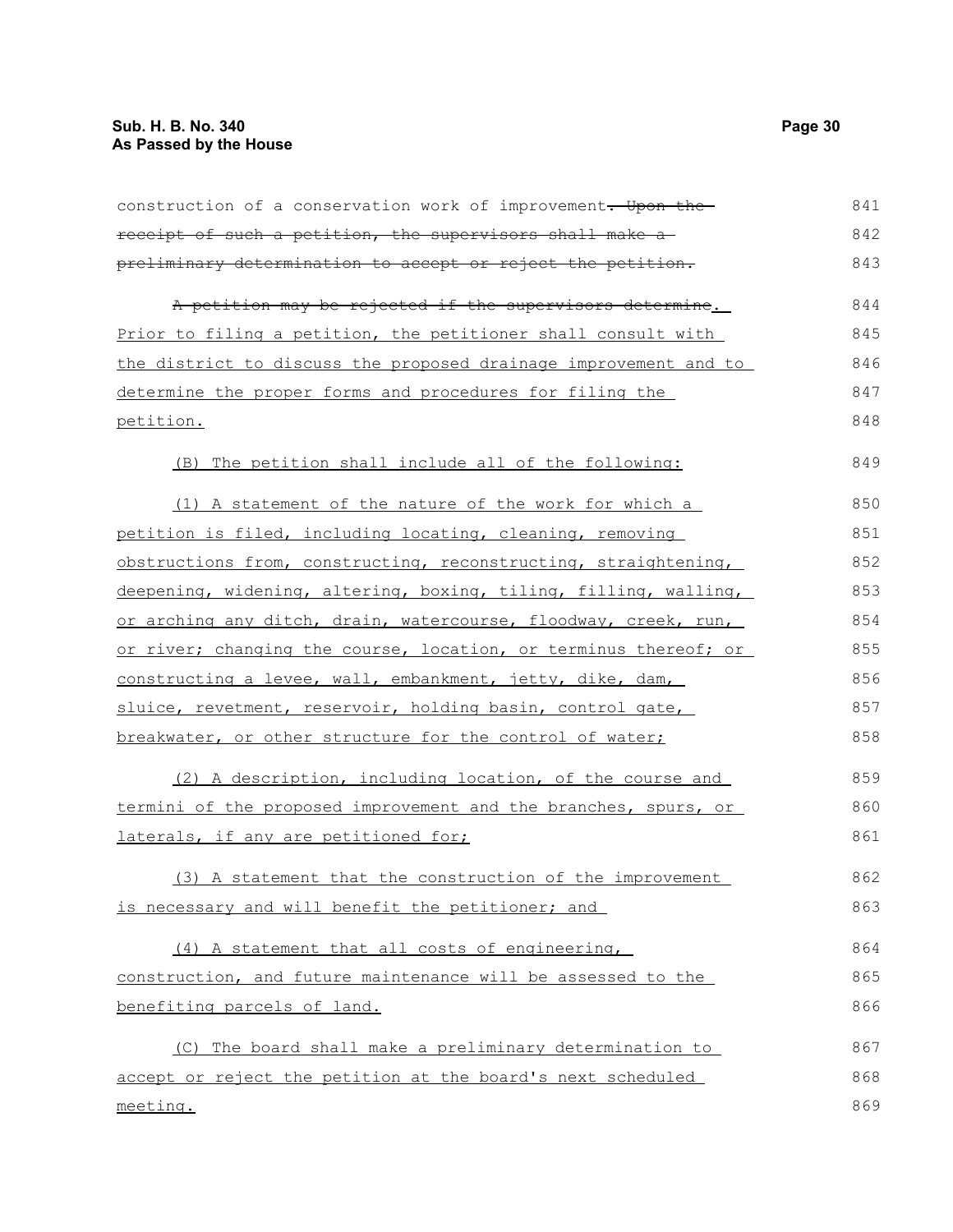following reasons:

| $(D)$ (1) The board may reject the petition for any of the           |
|----------------------------------------------------------------------|
| ving reasons:                                                        |
| (a) The board determines that the information that $\pm\text{-}$ the |
|                                                                      |

petition contains about the proposed improvement is insufficient to enable the supervisors board to proceed with the petition under this chapter-or if the. 873 874 875 876

(b) The petition appears to be frivolous. The supervisorsalso may reject a petition on the grounds that the . 877

(c) The district lacks sufficient staff or other resources to proceed with the improvement in accordance with this chapter.  $\pm$ 878 879 880

(2) If the supervisors reject a board rejects the petition, they it shall notify the petitioner in writing of the reasons for the rejection. A The petitioner may amend a petition that was-is rejected due to insufficient information may besupplemented with additional information and filed again may subsequently file the amended petition with the board. 881 882 883 884 885 886

(E) If the supervisors accept a board accepts the petition for a proposed improvement, they the board shall establish do both of the following: 887 888 889

(1) Establish a date and time for a view of the proposed improvement, which . The date shall be not fewer than twentyfive thirty nor more than ninety days after the date on which the petition was-filed accepted. The supervisors-board shall designate a convenient place near the proposed improvement location at which the view shall-start occur. 890 891 892 893 894 895

Upon receipt of a petition, the supervisors also shallestablish (2) Establish a date and time on and at which and designate a location at which they the board will hold a hearing 896 897 898

870 871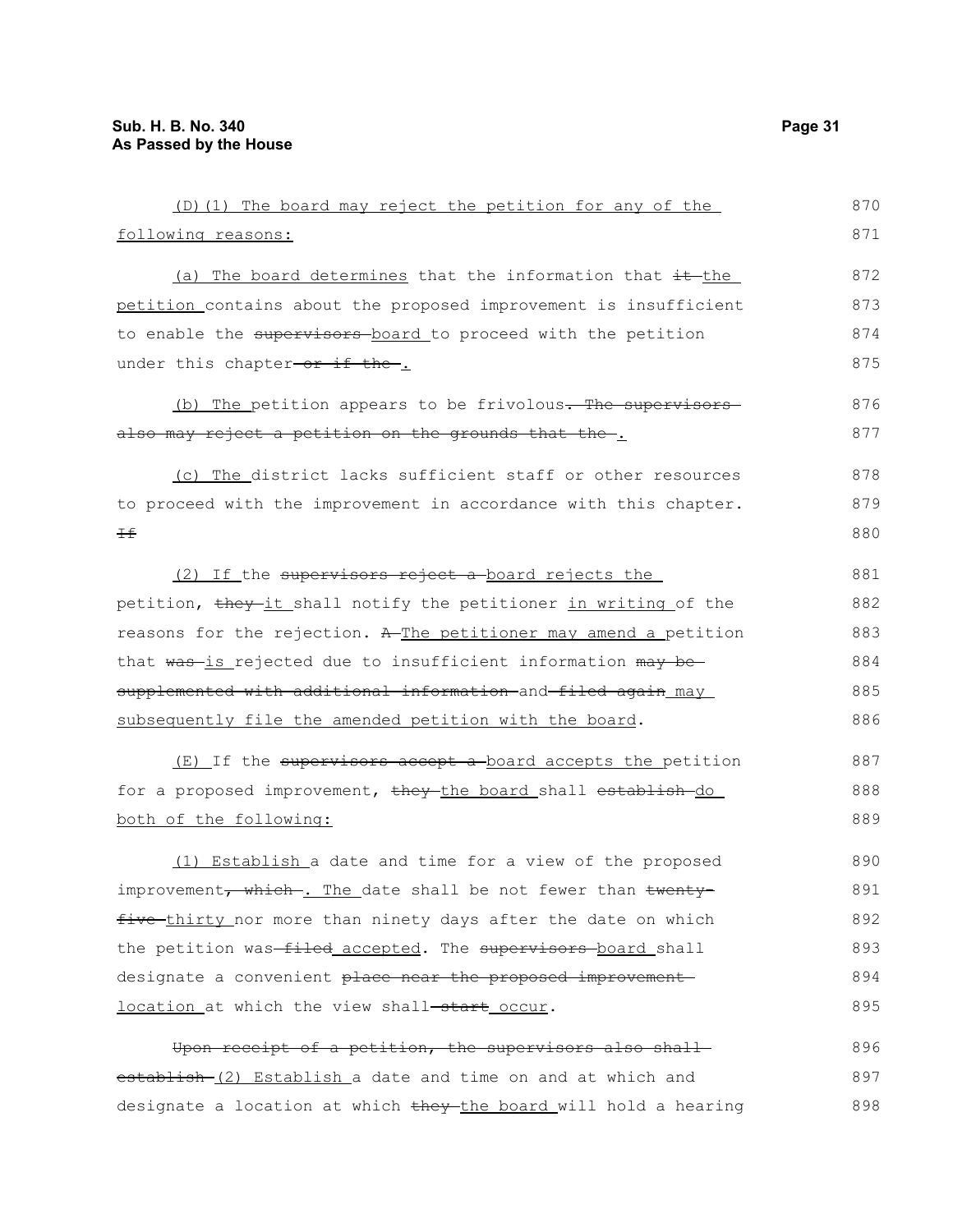on the proposed improvement. The hearing shall occur not  $\frac{1}{1}$ fewer than thirty nor more than ninety days after the date established for the view. (F) If a petitioner proposes an improvement that would be located in two or more adjoining soil and water conservation districts, the board of supervisors that receives the petition shall provide notice of the petition to the board of supervisors of each other county in which the proposed improvement would be located. The boards then shall create a joint board of supervisors under section 940.34 of the Revised Code and proceed in accordance with that section. **Sec. 940.20.** As soon as the supervisors of a soil and water conservation district have established the dates, times, and locations of the view and the hearing concerning a proposedimprovement, they shall send, at (A) At least twenty twenty-one days prior to the date established for the view, the board of supervisors of a soil and water conservation district shall send a written notice of the view and the hearing to the-all landowners within the area to be benefited by the proposed improvement and to the board of county commissioners and the county engineer. The board shall ensure that the notice contains all of the following: (1) The date, time, and location for the view and the subsequent hearing; (2) A description of the proposed improvement and its location as stated in the petition, a map indicating the location of the proposed improvement or information on where to 899 900 901 902 903 904 905 906 907 908 909 910 911 912 913 914 915 916 917 918 919 920 921 922 923 924 925

access the map, and an explanation of how to obtain additional information or ask questions about the proposed improvement; 926 927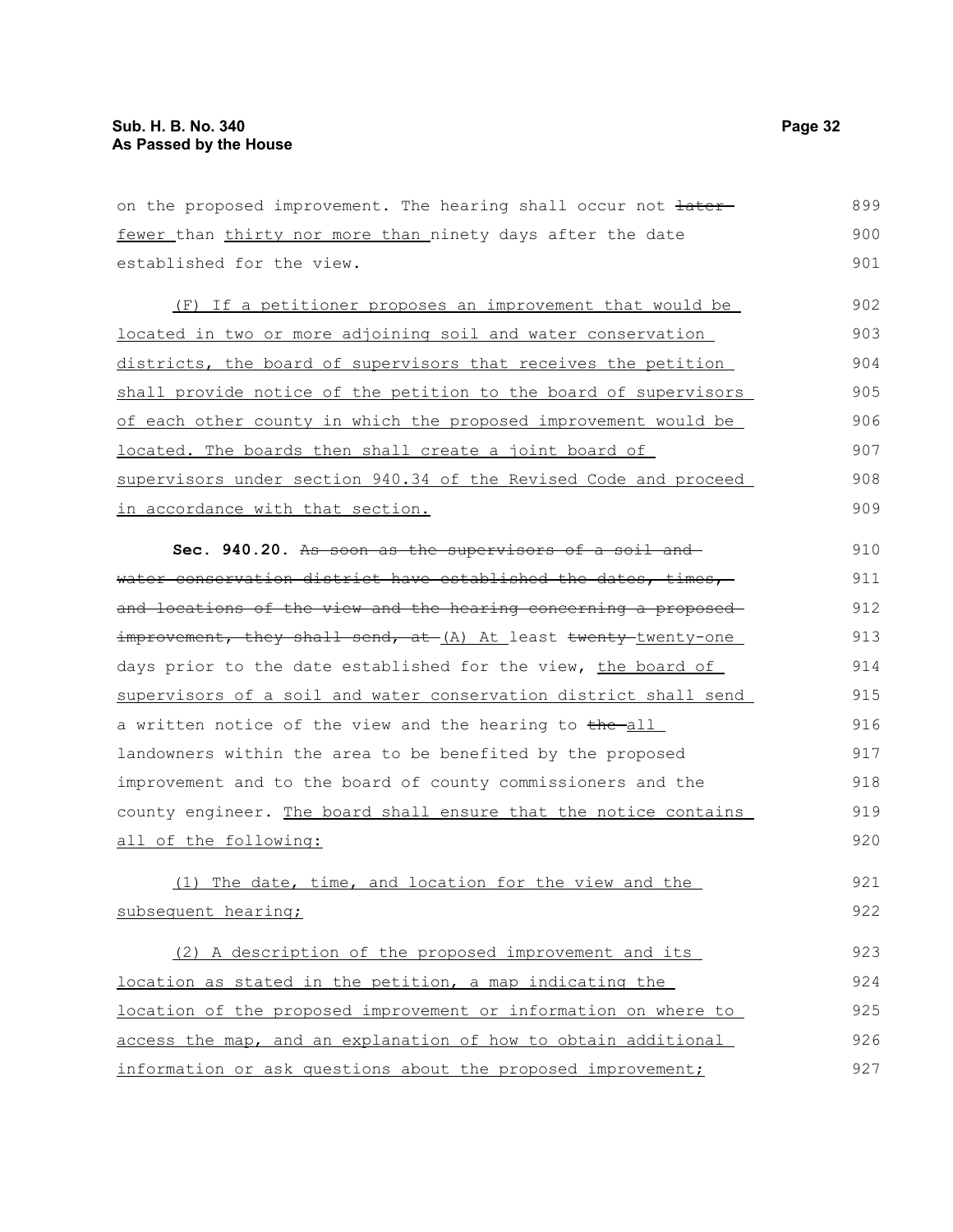| (3) A statement that all costs of engineering,                   | 928 |
|------------------------------------------------------------------|-----|
| construction, and future maintenance will be assessed to the     | 929 |
| benefiting parcels of land;                                      | 930 |
| (4) A statement that a landowner may file, not more than         | 931 |
| twenty-one days after the date of the view, an amendment to the  | 932 |
| original petition that expands the length of the proposed        | 933 |
| improvement, provided that the amendment does not expand the     | 934 |
| area to be benefited by the proposed improvement;                | 935 |
| (5) A statement that any landowner receiving the notice          | 936 |
| may comment on the proposed improvement in writing before or in  | 937 |
| person at the hearing on the petition;                           | 938 |
| (6) The address at which to file an amendment to the             | 939 |
| petition or submit written comments on the proposed improvement. | 940 |
| (B) The supervisors board shall notify all landowners that       | 941 |
| are adjacent to the proposed improvement either by certified     | 942 |
| mail or, if the supervisors have board has record of an internet | 943 |
| identifier of record associated with such a landowner, by        | 944 |
| ordinary mail and by that internet identifier of record, and     | 945 |
| shall notify all others by certified mail or first class         | 946 |
| mailings. Any such-The written notice shall have the words       | 947 |
| "Legal Notice" printed in plain view on the face of the envelope | 948 |
| or, in the case of service by an internet identifier of record,  | 949 |
| in conspicuous typeface at the top of the notice. In addition,   | 950 |
| the supervisors                                                  | 951 |
| (C) The board shall invite to the view and the hearing the       | 952 |
| staff of the soil and water conservation district and the staff  | 953 |
| of the natural resources conservation service in the United      | 954 |
| States department of agriculture that is involved with the       | 955 |

district together with any other people that the supervisors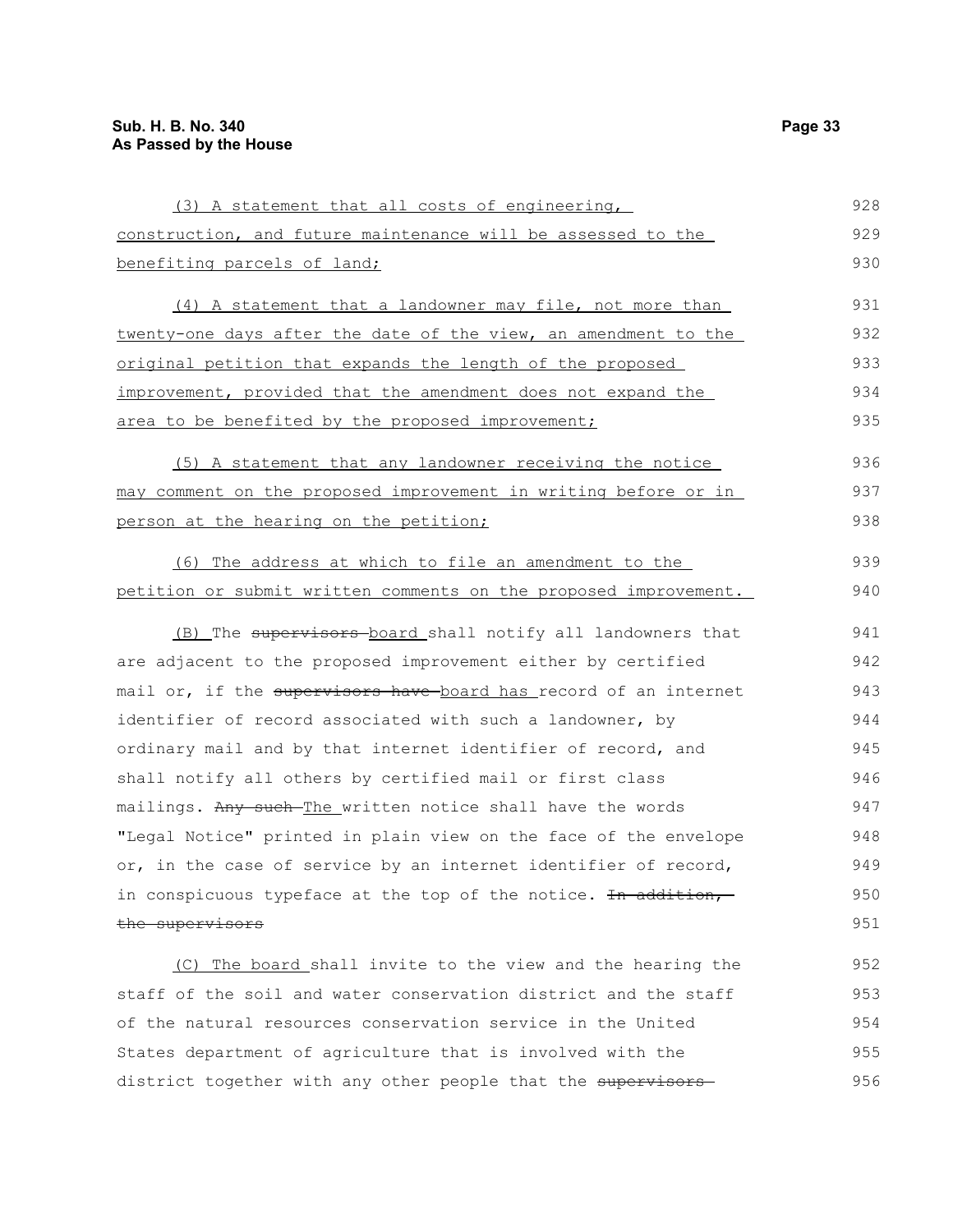consider board considers to be necessary to the proceedings. (D) As used in this section, "internet identifier of record" has the same meaning as in section 9.312 of the Revised Code. **Sec. 940.21.** (A) On the date established for the view of a proposed improvement, the board of supervisors of a soil and water conservation district or its designee shall meet at the designated location near the proposed improvement at the established time. At that time, they shall hear proof of the need for the proposed improvement offered by any landowner that is affected by it. The supervisors shall view the area in which the proposed improvement is to be constructed. If the proposed improvement is a ditch, the view shall include the line of the proposed ditch and each branch, lateral, or spur of the ditch that is mentioned in the petition. If present an overview of the proposed improvement. In the presentation, the board or its designee shall use methods and means that the board determines will adequately inform those attending the view about the proposed improvement's location and the drainage issues intended to be addressed by the proposed improvement. (B) Upon the request made at the view of a member of the board or of a landowner in the area to be benefited by the proposed improvement, the board or its designee shall recess the view and reconvene at a site along the proposed improvement for the purpose of gaining additional information about the drainage issue intended to be addressed by the proposed improvement. If the area to be viewed is extensive, the supervisors board or its designee may conduct the view on more than one day and may adjourn from day to day, or a longer period, until the view is 957 958 959 960 961 962 963 964 965 966 967 968 969 970 971 972 973 974 975 976 977 978 979 980 981 982 983 984 985 986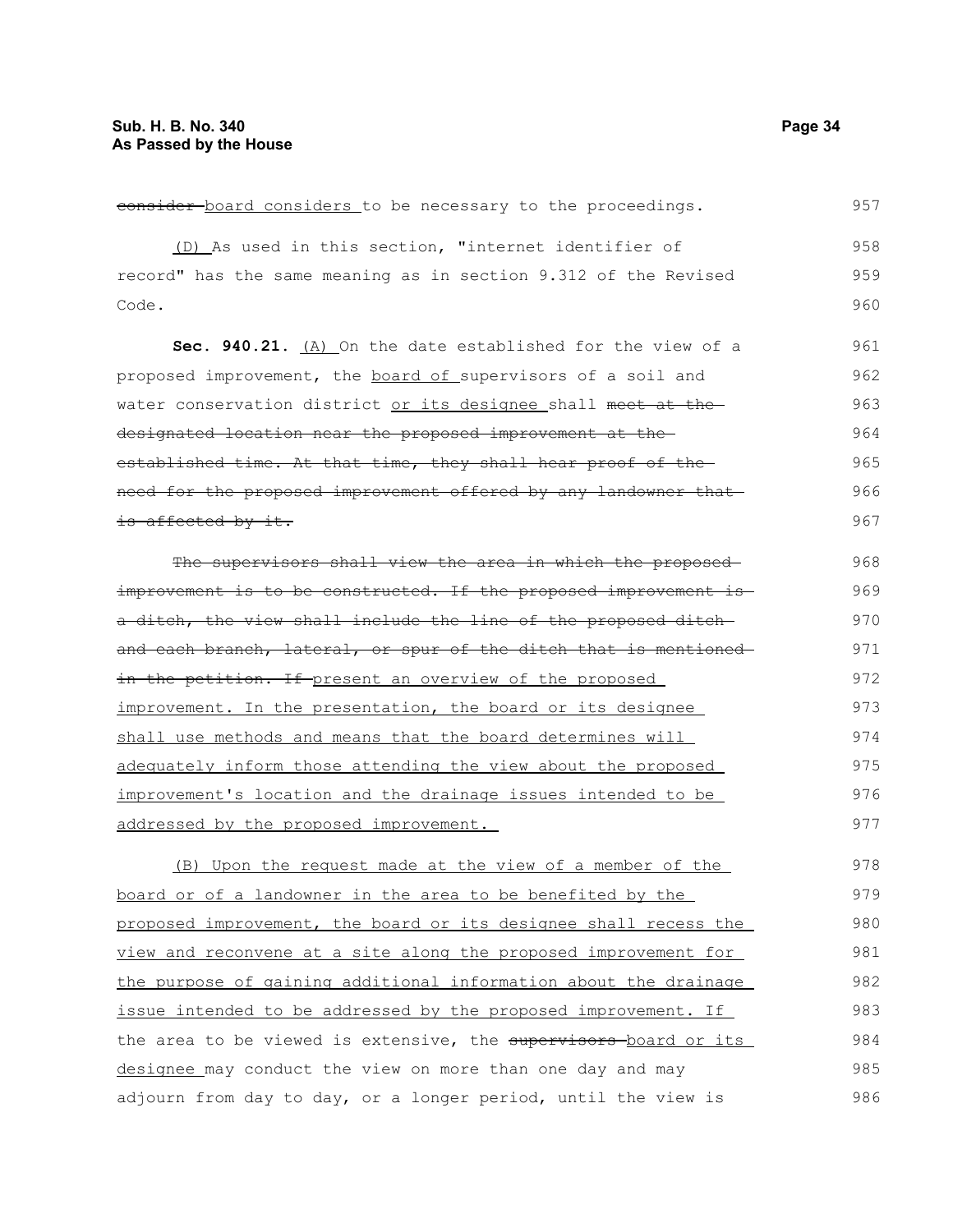| completed.                                                       | 987  |
|------------------------------------------------------------------|------|
| Sec. 940.22. (A) Upon acceptance of a petition requesting        | 988  |
| the construction of an improvement, the board of supervisors of  | 989  |
| a soil and water conservation district shall begin to prepare-   | 990  |
| as a guide to the board of county commissioners and the          | 991  |
| petitioners, a preliminary report regarding the proposed         | 992  |
| improvement. The supervisors board shall present the completed   | 993  |
| preliminary report at the hearing that is held on the proposed   | 994  |
| improvement.                                                     | 995  |
| (B) The board shall ensure that the preliminary report           | 996  |
| shall include a includes all of the following:                   | 997  |
| (1) A preliminary estimate of the cost, comments of              | 998  |
| construction for the proposed improvement;                       | 999  |
| (2) Comments on the feasibility of the project, and a-           | 1000 |
| proposed improvement;                                            | 1001 |
| (3) A statement of the supervisors' board's opinion as to        | 1002 |
| whether the benefits from the project proposed improvement are   | 1003 |
| likely to exceed the estimated cost. The preliminary report      | 1004 |
| $shall-identify;$                                                | 1005 |
| (4) A list of all factors-that are apparent to the-              | 1006 |
| supervisors identified by the board, both favorable and          | 1007 |
| unfavorable to the proposed improvement, so that the petitioners | 1008 |
| may be informed concerning what is involved with the             | 1009 |
| construction of the proposed improvement.                        | 1010 |
| (C) In addition to reporting preparing a preliminary             | 1011 |
|                                                                  |      |

report on the improvement as petitioned, the supervisors board may submit alternate proposals to accomplish the intent of the petition. The 1012 1013 1014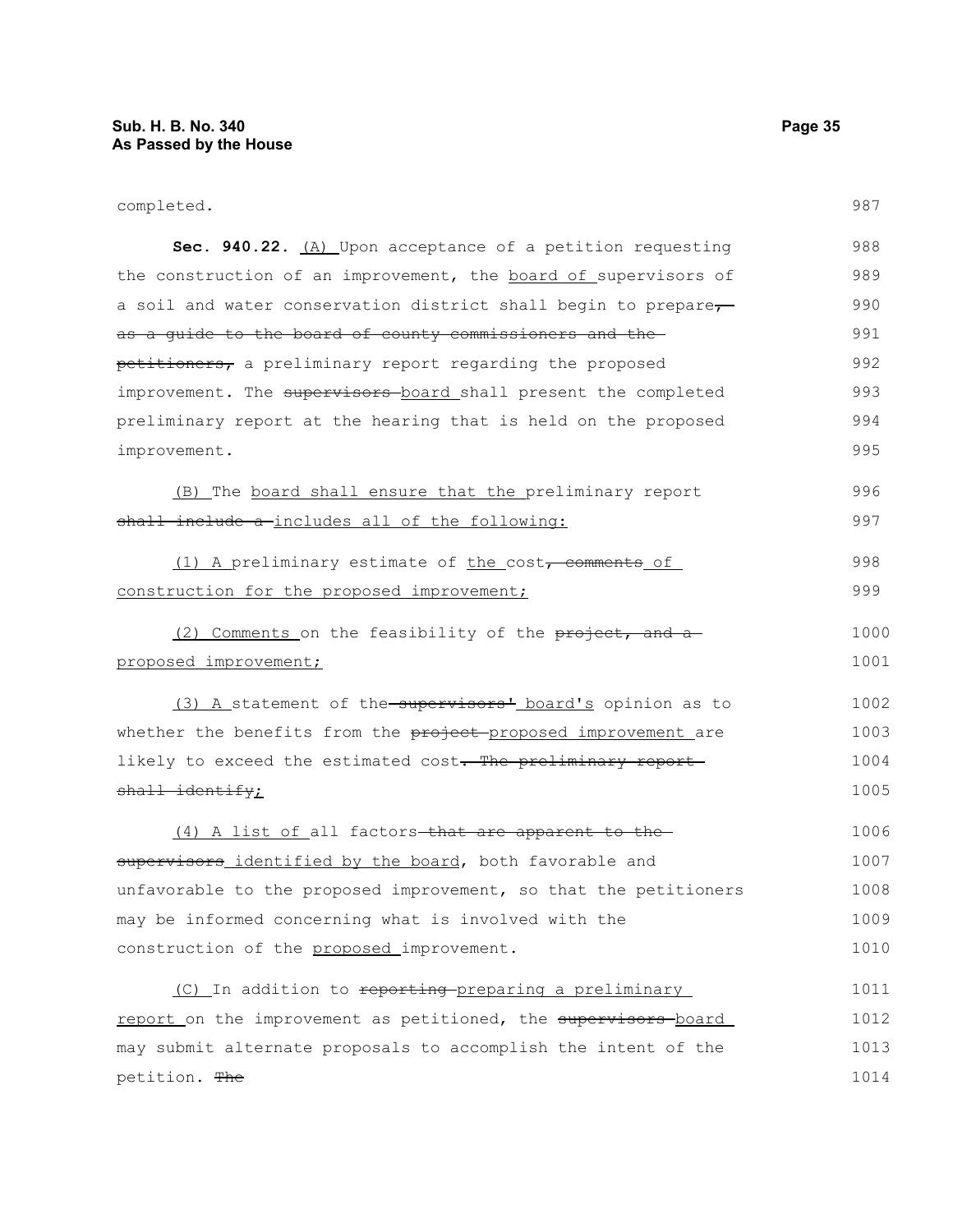## **Sub. H. B. No. 340 Page 36 As Passed by the House**

(D) The preliminary report and all alternate proposals shall be reviewed and receive concurrence from an engineer who is employed by the department of agriculture or by the natural resources conservation service in the United States department of agriculture and who is responsible for providing technical assistance to the district or from any other registered professional engineer whom selected by the board of supervisors choose. 1015 1016 1017 1018 1019 1020 1021 1022

**Sec. 940.23.** (A) On the date and at the time established by the board of supervisors for the hearing on a petition for a proposed improvement, the supervisors of a soil and watereonservation district board shall conduct the hearing. Prior to the hearing, landowners affected by the proposed improvement may file objections to it with the supervisors, and at the hearingthe supervisors shall hear any objections so filed. In addition At the hearing, the supervisors board shall present their do both of the following: 1023 1024 1025 1026 1027 1028 1029 1030 1031

(1) Present the board's preliminary report on the proposed improvement-and shall hear; 1032 1033

(2) Hear any comments or evidence offered by any landowner for or against construction of the proposed improvement. If 1034 1035

(B) If necessary, the hearing may occur on more than one day and may be adjourned from day to day or for a longer time that board may recess and continue the hearing on subsequent days as may be reasonable to consider additional information about the proposed improvement or so that all interested landowners may have an opportunity to be heard in favor of or inopposition to comment on the proposed improvement. 1036 1037 1038 1039 1040 1041 1042

(C) At the conclusion of the hearing, the board shall vote 1043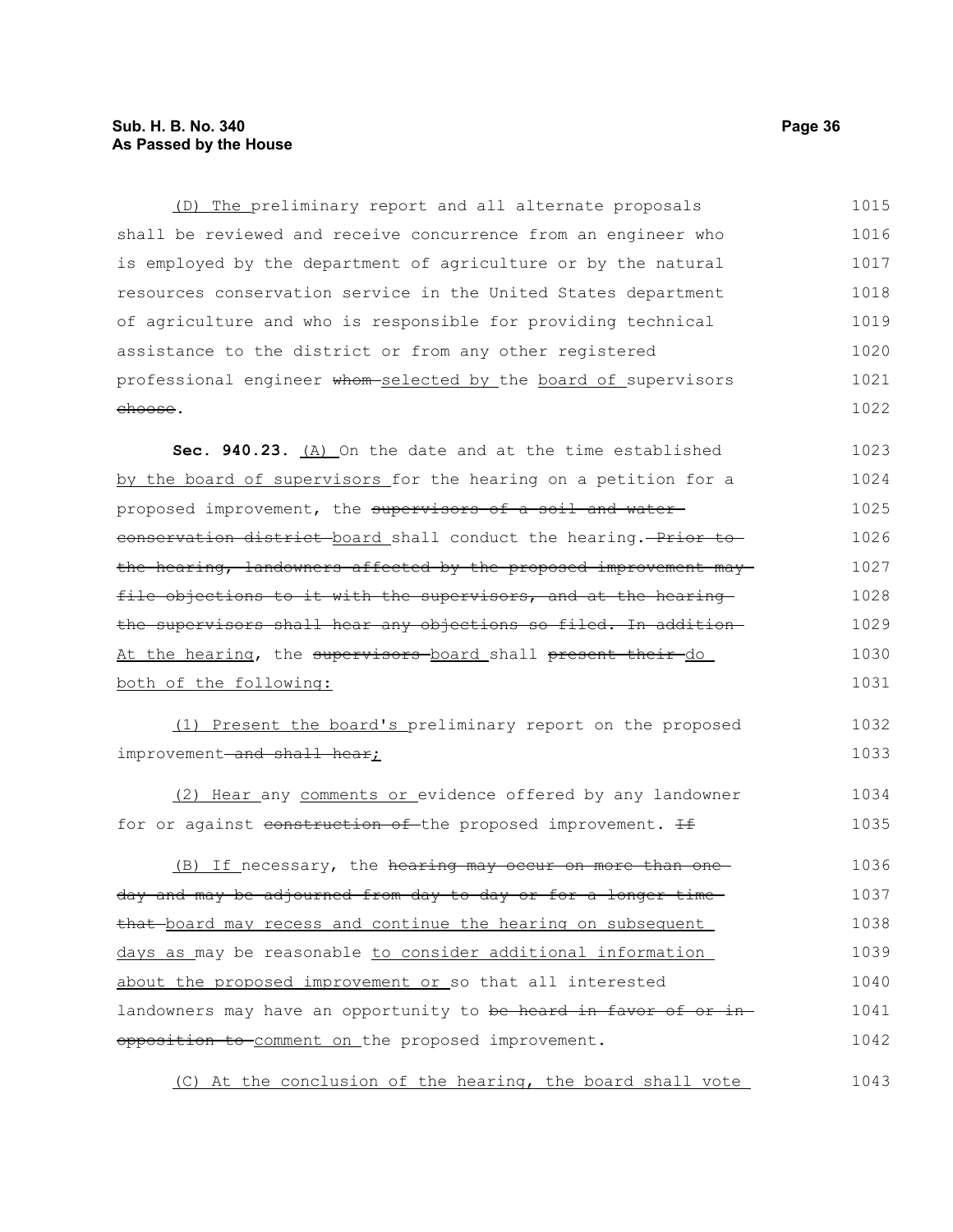| to decide whether to proceed with a project survey and design or | 1044 |
|------------------------------------------------------------------|------|
| to dismiss the petition. In making its decision, the board shall | 1045 |
| take into consideration all of the following:                    | 1046 |
| (1) The petition;                                                | 1047 |
| (2) The preliminary report;                                      | 1048 |
| (3) Comments on the proposed improvement;                        | 1049 |
| (4) The protection of environmentally significant areas          | 1050 |
| when those areas could be adversely affected by the construction | 1051 |
| of the proposed improvement and, if necessary, alternative plans | 1052 |
| providing for that protection and for construction of the        | 1053 |
| proposed improvement.                                            | 1054 |
| (D) The board may proceed with the project survey and            | 1055 |
| design for a proposed improvement if both of the following       | 1056 |
| apply:                                                           | 1057 |
| (1) The board finds that a proposed improvement is               | 1058 |
| necessary and is conducive to the public welfare.                | 1059 |
| (2) The board is reasonably certain that the benefits of         | 1060 |
| the proposed improvement will outweigh its costs.                | 1061 |
| Sec. -940.26 940.24. Upon approval by After a vote of the        | 1062 |
| board of supervisors of a soil and water conservation district   | 1063 |
| of a petition-to proceed with a project survey and design for a  | 1064 |
| proposed improvement, the supervisors board or their its         | 1065 |
| designee shall conduct all necessary surveys for the proposed    | 1066 |
| improvement. In addition, the supervisors board or their its     | 1067 |
| designee shall prepare plans for constructing the improvement    | 1068 |
| and shall prepare maps showing the location of the land that is  | 1069 |
| proposed to be assessed in accordance with section 940.33 of the | 1070 |
| Revised Code for the improvement.                                | 1071 |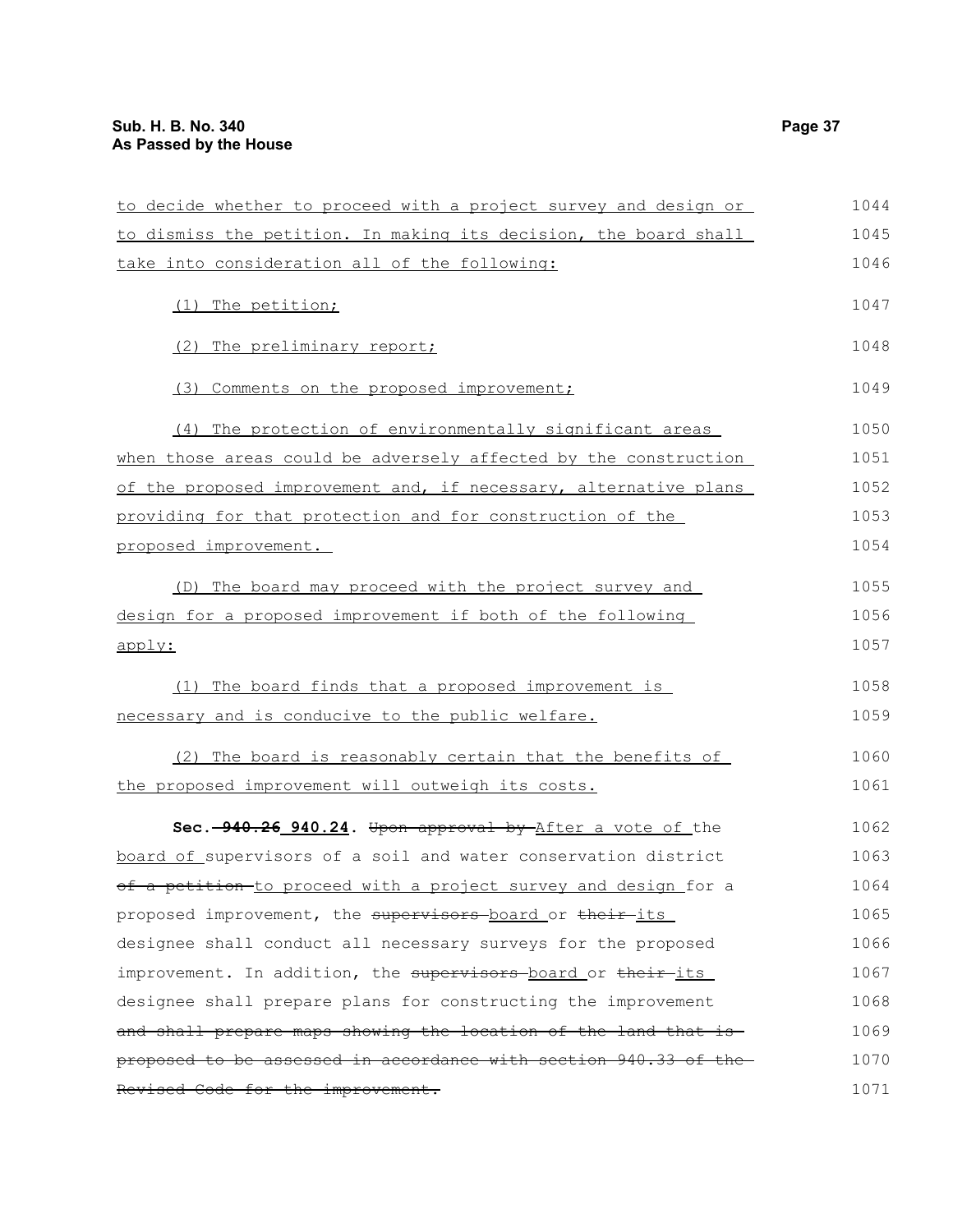| The supervisors or their designee shall prepare-                         | 1072 |
|--------------------------------------------------------------------------|------|
| specifications-. The plans shall include all of the following:           | 1073 |
| (A) Specifications for construction of the improvement-and-              | 1074 |
| shall specify dimensions;                                                | 1075 |
| (B) Dimensions of any temporary easement that is necessary               | 1076 |
| for construction purposes. In addition, the supervisors or their         | 1077 |
| designee shall make estimates of the cost of material and any            | 1078 |
| excavation costs. The construction of the improvement may be-            | 1079 |
| divided into construction areas if that would be expedient.;             | 1080 |
| (C) In the case of an improvement that is a ditch or                     | 1081 |
| similar structure for the disposal of water, the specifications-         | 1082 |
| for its construction that the supervisors or their designee must-        | 1083 |
| prepare shall provide for spreading provisions for all of the            | 1084 |
| following:                                                               | 1085 |
| (1) Spreading and leveling of spoil banks-and shall-                     | 1086 |
| provide for erosion;                                                     | 1087 |
| (2) Erosion and sediment control through the establishment               | 1088 |
| of a sod or seeded strip or other such controls if suitable              | 1089 |
| vegetative cover is not present. With regard to sod or seeded            | 1090 |
| strips, the board shall ensure that the plan provides that such          | 1091 |
| strips will be not fewer than four-ten feet nor more than                | 1092 |
| fifteen feet wide, measured at right angles to the top of the            | 1093 |
| ditch bank on both sides of the ditch <del>, except where suitable</del> | 1094 |
| vegetative cover exists. The strip Sod or seeded strips or other         | 1095 |
| such controls shall be are considered to be part of the                  | 1096 |
| permanent improvement. Sod-The board or its designee shall               | 1097 |
| report to the county auditor the total acreage of sod or seeded          | 1098 |
| strips or other such controls that are established and                   | 1099 |
| maintained in excess of four feet shall be compensated for by-           | 1100 |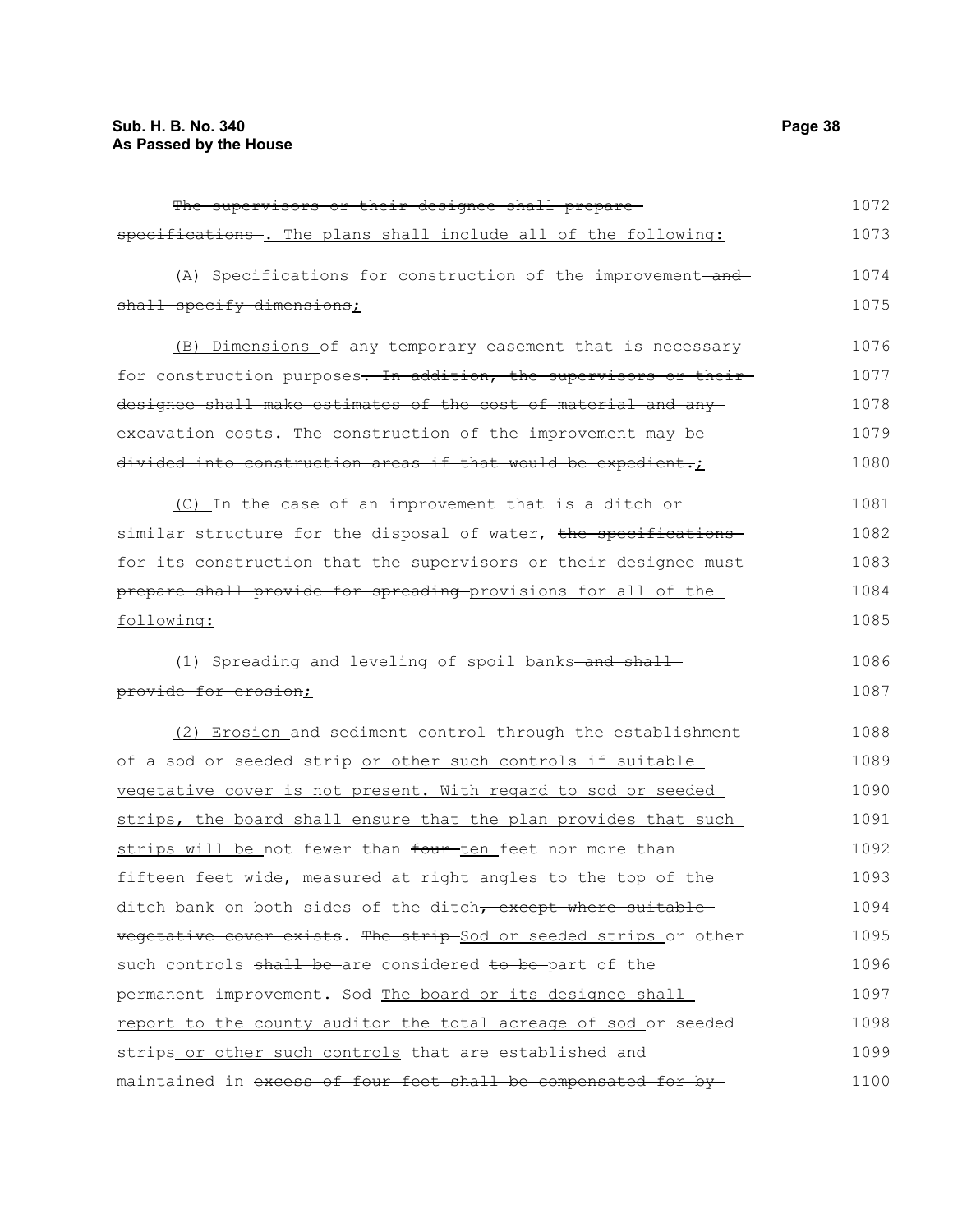| their removal accordance with this chapter. The county auditor   | 1101 |
|------------------------------------------------------------------|------|
| shall remove the total acreage of sod or seeded strips or other  | 1102 |
| such controls from the taxable valuation of the property of      | 1103 |
| which they are a part.                                           | 1104 |
| The supervisors or their designee shall make note (D) An         | 1105 |
| analysis of all fences, floodgates, culverts, bridges, and other | 1106 |
| structures that will be removed or adjusted in constructing the  | 1107 |
| improvement. The supervisors or their designee also shall make   | 1108 |
| <del>note</del> ;                                                | 1109 |
| (E) An analysis of any gates that need to be installed in        | 1110 |
| existing fences in order to provide access to the improvement    | 1111 |
| for maintenance purposes. The plan shall require gates shall-to  | 1112 |
| be locked when requested by the owner of the fence-and shall be- | 1113 |
| considered to be a-. Gates are part of the original improvement  | 1114 |
| and subject to maintenance along with the improvement.           | 1115 |
| The supervisors shall submit the plans, specifications,          | 1116 |
| and other information prepared in accordance with this section-  | 1117 |
| to the board of county commissioners of each county in which the | 1118 |
| proposed improvement is to be located.                           | 1119 |
| Sec. 940.25. (A) After preparing the project survey,             | 1120 |
| design, and plans for constructing the proposed improvement, the | 1121 |
| board of supervisors of a soil and water conservation district   | 1122 |
| shall prepare a schedule of damages as part of the estimate of   | 1123 |
| the total cost of constructing the proposed improvement.         | 1124 |
| (B) The schedule of damages shall include both of the            | 1125 |
| following:                                                       | 1126 |
| (1) An estimate of the value of land or other property           | 1127 |
| necessary to be acquired through purchase or voluntary transfer  | 1128 |
| or appropriated in accordance with sections 163.01 to 163.62 of  | 1129 |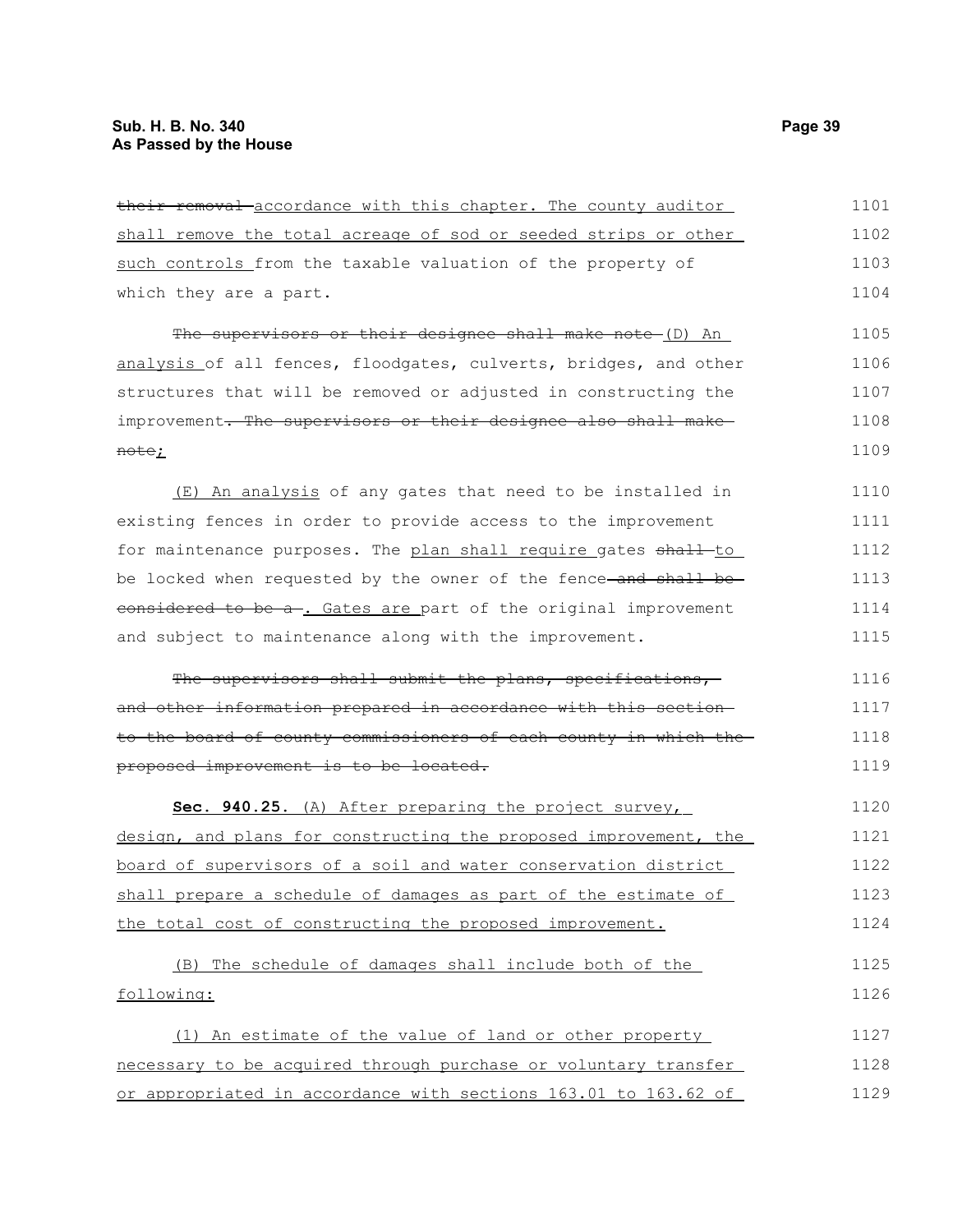the Revised Code and a description of that land or other property; (2) An estimate of the total damages to be sustained by any landowner as a result of the construction and subsequent maintenance of a proposed improvement, along with the name and address of each landowner that is alleged to be damaged, the amount of each landowner's estimated damages, and an explanation of each landowner's damages. **Sec. 940.26.** After preparing a schedule of damages, the board of supervisors of a soil and water conservation district or its designee shall make an estimate of the cost of the proposed improvement. The estimate shall include all of the following: (A) Actual construction costs, including costs of addressing the construction specifications set forth in section 940.24 of the Revised Code; (B) The estimated costs included in the schedule of damages prepared under section 940.25 of the Revised Code; (C) Any expenses incurred in investigations, consulting services, and notifications related to the proposed improvement, and any other incidental costs. **Sec. 940.27.** (A) After preparing an estimate of the cost of a proposed improvement, the board of supervisors of a soil and water conservation district or its designee shall prepare a schedule of estimated assessments on land within the area that will be benefited by a proposed improvement. The board shall include in the schedule the name and address of each landowner whose parcel of land will be benefited by the proposed improvement and a description of each landowner's parcel. The 1130 1131 1132 1133 1134 1135 1136 1137 1138 1139 1140 1141 1142 1143 1144 1145 1146 1147 1148 1149 1150 1151 1152 1153 1154 1155 1156 1157 1158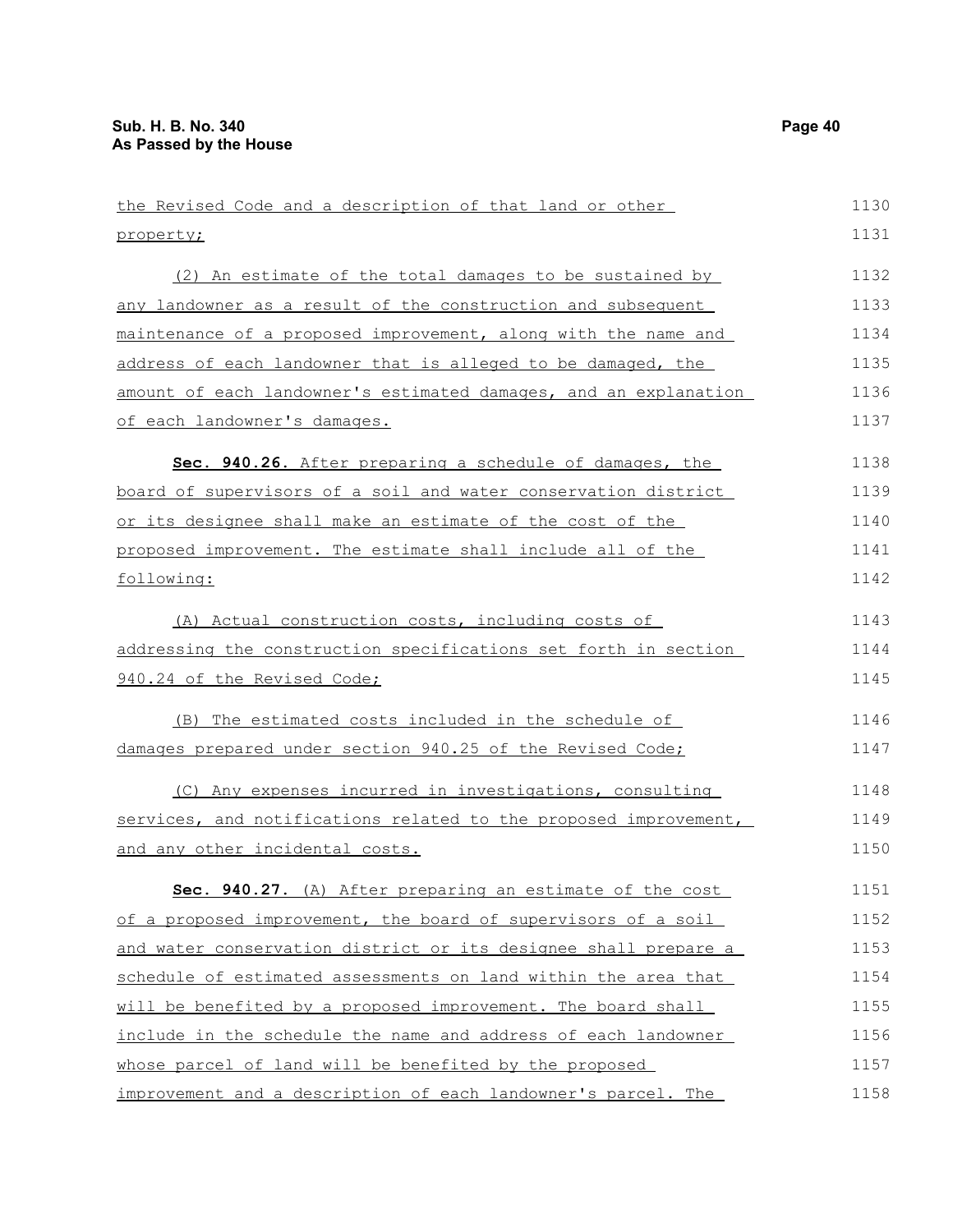| board shall obtain the names and addresses from the tax         | 1159 |
|-----------------------------------------------------------------|------|
| duplicates of the county. The board shall obtain the            | 1160 |
| descriptions from the county recorder's office. For purposes of | 1161 |
| the description the county recorder shall not require a metes   | 1162 |
| and bounds survey.                                              | 1163 |
| (B) In determining the estimated assessment on a parcel of      | 1164 |
| land, the board or its designee shall do both of the following: | 1165 |
| (1) Use the information compiled in accordance with             | 1166 |
| sections 940.24 to 940.26 of the Revised Code;                  | 1167 |
| (2) Consider, and incorporate when applicable, the              | 1168 |
| following factors in the calculations:                          | 1169 |
| (a) Acreage of the parcel;                                      | 1170 |
| (b) Volume of water produced by the parcel;                     | 1171 |
| (c) Distance of the parcel from the proposed improvement;       | 1172 |
| (d) Percentage of the proposed improvement to be used by        | 1173 |
| the parcel;                                                     | 1174 |
| (e) The construction of works that are determined to            | 1175 |
| solely benefit the particular parcel;                           | 1176 |
| (f) Soil types of the parcel;                                   | 1177 |
| (g) The county auditor's land value or current                  | 1178 |
| agricultural use value, if applicable, of the parcel;           | 1179 |
| (h) Existing drainage infrastructure that can be                | 1180 |
| incorporated into the proposed improvement and associated cost  | 1181 |
| savings;                                                        | 1182 |
| (i) Any other factors pertinent to the proposed                 | 1183 |
| improvement and the watershed that will be affected by the      | 1184 |
| proposed improvement;                                           | 1185 |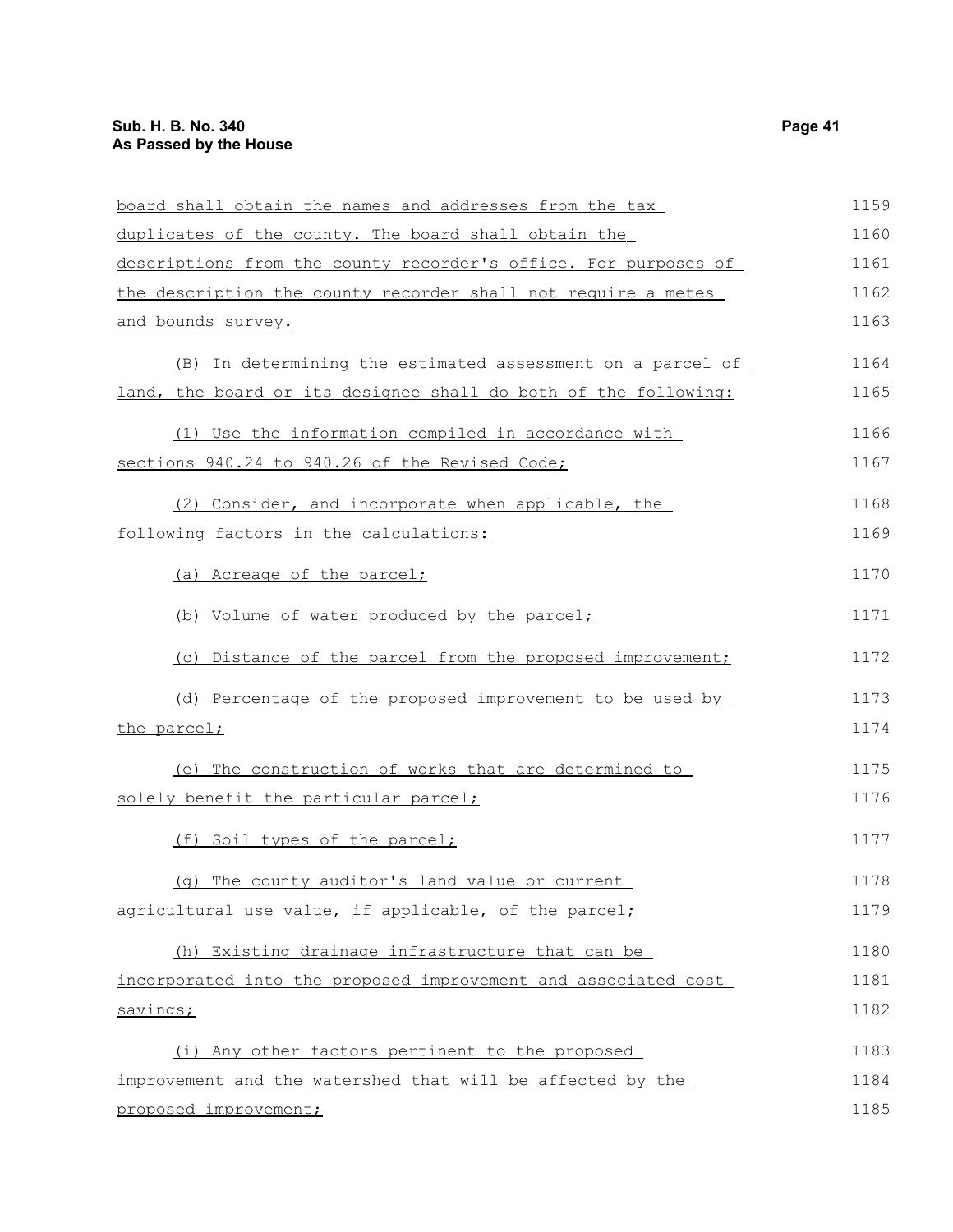| (j) Any benefits as defined in section 6131.01 of the                | 1186 |
|----------------------------------------------------------------------|------|
| Revised Code.                                                        | 1187 |
| (C) Unless the board determines for good cause that a                | 1188 |
| <u>lower amount is appropriate, the board shall not establish an</u> | 1189 |
| estimated assessment for a parcel of land in an amount less than     | 1190 |
| twenty-five dollars, including the cost of preparing and mailing     | 1191 |
| the notice required under section 940.32 of the Revised Code. If     | 1192 |
| <u>a dwelling is located on a lot that comprises two or more</u>     | 1193 |
| contiquous parcels of land, the board may establish an estimated     | 1194 |
| assessment of not less than twenty-five dollars for all of the       | 1195 |
| parcels, including the cost of preparing and mailing the notice      | 1196 |
| required under section 940.32 of the Revised Code.                   | 1197 |
| (D) The board shall ensure that the total of the estimated           | 1198 |
| assessments, including the total estimated assessments allocated     | 1199 |
| to public corporations and the state, is not greater than the        | 1200 |
| estimated cost of the proposed improvement.                          | 1201 |
| Sec. 940.28. After a board of supervisors of a soil and              | 1202 |
| water conservation district completes the schedule of estimated      | 1203 |
| assessments, the board shall submit the petition, preliminary        | 1204 |
| report, surveys, plans, specifications, schedule of damages,         | 1205 |
| cost estimates, estimated assessments, and any other information     | 1206 |
| obtained or prepared for the petition to the board of county         | 1207 |
| commissioners of the county in which the proposed improvement is     | 1208 |
| to be located.                                                       | 1209 |
| Sec. 940.29. (A) Upon receiving the information submitted            | 1210 |
| by a board of supervisors of a soil and water conservation           | 1211 |
| district under section 940.28 of the Revised Code, the board of      | 1212 |
| county commissioners shall establish the date, time, and             | 1213 |
| location of a hearing regarding the proposed improvement.            | 1214 |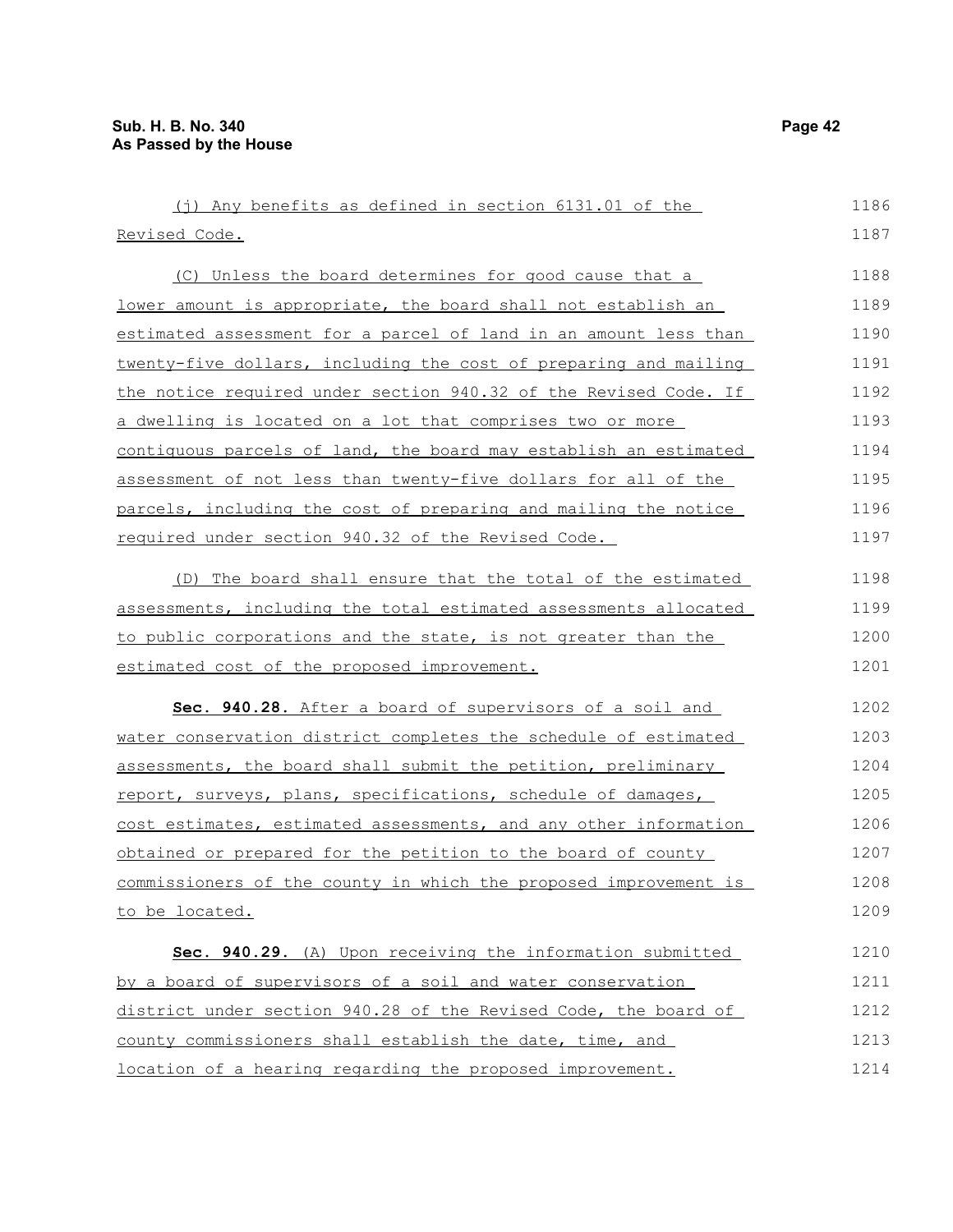| (B) At least twenty-one days prior to the date established       | 1215 |
|------------------------------------------------------------------|------|
| for the hearing, the clerk of the board of county commissioners  | 1216 |
| shall send a written notice of the hearing by certified mail to  | 1217 |
| all landowners that are adjacent to the proposed improvement.    | 1218 |
| The clerk shall send such notice by certified or first class     | 1219 |
| mail to all other landowners within the area to be benefited by  | 1220 |
| the proposed improvement, the board of supervisors of the        | 1221 |
| applicable soil and water conservation district, and the county  | 1222 |
| engineer. The clerk shall include all of the following in the    | 1223 |
| notice:                                                          | 1224 |
| (1) The date, time, and location of the hearing;                 | 1225 |
| (2) A description of any easement on the landowner's             | 1226 |
| property that is necessary for purposes of the improvement;      | 1227 |
| (3) A landowner's estimated assessment;                          | 1228 |
| (4) A statement that a landowner may file comments on the        | 1229 |
| proposed improvement and exceptions to the estimated assessment  | 1230 |
| in writing before the hearing or in person at the hearing;       | 1231 |
| (5) The address at which to submit written comments on the       | 1232 |
| proposed improvement and exceptions to the estimated assessment. | 1233 |
| (C) The clerk shall include printed words in plain view on       | 1234 |
| the envelope containing the notice that read "Legal Notice of    | 1235 |
| Proposed Drainage Improvement."                                  | 1236 |
| Sec. 940.30. (A) On the date established for the hearing,        | 1237 |
| the board of county commissioners shall conduct the hearing by   | 1238 |
| doing both of the following:                                     | 1239 |
| (1) Presenting the project design, construction plans,           | 1240 |
| schedule of damages, cost estimates, and estimated assessments   | 1241 |
| for the proposed improvement as submitted by the board of        | 1242 |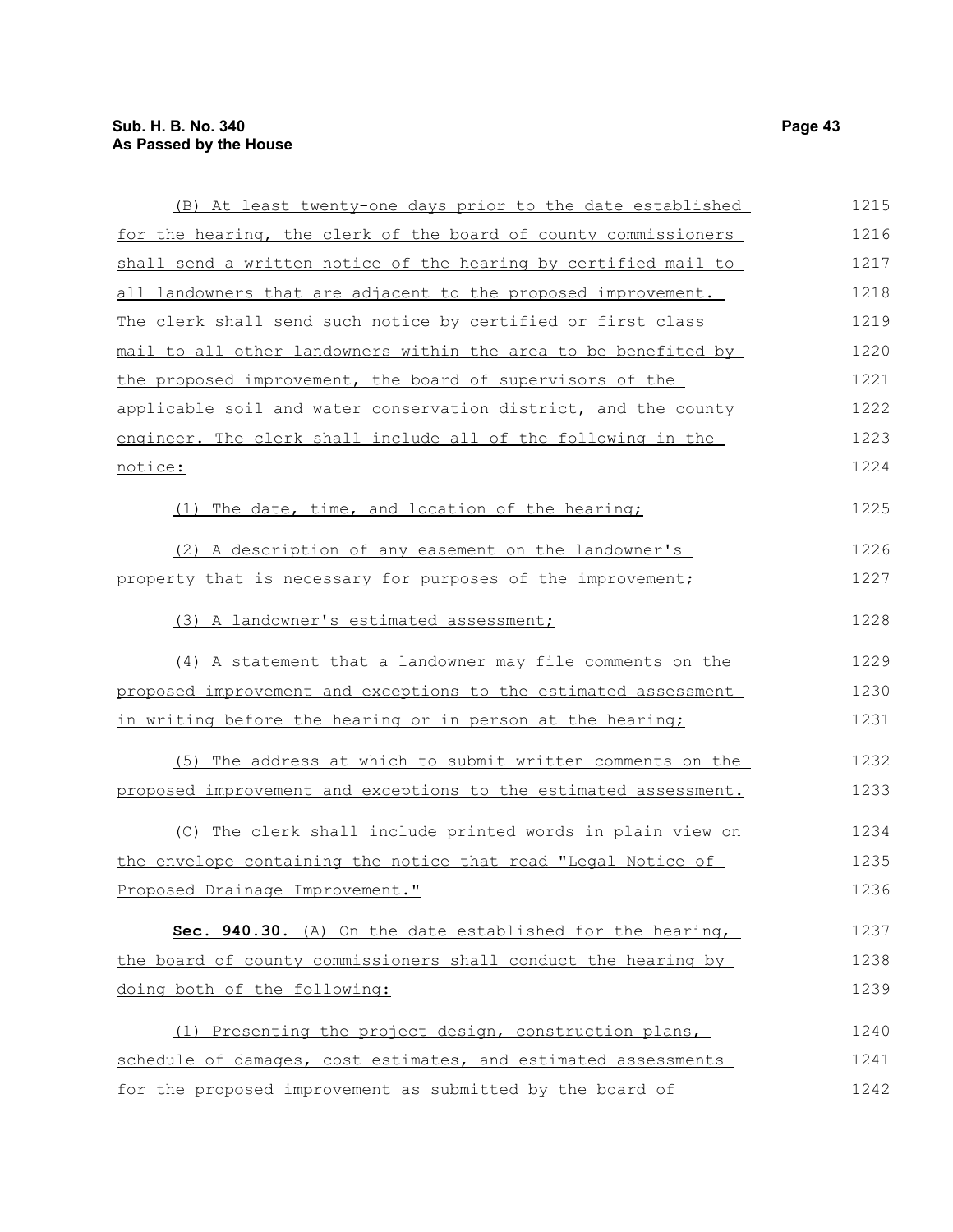| supervisors of the applicable soil and water conservation         | 1243 |
|-------------------------------------------------------------------|------|
| district;                                                         | 1244 |
| (2) Hear any comments offered by any landowner regarding          | 1245 |
| the estimated assessments and proposed improvement.               | 1246 |
| (B) If necessary, the board of county commissioners may           | 1247 |
| adjourn and continue the hearing on subsequent days as may be     | 1248 |
| reasonable to consider additional information about the proposed  | 1249 |
| improvement, make changes that will better accomplish the         | 1250 |
| purpose and object of the proposed improvement, or allow all      | 1251 |
| interested landowners to have an opportunity to comment on the    | 1252 |
| proposed improvement.                                             | 1253 |
| Sec. -940.29 940.31. Upon receipt of a certification under-       | 1254 |
| section 940.25 of the Revised Code, the board of county           | 1255 |
| commissioners shall, within sixty days, approve or disapprove-    | 1256 |
| construction of the improvement. If a board disapproves-          | 1257 |
| construction of the improvement, the supervisors may revise the   | 1258 |
| plan for the improvement and again proceed under section 940.25   | 1259 |
| of the Revised Code. If the board of county commissioners of      | 1260 |
| each county containing any of the territory included in the       | 1261 |
| project area approves construction of the improvement, the        | 1262 |
| board, or if there is more than one such county, the joint board  | 1263 |
| formed under section 940.31 of the Revised Code, has in addition- | 1264 |
| to its other powers, the powers of a soil and water conservation- | 1265 |
| district granted by division (C) of section 940.06 of the         | 1266 |
| Revised Code.                                                     | 1267 |
| When considering whether to approve or disapprove-                | 1268 |
| construction of an improvement, the board shall consider all of-  | 1269 |
| the following factors:                                            | 1270 |
| (A) The cost of location and construction:                        | 1271 |

(A) The cost of location and construction;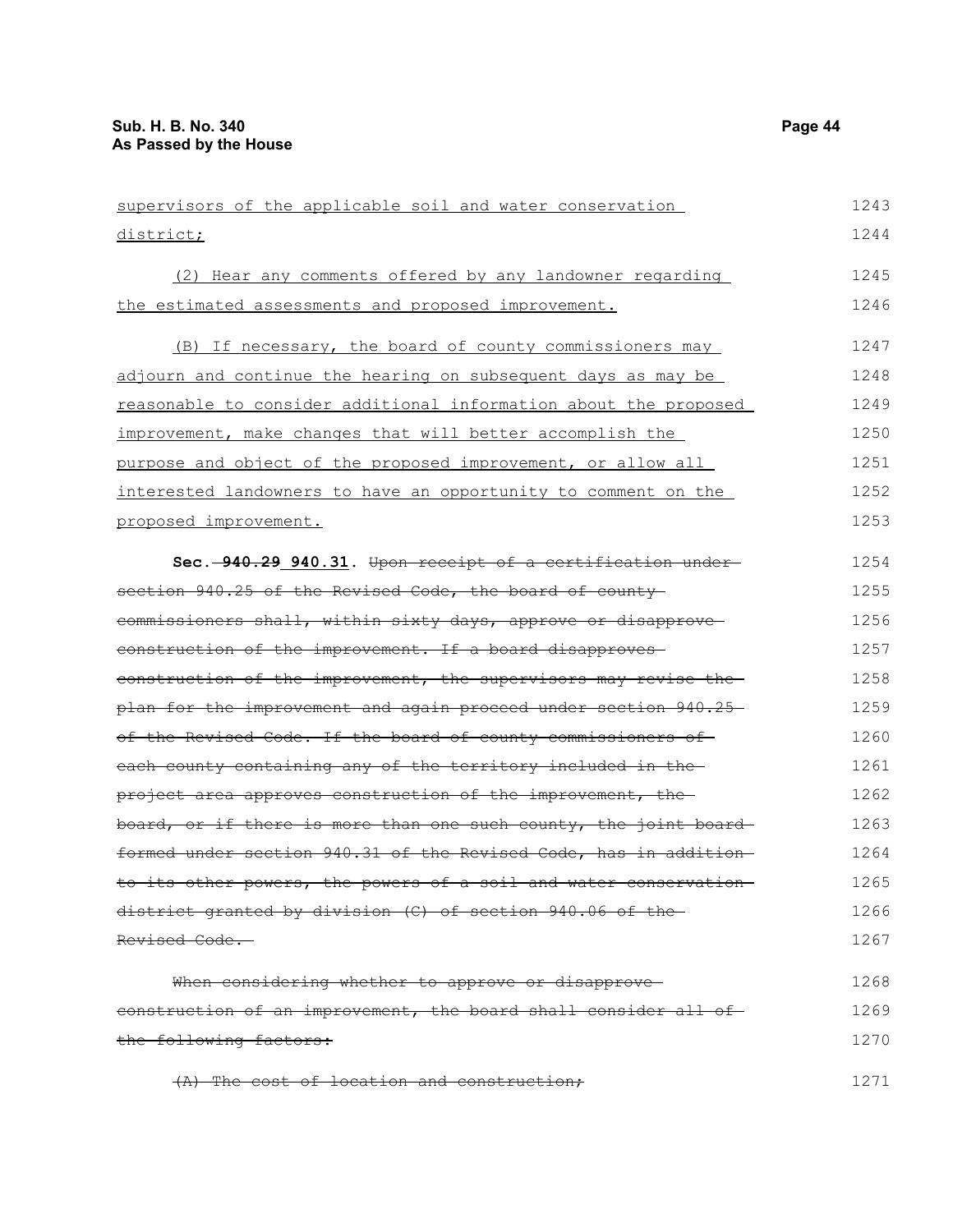| (B) The compensation for land or other property that must-       | 1272 |
|------------------------------------------------------------------|------|
| be taken;                                                        | 1273 |
| (C) The benefits to the public welfare;                          | 1274 |
| (D) The benefits to land, public corporations, and the           | 1275 |
| state needing the improvement;                                   | 1276 |
| (E) In the case of an improvement involving the drainage         | 1277 |
| of water, the effect on land below the improvement that may be-  | 1278 |
| eaused by constructing the improvement and the sufficiency or-   | 1279 |
| insufficiency of the outlet that receives flow from the-         | 1280 |
| improvement;                                                     | 1281 |
| (F) Any other proper matter that will assist the board in-       | 1282 |
| approving or disapproving construction of the improvement.       | 1283 |
| (A) At the conclusion of the hearing conducted under             | 1284 |
| section 940.30 of the Revised Code, the board of county          | 1285 |
| commissioners shall vote to approve or dismiss the petition.     | 1286 |
| (B) The board may approve the petition if the board is           | 1287 |
| reasonably certain that:                                         | 1288 |
| (1) The benefits of the proposed improvement outweigh the        | 1289 |
| costs.                                                           | 1290 |
| (2) The proposed improvement is necessary.                       | 1291 |
| (3) The proposed improvement will be conducive to the            | 1292 |
| public welfare.                                                  | 1293 |
| (4) The proposed route and mode of construction of the           | 1294 |
| improvement will improve water management and development in the | 1295 |
| county in which the district is located to the advantage of      | 1296 |
| lands located in it.                                             | 1297 |
| (5) The proposed improvement will aid lands in the area by       | 1298 |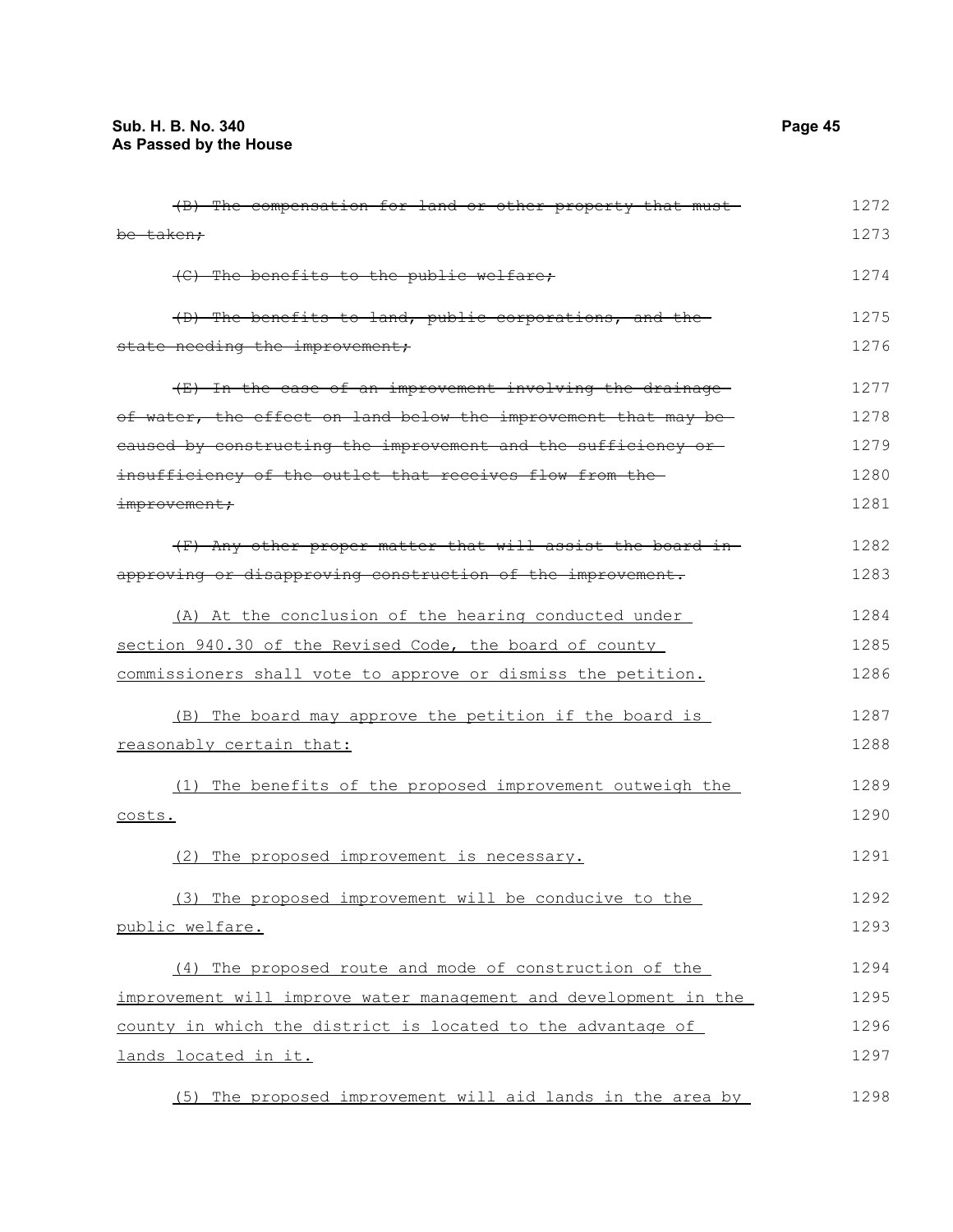| promoting the economic, environmental, or social development of  | 1299 |
|------------------------------------------------------------------|------|
| <u>the area.</u>                                                 | 1300 |
| (C) When, in the opinion of the board of county                  | 1301 |
| commissioners, it is necessary for the board to acquire real     | 1302 |
| property or a right-of-way or other easement for a conservation- | 1303 |
| works of an improvement project under this chapter, the board    | 1304 |
| may make the acquisition through purchase or voluntary transfer, | 1305 |
| or the board may appropriate the real property or right-of-way   | 1306 |
| or other easement in accordance with sections 163.01 to 163.62   | 1307 |
| of the Revised Code.                                             | 1308 |
| (D) If the board approves construction of the a petition         | 1309 |
| for an improvement, the county engineer shall file with the      | 1310 |
| county recorder a-all of the following:                          | 1311 |
| (1) A property plat showing the general-landowners of            | 1312 |
| record and parcel numbers along the improvement;                 | 1313 |
| (2) The location of the improvement-and a statement-             | 1314 |
| describing the dimensions;                                       | 1315 |
| (3) The width of any permanent easement that is necessary        | 1316 |
| for maintenance of the improvement granted in section 6137.12 of | 1317 |
| the Revised Code;                                                | 1318 |
| (4) An affidavit listing the landowners of record,               | 1319 |
| complete property descriptions, and parcel numbers subject to    | 1320 |
| the permanent easement. The county engineer shall note the       | 1321 |
| property plat in the affidavit.                                  | 1322 |
| The county engineer shall include the permanent easement         | 1323 |
| in the county's geographic information systems or other mapping  | 1324 |
| system, if available. In-                                        | 1325 |
| In the case of an improvement that is an open ditch,             | 1326 |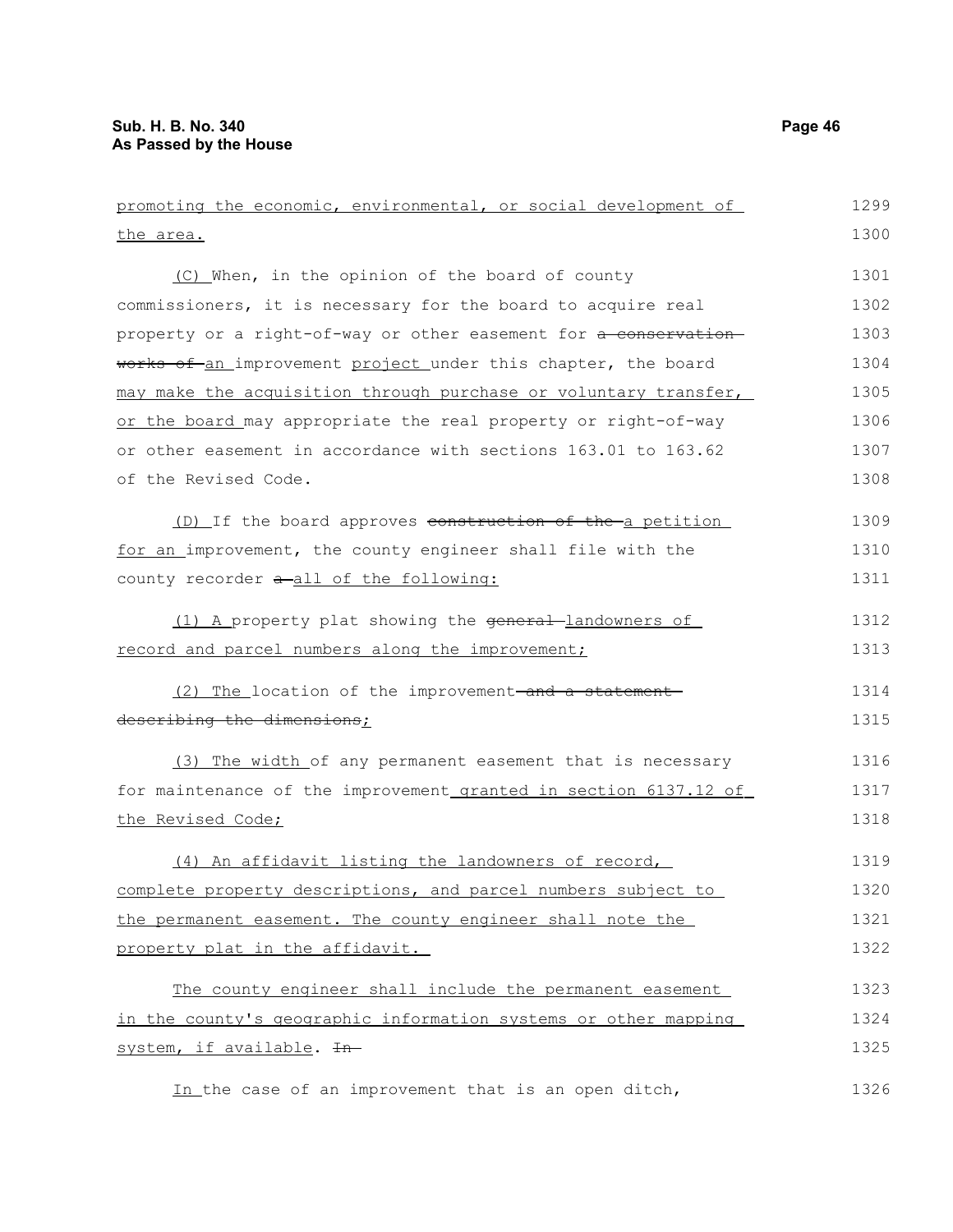provisions that govern the permanent easement for maintenance of the ditch that are established in section 6137.12 of the Revised Code shall apply. 1327 1328 1329

(E) A board of county commissioners shall follow competitive bidding requirements in sections 307.86 to 307.91 of the Revised Code, except that in constructing an improvement. However, the board may designate the board of supervisors of a soil and water conservation district as the contracting agency and it. The board of supervisors shall follow division (H) of section 940.06 of the Revised Code, or except that if. If the improvement is being undertaken through the joint efforts and cooperation of the board of county commissioners or board of supervisors and another state or federal agency, and if the state or federal regulations or procedures are in conflict with those sections with respect to the procedures for the preparing of contracts, the issuing of bids, the making of awards, and generally the administering of the contracts, the board of county commissioners or board of supervisors may adopt the state or federal regulations or procedures in those areas where conflict exists and proceed with the improvement in accordance with the requirements of the state or federal regulations or procedures. 1330 1331 1332 1333 1334 1335 1336 1337 1338 1339 1340 1341 1342 1343 1344 1345 1346 1347 1348

(F) If a board of county commissioners does not approve a petition for a proposed improvement, the applicable board of supervisors may revise the proposed improvement and submit the revision to the board of county commissioners for reconsideration of the petition. 1349 1350 1351 1352 1353

**Sec. 940.33 940.32.** (A) Following receipt of a certification made by the supervisors of a soil and water conservation district pursuant to section 940.25 of the Revised 1354 1355 1356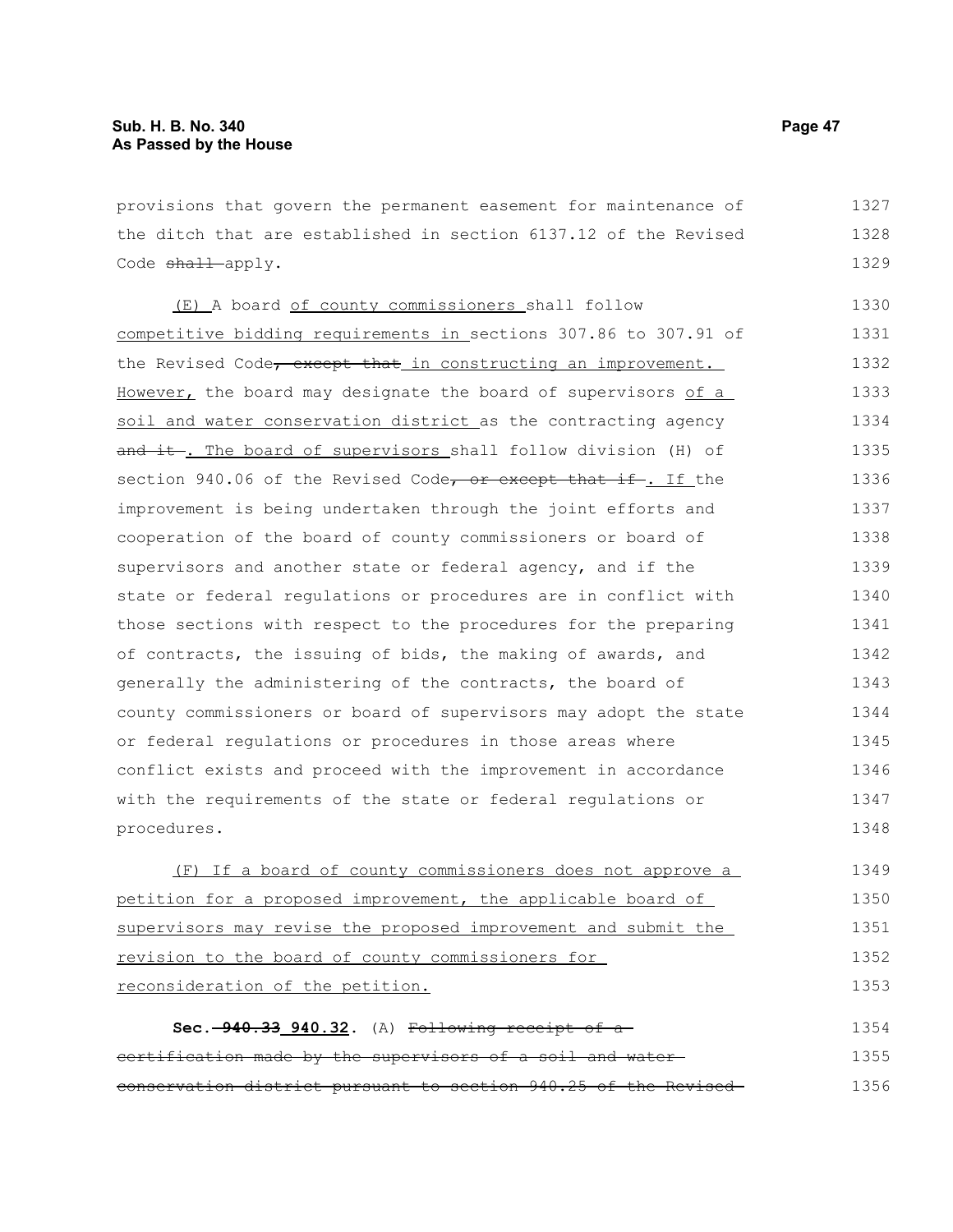| Code together with receipt of all plans, specifications, and     | 1357 |
|------------------------------------------------------------------|------|
| estimates submitted under that section and upon completion of a- | 1358 |
| schedule of estimated assessments in accordance with section-    | 1359 |
| 940.30 of the Revised Code, If the board of county commissioners | 1360 |
| may approves a petition under section 940.31 of the Revised      | 1361 |
| Code, the board shall adopt a resolution levying upon the        | 1362 |
| property within the project area an to be benefited by an        | 1363 |
| improvement a uniform or varied assessment at a uniform or       | 1364 |
| varied-rate based upon the benefit to the area certified by the- | 1365 |
| supervisors, as necessary to pay the cost of construction of the | 1366 |
| improvement not otherwise funded and to repay advances made for  | 1367 |
| purposes of the improvement from the fund created by section     | 1368 |
| 940.16 of the Revised Code. In adopting the resolution, the      | 1369 |
| board shall take into consideration the estimated assessments    | 1370 |
| prepared by the board of supervisors of the soil and water       | 1371 |
| conservation district under section 940.27 of the Revised Code.  | 1372 |
| The board of county commissioners shall direct the person or     | 1373 |
| authority preparing assessments to give primary consideration,   | 1374 |
| in determining a parcel's estimated assessments relating to the- | 1375 |
| disposal of water, to the potential increase in productivity     | 1376 |
| that the parcel may experience as a result of the improvement    | 1377 |
| and also to give consideration to the amount of water disposed-  | 1378 |
| of, the location of the property relative to the project, the    | 1379 |
| value of the project to the watershed, and benefits. The part of | 1380 |
| the assessment that is found to benefit state, county, or-       | 1381 |
| township roads or highways or municipal streets shall be-        | 1382 |
| assessed against the state, county, township, or municipal-      | 1383 |
| corporation, respectively, payable from motor vehicle revenues.  | 1384 |
| The part of the assessment that is found to benefit property     | 1385 |
| owned by any public corporation, any political subdivision of    | 1386 |
| the state, or the state shall be assessed against the public-    | 1387 |
| eorporation, the political subdivision, or the state and shall-  | 1388 |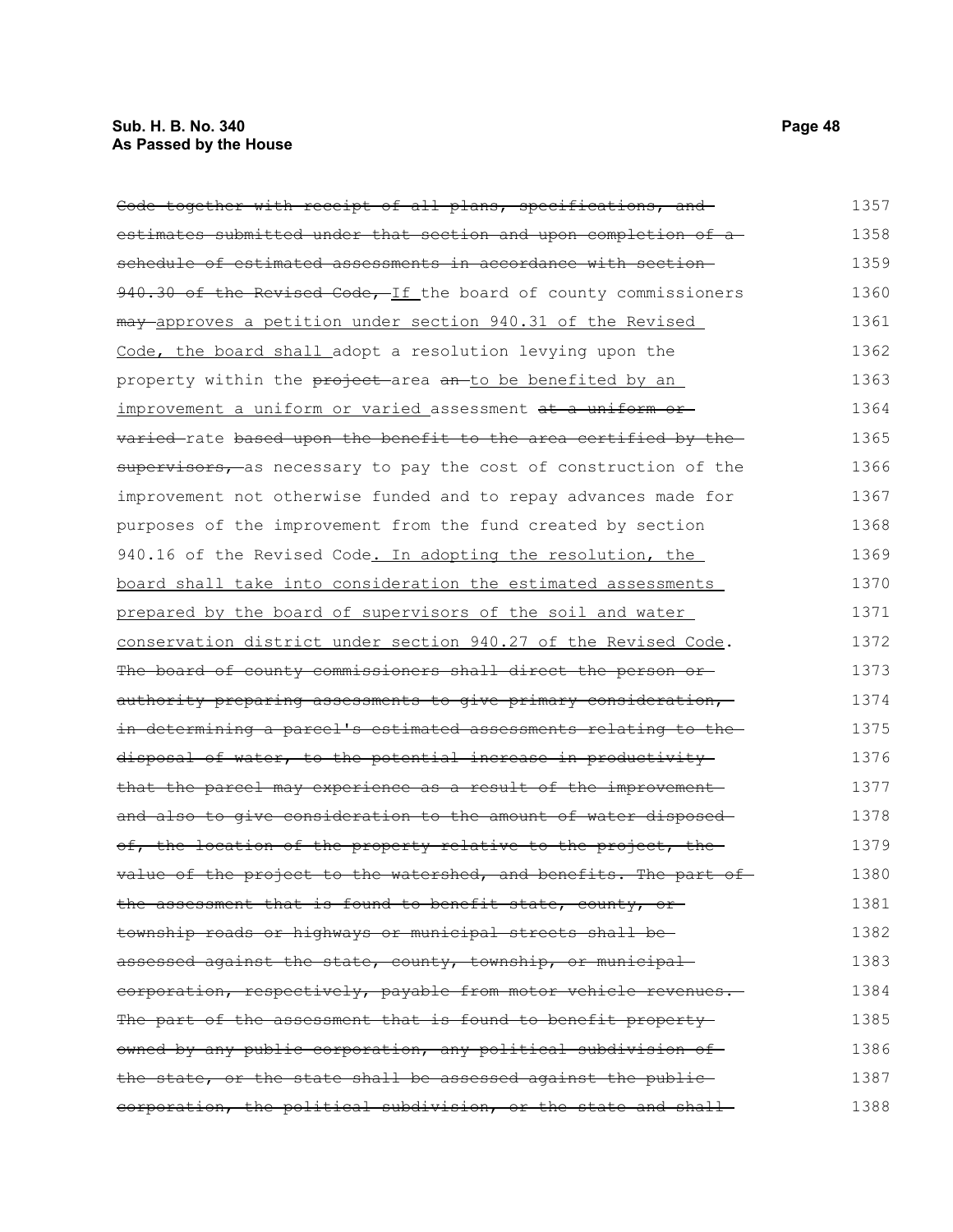## **Sub. H. B. No. 340 Page 49 As Passed by the House**

| be paid out of the general funds or motor vehicle revenues of-          | 1389 |
|-------------------------------------------------------------------------|------|
| the public corporation, the political subdivision of the state,         | 1390 |
| or the state, except as otherwise provided by law.                      | 1391 |
| (B) The assessment shall be certified to the county                     | 1392 |
| <u>auditor and by the county auditor to the county treasurer. The-</u>  | 1393 |
| collection of the assessment shall conform in all matters to            | 1394 |
| <del>Chapter 323. of the Revised Code.</del>                            | 1395 |
| (C) Any land owned and managed by the department of                     | 1396 |
| natural resources for wildlife, recreation, nature preserve, or-        | 1397 |
| forestry purposes is exempt from assessments if the director of         | 1398 |
| <u>natural resources determines that the land derives no benefit—</u>   | 1399 |
| from the improvement. In making such a determination, the               | 1400 |
| director shall consider the purposes for which the land is owned-       | 1401 |
| and managed and any relevant articles of dedication or existing-        | 1402 |
| management plans for the land. If the director determines that-         | 1403 |
| the land derives no benefit from the improvement, the director-         | 1404 |
| shall notify the board of county commissioners, within thirty-          | 1405 |
| days after receiving the assessment notification required by-           | 1406 |
| this section, indicating that the director has determined that          | 1407 |
| <u>the land is to be exempt and explaining the specific reason for-</u> | 1408 |
| making this determination. The board of county commissioners,           | 1409 |
| within thirty days after receiving the director's exemption-            | 1410 |
| notification, may appeal the determination to the court of -            | 1411 |
| common pleas. If the court of common pleas finds in favor of the-       | 1412 |
| <del>board of county commissioners, the department of natural-</del>    | 1413 |
| <del>resources shall pay all court costs and legal fees.</del>          | 1414 |
| $(D)$ $(D)$ $(D)$ The board of county commissioners shall give          | 1415 |

(D)(1) (B) The board of county commissioners shall give notice by first class mail to every public and private property 1416 owner whose property is subject to assessment, at the tax mailing or other known address of the owner. The notice shall 1417 1418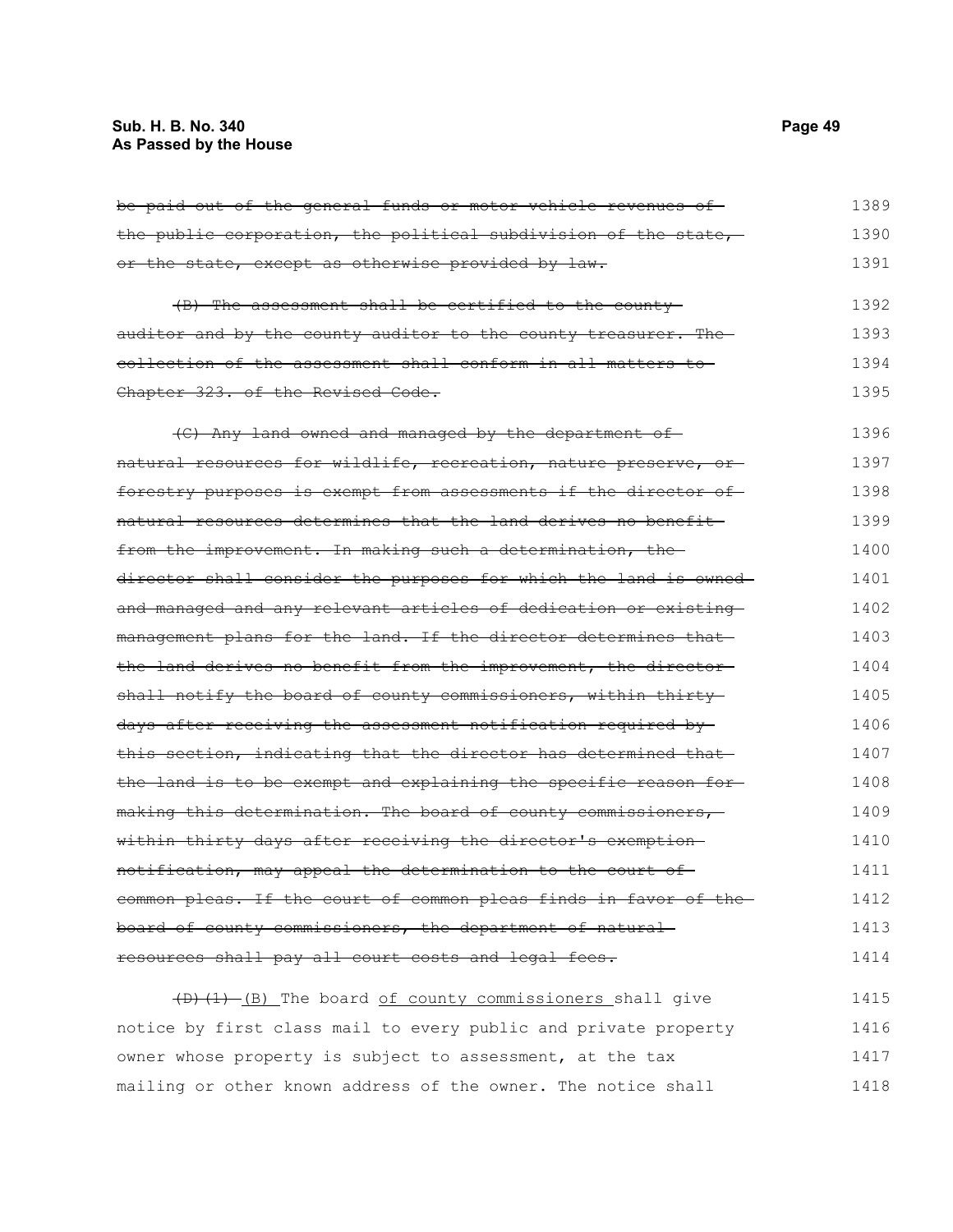| contain a all of the following:                                  | 1419 |
|------------------------------------------------------------------|------|
| (1) A statement of the amount to be assessed against the         | 1420 |
| property of the addressee, $\frac{1}{2}$ ;                       | 1421 |
| (2) A description of the method used to determine the            | 1422 |
| necessity for and the amount of the proposed assessment $\tau a$ | 1423 |
| (3) A description of any easement on the property that is        | 1424 |
| necessary for purposes of the improvement, and a statement that  | 1425 |
| the addressee may file an objection in writing at the office of  | 1426 |
| the board of county commissioners within thirty days after the   | 1427 |
| mailing of notice. If;                                           | 1428 |
| (4) A statement that an owner may file written exceptions        | 1429 |
| to the amount of the assessments with the clerk of the board of  | 1430 |
| county commissioners within thirty days of the date of the       | 1431 |
| notice.                                                          | 1432 |
| (C) If the residence of any owner cannot be ascertained,         | 1433 |
| or if any mailed notice is returned undelivered, the board shall | 1434 |
| publish the notice to all such owners in a newspaper of general  | 1435 |
| circulation within the project-area_to be benefited by the       | 1436 |
| improvement, once each week for three weeks or as provided in    | 1437 |
| section 7.16 of the Revised Code. The notice shall include the   | 1438 |
| information contained in the mailed notice, but shall state that | 1439 |
| the owner may file an objection in writing at the office of the- | 1440 |
| board of county commissioners within thirty days after the last- | 1441 |
| publication of the notice.                                       | 1442 |
| (2) Upon receipt of objections as provided in this               | 1443 |
| section, the board shall proceed within thirty days to hold a-   | 1444 |
| final hearing on the objections by fixing a date and giving      | 1445 |
| notice by first class mail to the objectors at the address-      | 1446 |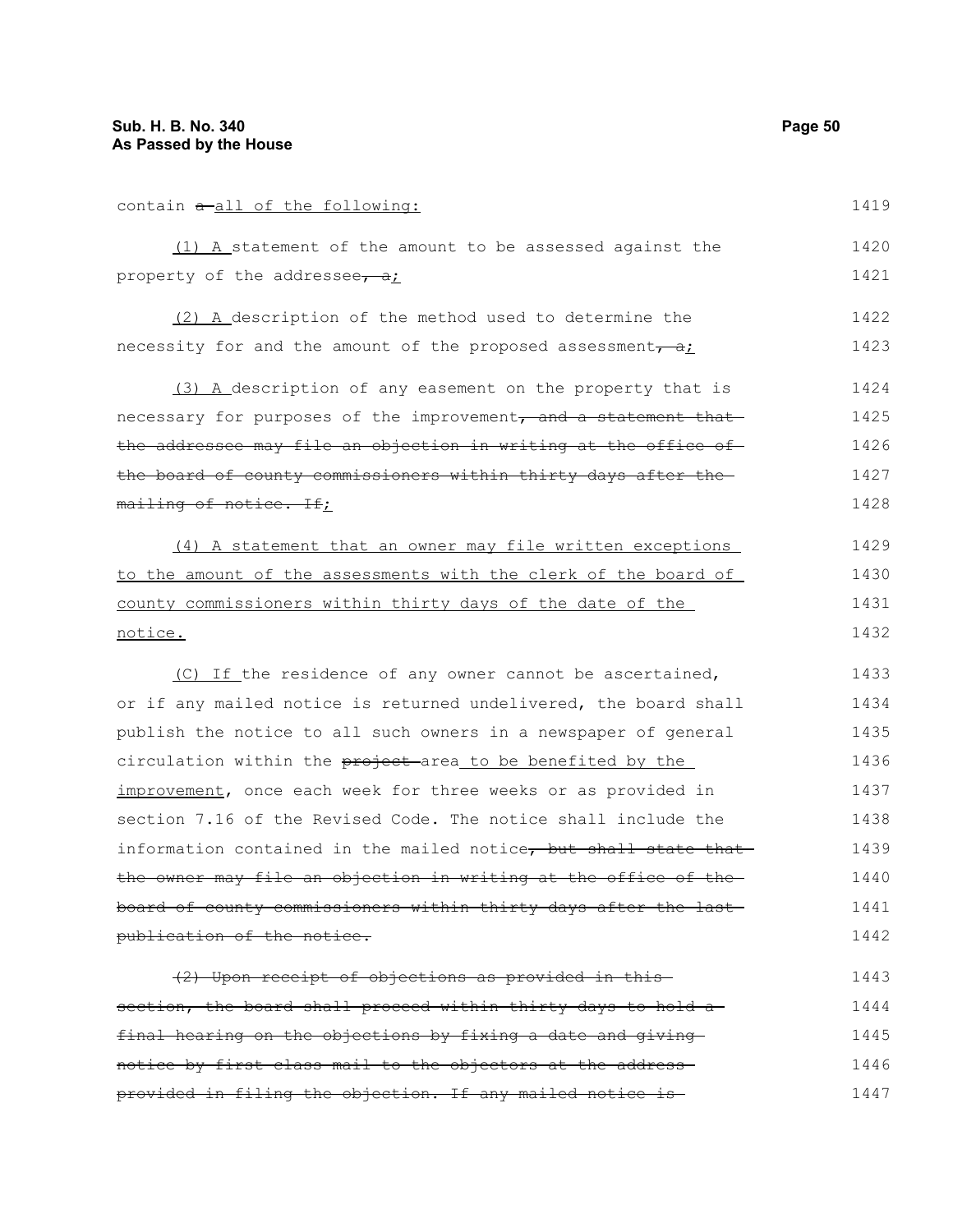# **Sub. H. B. No. 340 Page 51 As Passed by the House**

| returned undelivered, the board shall give due notice to the      | 1448 |
|-------------------------------------------------------------------|------|
| objectors in a newspaper of general circulation in the project    | 1449 |
| area or as provided in section 7.16 of the Revised Code, stating  | 1450 |
| the time, place, and purpose of the hearing. Upon hearing the     | 1451 |
| objectors, the board may adopt a resolution amending and          | 1452 |
| approving the final schedule of assessments and shall enter it-   | 1453 |
| in the journal.                                                   | 1454 |
| (3) Any owner whose objection is not allowed may appeal           | 1455 |
| within thirty days to the court of common pleas of the county in- | 1456 |
| which the property is located.                                    | 1457 |
| (4) The board of county commissioners shall make an order-        | 1458 |
| approving the levying of the assessment and shall proceed under-  | 1459 |
| section 6131.23 of the Revised Code after one of the following    | 1460 |
| has occurred, as applicable:                                      | 1461 |
| (a) Final notice is provided by mail or publication.              | 1462 |
| (b) The imposition of assessments is upheld in the final          | 1463 |
| disposition of an appeal that is filed pursuant to division (D)   | 1464 |
| $(3)$ of this section.                                            | 1465 |
| (e) The resolution levying the assessments is approved in-        | 1466 |
| a referendum that is held pursuant to section 305.31 of the       | 1467 |
| Revised Code.                                                     | 1468 |
| (5) The (D) If an owner files an exception to the                 | 1469 |
| estimated assessment, the board, within thirty days of the date   | 1470 |
| of the filing, shall establish a date and time for hearing the    | 1471 |
| exception to the estimated assessments. The board may hear each   | 1472 |
| owner's exception in an individual hearing or hear all            | 1473 |
| exceptions in a single hearing. Not less than fourteen days       | 1474 |
| prior to the hearing date, the clerk of the board shall notify    | 1475 |
| each owner who filed an exception of the date and time of the     | 1476 |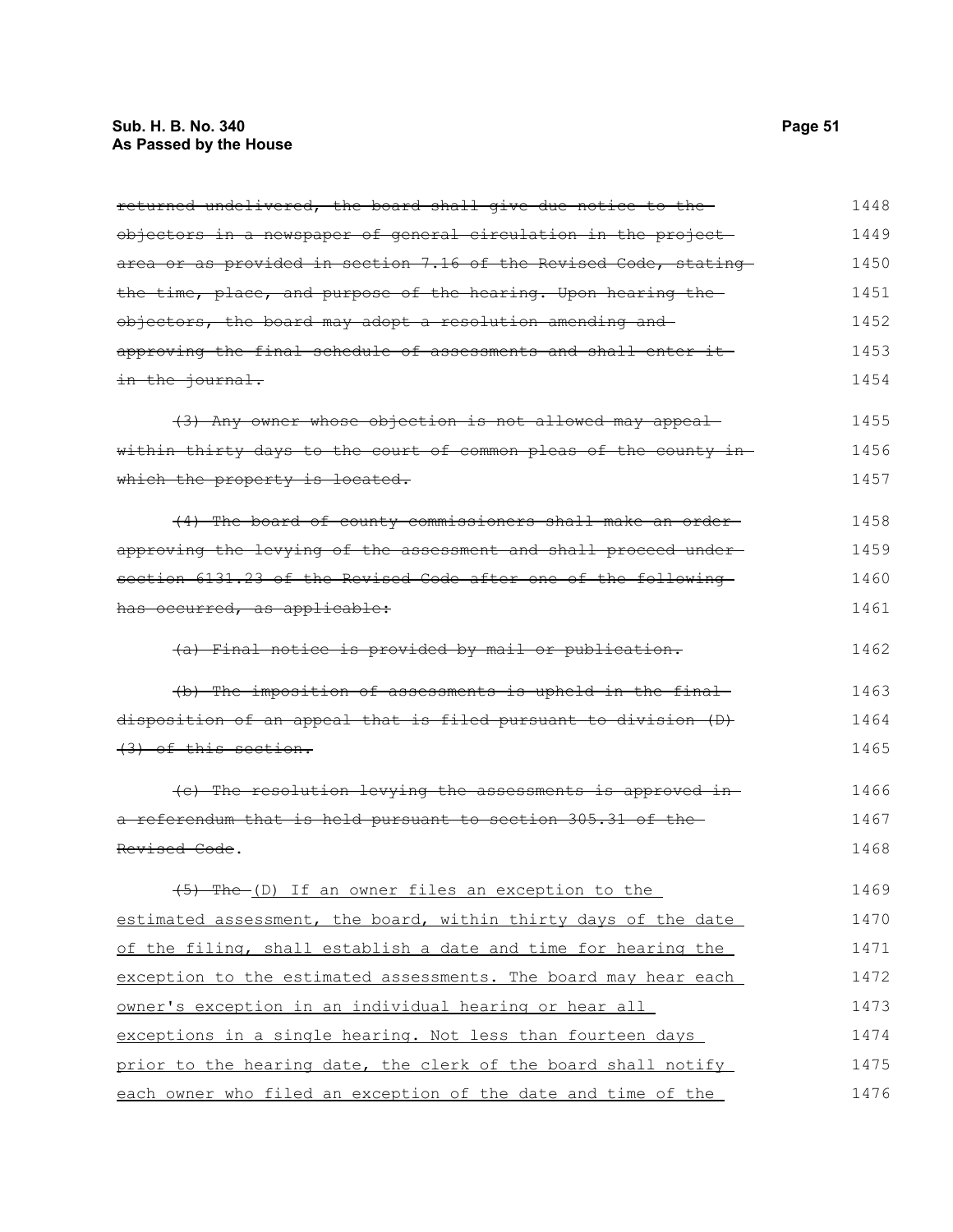| owner's exception hearing. Upon hearing the objector's           | 1477 |
|------------------------------------------------------------------|------|
| exceptions, the board may adopt a resolution amending and        | 1478 |
| approving the final schedule of estimated assessments and shall  | 1479 |
| enter it in the journal.                                         | 1480 |
| If the board amends the final schedule of estimated              | 1481 |
| assessments after hearing exceptions, the clerk of the board     | 1482 |
| shall send by certified or first class mail a written notice of  | 1483 |
| the revised final schedule of estimated assessments to all       | 1484 |
| owners within the area to be benefited by the improvement. The   | 1485 |
| notice shall contain both of the following:                      | 1486 |
| (1) The amount of the final estimated assessment for the         | 1487 |
| owner's property;                                                | 1488 |
| (2) A statement that an owner may appeal the final               | 1489 |
| estimated assessment to the applicable court of common pleas     | 1490 |
| pursuant to section 940.38 of the Revised Code within twenty-one | 1491 |
| <u>days of the notice of final estimated assessment.</u>         | 1492 |
| (E) The board shall certify the schedule of final                | 1493 |
| estimated assessments to the county auditor, who shall certify   | 1494 |
| the assessments to the county treasurer. The collection of the   | 1495 |
| assessments shall be made in accordance with Chapter 323. of the | 1496 |
| <u>Revised Code.</u>                                             | 1497 |
| (F) The county treasurer shall deposit the proceeds of the       | 1498 |
| assessment in the fund designated by the board and shall report  | 1499 |
| to the county auditor the amount of money from the assessment    | 1500 |
| that is collected by the treasurer. Moneys shall be expended     | 1501 |
| from the fund for purposes of the improvement.                   | 1502 |
| $(E)$ (G) Any moneys collected in excess of the amount           | 1503 |
| needed for construction of the improvement and the subsequent    | 1504 |
| first year's maintenance may be maintained in a fund to be used  | 1505 |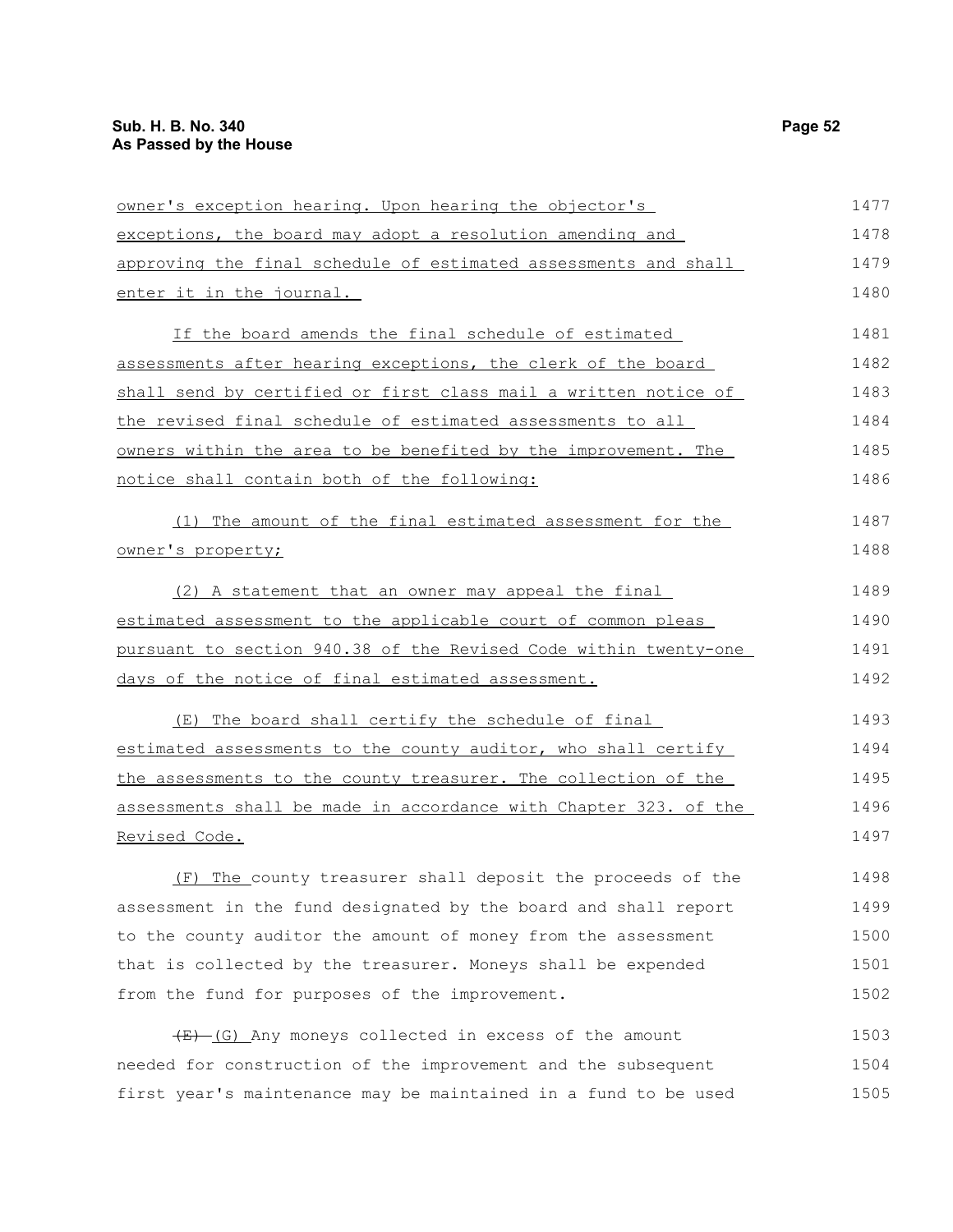### **Sub. H. B. No. 340 Page 53 As Passed by the House**

| for maintenance of the improvement. In any year subsequent to a  | 1506 |
|------------------------------------------------------------------|------|
| year in which an assessment for construction of an improvement   | 1507 |
| levied under this section has been collected, and upon           | 1508 |
| determination by the board of county commissioners that funds    | 1509 |
| are not otherwise available for maintenance or repair of the     | 1510 |
| improvement, the board shall levy on the property within the     | 1511 |
| project area to be benefited by the improvement an assessment    | 1512 |
| for maintenance at a uniform percentage of all construction      | 1513 |
| costs based upon the assessment schedule used in determining the | 1514 |
| construction assessment. The assessment is not subject to the    | 1515 |
| provisions concerning notice and petition contained in this      | 1516 |
| section. An assessment for maintenance shall not be levied in    | 1517 |
| any year in which the unencumbered balance of funds available    | 1518 |
| for maintenance of the improvement exceeds twenty per cent of    | 1519 |
| the cost of construction of the improvement, except that the     | 1520 |
| board may adjust the level of assessment within the twenty per   | 1521 |
| cent limitation, or suspend temporarily the levying of an        | 1522 |
| assessment, for maintenance purposes as maintenance funds are    | 1523 |
| needed.                                                          | 1524 |
| (H) For the purpose of levying an assessment for                 | 1525 |

maintenance of an improvement, a board may use the procedures established in Chapter 6137. of the Revised Code regarding maintenance of improvements as defined in section 6131.01 of the Revised Code in lieu of using the procedures established under this section. 1526 1527 1528 1529 1530

 $(F)$  (J) The board of county commissioners may issue bonds and notes as authorized by section 131.23 or 133.17 of the Revised Code. 1531 1532 1533

**Sec. 940.34940.33.** (A) A board of county commissioners may declare by resolution that it is necessary to levy a tax upon 1534 1535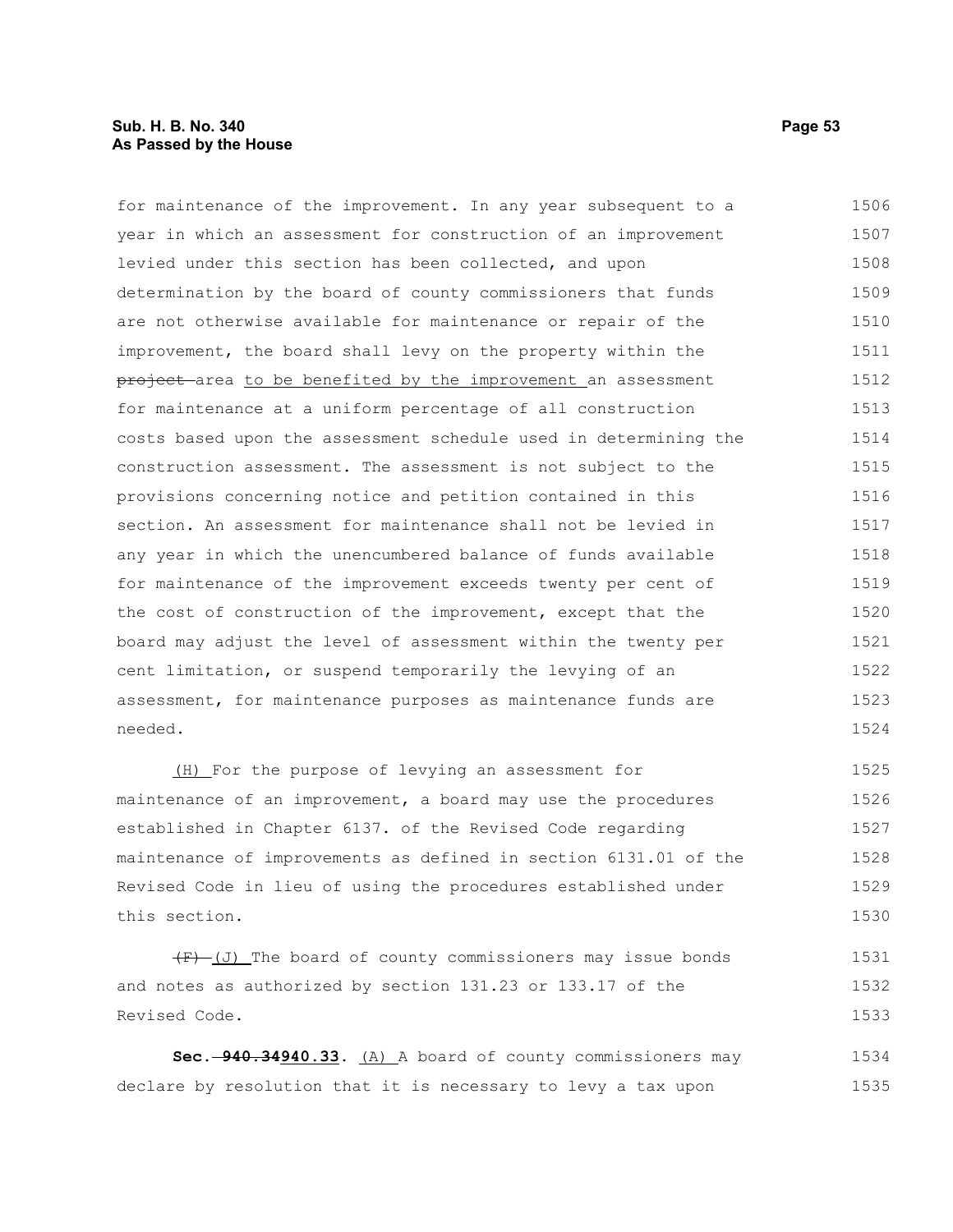| the property within the project-area to be benefited by an                                                                                                                                                                                                                                                                                                                                                                                                                                                                                                                                  | 1536 |
|---------------------------------------------------------------------------------------------------------------------------------------------------------------------------------------------------------------------------------------------------------------------------------------------------------------------------------------------------------------------------------------------------------------------------------------------------------------------------------------------------------------------------------------------------------------------------------------------|------|
| improvement in order to pay the costs of the improvement not                                                                                                                                                                                                                                                                                                                                                                                                                                                                                                                                | 1537 |
| otherwise funded.                                                                                                                                                                                                                                                                                                                                                                                                                                                                                                                                                                           | 1538 |
| Such The resolution shall specify the all of the                                                                                                                                                                                                                                                                                                                                                                                                                                                                                                                                            | 1539 |
| following:                                                                                                                                                                                                                                                                                                                                                                                                                                                                                                                                                                                  | 1540 |
| $(1)$ The rate that it is necessary to levy, the purpose-                                                                                                                                                                                                                                                                                                                                                                                                                                                                                                                                   | 1541 |
| thereof, and the;                                                                                                                                                                                                                                                                                                                                                                                                                                                                                                                                                                           | 1542 |
| (2) The purpose of the tax levy;                                                                                                                                                                                                                                                                                                                                                                                                                                                                                                                                                            | 1543 |
| (3) The number of years during which such-the increase                                                                                                                                                                                                                                                                                                                                                                                                                                                                                                                                      | 1544 |
| shall be is in effect, which levy may include a levy upon the                                                                                                                                                                                                                                                                                                                                                                                                                                                                                                                               | 1545 |
| duplicate of the current year.                                                                                                                                                                                                                                                                                                                                                                                                                                                                                                                                                              | 1546 |
| (B) A copy of the resolution shall be certified to the                                                                                                                                                                                                                                                                                                                                                                                                                                                                                                                                      | 1547 |
| board of elections for the county not less than ninety days                                                                                                                                                                                                                                                                                                                                                                                                                                                                                                                                 | 1548 |
| before the general election in any year and the board shall                                                                                                                                                                                                                                                                                                                                                                                                                                                                                                                                 | 1549 |
| submit the proposal to the electors within the project area to                                                                                                                                                                                                                                                                                                                                                                                                                                                                                                                              | 1550 |
| be benefited by an improvement at the succeeding November                                                                                                                                                                                                                                                                                                                                                                                                                                                                                                                                   | 1551 |
| election in accordance with section 5705.25 of the Revised Code.                                                                                                                                                                                                                                                                                                                                                                                                                                                                                                                            | 1552 |
| For purposes of that section, the subdivision is the project<br>area_to be benefited by an improvement.<br>(C) If the per cent required for approval of a levy as set<br>forth in section 5705.26 of the Revised Code vote in favor<br>thereof, the board of county commissioners may levy a tax within<br>the project area to be benefited by an improvement, outside the<br>ten-mill limitation, during the period and for the purpose<br>stated in the resolution, or at any less rate or for any less<br>number of years.<br>(D) The board may issue bonds and notes in anticipation of | 1553 |
|                                                                                                                                                                                                                                                                                                                                                                                                                                                                                                                                                                                             | 1554 |
|                                                                                                                                                                                                                                                                                                                                                                                                                                                                                                                                                                                             | 1555 |
|                                                                                                                                                                                                                                                                                                                                                                                                                                                                                                                                                                                             | 1556 |
|                                                                                                                                                                                                                                                                                                                                                                                                                                                                                                                                                                                             | 1557 |
|                                                                                                                                                                                                                                                                                                                                                                                                                                                                                                                                                                                             | 1558 |
|                                                                                                                                                                                                                                                                                                                                                                                                                                                                                                                                                                                             | 1559 |
|                                                                                                                                                                                                                                                                                                                                                                                                                                                                                                                                                                                             | 1560 |
|                                                                                                                                                                                                                                                                                                                                                                                                                                                                                                                                                                                             | 1561 |
|                                                                                                                                                                                                                                                                                                                                                                                                                                                                                                                                                                                             | 1562 |
| the collection of taxes levied under this section, and notes in                                                                                                                                                                                                                                                                                                                                                                                                                                                                                                                             | 1563 |
| anticipation of the issuance of bonds.                                                                                                                                                                                                                                                                                                                                                                                                                                                                                                                                                      | 1564 |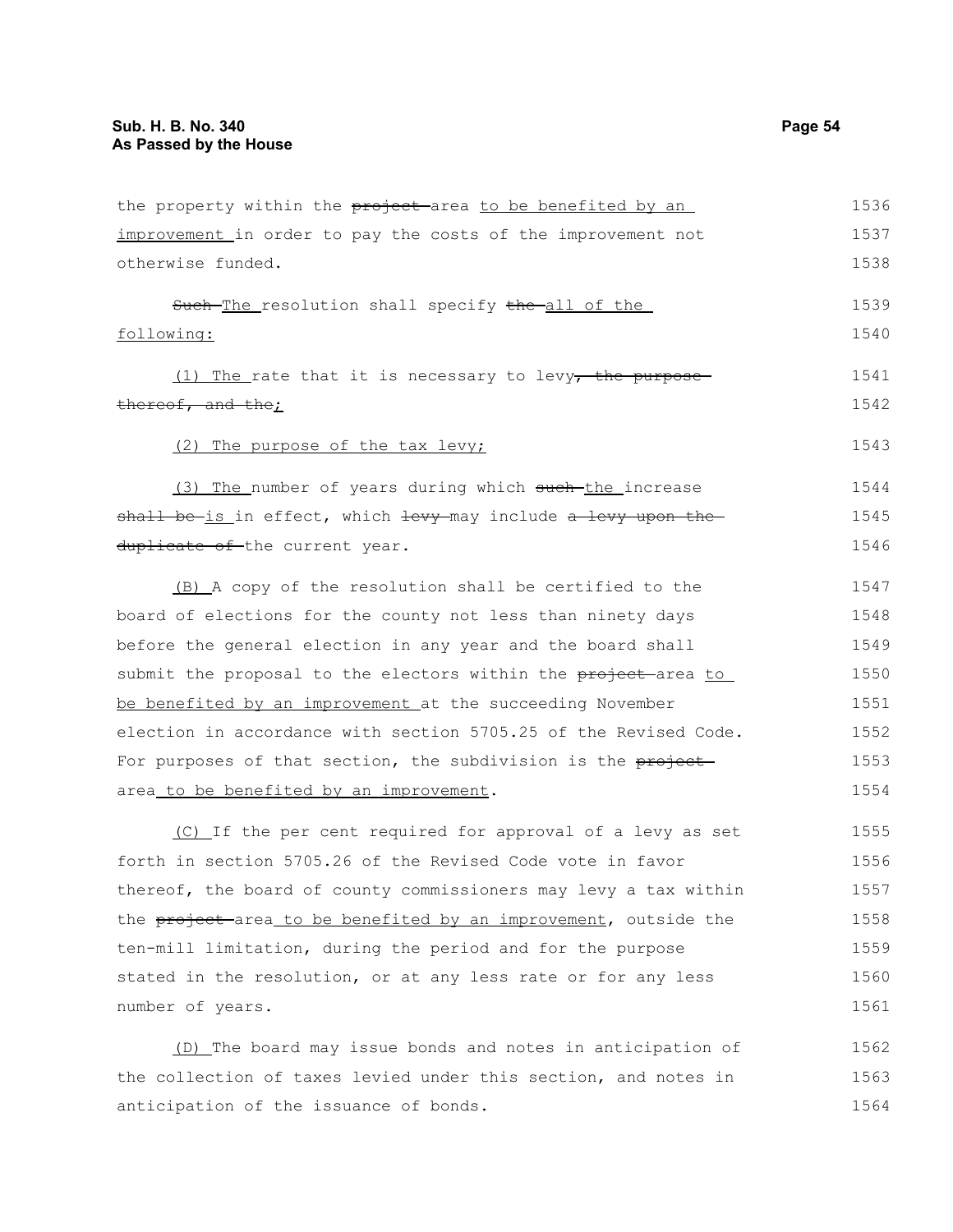| Sec. 940.34. (A) Upon receiving a petition pursuant to                 | 1565 |
|------------------------------------------------------------------------|------|
| section 940.19 of the Revised Code for a proposed improvement          | 1566 |
| that would be located in two or more adjoining soil and water          | 1567 |
| conservation districts, the board of supervisors of the                | 1568 |
| adjoining districts shall, with approval of the Ohio soil and          | 1569 |
| water conservation commission, create a joint board of                 | 1570 |
| supervisors. Each district shall have the same number of               | 1571 |
| supervisors on the joint board. However, if the membership of          | 1572 |
| <u>the joint board would be an even number, an additional</u>          | 1573 |
| supervisor from the lead county shall be designated.                   | 1574 |
| (B) A joint board of supervisors shall exercise the same               | 1575 |
| powers, execute the same duties, and follow the same procedures        | 1576 |
| <u>in connection with an improvement under this chapter as the</u>     | 1577 |
| board of supervisors of a single soil and water conservation           | 1578 |
| district with the following conditions:                                | 1579 |
| (1) For purposes of making a preliminary determination to              | 1580 |
| accept or reject a petition in accordance with section 940.19 of       | 1581 |
| the Revised Code, the joint board shall make the determination         | 1582 |
| <u>within sixty days of the approval of the creation of the joint </u> | 1583 |
| <u>board.</u>                                                          | 1584 |
| (2) For purposes of a petition, the joint board shall do               | 1585 |
| both of the following:                                                 | 1586 |
| (a) Send the petition and accompanying information to the              | 1587 |
| board of county commissioners of the lead county; and                  | 1588 |
| (b) Send notification of the need for the creation of a                | 1589 |
| joint board of county commissioners under section 940.35 of the        | 1590 |
| Revised Code to the board of county commissioners of each county       | 1591 |
| in the area to be benefited by the proposed improvement.               | 1592 |
| (C) Upon the creation of a joint board of supervisors, the             | 1593 |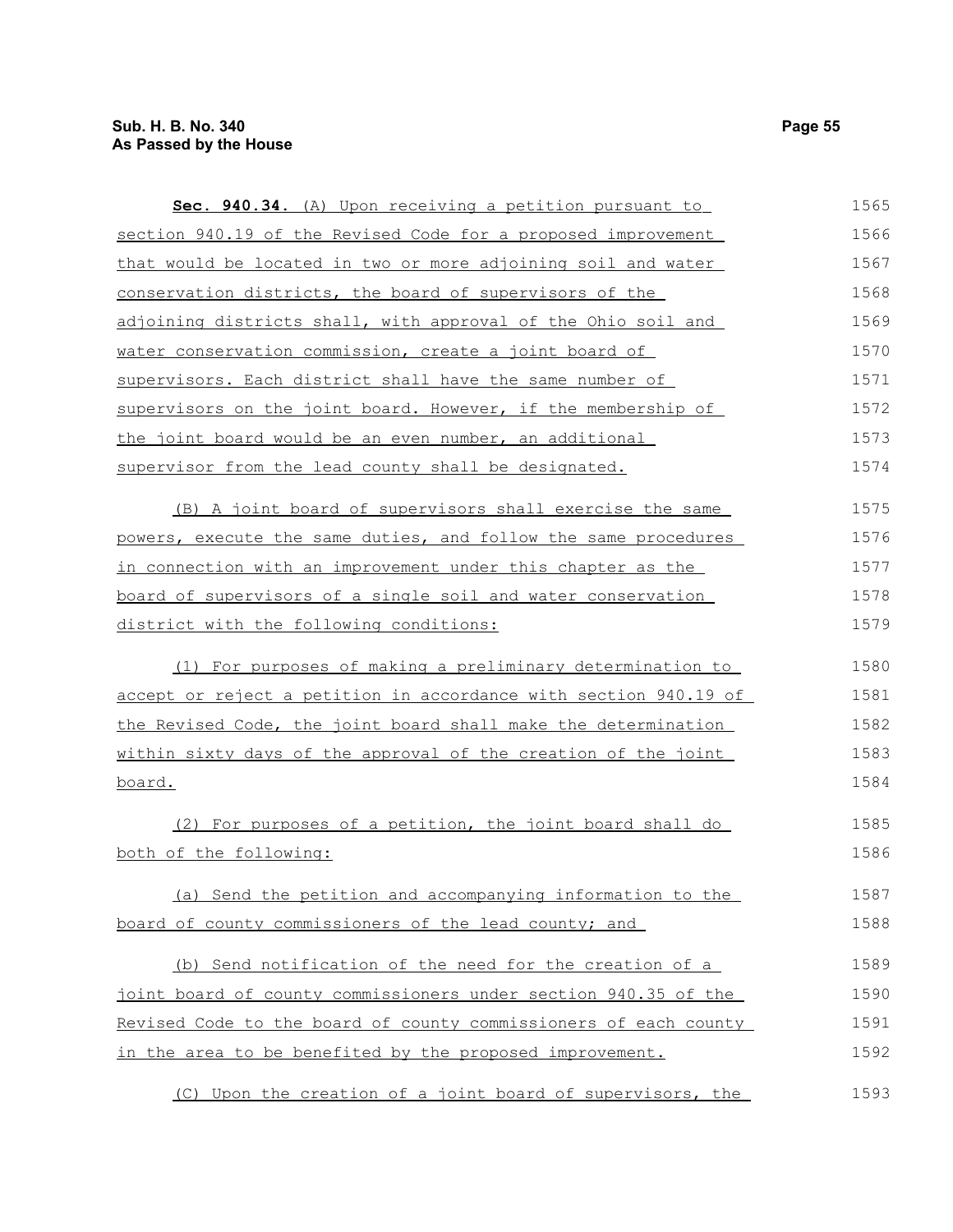| elected officials in the lead county, including the engineer,              | 1594 |
|----------------------------------------------------------------------------|------|
| recorder, auditor, prosecutor, treasurer, judges, and clerk of             | 1595 |
| the board of county commissioners, shall serve as the                      | 1596 |
| administrative officers for the joint board of supervisors.                | 1597 |
| Sec. -940.31 940.35. The boards of county commissioners of                 | 1598 |
| all the counties containing any of the territory included in the           | 1599 |
| project area, if all such counties have approved construction of           | 1600 |
| <del>an improvement under section 940.29 of the Revised Code, are a</del>  | 1601 |
| joint board of county commissioners for the improvement. (A) If            | 1602 |
| a proposed improvement would affect more than one county, the              | 1603 |
| board of county commissioners from each of the counties that               | 1604 |
| would be affected by the proposed improvement shall meet on a              | 1605 |
| date fixed by the clerk of the board of county commissioners of            | 1606 |
| the lead county. The boards shall meet in the lead county to               | 1607 |
| organize a joint board of county commissioners and elect a                 | 1608 |
| president, which shall be the first order of business at the               | 1609 |
| hearing.                                                                   | 1610 |
| (B) A joint board of county commissioners-may do all the-                  | 1611 |
| $\pm$ bings $\pm$ bat a board of sounty sommissioners may do in sonnestion | 1612 |

things that a board of county commissioners may do in connection with the improvement and shall proceed as if it were a board ofcounty commissioners representing a county that included all the territory within the project area shall exercise the same powers, execute the same duties, and follow the same procedures in connection with an improvement under this chapter as the board of county commissioners of a single county . 1612 1613 1614 1615 1616 1617 1618

The joint board may agree to apportion any cost of the improvement, or expenses incurred in connection therewith, notpaid by assessments or taxes levied for the improvement, or funds other than county funds, among the participating counties. 1619 1620 1621 1622

The joint board shall elect one of its members president 1623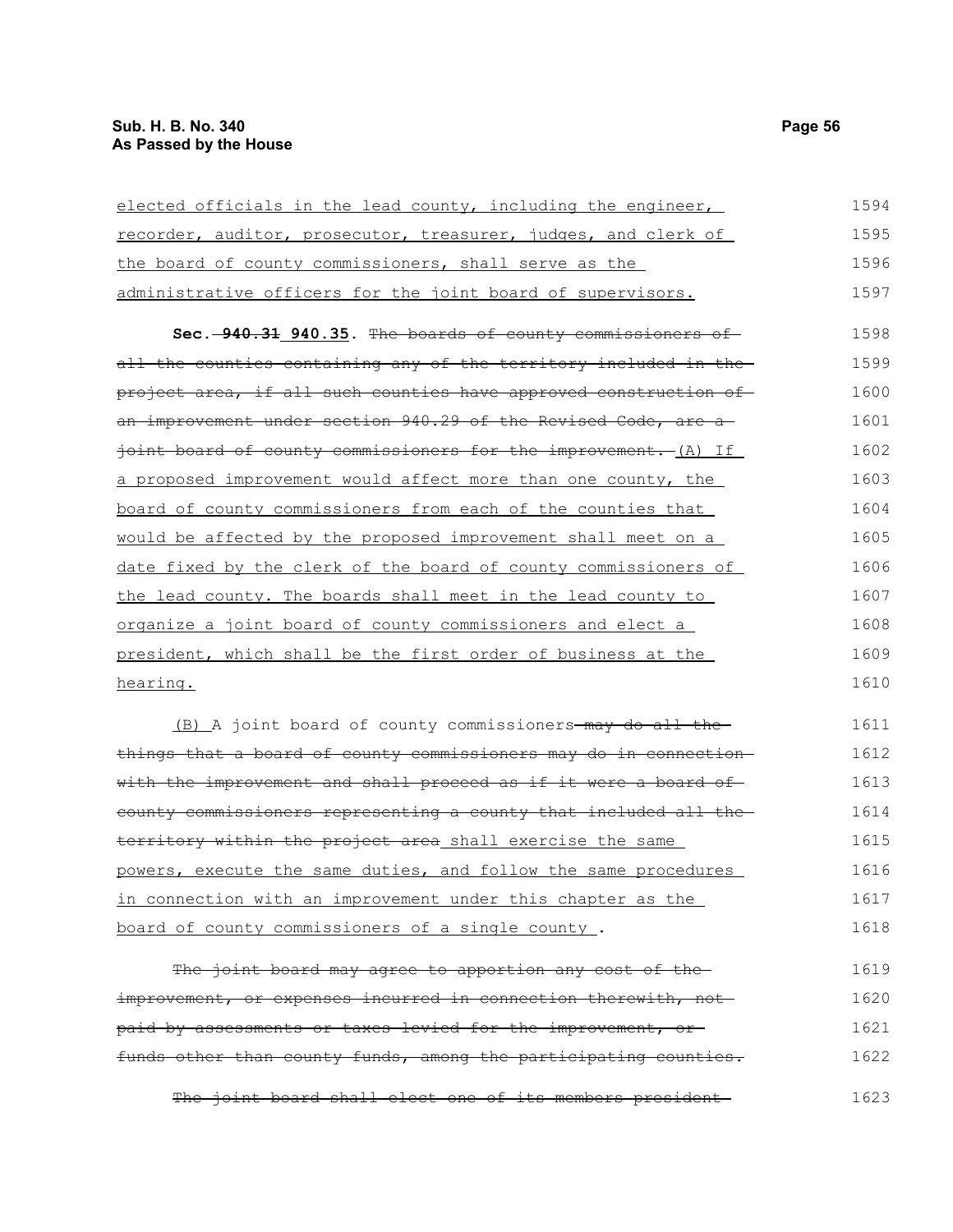# **Sub. H. B. No. 340 Page 57 As Passed by the House**

| and designate a clerk of one of the boards of county-             | 1624 |
|-------------------------------------------------------------------|------|
| commissioners of the participating counties as clerk of the       | 1625 |
| joint board. A majority of the county commissioners constituting  | 1626 |
| the joint board constitutes a quorum. All decisions of the joint  | 1627 |
| board shall be made by a majority vote of the county-             | 1628 |
| commissioners constituting the joint board.                       | 1629 |
| For the purpose of bringing a referendum petition against         | 1630 |
| a soil and water conservation project under section 305.31 of     | 1631 |
| the Revised Code, a resolution adopted by a joint board of        | 1632 |
| county commissioners shall be considered to be a resolution-      | 1633 |
| adopted by the board of county commissioners of each county in-   | 1634 |
| the project area. The electors of any county in the project area- | 1635 |
| may file a petition for referendum under that section against a-  | 1636 |
| resolution adopted by the joint board of county commissioners as  | 1637 |
| if it had been adopted by the board of county commissioners for-  | 1638 |
| that county. The referendum shall be conducted only in the        | 1639 |
| county in which the referendum petition was filed. The electors-  | 1640 |
| of any county in the project area in which no referendum-         | 1641 |
| petition was filed shall not be eligible to vote in the           | 1642 |
| referendum, and the outcome of a referendum shall have effect-    | 1643 |
| only in the county in which the referendum was held. Any county   | 1644 |
| in the project area in which a referendum is not held remains     | 1645 |
| subject to the provisions of the resolution adopted by the joint  | 1646 |
| board of county commissioners for the soil and water-             | 1647 |
| conservation district.                                            | 1648 |
| (C) The clerk of the board of county commissioners of the         | 1649 |
| lead county shall do all of the following:                        | 1650 |
| (1) Act as clerk and administrator of the joint board;            | 1651 |
| (2) Enter the findings of the joint board in the journal          | 1652 |
| of the board of county commissioners of the lead county;          | 1653 |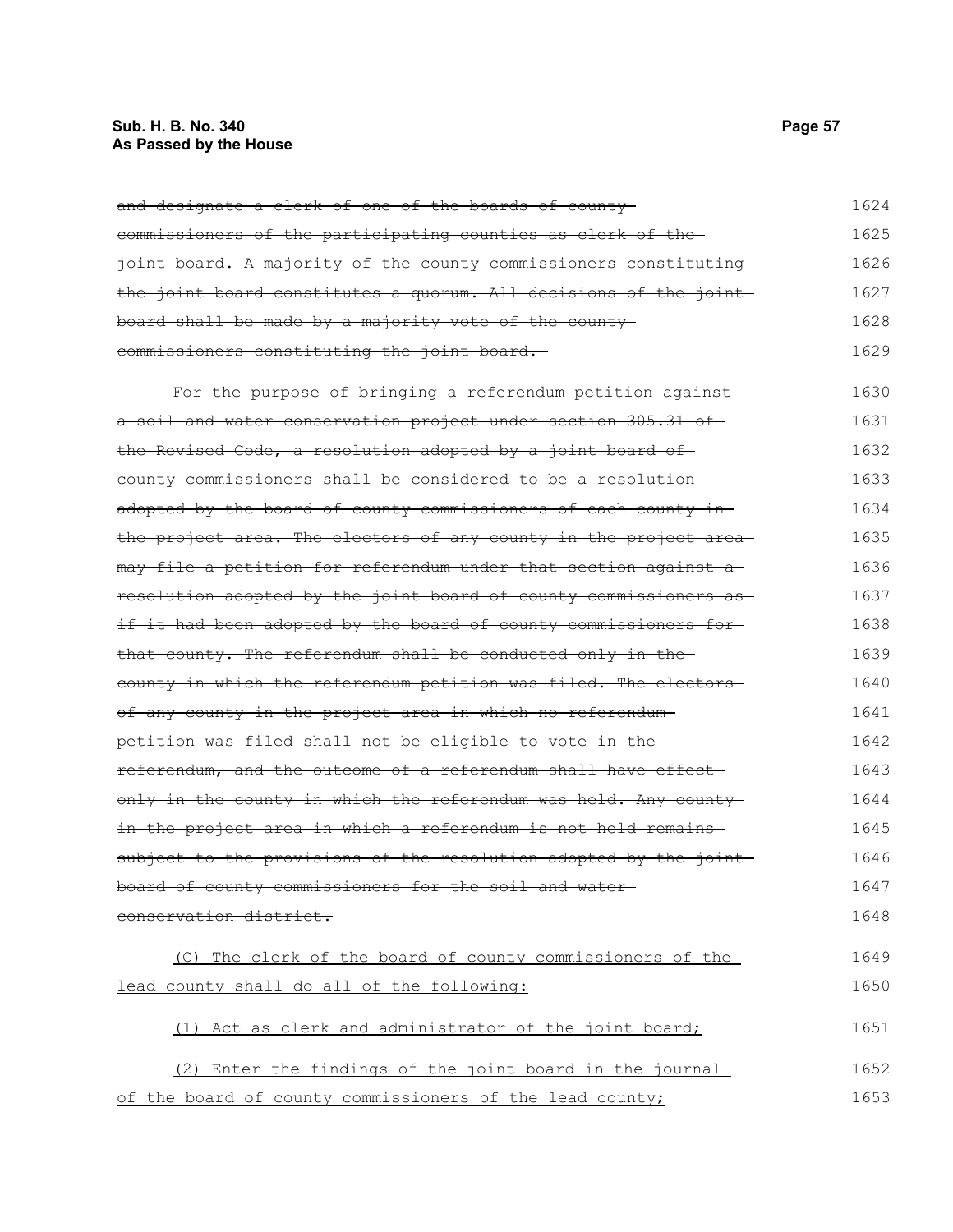| (3) Make the final record of the improvement in the lead         | 1654 |
|------------------------------------------------------------------|------|
| county;                                                          | 1655 |
| (4) Provide copies of all proceedings to the clerks of the       | 1656 |
| boards of all affected counties.                                 | 1657 |
| (D) A majority of the county commissioners constituting          | 1658 |
| the joint board shall constitute a quorum. All decisions of the  | 1659 |
| joint board shall be made by a majority vote of the quorum       | 1660 |
| present at a meeting of the joint board.                         | 1661 |
| (E) The director of natural resources shall be an ex             | 1662 |
| officio member of the joint board and may participate, in person | 1663 |
| or through a designated representative, in deliberations and     | 1664 |
| proceedings of the joint board. The director shall have no vote  | 1665 |
| on any proceedings of the joint board except in the case of a    | 1666 |
| tie for or against an improvement. If the director or the        | 1667 |
| director's designee is not present at the proceeding, the        | 1668 |
| director shall review the proceedings and cast the deciding vote | 1669 |
| within thirty days of the proceeding. A failure to cast a vote   | 1670 |
| for or against the improvement within thirty days constitutes an | 1671 |
| affirmative vote for the improvement. The clerk shall record the | 1672 |
| final resolution of the tie.                                     | 1673 |
| (F) Upon the creation of a joint board of county                 | 1674 |
| commissioners, the elected officials in the lead county,         | 1675 |
| including the engineer, recorder, auditor, prosecutor,           | 1676 |
| treasurer, judges, and clerk of the board of county              | 1677 |
| commissioners, shall serve as the administrative officers for    | 1678 |
| the joint board of county commissioners.                         | 1679 |
| Sec. -940.32 940.36. The county auditor and county-              | 1680 |
| treasurer of one of the counties represented by a joint board of | 1681 |
| county commissioners under section 940.31 of the Revised Code,-  | 1682 |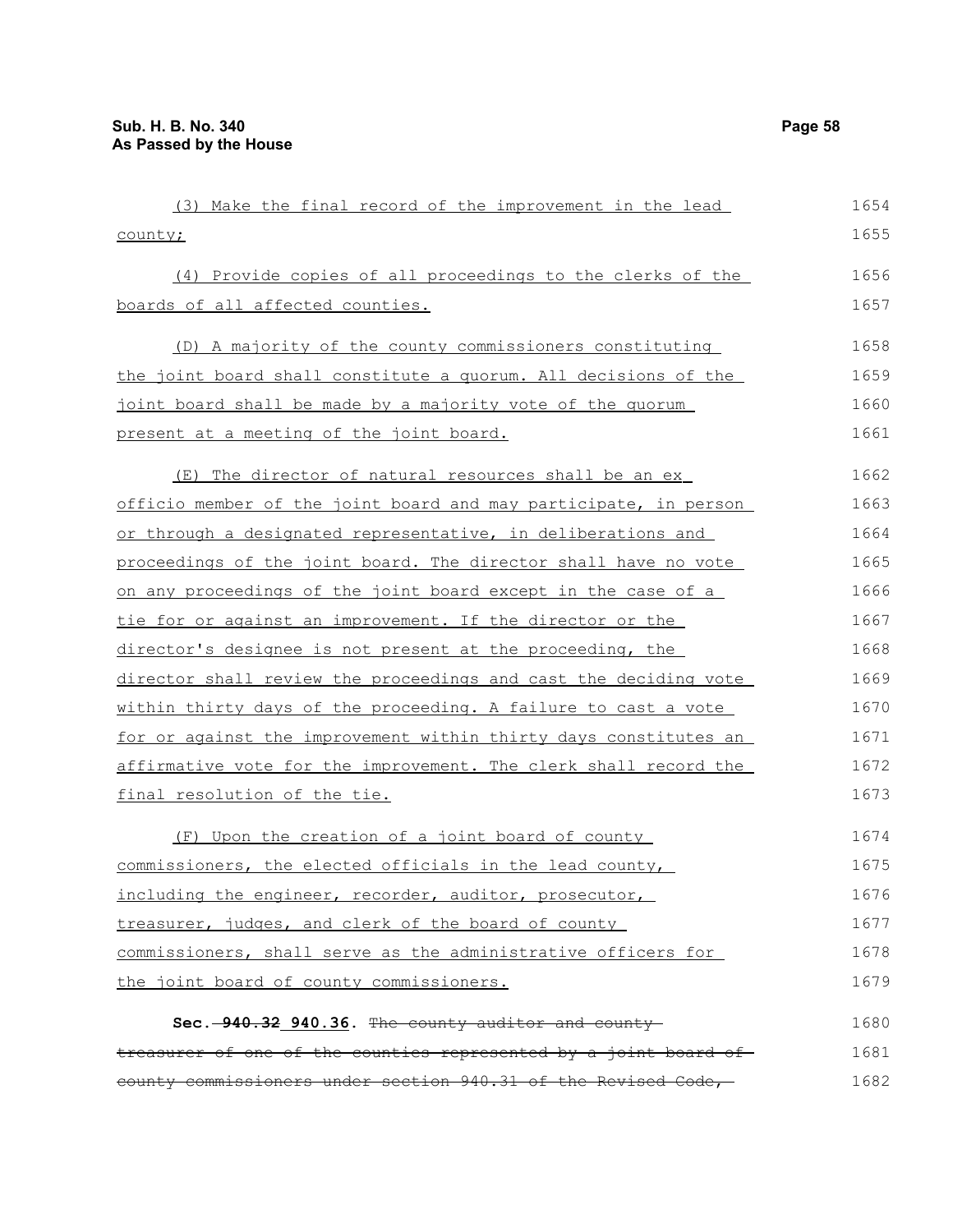## **Sub. H. B. No. 340 Page 59 As Passed by the House**

| to be designated by the joint board, shall ex officio become the | 1683 |
|------------------------------------------------------------------|------|
| fiscal agents of all the participating counties. Such (A) The    | 1684 |
| auditor of the lead county shall certify to the auditor of the   | 1685 |
| other counties a schedule of any taxes or assessments to be      | 1686 |
| levied for the improvement, and the auditor of such other county | 1687 |
| immediately shall proceed forthwith to place such tax or         | 1688 |
| assessment upon the duplicates. Taxes or assessments so          | 1689 |
| certified for collection to an auditor of another county are a   | 1690 |
| lien on the land within such county from the date such           | 1691 |
| certificate is received by the auditor of such other county. The | 1692 |
| (B) The treasurer of each county shall proceed to collect        | 1693 |
| the same any taxes or assessments levied for the improvement     | 1694 |
| pursuant to the orders made in the proceedings of the joint      | 1695 |
| board of county commissioners, and such taxes or assessments     | 1696 |
| when collected shall be paid to the treasurer for the joint      | 1697 |
| board. The                                                       | 1698 |
| (C) The auditor and treasurer of the lead county shall           | 1699 |
| receive and account for such funds any taxes or assessments      | 1700 |
| levied for the improvement in the same manner as they would for  | 1701 |
| taxes or assessments collected within their county. The          | 1702 |
| treasurer and auditor of the lead county with their bondspersons | 1703 |
| are liable on their official bonds for any misappropriation of   | 1704 |
| such funds. All warrants for the payment of costs in connection  | 1705 |
| with the improvement shall be drawn by the auditor-designated-   | 1706 |
| under this section of the lead county, on the treasurer of the   | 1707 |
| lead county, payable out of the fund designated by the joint     | 1708 |

**Sec. 940.35 940.37.** The board of county commissioners, or, if a joint board of county commissioners has been created under section  $940.31 - 940.35$  of the Revised Code, the joint board, 1710 1711 1712

board to receive moneys for the improvement.

1709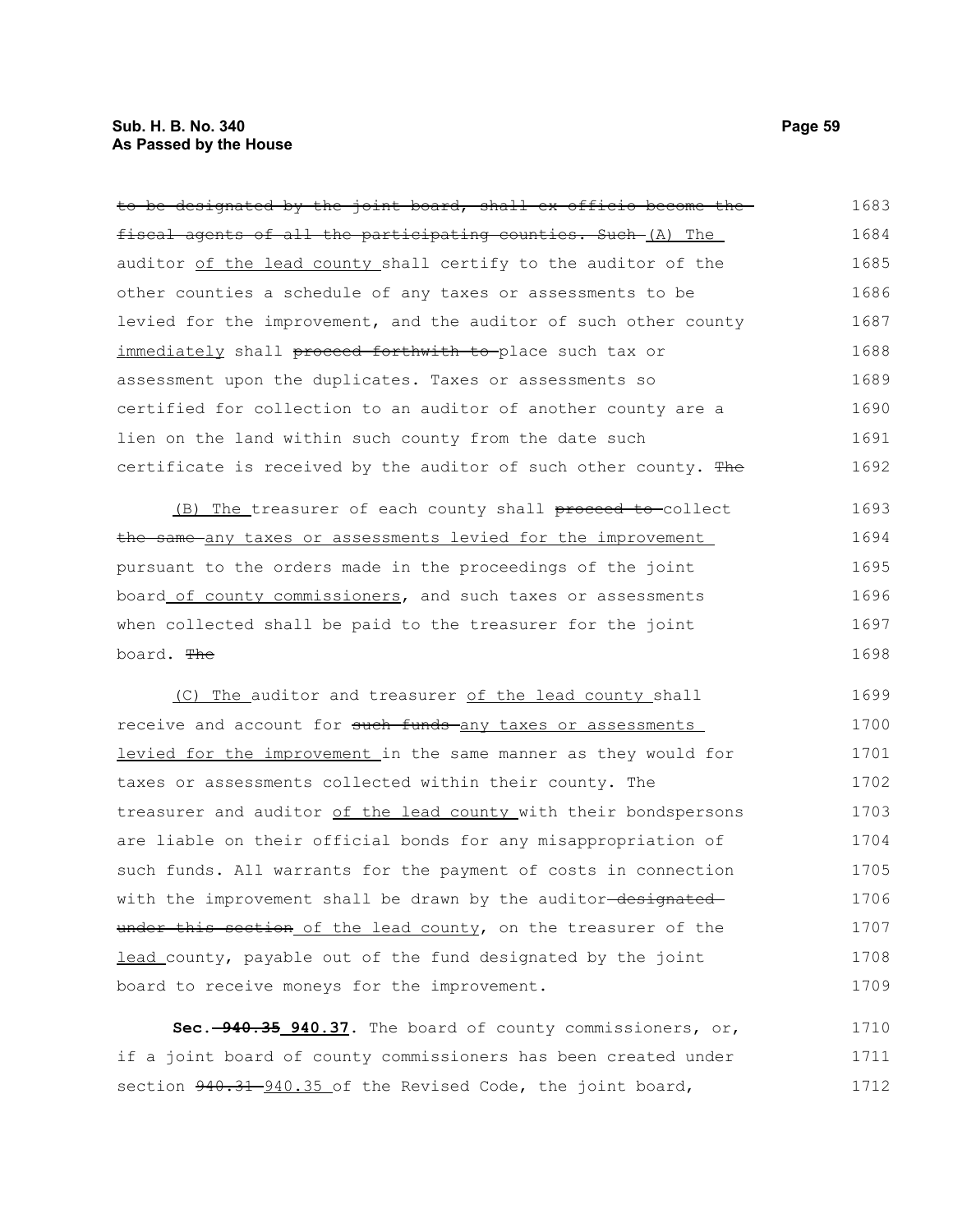| shall maintain the works of improvement-improvements constructed | 1713 |
|------------------------------------------------------------------|------|
| by the board for a soil and water conservation district under    | 1714 |
| this chapter. For that purpose, the board of county              | 1715 |
| commissioners or joint board may use procedures and requirements | 1716 |
| established in sections 6137.08 to 6137.14 Chapter 6137. of the  | 1717 |
| Revised Code and may contract with or authorize the board of     | 1718 |
| supervisors or joint board of supervisors of a soil and water    | 1719 |
| conservation district to perform maintenance of such works of    | 1720 |
| improvement.                                                     | 1721 |
| Sec. 940.38. Any affected landowner may appeal to the            | 1722 |
| appropriate court of common pleas any action or determination of | 1723 |
| a board of supervisors, joint board of supervisors, board of     | 1724 |
| county commissioners, or joint board of county commissioners     | 1725 |
| under this chapter. The affected landowner shall make the appeal | 1726 |
| within thirty days of the date of the action or determination.   | 1727 |
| The appeal may be based on, but is not limited to, any of the    | 1728 |
| following questions:                                             | 1729 |
| (A) Is the improvement necessary?                                | 1730 |
| (B) Will the improvement be conducive to the public              | 1731 |
| welfare?                                                         | 1732 |
| (C) Is the cost of the improvement greater than the              | 1733 |
| benefits conferred?                                              | 1734 |
| (D) Is the route, termini, or mode of construction the           | 1735 |
| best to accomplish the purpose of the improvement?               | 1736 |
| (E) Are the assessments levied according to benefits?            | 1737 |
| (F) Is the award for compensation or damages just?               | 1738 |
| Sec. 940.39. (A) For purposes of this section, references        | 1739 |
| to a "board of supervisors of a soil and water conservation      | 1740 |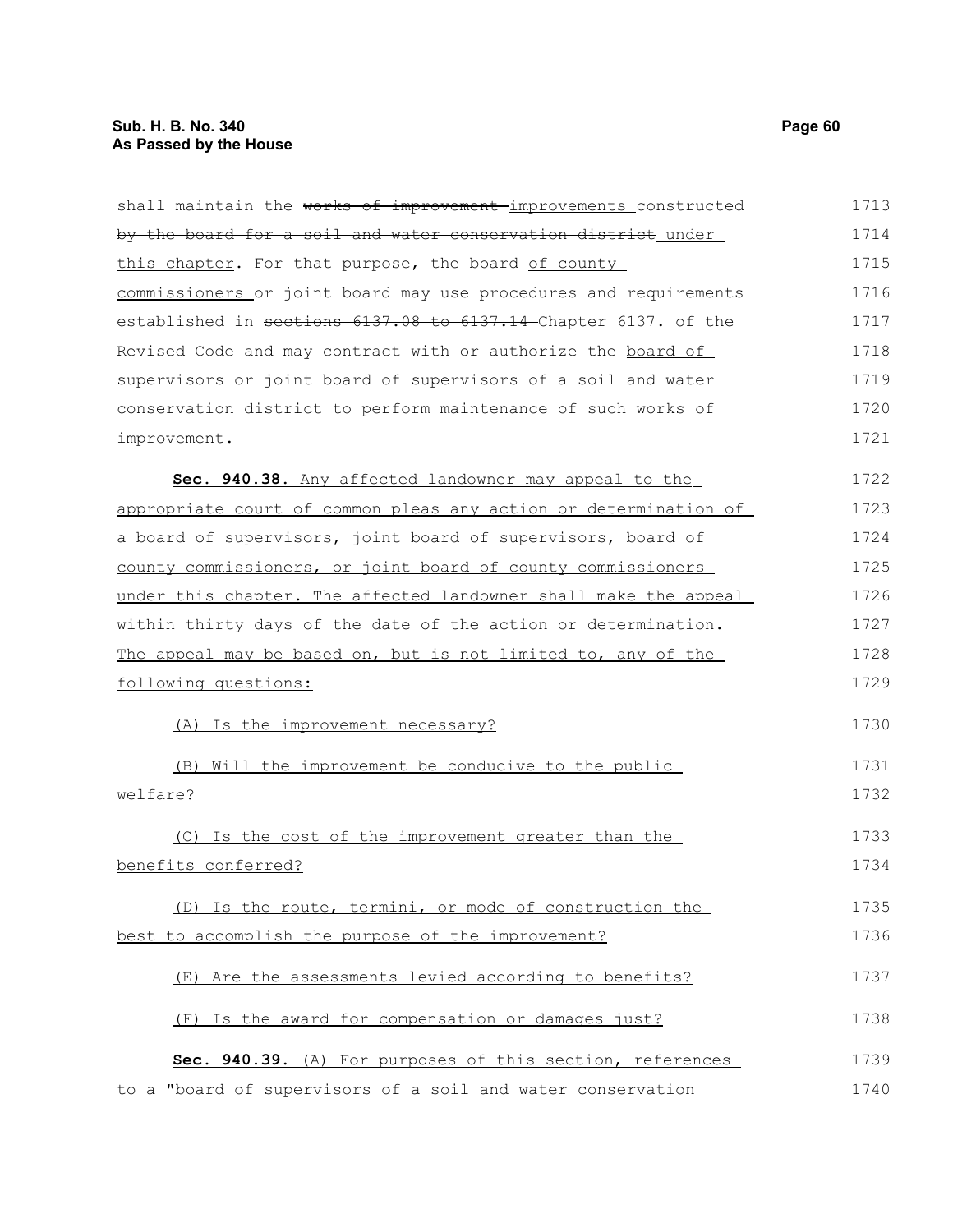| district" or a "board" includes a joint board of supervisors of  | 1741 |
|------------------------------------------------------------------|------|
| a soil and water conservation district.                          | 1742 |
| (B) Notwithstanding any other provision of law to the            | 1743 |
| contrary, a board of supervisors of a soil and water             | 1744 |
| conservation district, when practicable, may conduct meetings by | 1745 |
| video conference or, if video conference is not available, by    | 1746 |
| teleconference. The board of supervisors shall make provisions   | 1747 |
| for public attendance at any location involved in such a         | 1748 |
| meeting. The board shall establish the board's main office or    | 1749 |
| board room as the primary meeting location for the video         | 1750 |
| conference or teleconference. The conference shall be held at    | 1751 |
| that location in an open meeting at which the public is allowed  | 1752 |
| to attend.                                                       | 1753 |
| (C) Before convening a meeting of a board of supervisors         | 1754 |
| by video conference or by teleconference, designated staff shall | 1755 |
| send, via electronic mail, facsimile, or United States postal    | 1756 |
| service, a copy of meeting-related documents to each member of   | 1757 |
| the board.                                                       | 1758 |
| (D) The minutes of each drainage improvement meeting shall       | 1759 |
| specify who was attending by teleconference, who was attending   | 1760 |
| by video conference, and who was physically present. Any vote    | 1761 |
| taken in a meeting held by teleconference that is not unanimous  | 1762 |
| shall be recorded as a roll call vote.                           | 1763 |
| (E) Nothing in section 121.22 of the Revised Code                | 1764 |
| prohibits a board of supervisors from conducting a meeting in a  | 1765 |
| manner authorized by this section.                               | 1766 |
| Sec. 6131.01. As used in sections 6131.01 to 6131.64 of          | 1767 |
| the Revised Code:                                                | 1768 |
| (A) "Owner" means any owner of any right, title, estate,         | 1769 |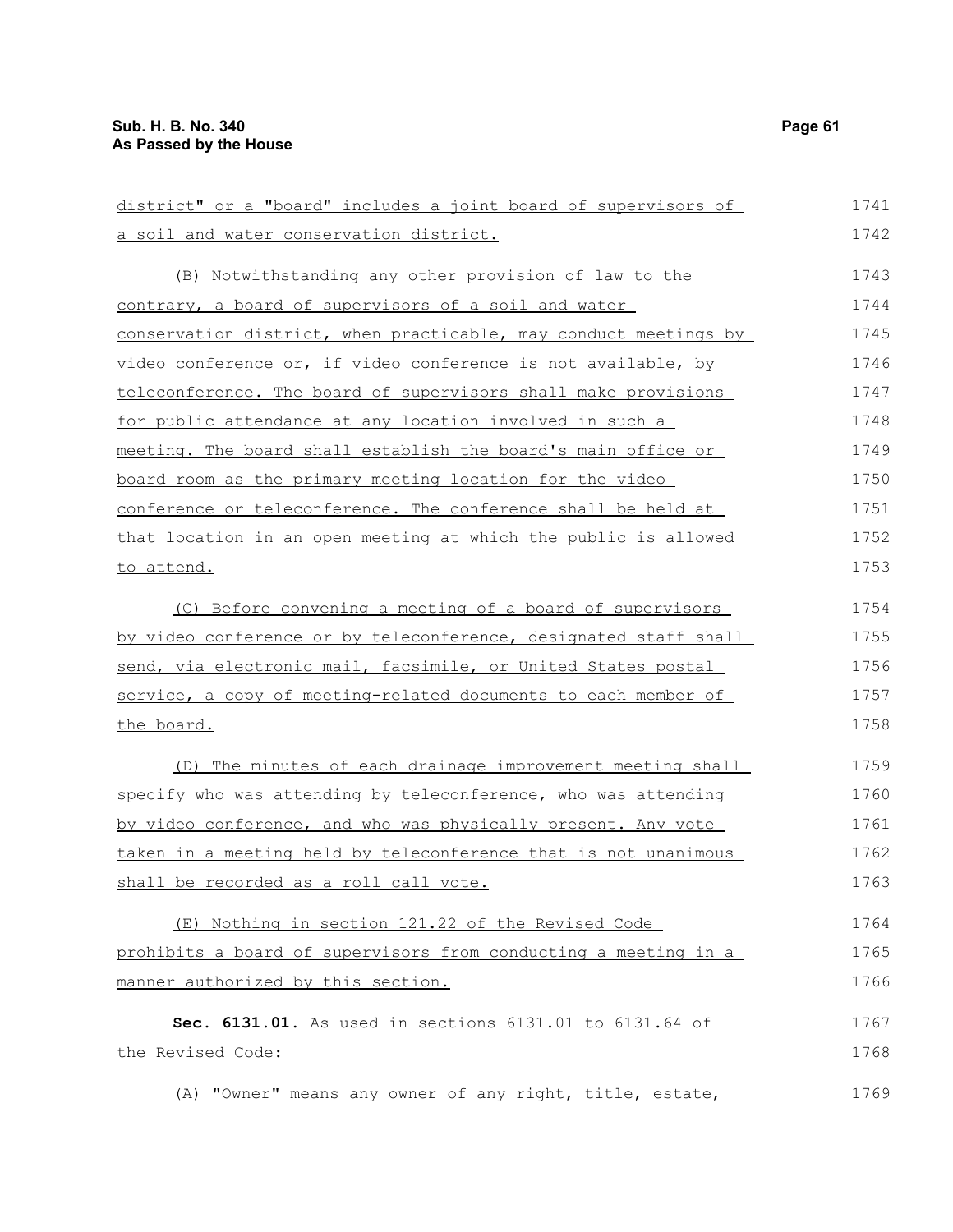### **Sub. H. B. No. 340 Page 62 As Passed by the House**

or interest in or to any real property and includes persons, partnerships, associations, private corporations, public corporations, boards of township trustees, boards of education of school districts, the mayor or legislative authority of a municipal corporation, the director of any department, office, or institution of the state, and the trustees of any state, county, or municipal public institution. "Owner" also includes any public corporation and the director of any department, office, or institution of the state affected by an improvement but not owning any right, title, estate, or interest in or to any real property. 1770 1771 1772 1773 1774 1775 1776 1777 1778 1779 1780

(B) "Land" includes any estate or interest, of any nature or kind, in or to real property, or any easement in or to real property, or any right to the use of real property, and all structures or fixtures attached to real property, including but not restricted to all railroads, roads, electric railroads, street railroads, streets and street improvements, telephone, telegraph, and transmission lines, underground cables, gas, sewage, and water systems, pipe lines and rights of way of public service corporations, and all other real property whether public or private. 1781 1782 1783 1784 1785 1786 1787 1788 1789 1790

(C) "Improvement" includes:

(1) The location, construction, reconstruction, reconditioning, widening, deepening, straightening, altering, boxing, tiling, filling, walling, arching, or any change in the course, location, or terminus of any ditch, drain, watercourse, or floodway; 1792 1793 1794 1795 1796

(2) The deepening, widening, or straightening or any other change in the course, location, or terminus of a river, creek, or run; 1797 1798 1799

1791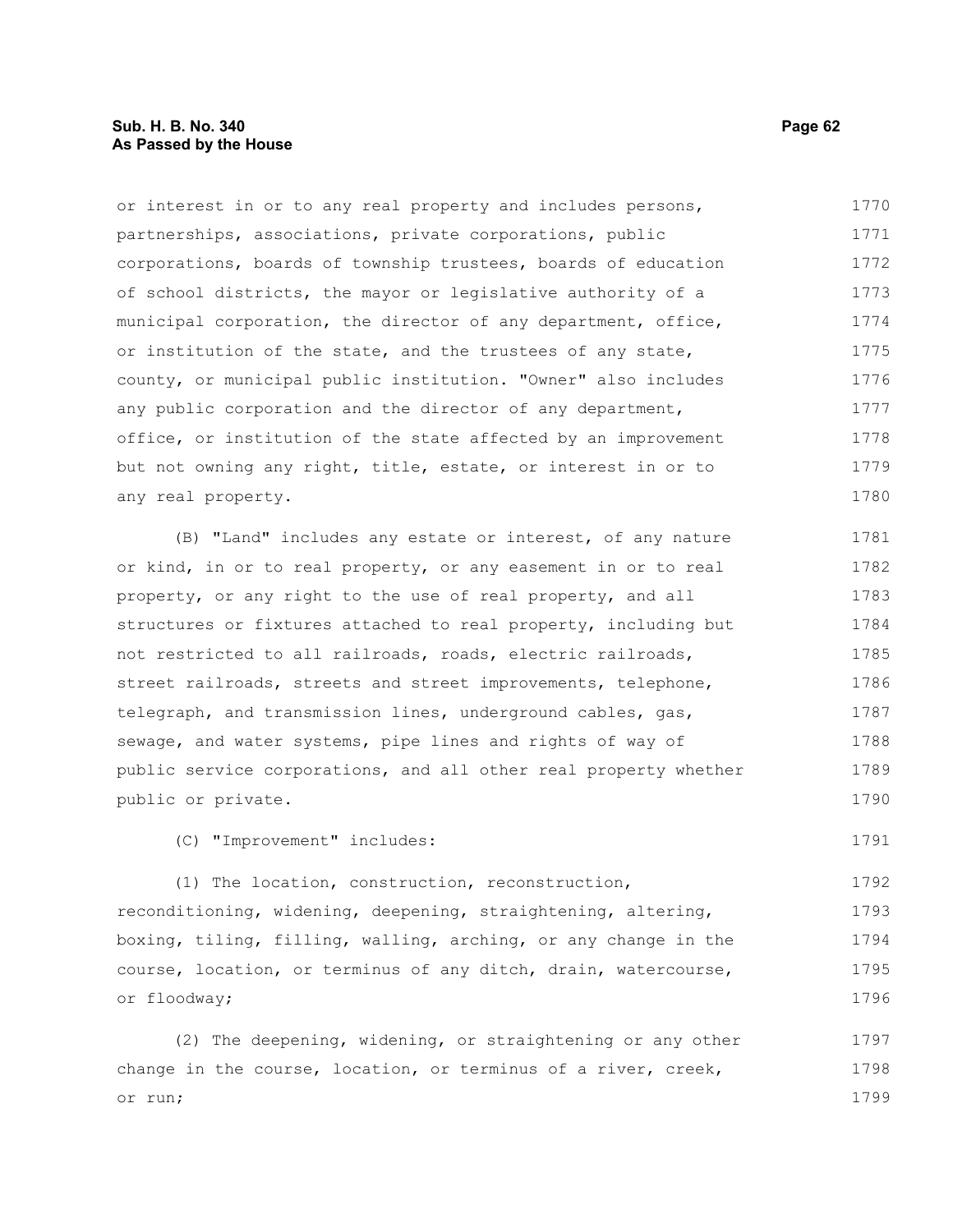### **Sub. H. B. No. 340 Page 63 As Passed by the House**

(3) A levee or any wall, embankment, jetty, dike, dam, sluice, revetment, reservoir, holding basin, control gate, breakwater, or other structure for the protection of lands from the overflow from any stream, lake, or pond, or for the protection of any outlet, or for the storage or control of water; 1800 1801 1802 1803 1804 1805

(4) The removal of obstructions such as silt bars, log jams, debris, and drift from any ditch, drain, watercourse, floodway, river, creek, or run; 1806 1807 1808

(5) The vacating of a ditch or drain. 1809

(D) "Person" means natural person, firm, partnership, association, or corporation, other than public corporations. 1810 1811

(E) "Public corporation" or "political subdivision" means counties, townships, municipal corporations, school districts, park districts, turnpikes, toll bridges, conservancy districts, and all other governmental agencies clothed with the power of levying general or special taxes. 1812 1813 1814 1815 1816

(F)(1) "Benefit" or "benefits," except as ordered in section 6131.31 of the Revised Code, means advantages to land and owners, to public corporations as entities, and to the state resulting from drainage, conservation, control and management of water, and environmental, wildlife, and recreational improvements. Factors relevant to whether such advantages result include: 1817 1818 1819 1820 1821 1822 1823

 $(1)$  (a) The watershed or entire land area drained or affected by the improvement; 1824 1825

 $(2)$  (b) The total volume of water draining into or through the improvement and the amount of water contributed by each land owner; 1826 1827 1828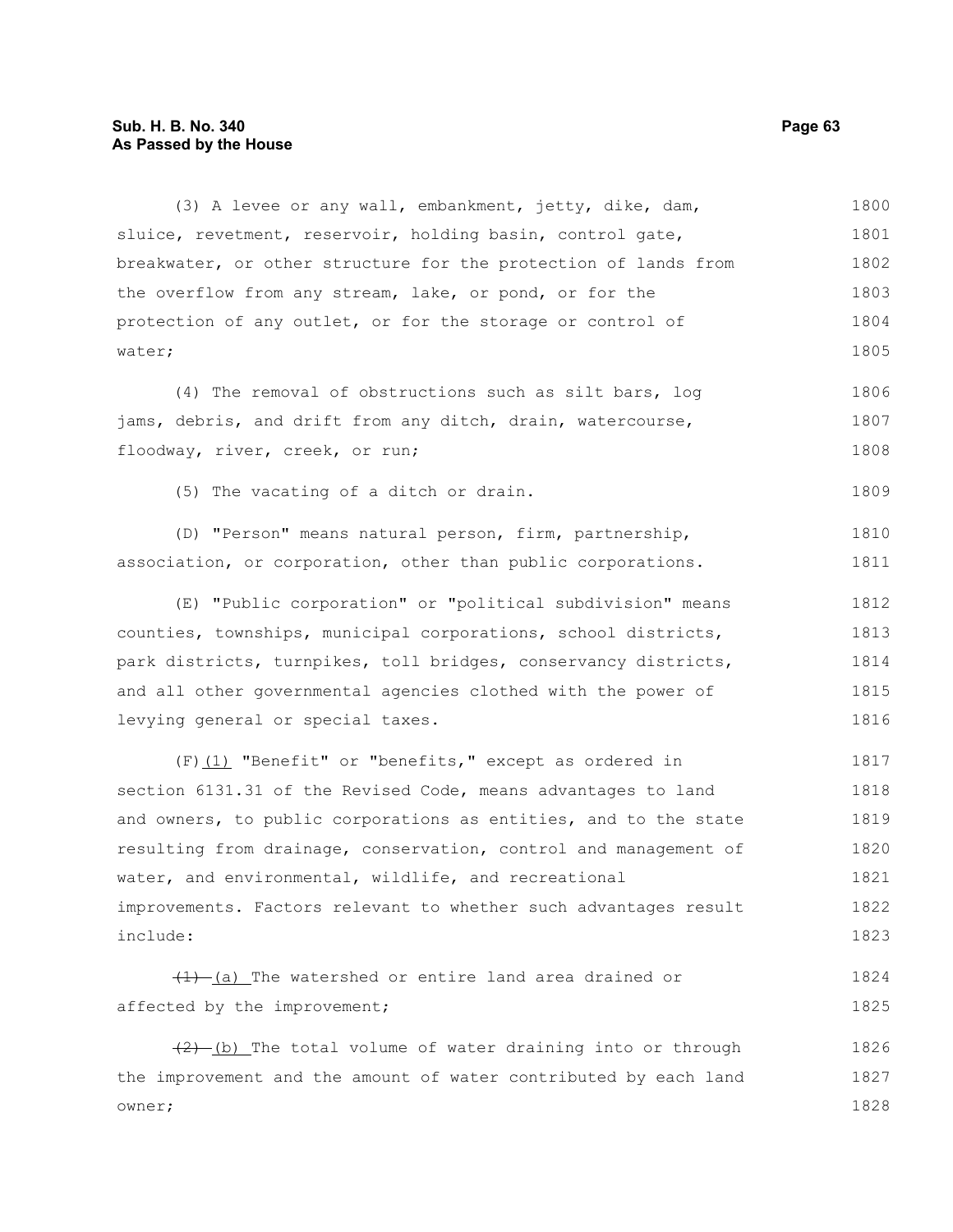| $(3)$ (c) The use to be made of the improvement by any                             | 1829 |
|------------------------------------------------------------------------------------|------|
| owner, public corporation, or the state.                                           | 1830 |
| (2) "Benefit" or "benefits" includes, but is not limited                           | 1831 |
| to, any or all of the following factors: elimination                               | 1832 |
| (a) Elimination or reduction of damage from-flood-                                 | 1833 |
| flooding; removal                                                                  | 1834 |
| (b) Removal of water conditions that jeopardize public                             | 1835 |
| health, safety, or welfare; <del>increased</del>                                   | 1836 |
| (c) Increased value of land resulting from the an                                  | 1837 |
| improvement; use                                                                   | 1838 |
| (d) The use of water for irrigation, storage, regulation                           | 1839 |
| of stream flow, soil conservation, water supply, or any other                      | 1840 |
| incidental purpose-incidental thereto; providing                                   | 1841 |
| (e) Providing an outlet for the accelerated runoff from                            | 1842 |
| artificial drainage <del>whenever the if a</del> stream, watercourse,              | 1843 |
| channel, or ditch that is under improvement is called upon to                      | 1844 |
| discharge functions for which it was not designed by nature; it                    | 1845 |
| being the legislative intent that uplands- <u>. Uplands </u> that have             | 1846 |
| been removed from their natural state by deforestation,                            | 1847 |
| cultivation, artificial drainage, urban development, or other                      | 1848 |
| <del>man-made causes h</del> uman methods shall be considered <del>as t</del> o be | 1849 |
| benefited by an improvement <u>that is </u> required to dispose of the             | 1850 |
| accelerated flow of water from the uplands.                                        | 1851 |
| (G) "Environmentally significant areas" mean natural land                          | 1852 |
| or water areas that in some degree retain or have reestablished                    | 1853 |
| their natural character or have other features of scientific or                    | 1854 |
| educational interest such as rare or endangered plant and animal                   | 1855 |
| populations or geologic, scenic, or other natural features and,                    | 1856 |
| because of their values and functions, contribute to the                           | 1857 |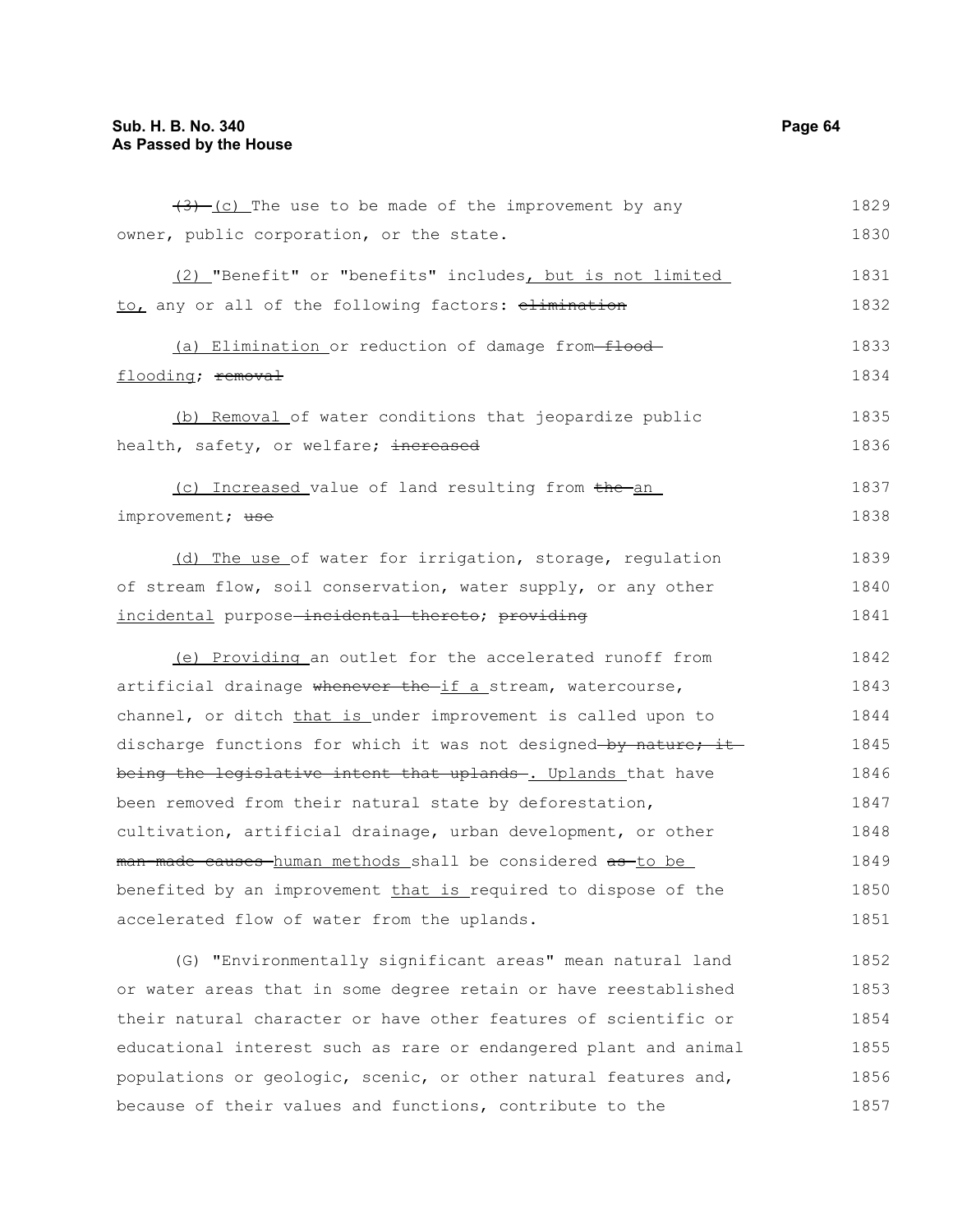community's general welfare.

1858

| (H) "Days" means calendar days.                                                        | 1859 |
|----------------------------------------------------------------------------------------|------|
| Sec. 6131.04. (A) Any owner may file a petition for the                                | 1860 |
| construction of a drainage improvement with the clerk of the                           | 1861 |
| board of county commissioners of the county in which is located                        | 1862 |
| a part of the land <del>that is averred proposed</del> to <del>be benefited by-</del>  | 1863 |
| benefit from the construction of a proposed improvement. Prior                         | 1864 |
| to filing a petition, the petitioner shall consult with the                            | 1865 |
| county engineer of the county in which the petition will be                            | 1866 |
| filed to discuss the proposed drainage improvement and to                              | 1867 |
| determine the proper forms and procedures for filing the                               | 1868 |
| <u>petition.</u>                                                                       | 1869 |
| (B) The petition shall state that the construction of the                              | 1870 |
| improvement is necessary, will benefit the petitioner, and will-                       | 1871 |
| be conducive to the public welfare; shall state the all of the .                       | 1872 |
| following:                                                                             | 1873 |
| (1) The nature of the work petitioned for, and may ask to                              | 1874 |
| <del>locate, clean, remove</del> , which may include locating, cleaning, <i>__</i>     | 1875 |
| removing obstructions from, construct, reconstruct, straighten,                        | 1876 |
| <del>deepen, widen, alter, box, tile, fill, wall</del> _constructing,_                 | 1877 |
| reconstructing, straightening, deepening, widening, altering,                          | 1878 |
| <u>boxing, tiling, filling, walling</u> , or <del>arch arching</del> any ditch,        | 1879 |
| drain, watercourse, floodway, creek, run, or river <del>-or to change</del> <u>;</u>   | 1880 |
| changing the course, location, or terminus thereof <sub>7:</sub> or <del>may ask</del> | 1881 |
| <del>to construct constructing a</del> levee, wall, embankment, jetty,                 | 1882 |
| dike, dam, sluice, revetment, reservoir, holding basin, control                        | 1883 |
| gate, breakwater, or other structure for control of water <del>. The -</del>           | 1884 |
| petition shall state the;                                                              | 1885 |
|                                                                                        |      |

(2) The course and termini of the proposed improvement and 1886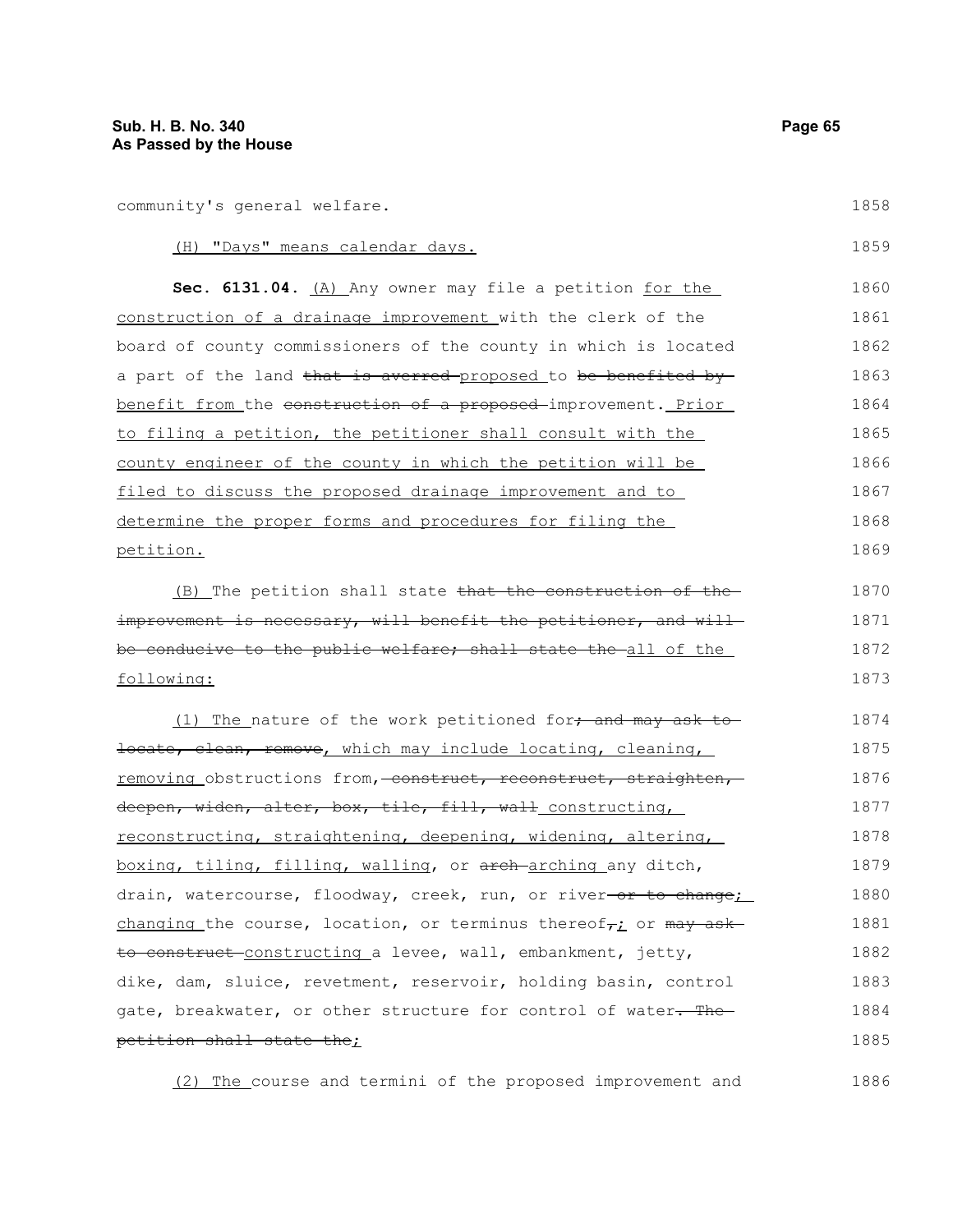the branches, spurs, or laterals, if any are petitioned for-Except as ordered under section 6131.31 of the Revised Code, the petition shall state that; (3) That the construction of the improvement is necessary and will benefit the petitioner; (4) That all costs of engineering, construction, and future maintenance will be assessed to the benefiting parcels of land. The petition shall contain a, except as ordered under an appeal filed in accordance with section 6131.31 of the Revised Code; (5) A list of the names and addresses, where known, of all the owners of the land that the petitioner or the county engineer claims will be benefited or damaged by the construction of the proposed improvement, as determined by the county engineer. The petition shall be signed by one (C) One or more owners must sign the petition as the petitioners. If the petitioner is a public corporation or the state, the petition shall be signed by its authorized representative must sign the petition. (D) If the petitioner is the county, the petition shall must be filed with the clerk of the court of common pleas without the bond required under section 6131.06 of the Revised Code, the matters in the petition shall be heard by the commonpleas court as if the petition had come to the court on appeal, and the clerk and the court shall do all things that sections 6131.01 to 6131.64 of the Revised Code provide that the county commissioners shall do. The court of common pleas may appoint a board of arbitrators to assume the duties of the judge. Theboard shall be comprised of three disinterested persons chosen-1887 1888 1889 1890 1891 1892 1893 1894 1895 1896 1897 1898 1899 1900 1901 1902 1903 1904 1905 1906 1907 1908 1909 1910 1911 1912 1913 1914 1915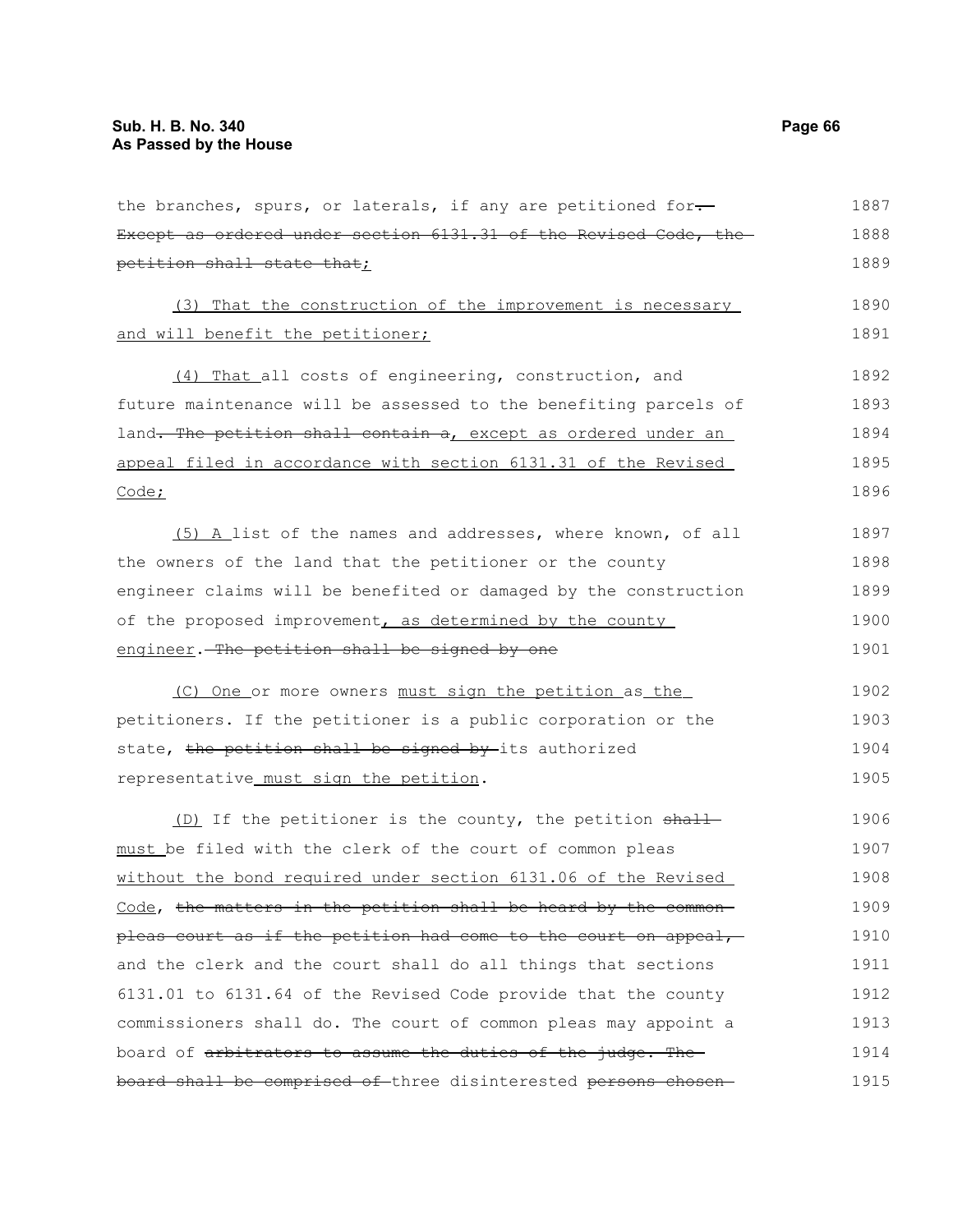| by the judge, who owners in the county and shall designate one               | 1916 |
|------------------------------------------------------------------------------|------|
| of the persons to be-chairman chairperson. - A decision of the-              | 1917 |
| board shall require approval of a majority of the members The                | 1918 |
| appointed board shall hear and act on the petition in accordance             | 1919 |
| with this chapter. Either party may appeal the board's decision              | 1920 |
| to the court of common pleas <del>, which shall decide the case on the</del> | 1921 |
| record of arbitration.                                                       | 1922 |
| Sec. 6131.05. The petition referred to in section 6131.04-                   | 1923 |
| of the Revised Code may be amended upon the written application-             | 1924 |

of any (A) Any benefiting owner filed may file an amendment to a petition for a drainage improvement that expands the length of the proposed improvement, provided that such amendment does not expand the area to be benefited by the proposed improvement. An owner shall file the amendment not more than twenty-one days after the date of the view. Such owner shall not propose an amendment that expands either the area or number of parcels to be benefited by the proposed improvement, but shall file a new petition regarding the proposal in accordance with section 6131.04 of the Revised Code. 1925 1926 1927 1928 1929 1930 1931 1932 1933 1934

(B) A benefiting owner shall file an amendment with the clerk of the board of county commissioners-and upon theallowance of the application by the board of countycommissioners, by an order entered on its journal. 1935 1936 1937 1938

The petition may be amended while the proceedings are pending on appeal in the court of common pleas, pursuant to the rules and laws relating to civil procedure. If the petitioner is the county, the application for amendment shall be filed with the clerk of the court of common pleas and shall be heard pursuant to the rules and laws relating to civil procedure. Any written application for amendment of the petition shall include 1939 1940 1941 1942 1943 1944 1945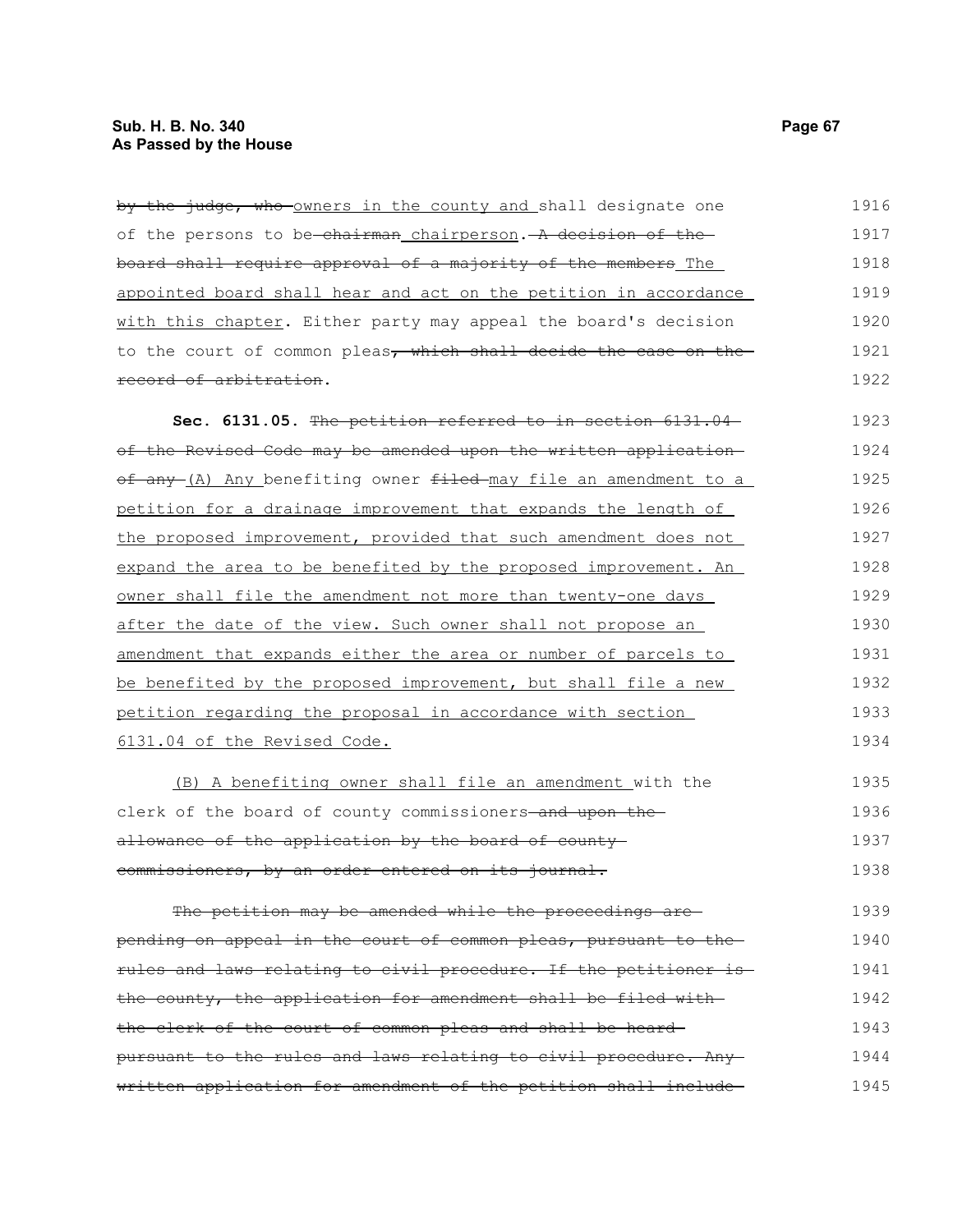# **Sub. H. B. No. 340 Page 68 As Passed by the House**

| the information required for the petition in section 6131.04 of                      | 1946 |
|--------------------------------------------------------------------------------------|------|
| the Revised Code, including names and addresses of the                               | 1947 |
| additional owners that the petitioner seeking amendment or the-                      | 1948 |
| county engineer claims will be benefited or damaged by the                           | 1949 |
| <del>proposed improvement. Any application, remonstrance, statement, -</del>         | 1950 |
| report, or schedule filed in any improvement proceedings may be-                     | 1951 |
| amended as a petition may be amended, as provided in this—                           | 1952 |
| section- not more than twenty-one days after the view required                       | 1953 |
| by section 6131.07 of the Revised Code and shall include the                         | 1954 |
| information required by section 6131.04 of the Revised Code                          | 1955 |
| along with the amendment.                                                            | 1956 |
| (C) If the petition was filed by the county under division                           | 1957 |
| (D) of section 6131.04 of the Revised Code, any proposed                             | 1958 |
| amendment to the petition shall be filed with the clerk of the                       | 1959 |
| court of common pleas or with the board appointed under that                         | 1960 |
| <u>division. If the amendment is filed with the clerk of the court </u>              | 1961 |
| of common pleas, the court shall hear the amendment pursuant to                      | 1962 |
| the rules and laws relating to civil procedure.                                      | 1963 |
| Sec. 6131.06. (A) The petitioner shall file with the                                 | 1964 |
| petition referred to in section 6131.04 of the Revised Code a                        | 1965 |
| bond in the <del>penal</del> -sum of <u>one thousand fi</u> ve hundred dollars, plus | 1966 |
| the sum of two-five_dollars for each parcel of land in excess of                     | 1967 |
| two hundred parcels <del> averred in the petition to be benefited,</del>             | 1968 |
| with at least two sureties who are freeholders of the county, or-                    | 1969 |
| with surety by a surety company authorized to do business in-                        | 1970 |
| <del>this state, or with cash_that are listed in the petition as_</del>              | 1971 |
| lands that will benefit from the improvement.                                        | 1972 |
| (B) The bond shall be made payable to the county, to the                             | 1973 |
|                                                                                      |      |

credit of the general drainage improvement fund or a special fund created for the proposed improvement, and conditioned to 1974 1975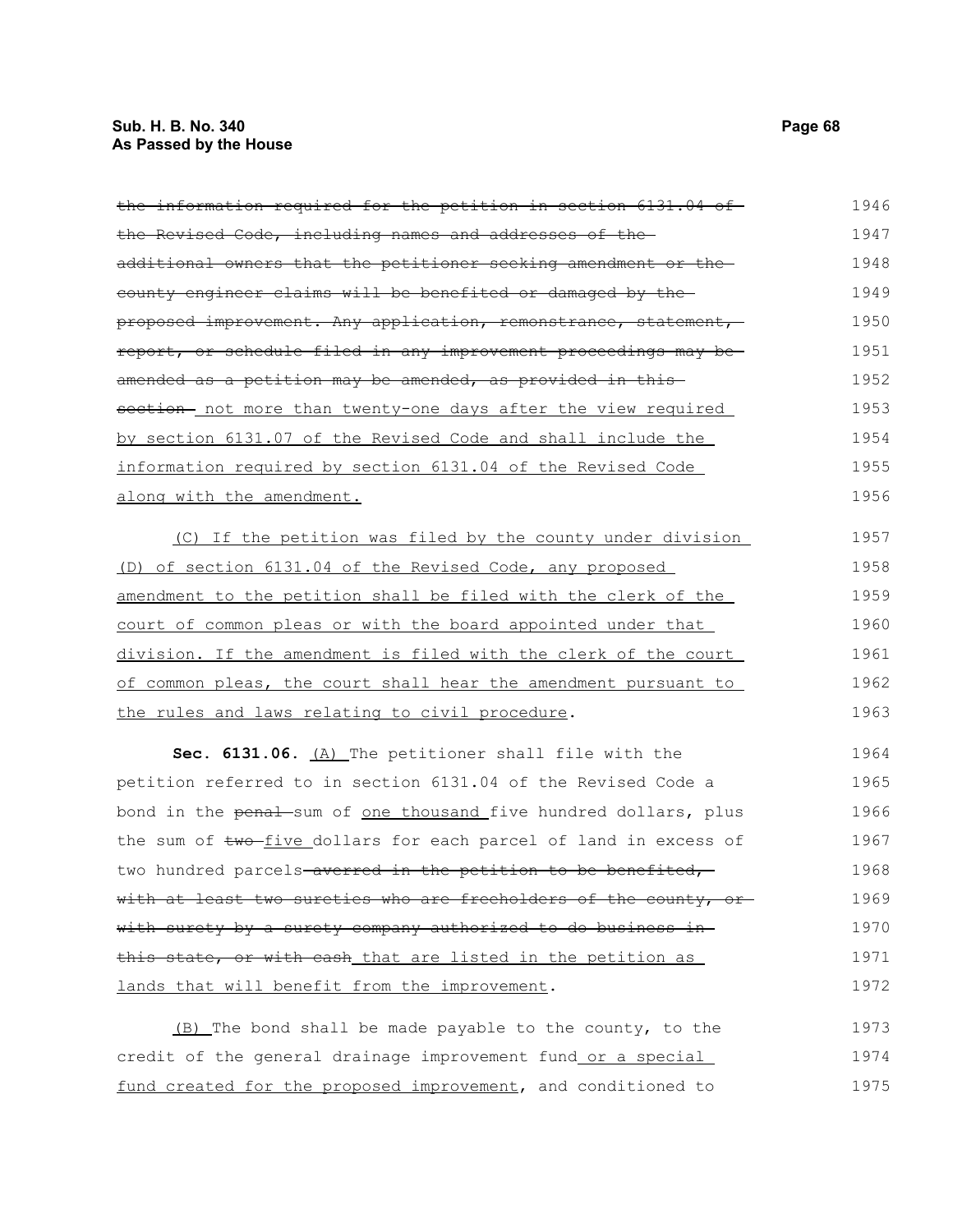| pay the cost of notices, plus any other incidental expenses,       | 1976 |
|--------------------------------------------------------------------|------|
| except the costs incurred by the engineer in making                | 1977 |
| hispreliminary reports all costs associated in preparing for the   | 1978 |
| view and first hearing if the prayer of the petition is not        | 1979 |
| granted or if the petition is for any cause dismissed-unless the-  | 1980 |
| board of county commissioners decides to pay the engineer's        | 1981 |
| costs from the petitioners' bond in accordance with section-       | 1982 |
| 6131.09 of the Revised Code.                                       | 1983 |
| (C) The bond-clerk of the board of county commissioners            | 1984 |
| shall be released release the bond at the expiration of the        | 1985 |
| twenty-one day thirty-day appeal period provided for in section    | 1986 |
| $6131.25$ of the Revised Code after an order $ef$ -to proceed with | 1987 |
| the project by the commissioners board at the first hearing or     | 1988 |
| at the termination of the appeal.                                  | 1989 |
| Sec. -6131.57 6131.061. (A) The clerk of the board of              | 1990 |
| county commissioners and the county engineer-shall maintain a      | 1991 |
| permanent-file for the proposed improvement containing a record    | 1992 |
| of the petition, the applications and remonstrances filed, the     | 1993 |
| amendments, comments, notices, proceedings, resolutions, orders    | 1994 |
| made by the board, the preliminary estimates, and preliminary      | 1995 |
| report of the county engineer, the reports of review by the        | 1996 |
| director of natural resources, the director of transportation,     | 1997 |
| and the directors of any conservancy district, the reports of      | 1998 |
| the engineer as to the construction of the improvement, and such-  | 1999 |
| other matter as is proper for any other record regarding the       | 2000 |
| proposed improvement that is filed with the board. A record of     | 2001 |
| the assessments levied, pursuant to the order of the board, as-    | 2002 |
| eorrected after the completion of the contract, and the            | 2003 |
| schedules of payments for compensation and damages shall be kept-  | 2004 |
| by the                                                             | 2005 |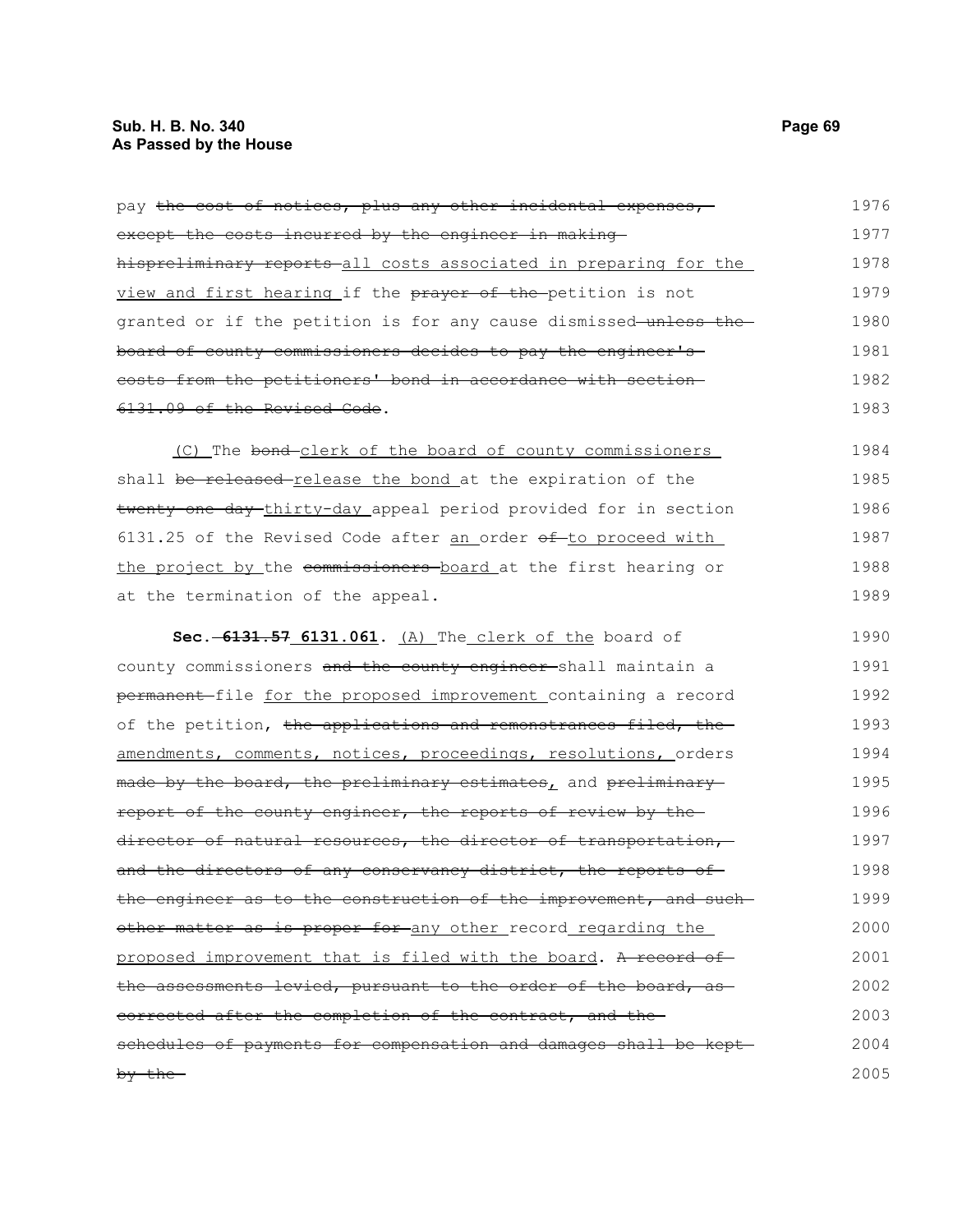| (B) The county-auditor engineer shall maintain a file for        | 2006 |
|------------------------------------------------------------------|------|
| the proposed improvement that contains a record of the petition, | 2007 |
| amendments to the petition, all reports, estimates, surveys,     | 2008 |
| maps, plans, drawings, schedules, and other documents prepared   | 2009 |
| for the proposed improvement by the engineer or the engineer's   | 2010 |
| designee, and any reports of the director of natural resources,  | 2011 |
| director of transportation, and directors of any conservancy     | 2012 |
| districts. The clerk of                                          | 2013 |
| (C) After the final hearing of the board of county               | 2014 |
| commissioners-shall, after the final hearing of the board of     | 2015 |
| eounty commissioners or after the final judgment, order, or      | 2016 |
| decree has been rendered upon any appeal, the clerk of the board | 2017 |
| of county commissioners shall file with the county engineer all  | 2018 |
| maps, profiles, and plans of the improvement, which shall be-    | 2019 |
| filed together with an annual record of maintenance and repair,  | 2020 |
| and may transfer to, the county engineer the file maintained     | 2021 |
| pursuant to division (A) of this section. Upon receiving the     | 2022 |
| file, the county engineer shall maintain the file as the         | 2023 |
| permanent project file, together with an annual record of        | 2024 |
| maintenance and repairs for the improvement.                     | 2025 |
| (D) The county auditor shall maintain a record of the            | 2026 |
| estimated and final assessments levied for the improvement, and  | 2027 |
| the schedules of payments for compensation and damages.          | 2028 |
| Sec. 6131.07. (A) When the a petition authorized by is           | 2029 |
| filed under section 6131.04 of the Revised Code is filed-with    | 2030 |
| the clerk of the board of county commissioners, the clerk shall  | 2031 |
| give notice of the petition to the board of county commissioners | 2032 |
| and to-the county engineer.                                      | 2033 |
| (B) The board of county commissioners shall, by an order         | 2034 |
| upon its journal, fix do both of the following:                  | 2035 |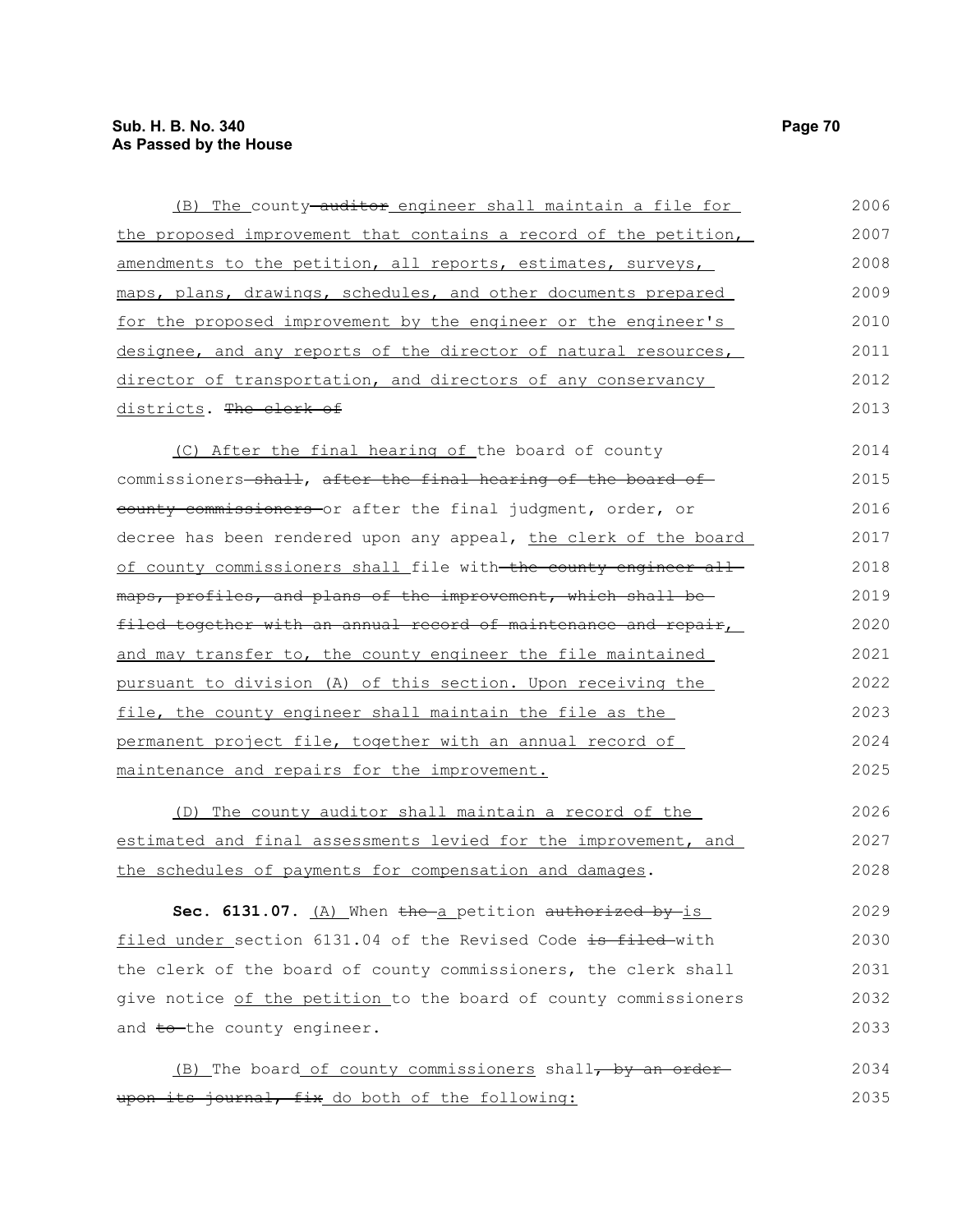### **Sub. H. B. No. 340 Page 71 As Passed by the House**

(1) Establish a date and hour for the a view of the proposed improvement, which shall be not fewer than twenty-fivenor more than ninety between thirty and one hundred twenty days after the date on which the petition was filed with the clerk-The board shall designate a convenient place near the proposedimprovement at which the view shall start. The board shall alsofix; 2036 2037 2038 2039 2040 2041 2042

(2) Establish a date and hour, not fewer than ten nor morethan- between thirty and ninety days after the date set for the view, when it will hold its first hearing at a place designated by it. As soon as the dates for the view and first hearing have been fixed by the board, the clerk shall prepare and mail, at on the petition. 2043 2044 2045 2046 2047 2048

(C) At least twenty-twenty-one days prior to the date set for the view, the clerk shall send a written notice to the owners named in the petition and of legal record on the date of its filing, setting forth the pendency, substance, and prayer of the petition, -. The clerk shall include all of the following in the notice: 2049 2050 2051 2052 2053 2054

(1) The date, time, and location for the view and the first hearing; 2055 2056

(2) A description of the proposed improvement and its location as stated in the petition, a map indicating the location of the proposed improvement or information on where to access such map, and an explanation of how to access additional information or ask questions about the proposed improvement; 2057 2058 2059 2060 2061

(3) A statement that all costs of engineering, construction, and future maintenance will be assessed to the benefiting parcels of land, and the date, hour, and starting 2062 2063 2064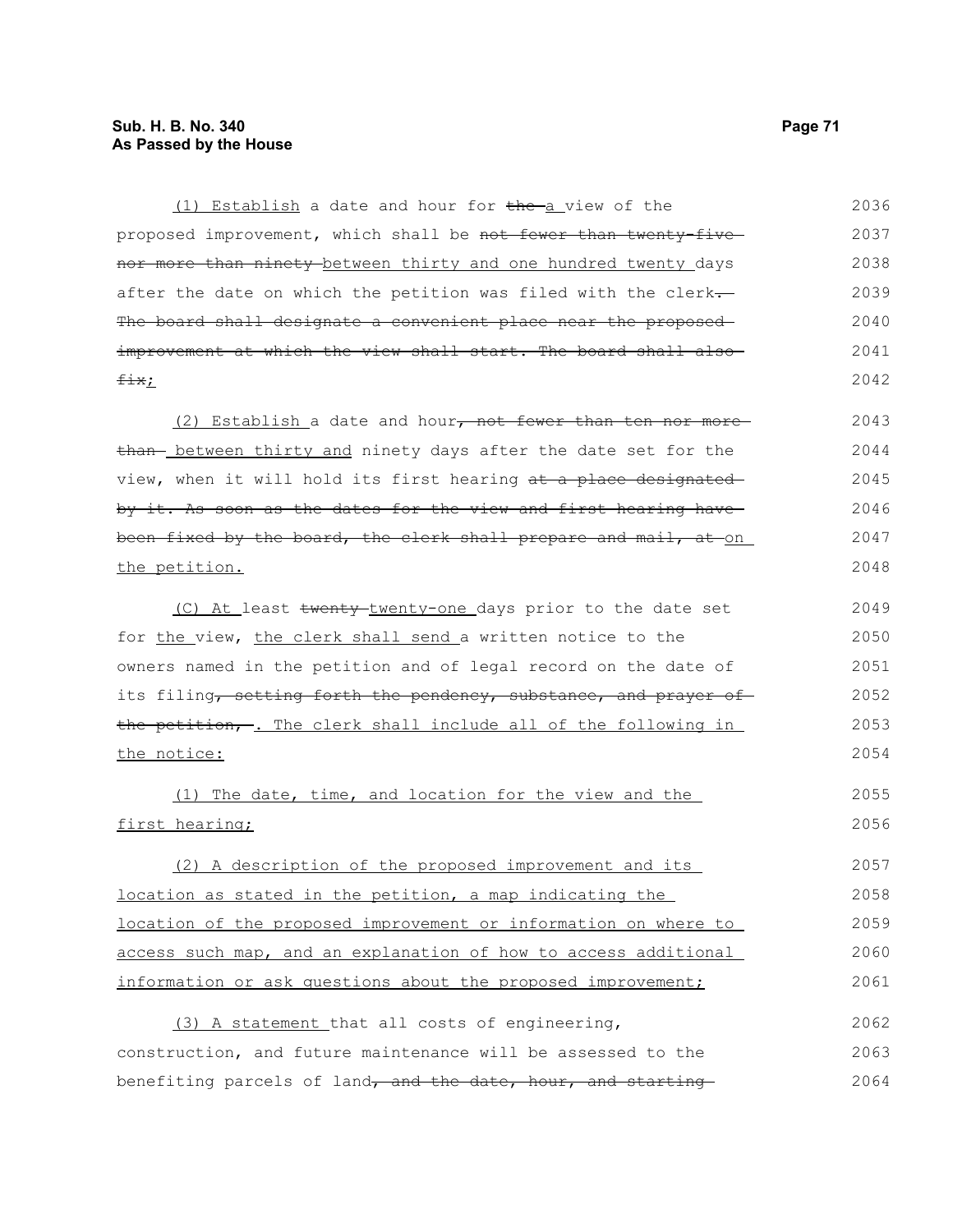# **Sub. H. B. No. 340 Page 72 As Passed by the House**

| place of the view and the date, hour, and location of the first- | 2065 |
|------------------------------------------------------------------|------|
| hearing. For each proposed improvement, all individual notices-  | 2066 |
| shall be sent by the same type of mail, either certified mail,   | 2067 |
| return receipt requested, or first-class mail in a five-day-     | 2068 |
| return envelope. Whichever method the board chooses, the;        | 2069 |
| (4) A statement that an owner may file, not more than            | 2070 |
| twenty-one days after the date of the view, an amendment to the  | 2071 |
| petition that expands the length of the proposed improvement,    | 2072 |
| provided that such amendment does not expand the area to be      | 2073 |
| benefited by the proposed improvement;                           | 2074 |
| (5) A statement that an owner receiving the notice may           | 2075 |
| comment on the proposed improvement in writing before or in      | 2076 |
| person at the public hearings on the petition;                   | 2077 |
| (6) The address at which to file an amendment to the             | 2078 |
| petition or submit written comments on the proposed amendment or | 2079 |
| the petition.                                                    | 2080 |
| (D) The clerk shall notify all owners that are adjacent to       | 2081 |
| the proposed improvement by certified mail and shall notify all  | 2082 |
| other owners by certified mail or first class mailings. The      | 2083 |
| words "Legal Notice of Proposed Drainage Improvement" shall be   | 2084 |
| printed in plain view on the face of the envelope. When the      | 2085 |
| owner is not a natural person, the notice shall be mailed to its | 2086 |
| chief officer or managing agent at the usual place of business   | 2087 |
| in the county. If such an owner is a foreign or domestic         | 2088 |
| railroad company, regardless of whether the charter thereof      | 2089 |
| prescribes the manner or place of service of process thereon,    | 2090 |
| the notice shall be addressed to the property owner of record as | 2091 |
| listed by the county auditor on the general tax list. If such an | 2092 |
| owner other than a railroad company does not maintain a regular  | 2093 |
| place of business in the county, then the notice shall be mailed | 2094 |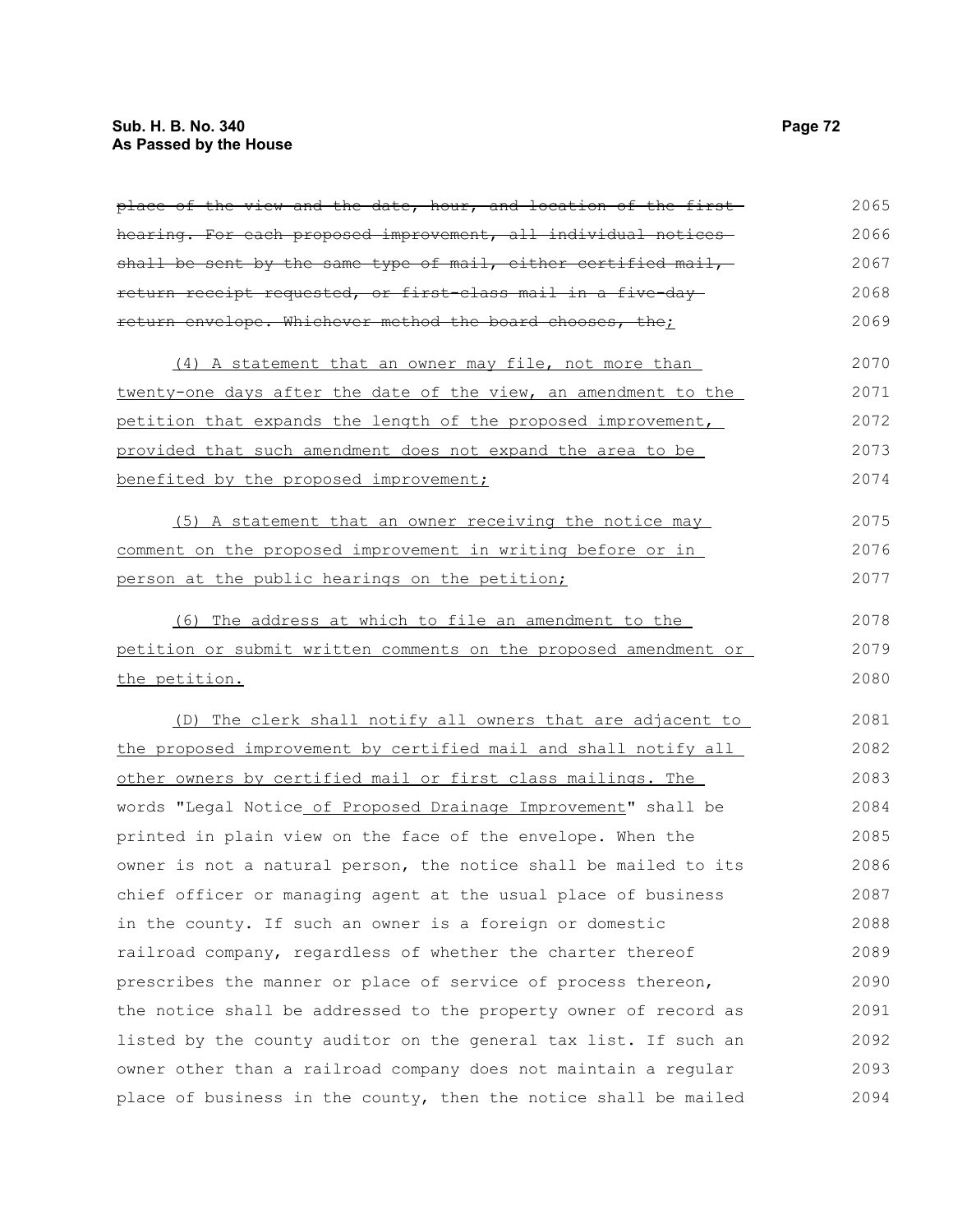to the nearest regular place of business of such an owner. The (E) The clerk shall cause to be published publish a legal notice in at least one newspaper of general circulation in the area affected by the proposed improvement, stating the name and number, if any, of the proposed improvement, the location and nature of the work proposed in the petition, and the date, time, and location of the view and first hearing. If the individual notices are sent by certified mail, the publication-clerk shall be publish the notice in one issue of such newspaper, and shall not be publish the notice less than thirteen days prior to the date of the view. If the individual notices are sent by firstclass mail in five-day return envelopes, the publication of thisclerk shall publish the newspaper notice shall be made-in two issues of the newspaper, and the notice shall include a list of the names of all addressees whose individual notices were undelivered. The clerk shall publish the first such publication shall not be less than thirteen days prior to the date of the view, and the second publication shall not be less than six days prior to the date of the view. The publication shall serve as public notice to all owners of the pendency of the improvement whether or not they were individually named and notified. 2095 2096 2097 2098 2099 2100 2101 2102 2103 2104 2105 2106 2107 2108 2109 2110 2111 2112 2113 2114 2115

Proof of notice by publication shall be verified by affidavit of the printer or other person knowing the fact, and the clerk of the board of county commissioners shall prepare a certificate showing the service of the notices by mail, both of which shall be filed with the clerk of the board of county commissioners on or before the day of the first hearing. Notices returned undelivered and receipts shall be kept on file by the clerk as part of the permanent record of the improvement. 2116 2117 2118 2119 2120 2121 2122 2123

Sec. 6131.08.  $\theta$ wners-Any owner who have-has not joined in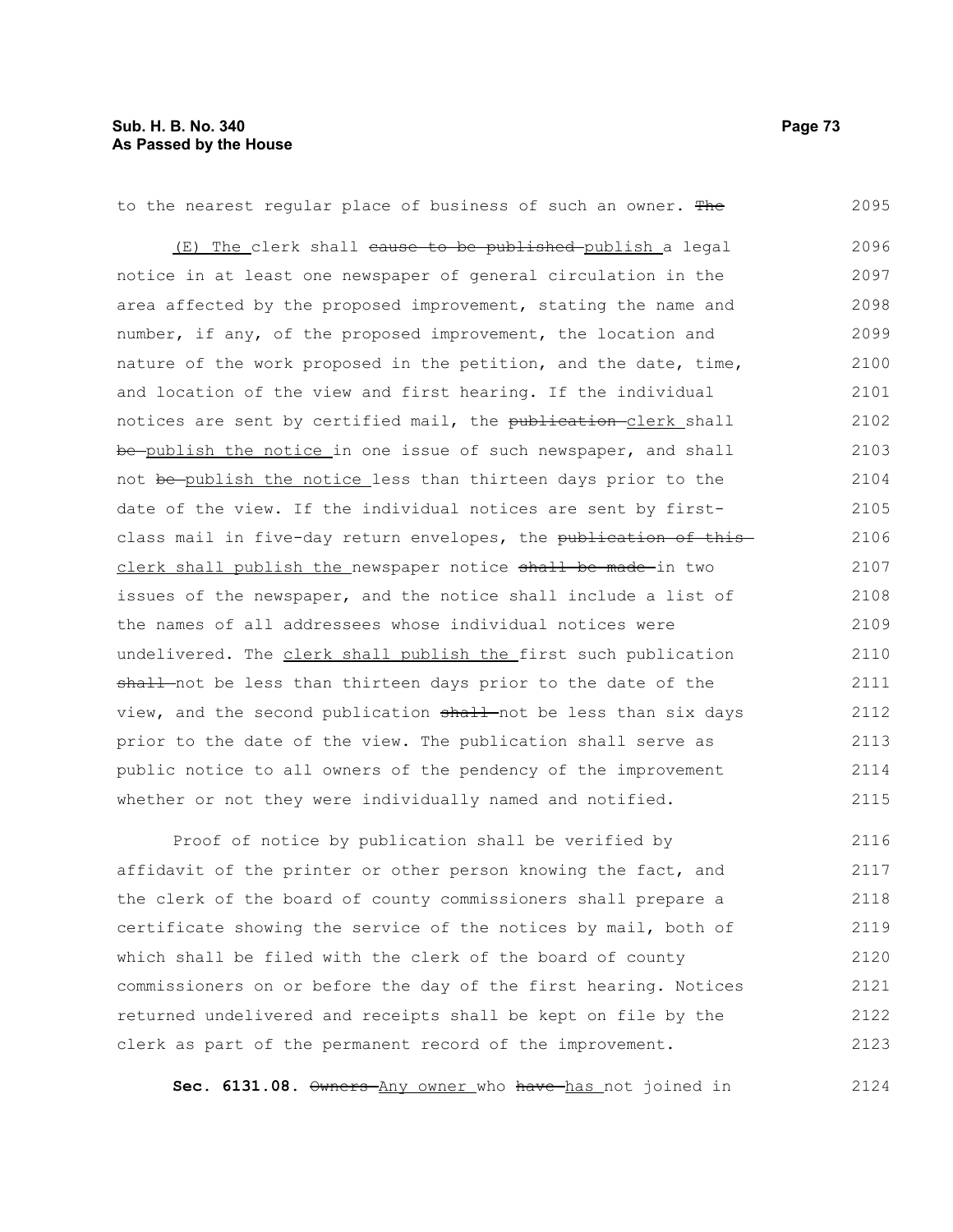| the a petition authorized by filed in accordance with section          | 2125 |
|------------------------------------------------------------------------|------|
| 6131.04 of the Revised Code and who are in favor of the-               | 2126 |
| improvement may file applications requesting that the-                 | 2127 |
| improvement be granted and state their reasons therefor. Owners-       | 2128 |
| who are opposed to the improvement may file remonstrances-             | 2129 |
| against the granting of the improvement and state their reasons-       | 2130 |
| therefor. The applications or remonstrances may be filed with-         | 2131 |
| the clerk of the board of county commissioners may comment on          | 2132 |
| the proposed improvement at any time before a final order on the       | 2133 |
| petition is made by the board of county commissioners-confirming       | 2134 |
| the assessments and ordering the letting of the contracts for-         | 2135 |
| <u>the construction of the improvement or before a final order is-</u> | 2136 |
| made dismissing the petition. Comments may be made in person at        | 2137 |
| the public hearings on the petition or by filing written               | 2138 |
| comments with the clerk of the board of county commissioners.          | 2139 |
| Sec. 6131.09. When notified of the filing of a petition                | 2140 |
| authorized by section 6131.04 (A) Upon receiving the notice            | 2141 |
| required under division (A) of section 6131.07 of the Revised          | 2142 |
| Code, the county engineer shall prepare a preliminary estimate         | 2143 |
| of the cost of report on the proposed improvement. The engineer-       | 2144 |
| shall file at the first hearing, as a guide to the commissioners       | 2145 |
| and the petitioners, a preliminary report including his, which         | 2146 |
| shall include all of the following:                                    | 2147 |
| (1) A preliminary estimate of the cost, his comment of the             | 2148 |
| proposed improvement;                                                  | 2149 |
| (2) Comments on the feasibility of the project, and a:                 | 2150 |

(3) A statement of-his the engineer's opinion as to whether benefits from the project are likely to exceed the estimated cost. The preliminary report shall; 2151 2152 2153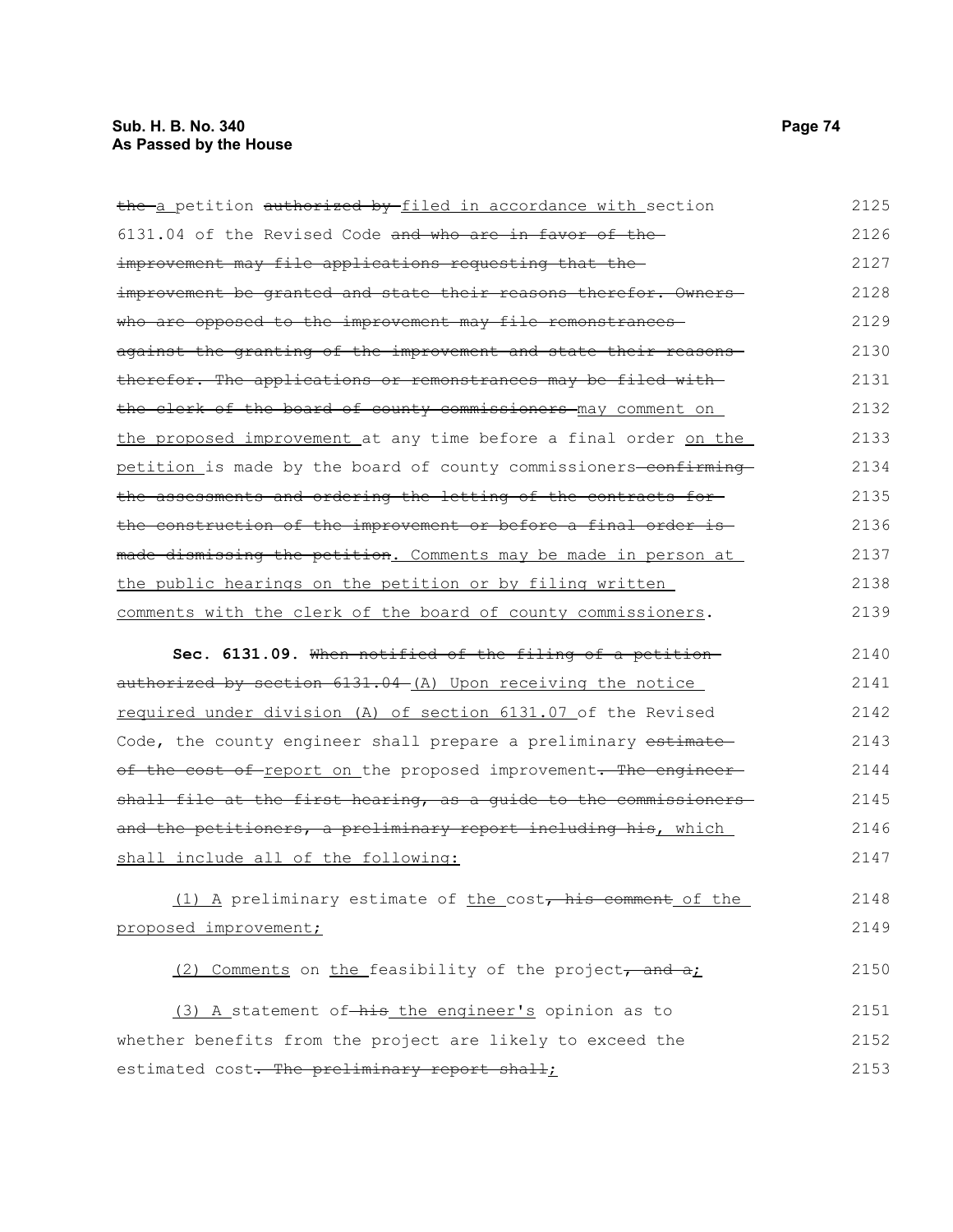## **Sub. H. B. No. 340 Page 75 As Passed by the House**

| (4) A list all of factors apparent to the engineer, both              | 2154 |
|-----------------------------------------------------------------------|------|
| favorable and unfavorable to the proposed improvement, so that        | 2155 |
| the petitioners may be informed as to what is involved.               | 2156 |
| (B) In addition to reporting on the improvement as                    | 2157 |
| petitioned, the engineer may submit alternate proposals to            | 2158 |
| accomplish the prayer-intent of the petition.                         | 2159 |
| (C) The county commissioners may require the county                   | 2160 |
| engineer to file any additional preliminary reports, of whatever      | 2161 |
| nature, that in the opinion of the board will serve as a guide        | 2162 |
| to the board and the petitioners in deciding whether to proceed       | 2163 |
| with the proposed improvement.                                        | 2164 |
| (D) The costs incurred by the engineer in making                      | 2165 |
| preliminary reports may be paid from the bond of the petitioners      | 2166 |
| if the petition is dismissed at the first hearing, and any            | 2167 |
| amount in excess of the bond shall be paid from county funds. If      | 2168 |
| the engineer's costs are not paid from the petitioners' bond,         | 2169 |
| they shall be paid from county funds.                                 | 2170 |
| Sec. 6131.10. The board of county commissioners and the-              | 2171 |
| (A) On the date established for the view of a proposed                | 2172 |
| improvement, the county engineer or its designated                    | 2173 |
| <u>representative</u> shall meet at the designated place near-present | 2174 |
| an overview of the proposed improvement on the day of, using          | 2175 |
| methods and means that the board of county commissioners              | 2176 |
| determines will adequately inform those attending the view fixed-     | 2177 |
| as provided in section 6131.07 of the Revised Code and hear the-      | 2178 |
| proof offered at that time by any owner affected by about the         | 2179 |
| proposed improvement's location and the drainage issues intended      | 2180 |
| to be addressed by the proposed improvement. The board and the-       | 2181 |
| county engineer or his authorized representative shall go over-       | 2182 |
| and along the line of the proposed improvement and each branch,       | 2183 |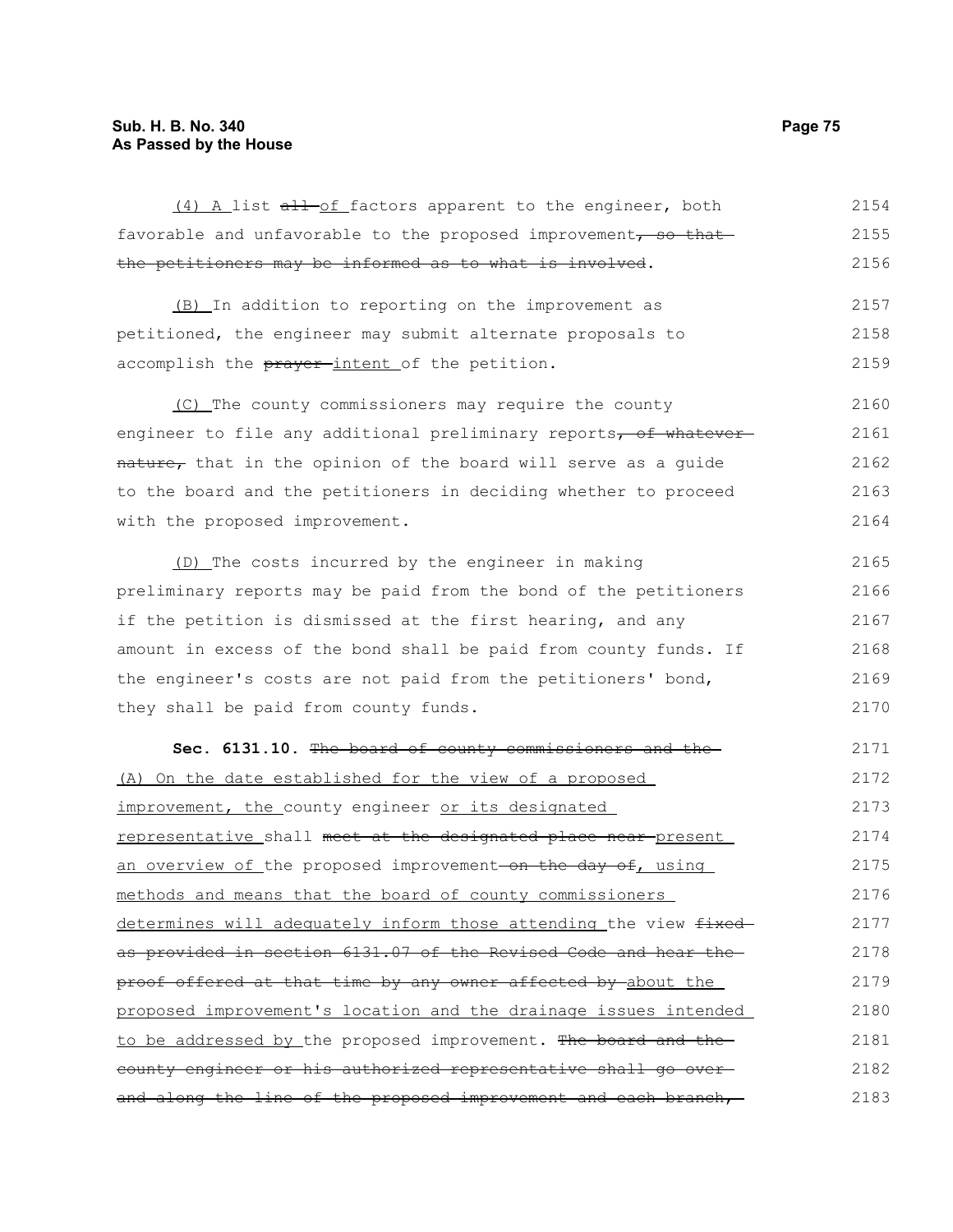## **Sub. H. B. No. 340 Page 76 As Passed by the House**

| <del>lateral, or spur mentioned in the petition or in any application-</del> | 2184 |
|------------------------------------------------------------------------------|------|
| filed therefor. The board shall adjourn the view from day to                 | 2185 |
| day, or a longer period, until the view is completed. Upon-                  | 2186 |
| completing the view, the board shall adjourn the further hearing             | 2187 |
| to the place designated by the board, to the day and hour fixed              | 2188 |
| in the notice given. On the day so fixed for the first hearing               | 2189 |
| on the petition, the board shall take up the further hearing on-             | 2190 |
| the petition and on the applications or remonstrances filed. The             | 2191 |
| board shall hear the preliminary report of the county engineer-              | 2192 |
| as provided in section 6131.09 of the Revised Code and shall                 | 2193 |
| hear any evidence offered by any owner for or against the                    | 2194 |
| granting of the proposed improvement or for or against the                   | 2195 |
| granting of any laterals, branches, spurs, or change of route,               | 2196 |
| course, termini, or manner of construction described in the                  | 2197 |
| petition or in any application filed therefor. If any-                       | 2198 |
| applications for branches, laterals, spurs, or change of route               | 2199 |
| or course are filed after the view, the board shall fix a time-              | 2200 |
| to view and shall view them. The first hearing may be adjourned              | 2201 |
| from day to day, or for a longer time that may be reasonable, so             | 2202 |
| that all interested owners may have an opportunity to be heard-              | 2203 |
| for or against                                                               | 2204 |
| (B) Upon a request made by a commissioner or an owner in                     | 2205 |
| <u>the area to be benefited by the proposed improvement, the board</u>       | 2206 |
| of county commissioners shall recess the view and reconvene it               | 2207 |
| at a site along the proposed improvement for the purpose of                  | 2208 |
| gaining additional information about the drainage issues                     | 2209 |
| intended to be addressed by the proposed improvement.                        | 2210 |
| (C) If the area to be viewed is extensive, the board of                      | 2211 |
| commissioners may conduct the view on more than one day and may              | 2212 |
| adjourn from day to day, or a longer period, until the view is               | 2213 |
| completed.                                                                   | 2214 |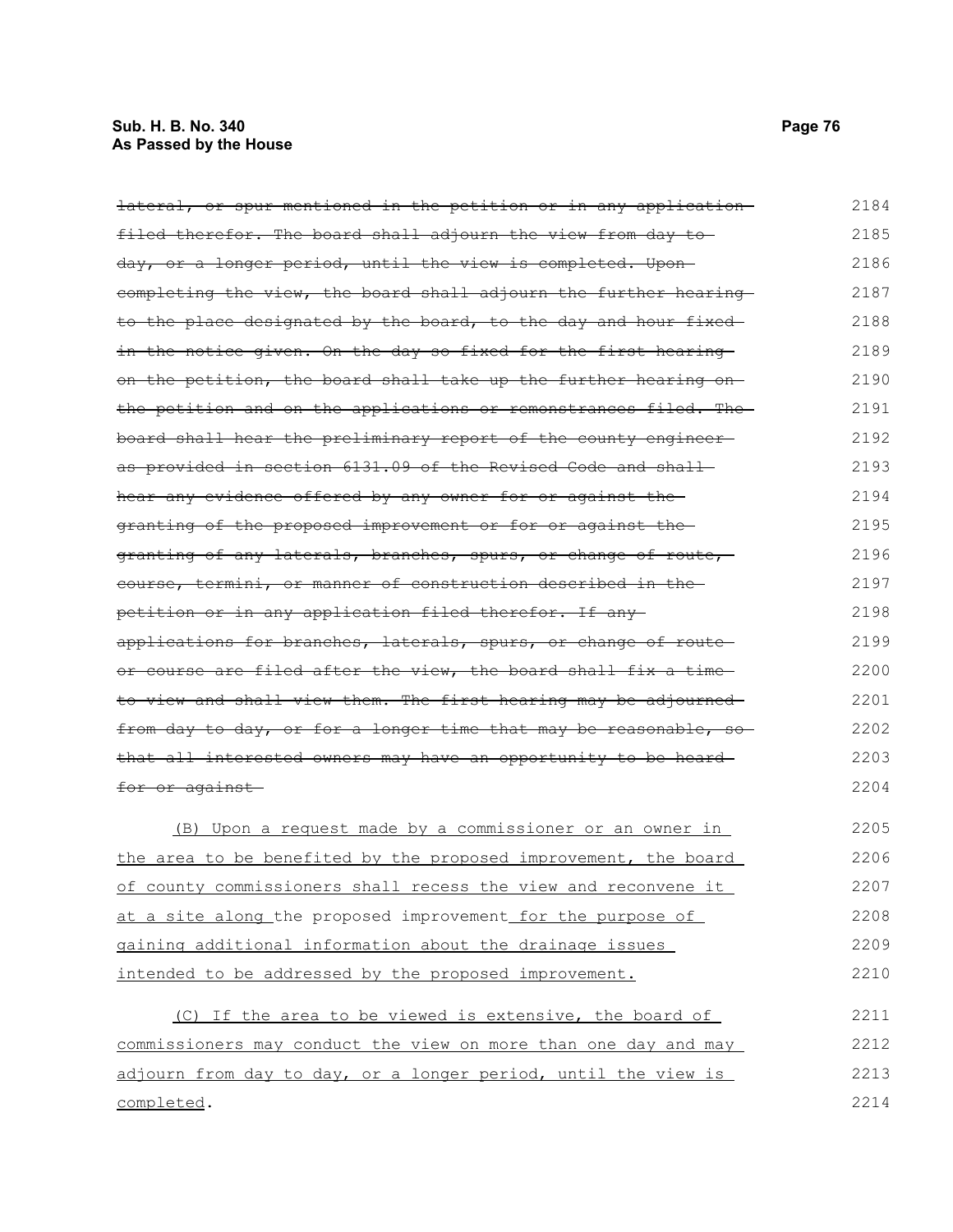| Sec. 6131.101. (A) At the first hearing on a petition for           | 2215 |
|---------------------------------------------------------------------|------|
| a proposed improvement, the board of county commissioners shall     | 2216 |
| do both of the following:                                           | 2217 |
| (1) Hear the preliminary report of the county engineer              | 2218 |
| required under section 6131.09 of the Revised Code;                 | 2219 |
| (2) Hear any evidence offered by any owner for or against           | 2220 |
| the granting of the proposed improvement or for or against the      | 2221 |
| granting of any laterals, branches, spurs, or change of route,      | 2222 |
| course, termini, or manner of construction described in the         | 2223 |
| petition or in any amendment.                                       | 2224 |
| (B) If necessary, the board of county commissioners may             | 2225 |
| recess and continue the hearing on subsequent days as may be        | 2226 |
| reasonable to consider additional information about the proposed    | 2227 |
| improvement or so that all interested owners may have an            | 2228 |
| opportunity to comment on the proposed improvement.                 | 2229 |
| (C) At the conclusion of the first hearing, the board               | 2230 |
| shall vote to determine whether to proceed with the project         | 2231 |
| survey and design or to dismiss the petition, taking into           | 2232 |
| consideration the petition, the preliminary report, and comments    | 2233 |
| on the proposed improvement.                                        | 2234 |
| <b>Sec. 6131.11.</b> $(A)$ If the board of county commissioners, at | 2235 |
| finds at the conclusion of the first hearing, finds for a           | 2236 |
| proposed improvement that a proposed improvement is not             | 2237 |
| necessary, or finds that a proposed improvement will not be         | 2238 |
| conducive to the public welfare, or finds-that the estimated        | 2239 |
| cost of a-the proposed improvement will exceed the benefits to      | 2240 |
| be derived if it is constructed, the board shall dismiss the        | 2241 |
| petition for the proposed improvement and enter its findings        | 2242 |
| upon its journal.                                                   | 2243 |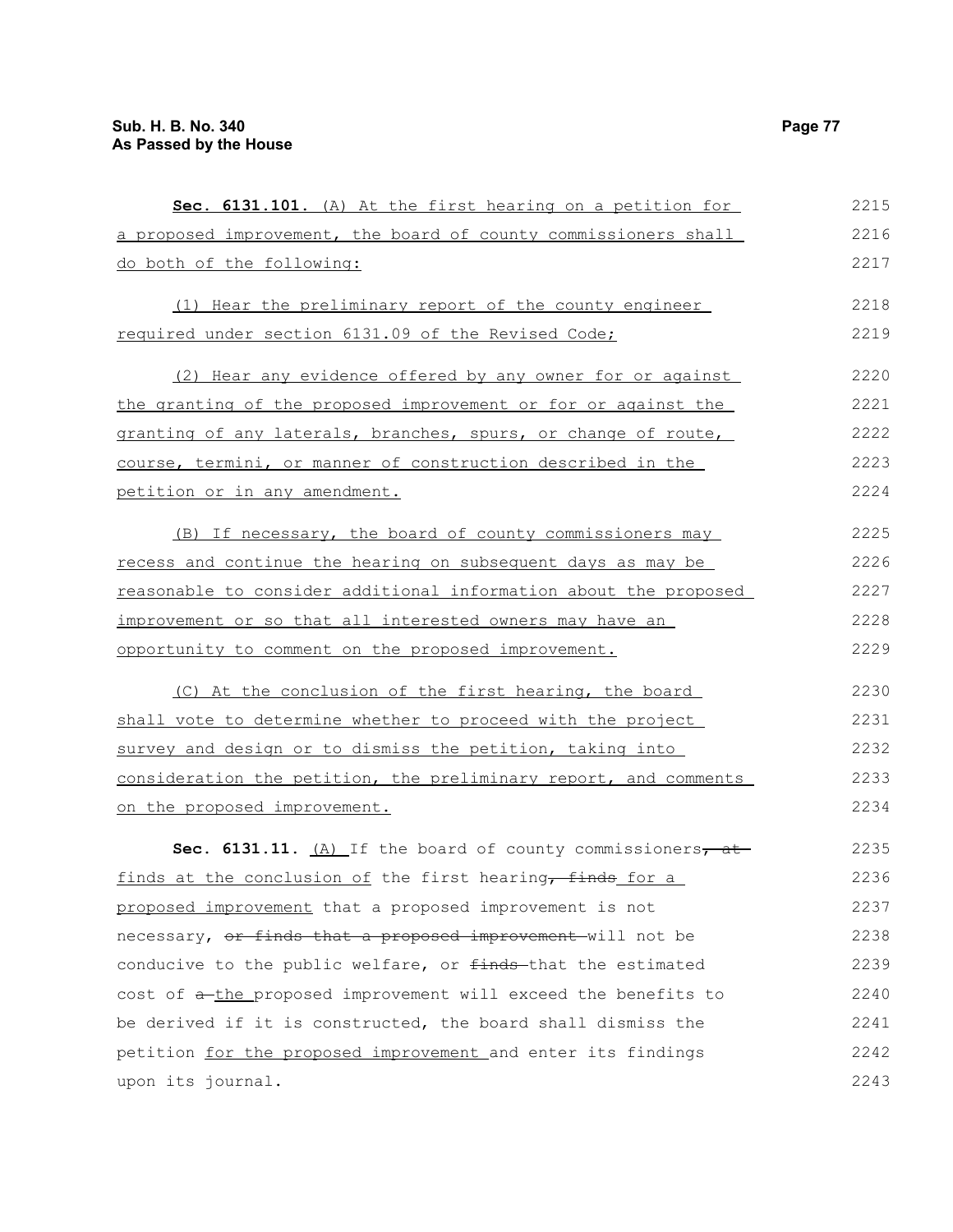### **Sub. H. B. No. 340 Page 78 As Passed by the House**

(B) Any owner who is affected by the order of dismissal may appeal to the court of common pleas of the county in which the petition was filed, as provided in sections 6131.12 to 6131.64 of the Revised Code. If no appeal is filed within twenty-one-thirty days<sub> $\tau$ </sub> pursuant to section 6131.25 of the Revised Code, the petitioner bond shall pay cover all the costs incurred in the proceedings and the . Any remaining funds from the bond shall be-released returned to the petitioner. (C) An order issued by the board under this section is effective on the day of the hearing at which the board issued it. **Sec. 6131.12.** If (A) At the conclusion of the first hearing on a petition for a proposed improvement, the board of county commissioners may decide to proceed with the project survey and design for a proposed improvement if the board finds that all of the following: (1) That a proposed improvement is necessary and that it will be; (2) That the proposed improvement is conducive to the public welfare, and if the board is; (3) That it is reasonably certain that the <del>cost thereof</del> benefits of the proposed improvement will be less than the benefits, it may grant the prayer of the petition. When deciding whether to grant the prayer of the petition, the outweigh its costs. (B) The board shall give consideration to the protection of environmentally significant areas when those areas could be adversely affected by the construction of the proposed 2244 2245 2246 2247 2248 2249 2250 2251 2252 2253 2254 2255 2256 2257 2258 2259 2260 2261 2262 2263 2264 2265 2266 2267 2268 2269 2270 2271

improvement and, if necessary, to alternative plans providing 2272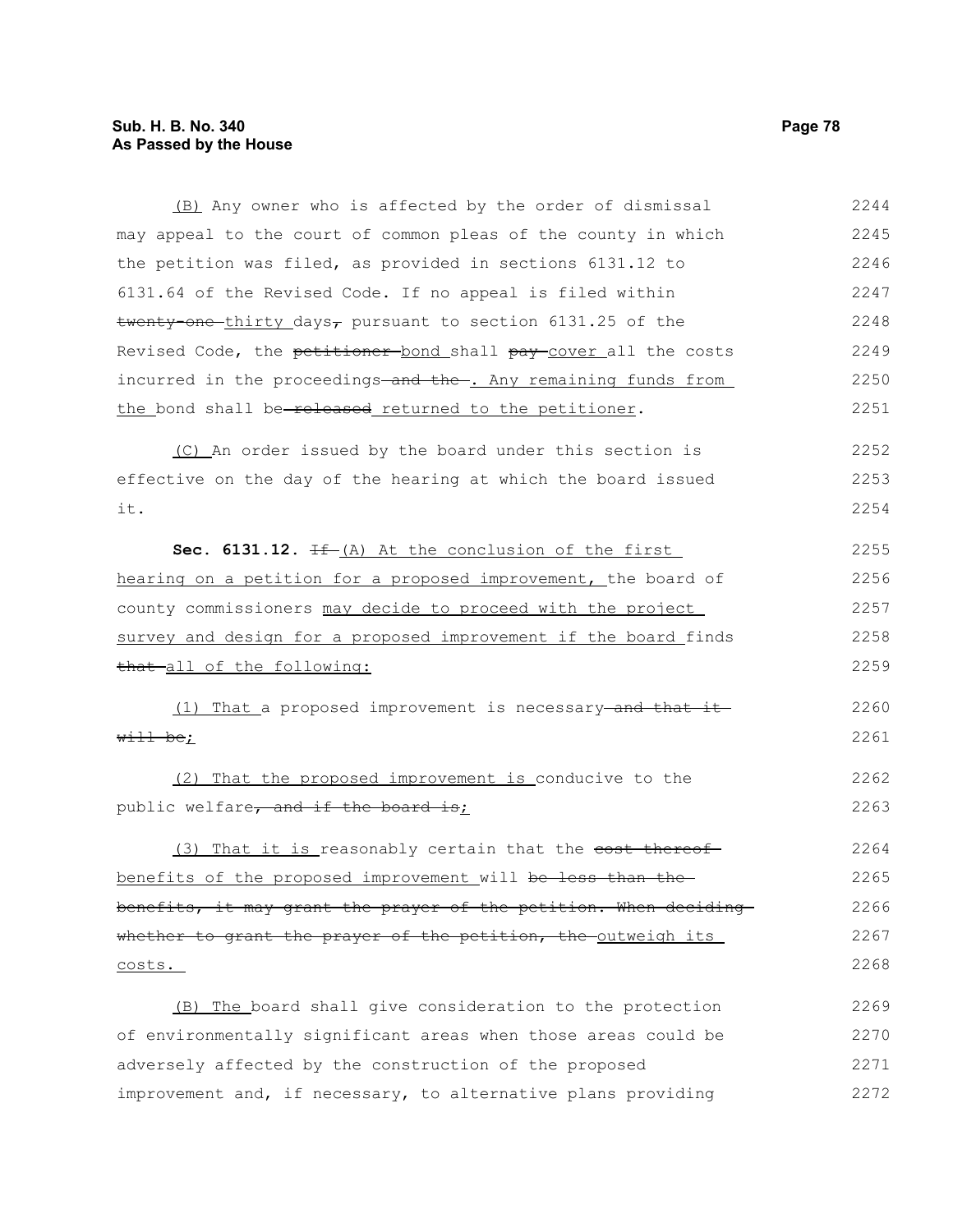for that protection as well as for construction of the proposed improvement. Upon granting the prayer of the (C) After deciding to proceed with a petition for a proposed improvement, the board shall determine do all of the following: (1) Determine the route and termini of the proposed improvement and of the branches, spurs, and laterals thereof and the manner of constructing the same. On any petition for any improvement of a ditch, drain, watercourse, or levee, the The board, without request or application, may by its order change either terminus of the proposed improvement or the route thereof if it finds that the change is necessary to accomplish the purposes of the improvement. An order issued by the board underthis section granting the prayer of the petition is effective on the day of the hearing at which the board issued it. Upon granting the petition, the board shall order the county auditor to transfer from the general revenue funds of the county, not otherwise appropriated, to the general drainage improvement fund an amount not more than twenty-five per cent of the engineer's preliminary estimate. After the twenty-one day period for appeal, as provided in section 6131.25 of the Revised Code, has expired and no appeal has been taken, and as soon as the transfer of funds has been authorized, the board shall order (2) Order the county engineer to prepare the reports, 2273 2274 2275 2276 2277 2278 2279 2280 2281 2282 2283 2284 2285 2286 2287 2288 2289 2290 2291 2292 2293 2294 2295 2296

plans, and schedules as provided in sections 6131.01 to 6131.64 of the Revised Code this chapter. It shall fix 2297 2298

(3) Set a date for the filing of the reports, plans, and schedules by the engineer, allowing such time as is necessary for the preparation of the reports, plans, and schedules by the 2299 2300 2301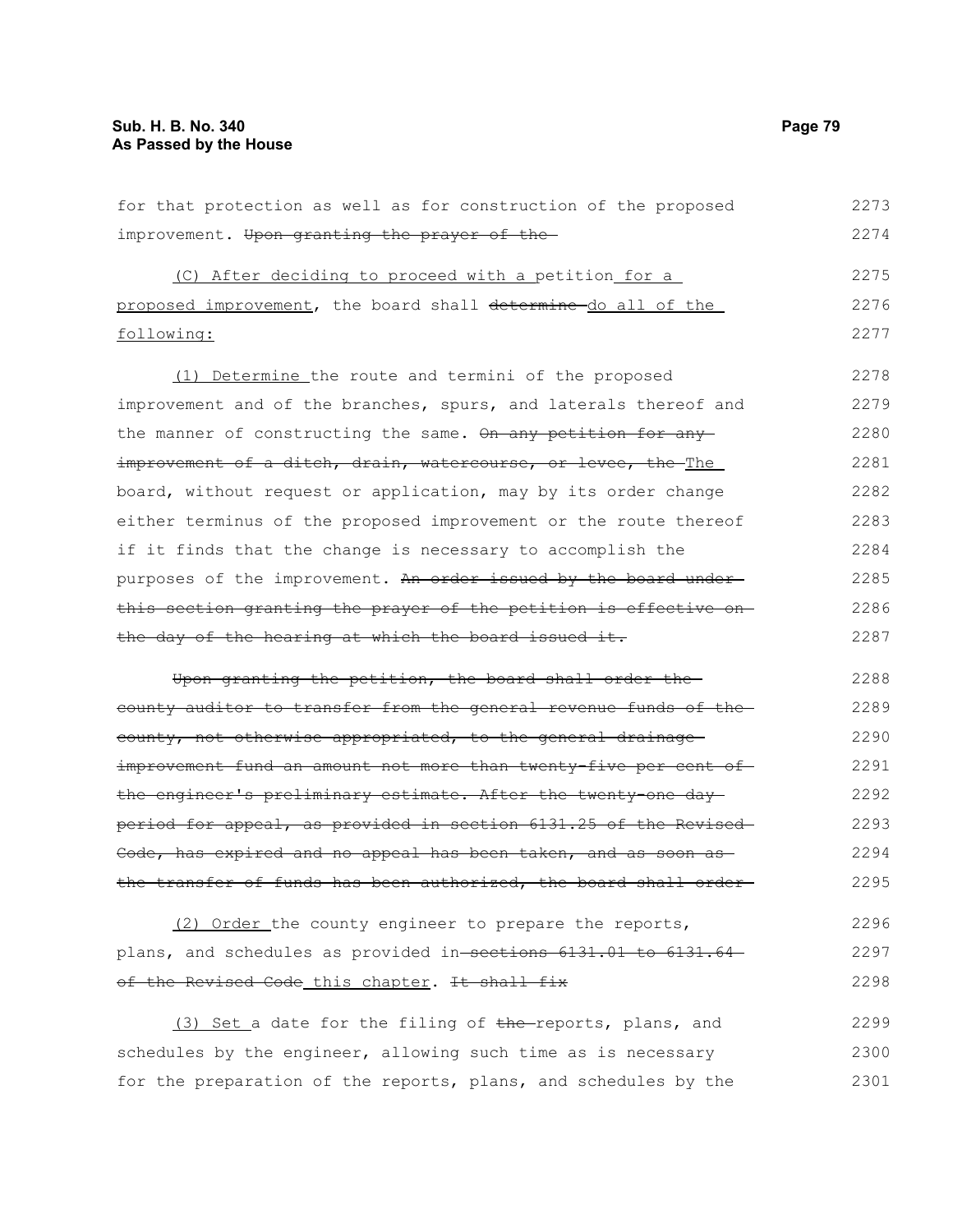engineer, and such time may be extended from time to time by the board. 2302 2303

The board shall adjourn the hearing on the improvement tothe date that it has fixed for the filing of the reports, plans, and schedules by the engineer and adjourn the proceedings fromtime to time, if necessary, thereafter. No change in the routeor termini of any proposed improvement shall be made, nobranches, laterals, or spurs shall be granted, and no change shall be made in the nature of the work proposed after the first hearing is completed, except upon application of an interested owner affected by the proposed improvement and upon notice given to all owners affected by the change, as provided in sections 6131.01 to 6131.64 of the Revised Code. All the findings and orders of the board shall be entered in its journal. The route of an improvement shall so far as practicable be-2304 2305 2306 2307 2308 2309 2310 2311 2312 2313 2314 2315 2316

located so as to avoid running the improvement diagonally across property and shall where practicable follow property lines, section lines, and lines of public highways, but where the lineof a public highway is followed, approval must be obtained from the agency owning the highway. 2317 2318 2319 2320 2321

(D) After the thirty-day period for appeal provided under section 6131.25 of the Revised Code has expired and no appeal has been filed, the board may order the county auditor to transfer funds of the county not otherwise appropriated to the appropriate drainage improvement fund. The board shall not appropriate an amount that exceeds twenty-five per cent of the engineer's preliminary cost estimate. 2322 2323 2324 2325 2326 2327 2328

(E) If the board <del>finds for the d</del>ecides to proceed with a petition for a proposed improvement, and if the improvement is being undertaken through the joint efforts and cooperation of 2329 2330 2331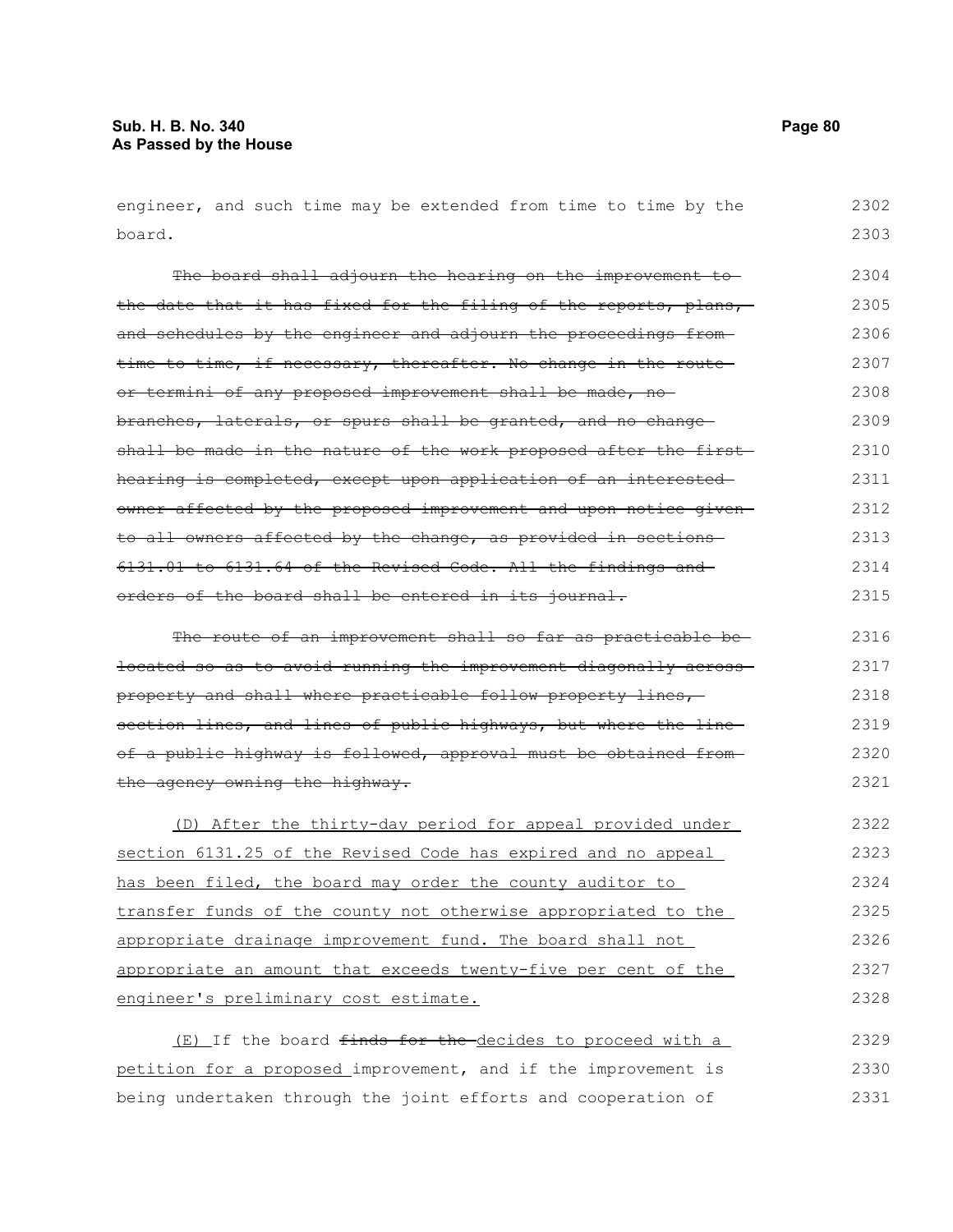the board and any federal or state agency, and if the federal regulations, state agency rules, or other procedures of the cooperating agency are in conflict with Chapter 6131. of the Revised Code with respect to the procedures for the preparing of contracts, the issuing of bids, the making of awards, and generally the administering of the contracts, the board may adopt the federal regulations, state agency rules, or procedures in those areas where conflict exists and proceed with the improvement in accordance with the requirements of the federal regulations, state agency rules, or procedures. 2332 2333 2334 2335 2336 2337 2338 2339 2340 2341

(F) The board shall enter all of its findings and orders in the board's journal. An order issued by the board under this section granting the intent of the petition is effective on the day of the hearing at which the board issued it. 2342 2343 2344 2345

Sec. 6131.13. The board of county commissioners-may hearand determine at the same time and under one petition, uponproper averments, the following questions: 2346 2347 2348

(A) The locating of a new ditch, drain, or watercourse, or one partly old and partly new, or one partly open and partly tiled; 2349 2350 2351

(B) The deepening, widening, straightening, boxing, tiling, or changing of the route or course of, or the altering in any manner of, an old ditch, drain, or watercourse; 2352 2353 2354

(C) The connecting into a single system of two or more improvements. 2355 2356

The board, on application of owners interested or at its own discretion, may consolidate and treat as a petition for one improvement petitions pending at the same time for two or more separate improvements which connect with each other, or which 2357 2358 2359 2360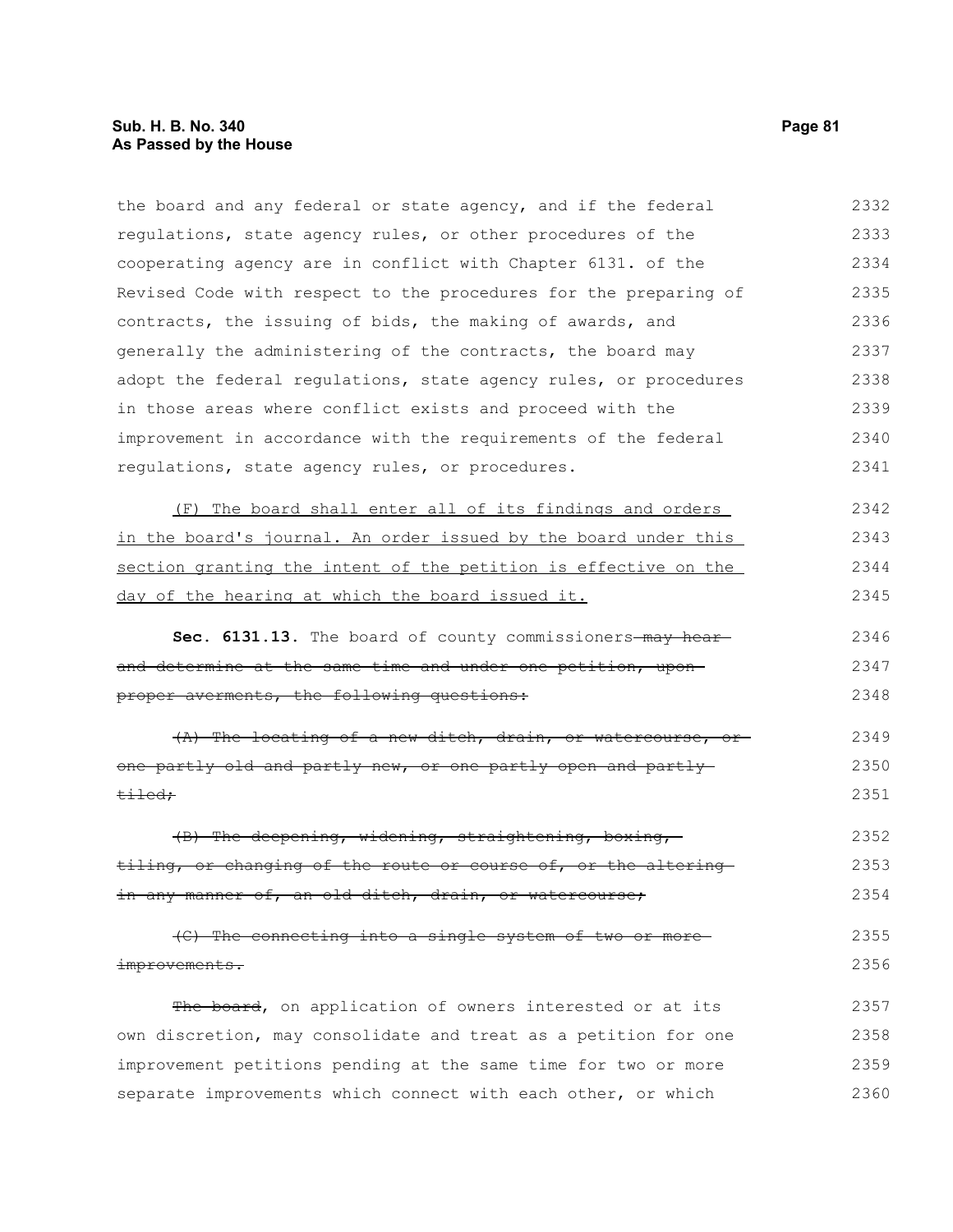serve common territory, or which can readily be combined into one system. In case of such consolidation, the board shall enter its action upon its journal, and if necessary, it shall order the county engineer to re-estimate and make such further reports and schedules as are necessary upon its order consolidating the improvements. If two or more improvements are consolidated, the proceedings after consolidation shall be the same as if all the matters were petitioned for in one petition. Sec. 6131.14. The (A) Upon the board's determination to proceed with the project survey and design on a proposed improvement under section 6131.12 of the Revised Code, the clerk of the board of county commissioners shall contify immediately forward a copy of the board's findings and orders to the county engineer-immediately, after the requirements of section 6131.12 of the Revised Code have been met, a copy of the findings and orders of the board of county commissioners in favor of an improvement. (B) The county engineer shall make the do all of the following: (1) Conduct all necessary survey surveys for the proposed improvement. The engineer shall make; (2) Prepare plans for structures $\tau_L$ (3) Create maps showing the location of the land proposed to be assessed, and profiles showing the cuttings and gradient;  $(4)$  Prepare construction drawings of the improvement-andshall make; (5) Prepare an estimate of the cost of the construction of the improvement, which shall include actual construction cost, 2361 2362 2363 2364 2365 2366 2367 2368 2369 2370 2371 2372 2373 2374 2375 2376 2377 2378 2379 2380 2381 2382 2383 2384 2385 2386 2387 2388

the cost of engineering, the cost of the first year maintenance, 2389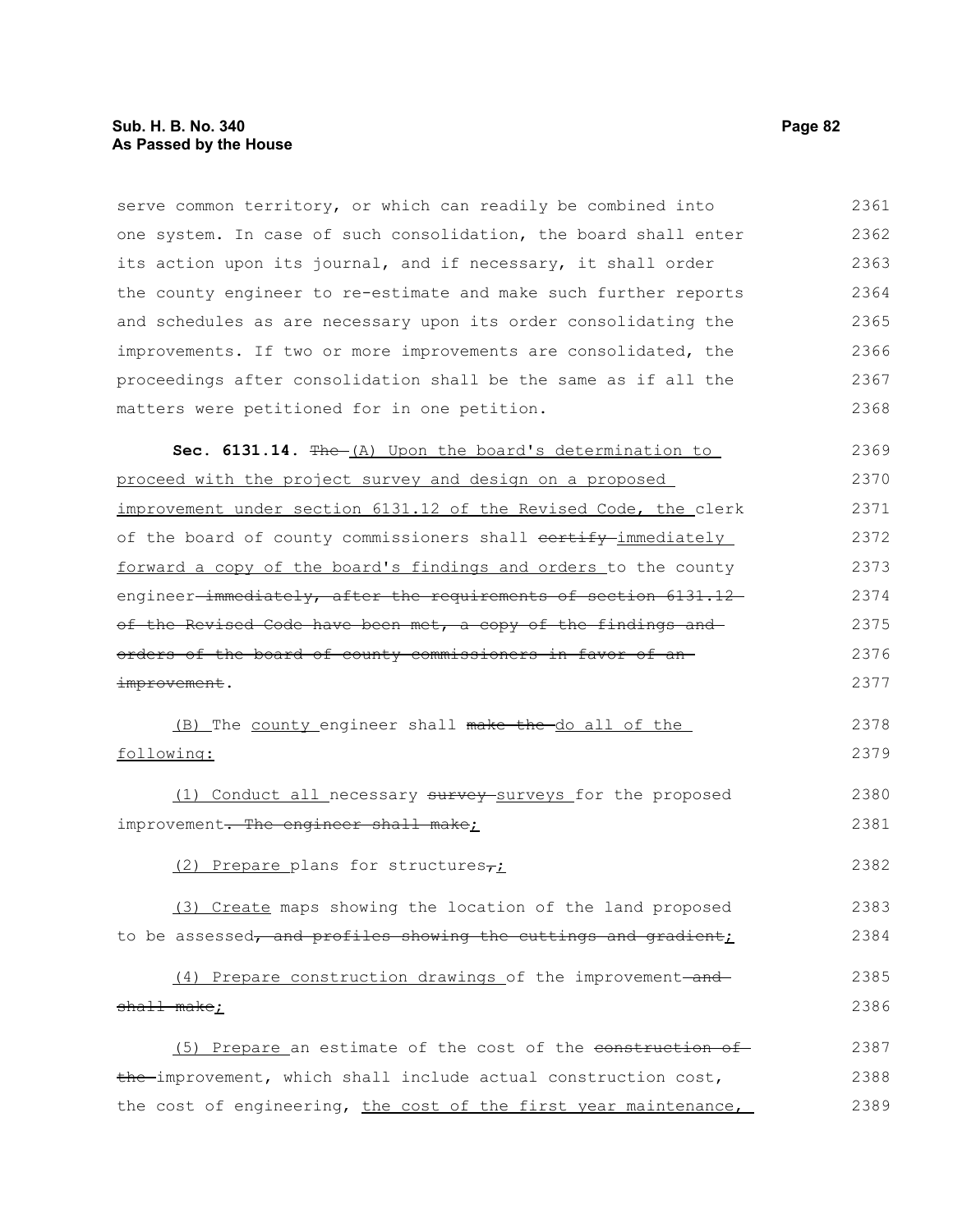| and the cost of notices, publication, and other incidental      | 2390 |
|-----------------------------------------------------------------|------|
| expenses. The If applicable, the engineer shall may recommend   | 2391 |
| the maintenance district in which the improvement shall be      | 2392 |
| placed. The assessment of the improvement for maintenance for   | 2393 |
| one year shall be added to the cost of construction in making   | 2394 |
| the actual assessment and shall be credited to the maintenance  | 2395 |
| fund of the district.                                           | 2396 |
| (6) Prepare a schedule of damages that includes both of         | 2397 |
| the following:                                                  | 2398 |
| (a) An estimate of the value of land or other property          | 2399 |
| necessary to be acquired through purchase or voluntary transfer | 2400 |
| or appropriated in accordance with section 163.01 to 163.62 of  | 2401 |
| the Revised Code, and a description of that land or other       | 2402 |
| property;                                                       | 2403 |
| (b) An estimate of the total damages to be sustained by         | 2404 |
| owners as a result of the construction and subsequent           | 2405 |
| maintenance of a proposed improvement, along with the name and  | 2406 |
| address of each owner that is alleged to be damaged, the amount | 2407 |
| of each owner's estimated damages, and an explanation of each   | 2408 |
| owner's injury.                                                 | 2409 |
| (C) The county engineer shall set proper construction-          | 2410 |
| stakes and shall note the intersection of the line of the-      | 2411 |
| improvement with the apparent land boundaries of separate       | 2412 |
| owners, township and county lines, natural landmarks, road-     | 2413 |
| erossings, or other lines or marks. The engineer shall take and | 2414 |
| note any necessary levels off the line of the improvement to-   | 2415 |
| determine the area of the land subject to drainage.             | 2416 |
| The engineer shall also establish, at intervals of not-         | 2417 |
| less than one in each mile, in the most practicable permanent-  | 2418 |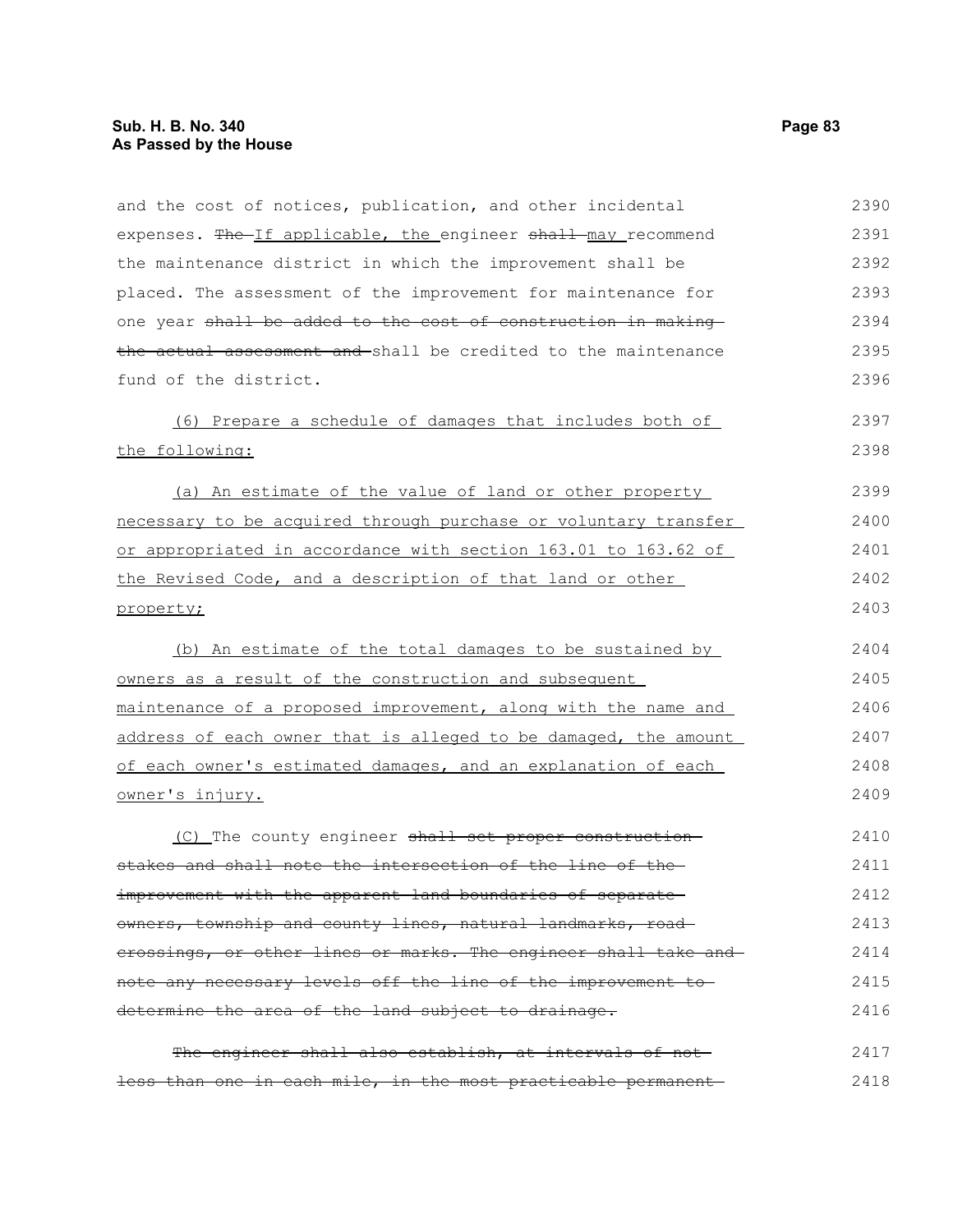#### **Sub. H. B. No. 340 Page 84 As Passed by the House**

form, and in locations where destruction or disturbance is improbable, bench marks from which the original levels of the improvement can be established. The bench marks and all levelsof the improvement shall be based upon some established elevation of the geological survey of the United States, if any, in the county, and the relation of any assumed elevation used by the engineer in the work upon any improvement to the elevation established by the geological survey shall be accurately stated in the engineer's report. The engineer shall make a plan of the work proposed to be done, which shall show the grade, the depth, the excavating to be done, the location of the permanent bench marks and their actual elevation based on the most recent United States geological survey data above or below the base elevation used, and such other data as in the judgment of the engineer will aid in retracing lines, levels, or other features of the improvement. The plan shall indicate the profile and the nature of the excavation. 2419 2420 2421 2422 2423 2424 2425 2426 2427 2428 2429 2430 2431 2432 2433 2434 2435

As soon as the engineer has completed the maps, profiles,and plans for the improvement, the (D)(1) The engineer shall transmit copies thereof of the construction drawings to the director of natural resources, the director of transportation when a state highway is affected, and the board of directors of any conservancy district within which any part of the lands or streams affected by the proposed improvement may lie. 2436 2437 2438 2439 2440 2441 2442

(2) The director of natural resources, the director of transportation, and the board of directors of the conservancy district shall review the plans submitted and within thirty days file with the county engineer a report indicating approval or, in case that approval cannot be given, a report with recommendations. 2443 2444 2445 2446 2447 2448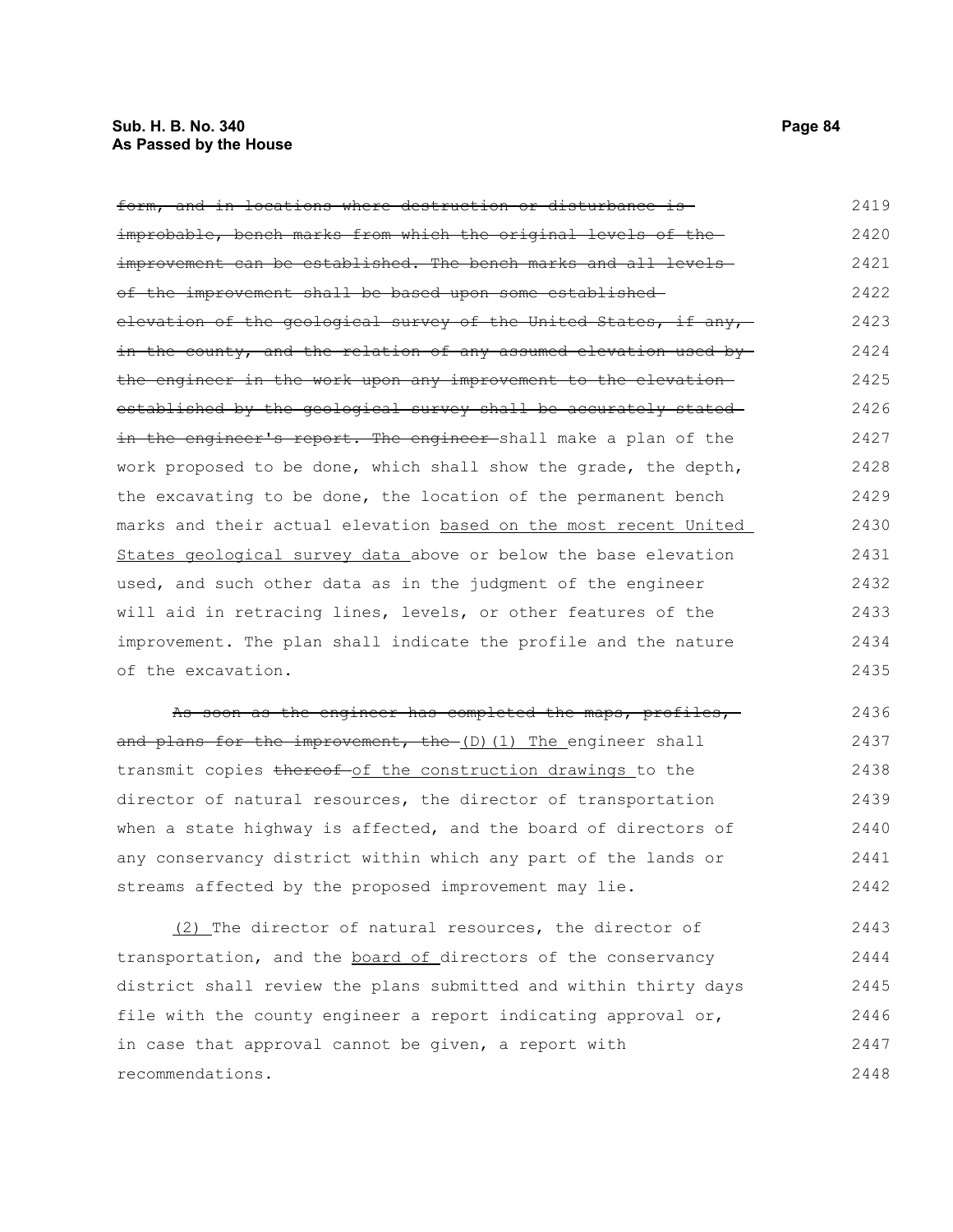### **Sub. H. B. No. 340 Page 85 As Passed by the House**

(3) The approval or report with recommendations, which, where appropriate, shall include recommendations regarding the use of best management practices that are consistent with the prayer of the petition, shall be transmitted by the engineer to the board of county commissioners, who shall take notice of the approval or recommendations and shall authorize the engineer to make any changes or alterations that in the judgment of the board are necessary or desirable. 2449 2450 2451 2452 2453 2454 2455 2456

(4) Upon receipt of approval of the plans by the director of natural resources, the director of transportation, and the board of directors of any conservancy districts affected, or upon completion of any changes authorized by the board of county commissioners, the engineer shall file the construction drawings with the clerk of the board of county commissioners-all maps, profiles, and plans as provided by this section. 2457 2458 2459 2460 2461 2462 2463

(E) The engineer shall prepare specifications for the construction of the improvement. The engineer shall specify awidth of temporary easement for construction purposes. The specifications shall provide for that include all of the following:

(1) The route of an improvement, which, as practicable as possible, shall be located to avoid running the improvement diagonally across property and to follow property lines, section lines, and lines of public highways. However, where the line of a public street or highway is followed, approval must be obtained from the governmental entity owning the street or highway. 2469 2470 2471 2472 2473 2474 2475

(2) The width of the temporary easement for construction required for the improvement. The specifications shall require the temporary easement to include spreading and leveling of 2476 2477 2478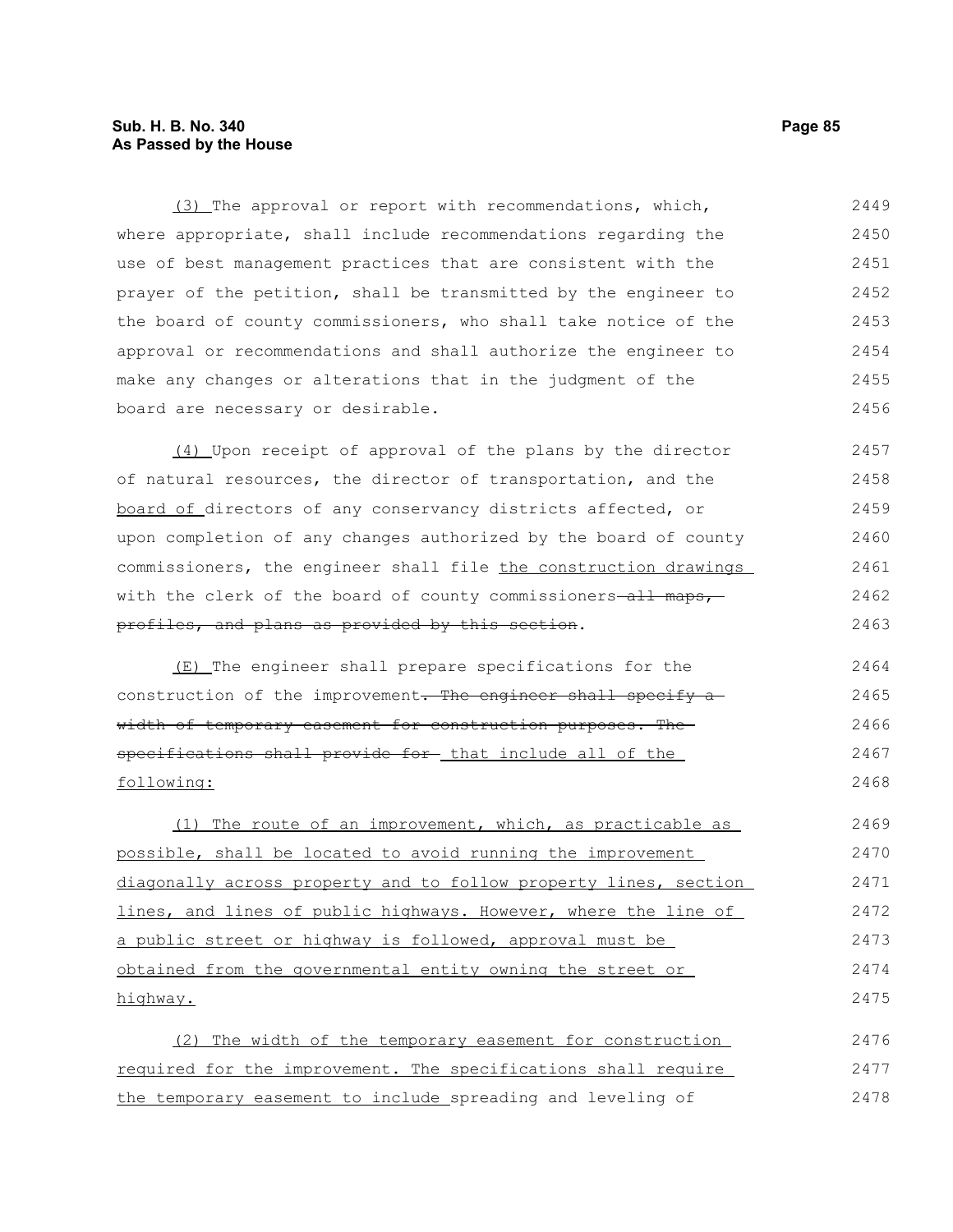| more than seventy-five feet from the top of the bank.                      | 2480 |
|----------------------------------------------------------------------------|------|
| (3) The width of the permanent easement required for the                   | 2481 |
| improvement. The specifications shall provide for erosion and              | 2482 |
| sediment control through the establishment of a sod or seeded              | 2483 |
| strip not fewer than four-ten feet nor more than fifteen feet              | 2484 |
| wide, measured at right angles to the top of the ditch bank, on            | 2485 |
| both sides of the ditch, except where suitable vegetative cover            | 2486 |
| exists. The strip or other such controls shall be considered a             | 2487 |
| part of the permanent improvement. Sod                                     | 2488 |
| (F) The county engineer shall provide to the county                        | 2489 |
| auditor the acreages of sod or seeded strips established and               | 2490 |
| maintained in excess of four feet under this section and the               | 2491 |
| county auditor shall <del>be compensated for by their removal</del> remove | 2492 |
| the entire amount of each sod or seeded strip from the taxable             | 2493 |
| valuation of the property of which they are a part. The engineer-          | 2494 |
| shall make estimates of the cost of excavating and of the cost-            | 2495 |
| of material and may divide the construction of the improvement-            | 2496 |
| into construction areas as considered expedient.                           | 2497 |
| (G) The engineer shall make a note of all fences,                          | 2498 |
| floodgates, culverts, or bridges that will be removed in                   | 2499 |
| constructing the improvement and of all culverts or bridges that           | 2500 |
| must be adjusted or the channel of which must be enlarged to               | 2501 |
| construct the improvement.                                                 | 2502 |
| (H) In estimating the cost of an improvement, the engineer                 | 2503 |
| may include the cost of installing gates in fences on the                  | 2504 |

spoil banks and shall prohibit the temporary easement from being

may ind reserved right-of-way where needed to provide access for maintenance. The gates shall be kept locked when requested by the owner and shall be considered a part of the original improvement and subject to maintenance as provided by sections-2505 2506 2507 2508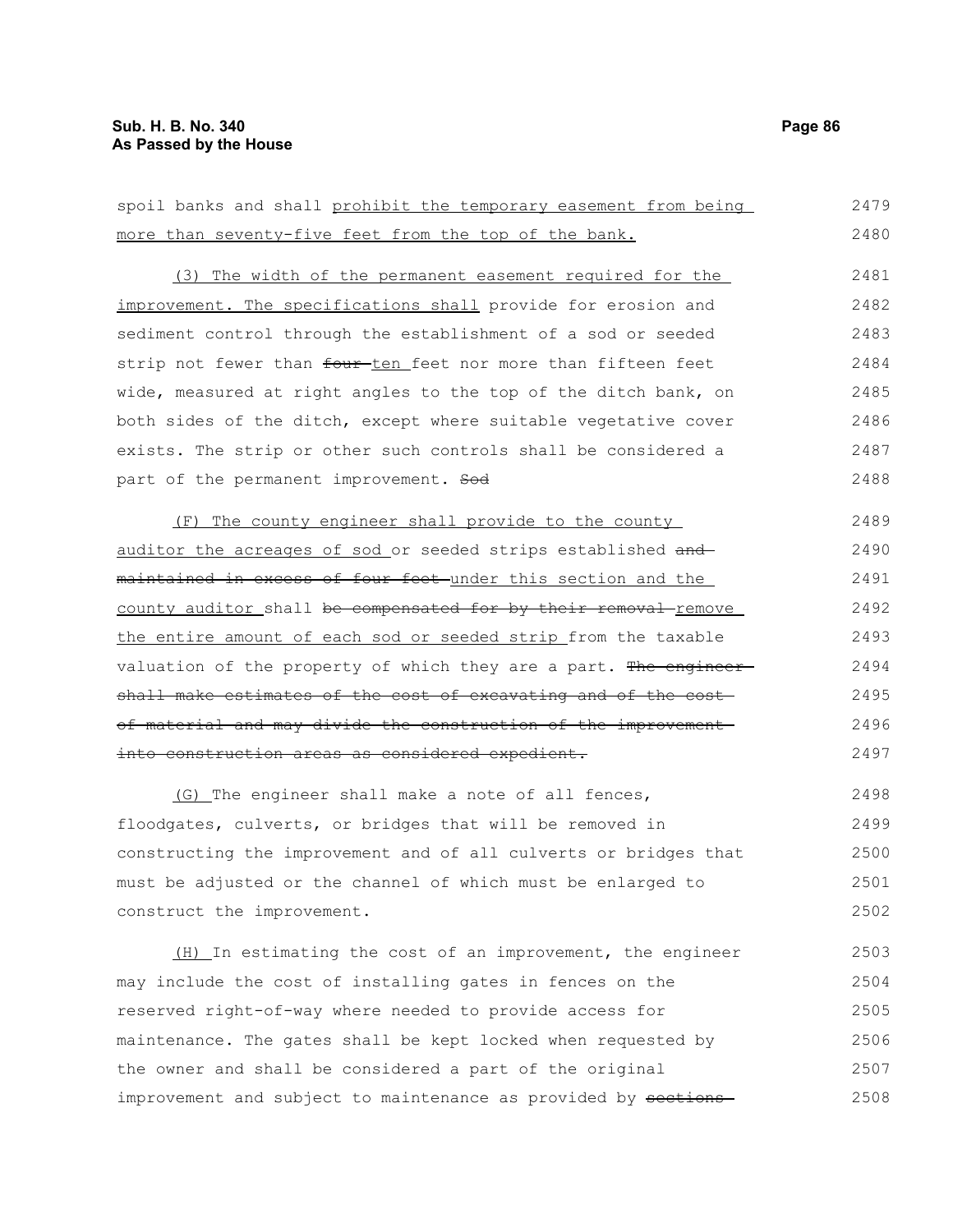6137.01 to 6137.12 Chapter 6137. of the Revised Code. (I) The engineer shall make an estimate of the cost of inspecting the work as it progresses and shall, with the assistance of the prosecuting attorney, prepare forms for contracts with bidders and forms of bid guaranties that meet the requirements of section 153.54 of the Revised Code. (J) Upon the acceptance of the contract work, the engineer shall file with the county recorder  $a$ -all of the following: (1) A property plat showing the general-owners of record and parcel numbers along the drainage improvement;  $(2)$  The location of the improvement-and  $a<sub>i</sub>$ (3) A statement describing the width of the permanent easement for maintenance as provided for in section 6137.12 of the Revised Code; (4) An affidavit listing the owners of record, complete property descriptions, and parcel numbers subject to the permanent easement. The engineer shall note the property plat in the affidavit. The engineer shall include the permanent easement in the county's geographic information systems or other mapping system, if available. The The engineer shall make an itemized bill of the costs and expenses incurred in the proper discharge of duties set forth in this section and shall file the maps, profiles, plans, schedules, and reports with the clerk of the board of county commissioners upon completing them. Sec. 6131.15. (A) The county engineer shall estimate the prepare a schedule of assessments that includes all of the 2509 2510 2511 2512 2513 2514 2515 2516 2517 2518 2519 2520 2521 2522 2523 2524 2525 2526 2527 2528 2529 2530 2531 2532 2533 2534 2535 2536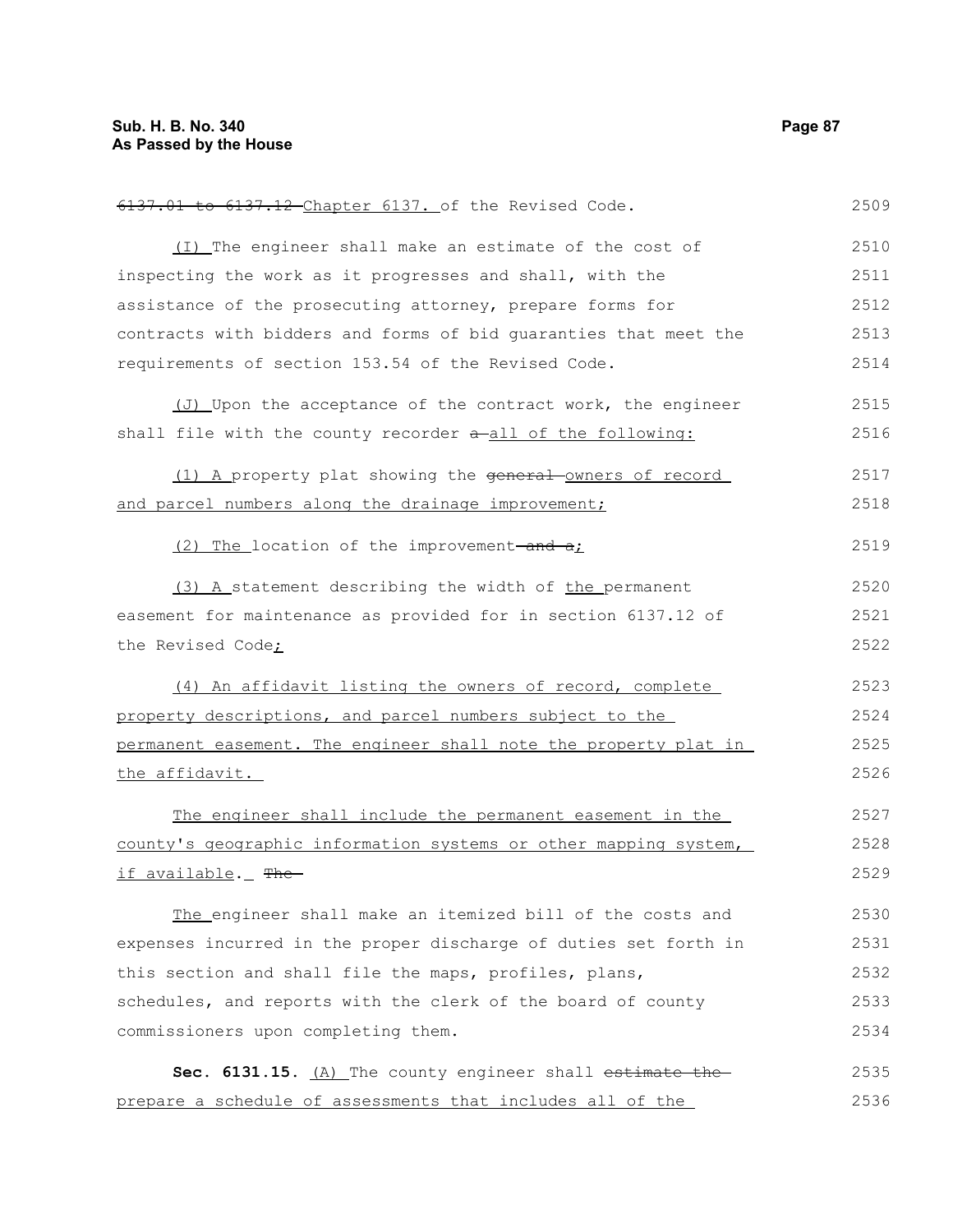| following:                                                       | 2537 |
|------------------------------------------------------------------|------|
| (1) The name and address of each private owner of land and       | 2538 |
| a description of the land to be benefited by the proposed        | 2539 |
| improvement. The engineer shall obtain the names and addresses   | 2540 |
| from the tax duplicates of the county. The engineer shall obtain | 2541 |
| the description from the county recorder's office. For purposes  | 2542 |
| of the description the county recorder shall not require a metes | 2543 |
| and bounds survey.                                               | 2544 |
| (2) The amount of the estimated assessment to be assessed        | 2545 |
| to each tract of land. An assessment shall not be less than ten  | 2546 |
| dollars. The total amount of the estimated assessments,          | 2547 |
| including the total estimated assessments allocated to public    | 2548 |
| corporations and the state, shall equal the estimated cost of    | 2549 |
| the proposed improvement.                                        | 2550 |
| (3) An explanation of each assessment that is for purposes       | 2551 |
| other than drainage;                                             | 2552 |
| (4) The benefits accruing to public corporations political       | 2553 |
| subdivisions and any department, office, or institution of the   | 2554 |
| state. The engineer shall determine the estimated cost of the    | 2555 |
| improvement that each public corporation political subdivision   | 2556 |
| and any department, office, or institution of the state shall be | 2557 |
| assessed by reason of the benefit to public health, safety,      | 2558 |
| convenience, the environment, wildlife, recreation, and welfare, | 2559 |
| or as the means of improving any street, road, or highway under  | 2560 |
| the control or ownership of any public corporation-political     | 2561 |
| subdivision or any department, office, or institution of the     | 2562 |
| state, or for benefit to any land owned by any public            | 2563 |
| corporation or any department, office, or institution of the     | 2564 |
| state. The engineer shall prepare a schedule of assessments      | 2565 |
| containing the name and address of each public corporation-      | 2566 |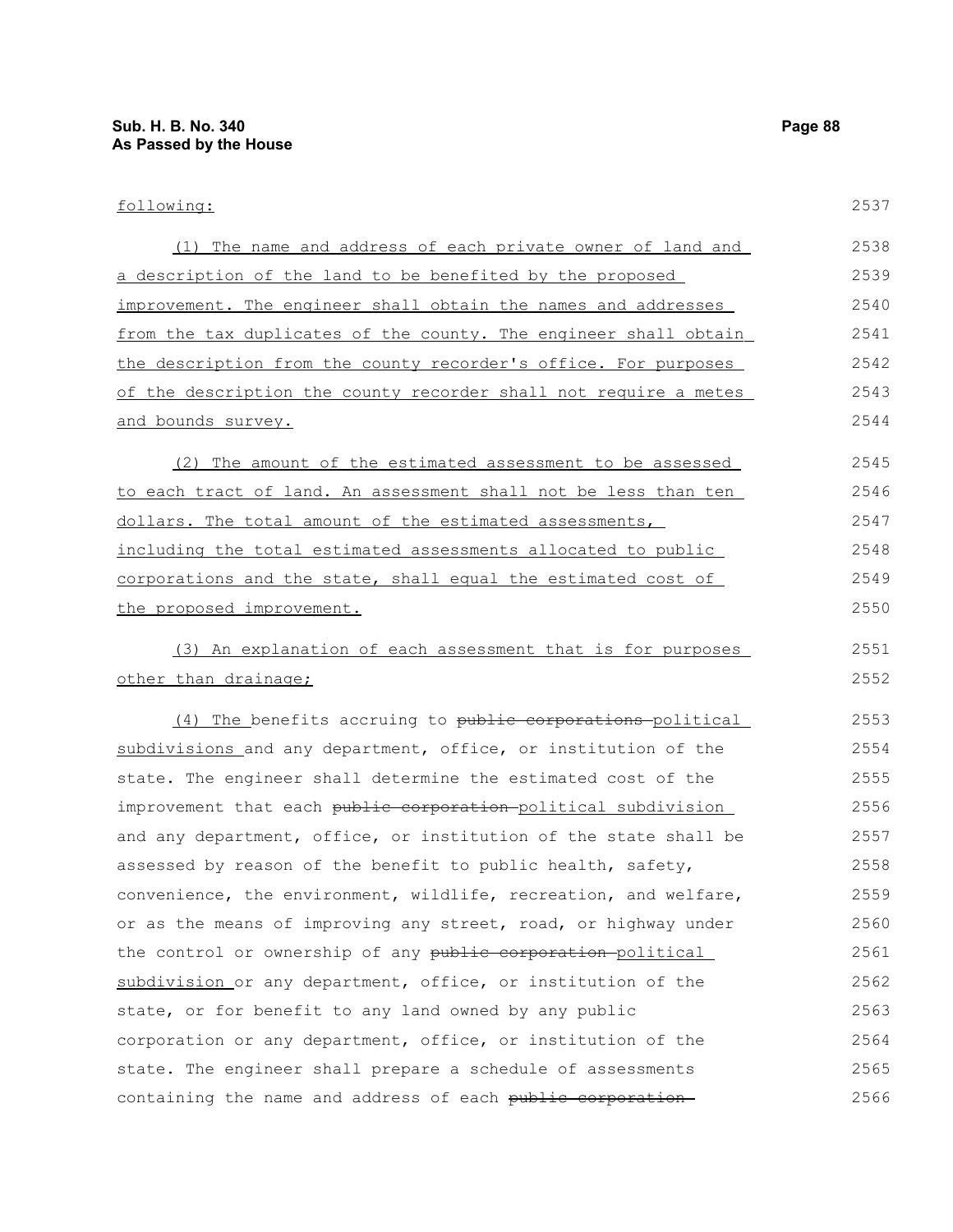political subdivision and each department, office, or institution of the state so benefited, the amount of the estimated assessment, and an explanation of the assessment if the assessment is for purposes other than drainage. The county engineer shall also include in the schedule ofassessments the name and address of each private owner of land and a description of the land believed to be benefited by the proposed improvement, which names and descriptions shall be taken from the tax duplicates of the county. The engineer shallenter in the schedule the amount of the estimated assessment, which in no case shall be less than ten dollars, to be assessed to each tract of land and an explanation of the assessment, if the assessment is for purposes other than drainage, by reason of the construction of the improvement upon which the assessment is based. The total of these estimated assessments including the total estimated assessments allocated to public corporations and the state shall equal the estimated cost of the proposed improvement. In determining the estimated drainage assessments for a parcel, the county engineer shall give primary consideration to the potential increase in productivity that the parcel may 2567 2568 2569 2570 2571 2572 2573 2574 2575 2576 2577 2578 2579 2580 2581 2582 2583 2584 2585 2586 2587

experience as a result of the improvement and shall also giveconsideration to the quantity of drainage contributed, the relative location of the property to the project, the portion of the project through which the drainage from the parcel flows, the value of the project to the watershed, and benefits asdefined in section 6131.01 of the Revised Code. 2588 2589 2590 2591 2592 2593

| The county engineer shall also estimate the value of land-     | 2594 |
|----------------------------------------------------------------|------|
| or other property necessary to be taken and the damages to be- | 2595 |
| sustained by any owner as a result of the construction of the- | 2596 |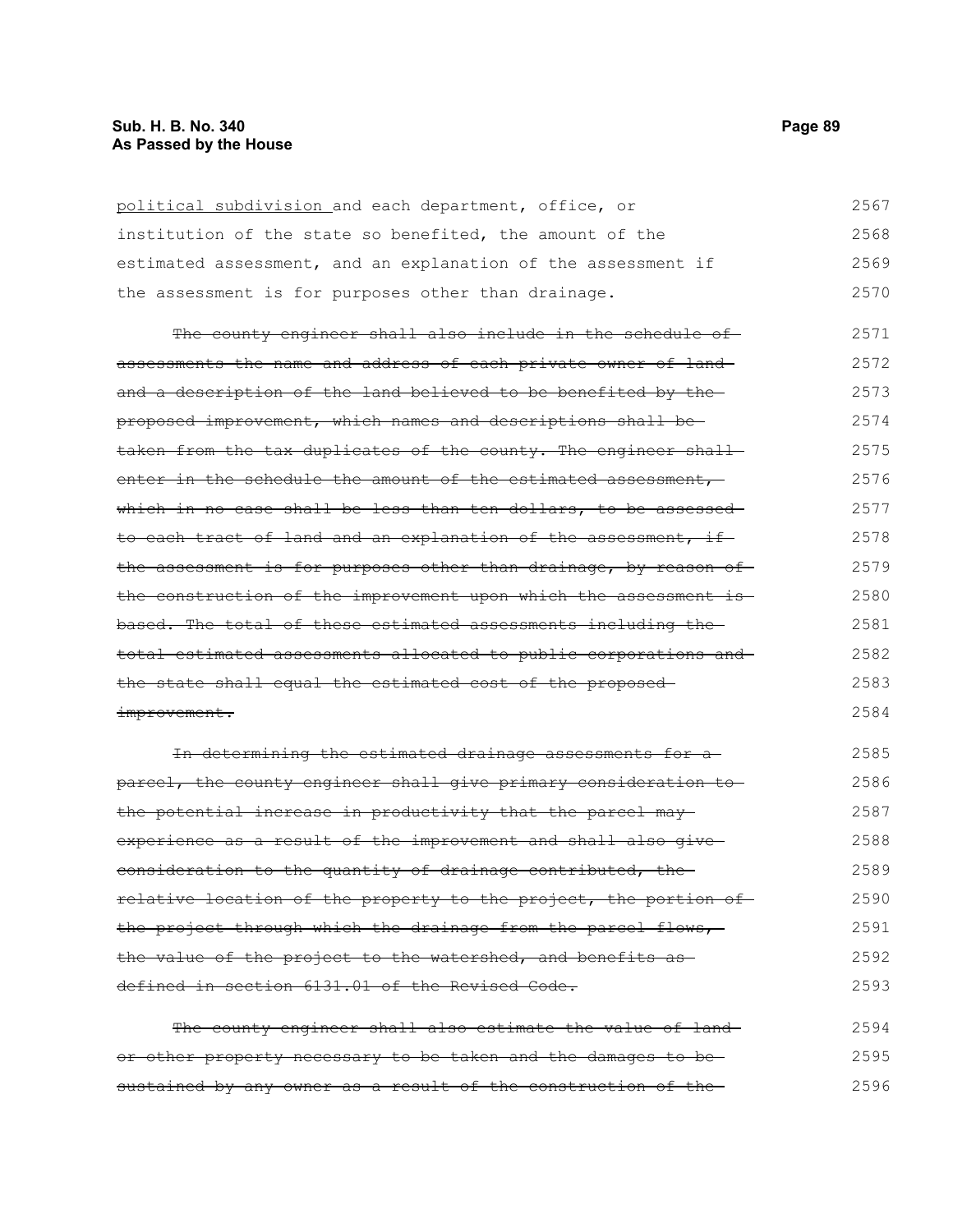## **Sub. H. B. No. 340 Page 90 As Passed by the House**

| proposed improvement and the subsequent maintenance of the-       | 2597 |
|-------------------------------------------------------------------|------|
| improvement. The engineer shall prepare a schedule of damages     | 2598 |
| containing the name and address of each owner alleged to be-      | 2599 |
| damaged, the amount of the estimated damages, and an explanation  | 2600 |
| of the injury upon which the estimate is based. The engineer's    | 2601 |
| schedule of damages shall also contain the value of the land or   | 2602 |
| other property necessary to be taken, the name and address of     | 2603 |
| the owner, and a complete description of the land or other-       | 2604 |
| property. The engineer shall include the total of the estimated   | 2605 |
| damages and valuations as part of hisestimate of the total cost-  | 2606 |
| of constructing the improvement.                                  | 2607 |
| (B) In calculating each estimated assessment, the county          | 2608 |
| engineer shall do both of the following:                          | 2609 |
| (1) Use the information compiled in accordance with               | 2610 |
| divisions (B) (5) and (6) of section 6131.14 of the Revised Code; | 2611 |
| (2) Consider the following factors:                               | 2612 |
| (a) Acreage of a parcel;                                          | 2613 |
| (b) Volume of water produced by a parcel;                         | 2614 |
| (c) Remoteness of the parcel to the improvement;                  | 2615 |
| (d) Percentage of the improvement used by the parcel;             | 2616 |
| (e) Work determined to benefit that particular parcel only        | 2617 |
| and not the remainder of parcels in the watershed;                | 2618 |
| (f) Soils;                                                        | 2619 |
| (g) County auditor's land value or current agricultural           | 2620 |
| use value, if applicable;                                         | 2621 |
| (h) Existing drainage infrastructure that can be                  | 2622 |
| incorporated into the improvement and associated cost savings;    | 2623 |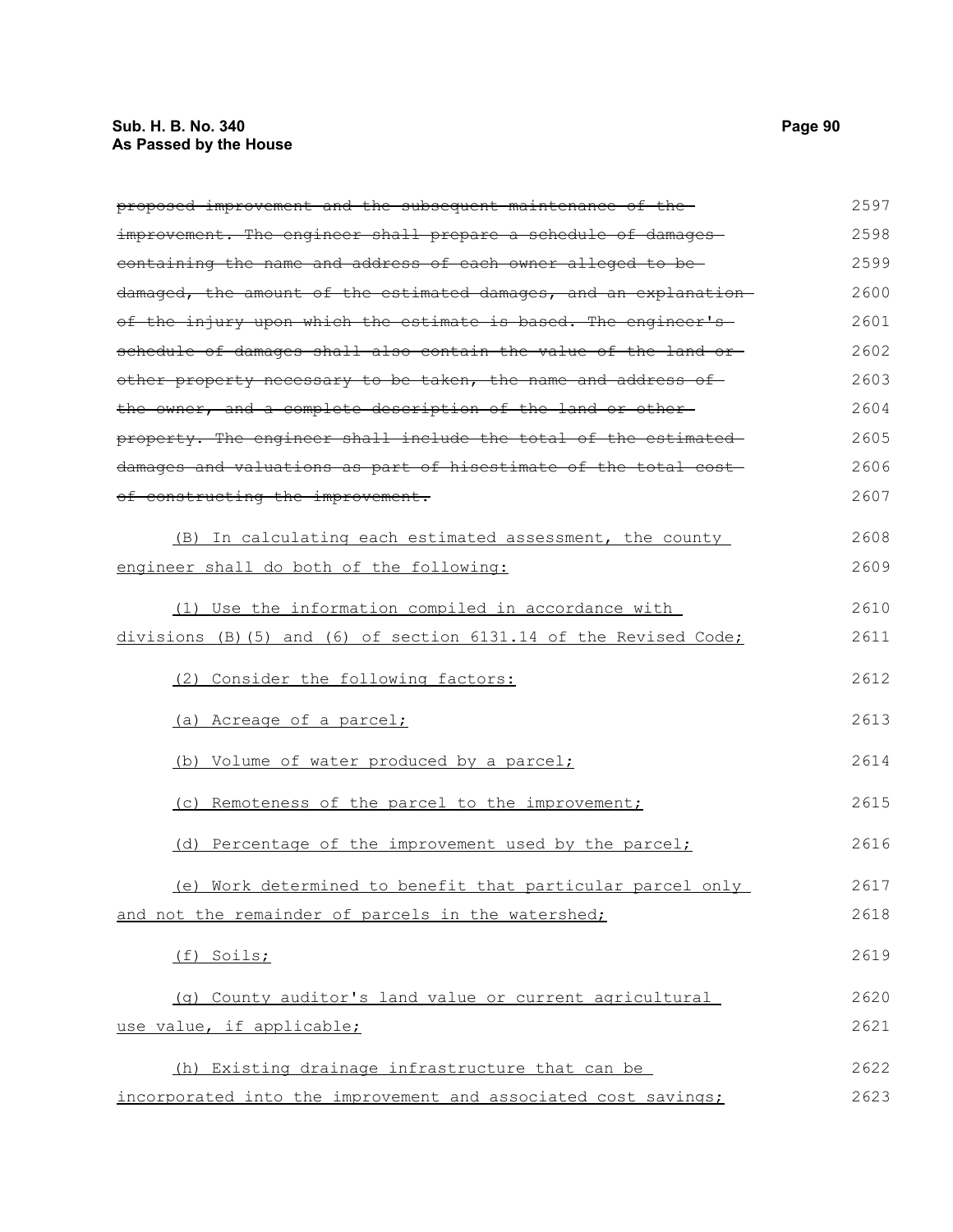| (i) Any other factors pertinent to that particular              | 2624 |
|-----------------------------------------------------------------|------|
| petition and watershed;                                         | 2625 |
| (j) Any benefits as defined in section $6131.01$ of the         | 2626 |
| Revised Code.                                                   | 2627 |
| (C) The county engineer, in making—his the estimate of the      | 2628 |
| amount to be assessed each tract of land, each -public-         | 2629 |
| corporation political subdivision, and the state in accordance  | 2630 |
| with this section, and the board of county commissioners, in    | 2631 |
| amending, correcting, confirming, and approving the assessments | 2632 |
| in accordance with section 6131.22 of the Revised Code, shall   | 2633 |

levy the assessments according to benefits. Each tract of land and public corporation-political subdivision affected by an improvement and the state shall be assessed in the proportion that each is benefited by the improvement, as "benefit" and "improvement" are defined in section 6131.01 of the Revised Code, and not otherwise. 2634 2635 2636 2637 2638 2639

Sec. 6131.16. (A) Upon the filing with the clerk of the board of county commissioners of the reports, plans, and schedules by the county engineer as provided in section 6131.14 of the Revised Code, the board of county commissioners shall fix a date not fewer than twenty-five nor more than ninety days thereafter when a final hearing on the report shall be held. Upon the fixing of the date 2640 2641 2642 2643 2644 2645 2646

(B) At least twenty-one days prior to the date established for the hearing, the clerk shall immediately give provide notice by certified mail, return receipt requested, or by first-classmail in a five-day return envelope. For each improvement, allindividual notices shall be sent by the same type of mail. Whichever method the board chooses, the to all owners that are adjacent to the proposed improvement by certified mail and to 2647 2648 2649 2650 2651 2652 2653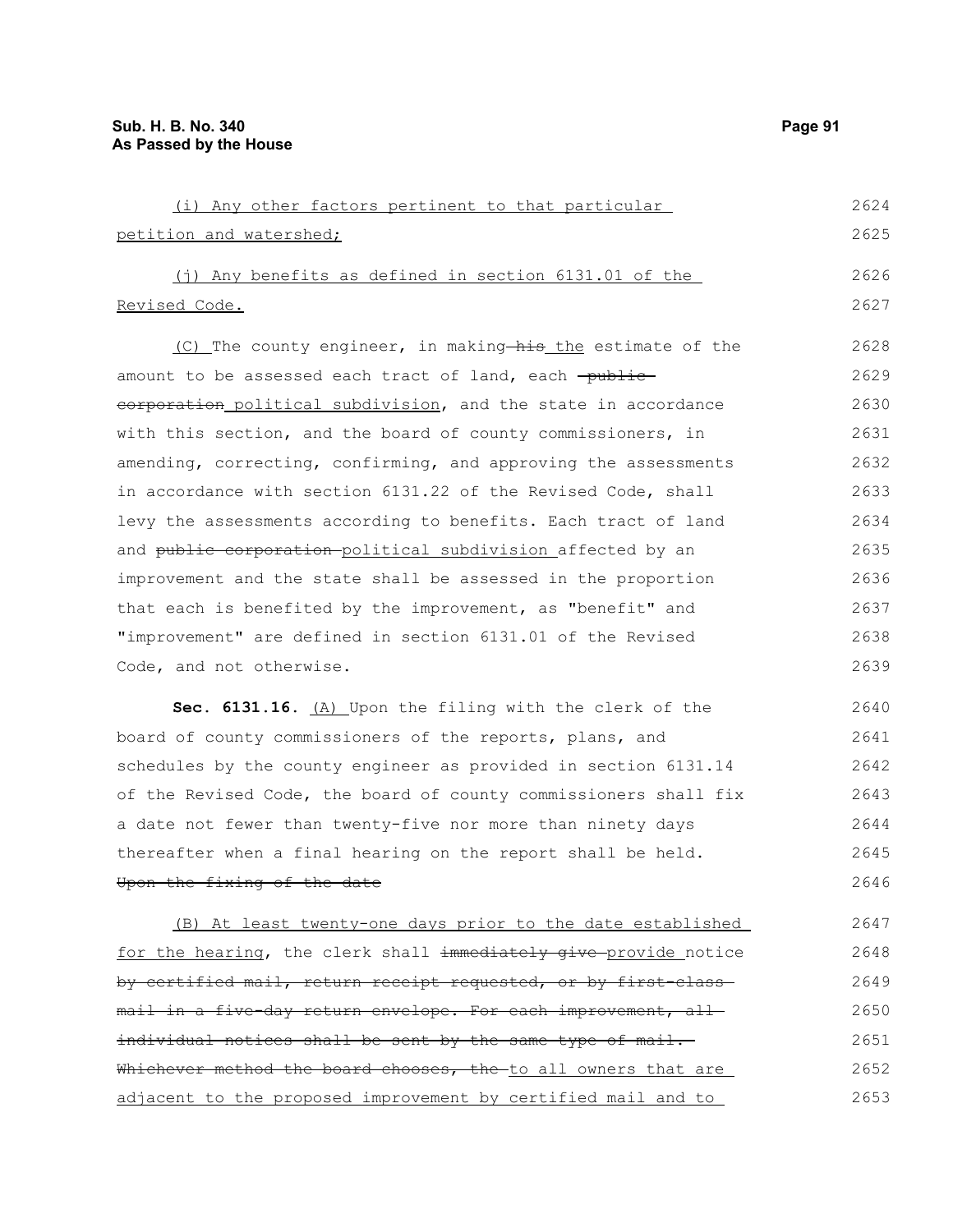all others in the area to be benefited by the proposed improvement by certified or first class mail. The clerk shall ensure that the words "Legal Notice of Proposed Drainage Improvement" shall be are printed in plain view on the face of the envelope. Notice The clerk shall be sent send the notice to all the owners whose names appear in the engineer's schedules of assessments and damages. The notice-clerk shall be mailed mail

the notice to each address as given in the petition or to such address as the clerk learns to be the correct address, as provided in section 6131.07 of the Revised Code. If the schedule of assessments or the schedule of damages filed by the engineer contains the names of owners other than those mentioned in the petition, notices the clerk shall also be mailed mail the notice to those owners. The clerk shall include in the notice all of the following: 2661 2662 2663 2664 2665 2666 2667 2668

(1) An owner's estimated assessment, the estimated damages, if any, and of any compensation for land or other property necessary to be taken on each tract of land owned by the owner, as estimated and described in the schedules; 2669 2670 2671 2672

(2) The date, time, and location of the final hearing by the board on the report of the engineer and on the proceedings for the improvement; 2673 2674 2675

(3) A statement that an owner may file an exception to the assessments or a claim for compensation or damages with the clerk of the board of county commissioners not less than five days before the date fixed for the final hearing; 2676 2677 2678 2679

(4) A statement that if bonds or notes are to be issued, an owner may pay an assessment in cash by giving notice to do so on a form proscribed by the board of county commissioners not more than twenty-one days after the final hearing or that an 2680 2681 2682 2683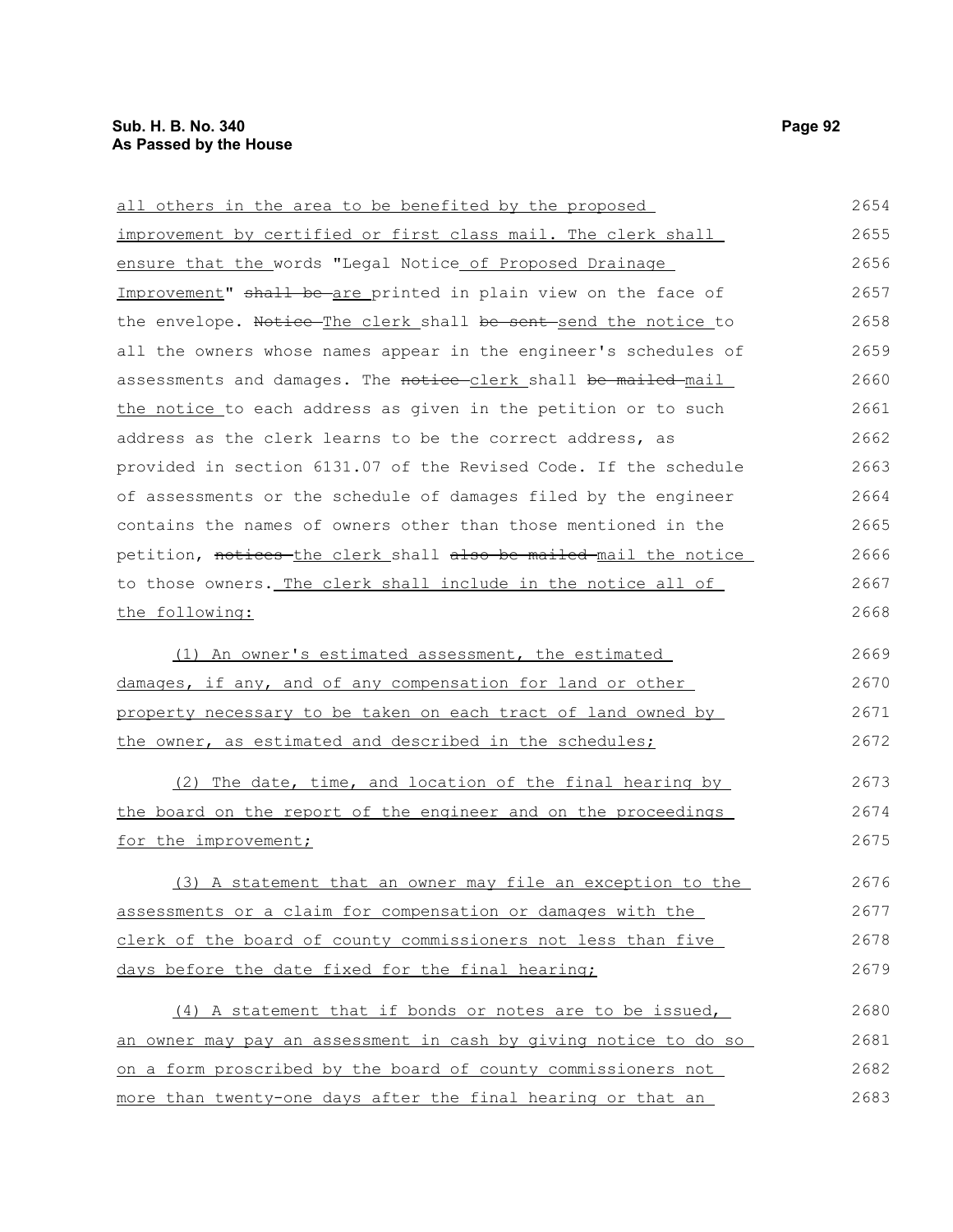owner may pay the assessments in installments payable with interest added at the same rate that bonds or notes bear interest. (C) The clerk shall cause to be published a legal notice in at least one newspaper of general circulation in the area affected by the improvement, stating the name and number, if any, of the proposed improvement, the location and nature of the work proposed in the petition, and the date, time, and location of the final hearing. The publication of this notice shall be 2684 2685 2686 2687 2688 2689 2690 2691 2692

made in one issue of the newspaper if the individual notices are sent by certified mail. If the individual notices are sent by first-class mail in five-day return envelopes, the publication of this newspaper notice shall be made in two issues of the newspaper, and the notice shall include a list of the names of all addressees whose individual notices were undelivered. The publication shall be not fewer than thirteen days prior to the date of the final hearing. The publication shall serve as public notice to all owners of the substance of the proposed improvement and of the pendency of the final hearing of the board of county commissioners in the proceedings to authorize the construction of the proposed improvement whether or not they were individually named and notified. 2693 2694 2695 2696 2697 2698 2699 2700 2701 2702 2703 2704 2705

The mailed legal notice shall notify the owners of theassessment or the estimated damages, if any, and of compensation for any land or other property necessary to be taken on eachtract of land owned by the owner, as estimated and described inthe schedules, shall notify the owners of the date of the final hearing by the board on the report of the engineer and on the proceedings for the improvement, and shall notify all owners that all claims for compensation or damages must be filed with the clerk of the board of county commissioners before that date 2706 2707 2708 2709 2710 2711 2712 2713 2714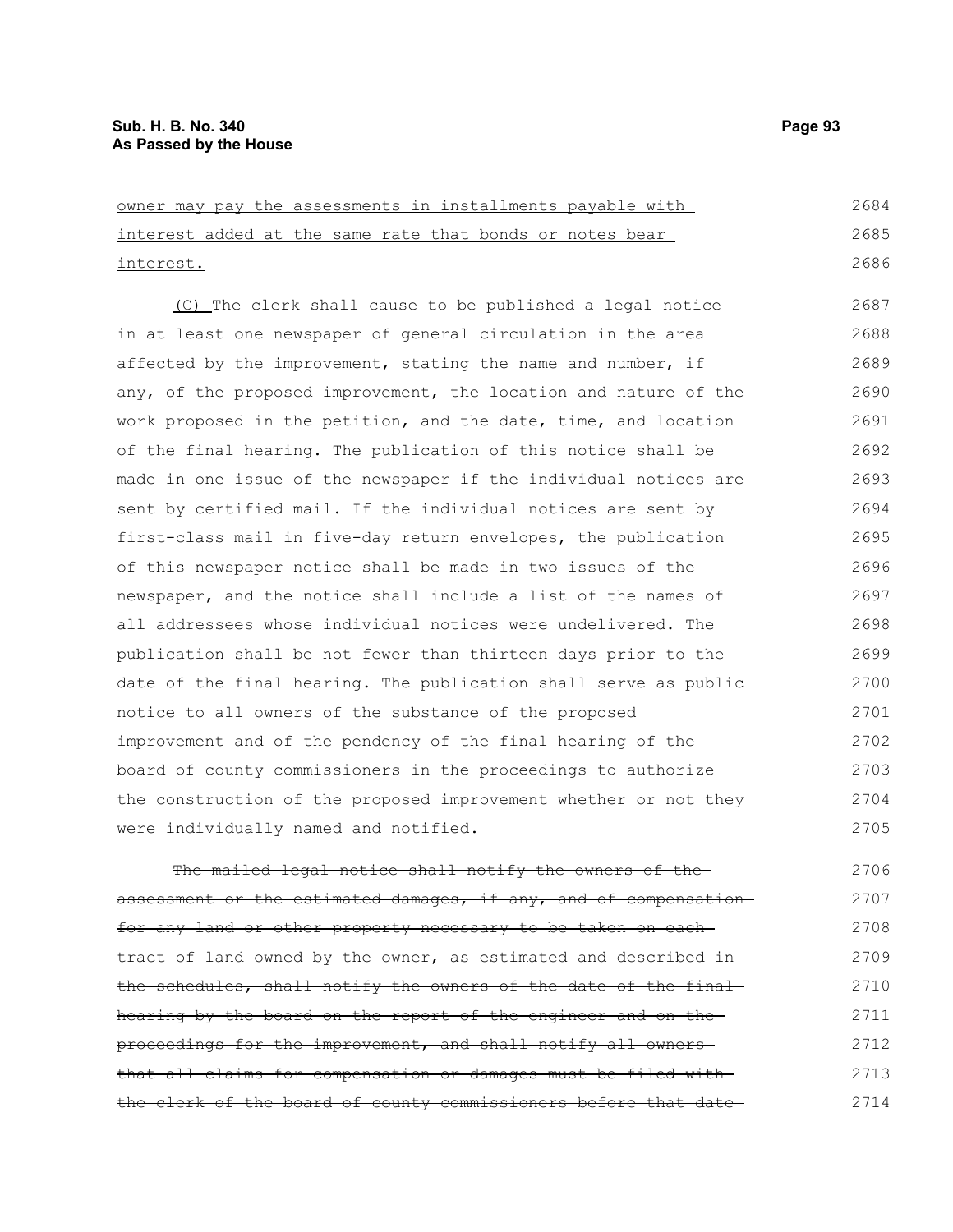# **Sub. H. B. No. 340 Page 94 As Passed by the House**

| fixed for the final hearing. The notice shall further state that | 2715 |
|------------------------------------------------------------------|------|
| if bonds or notes are to be issued, the owner must give written- | 2716 |
| notice within twenty-one days after the final hearing of-        | 2717 |
| hisintention to pay in cash. The clerk shall include with the-   | 2718 |
| legal notice to the owner a form prescribed by the board of      | 2719 |
| county commissioners that the owner shall use to notify the      | 2720 |
| board of hisintention to pay in cash. If hedoes not give notice- | 2721 |
| of hisintention to pay in cash within twenty one days, the       | 2722 |
| installments will be payable with the interest added at the same | 2723 |
| rate that the bonds or notes bear interest.                      | 2724 |
| Proof of notice by publication shall be verified by              | 2725 |
| affidavit of the printer or other person knowing that fact,      | 2726 |
| newspaper and the clerk of the board of county commissioners     | 2727 |
| shall prepare a certificate showing the service of the notices   | 2728 |
| by mail, both of which shall be filed with the clerk of the      | 2729 |
| board of county commissioners on or before the day of the final  | 2730 |
| hearing. Notices If any notices are returned undelivered, the    | 2731 |
| clerk shall keep the returned undelivered notices and their      | 2732 |
| receipts-shall be kept on file as a permanent record of the      | 2733 |
| improvement with the permanent file of records required under    | 2734 |
| section 6131.061 of the Revised Code.                            | 2735 |
| Sec. 6131.17. Any owner may accept the estimated-                | 2736 |
| assessment as described in the engineer's schedules, or may-     | 2737 |
| accept the estimated damages or compensation as described in the | 2738 |
| engineer's schedule of damages, or may acquiesce to the          | 2739 |
| engineer's failure to estimate damages or award compensation in- | 2740 |
| hisfavor, and will be construed to have done so unless he files- | 2741 |
| (A) An owner may file an exception to the county engineer's      | 2742 |
| schedules of assessments or files-file a claim for damages or    | 2743 |
| compensation, on or before the date of the final hearing in the  | 2744 |
| proceedings to construct the improvement.                        | 2745 |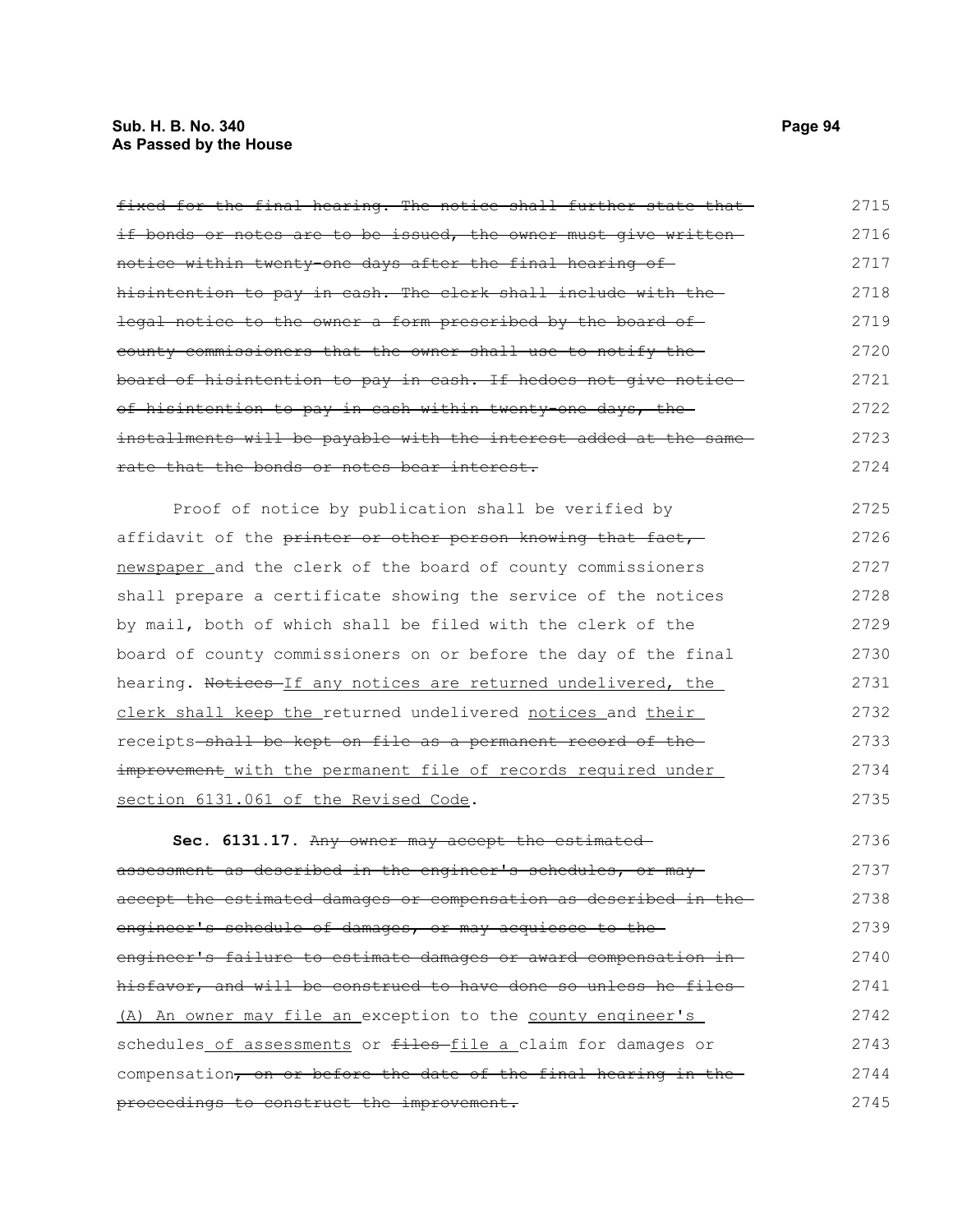## **Sub. H. B. No. 340 Page 95 As Passed by the House**

| All exceptions to the engineer's schedules of assessments                             | 2746 |
|---------------------------------------------------------------------------------------|------|
| and damages, and all claims for compensation for land or other-                       | 2747 |
| <del>property necessary to be taken, and all claims for damages by-</del>             | 2748 |
| reason of a proposed improvement not listed in the engineer's                         | 2749 |
| schedule of damages, shall be filed with the clerk of the board                       | 2750 |
| of county commissioners as provided in section 6131.16 of the                         | 2751 |
| Revised Code on or-not less than five days before the date of                         | 2752 |
| the final hearing in the proceedings to construct the                                 | 2753 |
| improvement.                                                                          | 2754 |
| All exceptions to the engineer's schedules and all claims-                            | 2755 |
| (B) An owner shall include with an exception or claim for                             | 2756 |
| compensation or damage shall describe the land, a part of which                       | 2757 |
| is the nature of the exception or claim, the amount claimed, if                       | 2758 |
| any, and the identity of the property claimed to be taken or                          | 2759 |
| damaged, and shall describe the nature of and the reasons for-                        | 2760 |
| the claim asked to be paid to each claimant.                                          | 2761 |
| Sec. 6131.19. $(A)$ At the final hearing, or at such time to                          | 2762 |
| which said the final hearing is adjourned to hear claims for                          | 2763 |
| compensation or damages, the board of county commissioners shall                      | 2764 |
| hear any competent evidence offered by any of the interested                          | 2765 |
| owners-affected owner upon the county engineer's estimate of                          | 2766 |
| damages and upon any claim filed for compensation or damages.                         | 2767 |
| (B) Upon consideration of all the evidence, including-the                             | 2768 |
| county engineer's schedule of estimated damages, and a view of                        | 2769 |
|                                                                                       |      |
| the <del>-premises affected property,</del> if <del>it the board desires such a</del> | 2770 |
| view, the board shall <del>find and </del> determine the amount of damages            | 2771 |
| <del>to which any owner is entitled</del> for each claim filed by an owner,           | 2772 |
| and shall also determine the <del>fair </del> value of any land or any other          | 2773 |
| property to be taken for <del>said the proposed improvement. The</del>                | 2774 |

(C) If the board of county commissioners awards additional 2775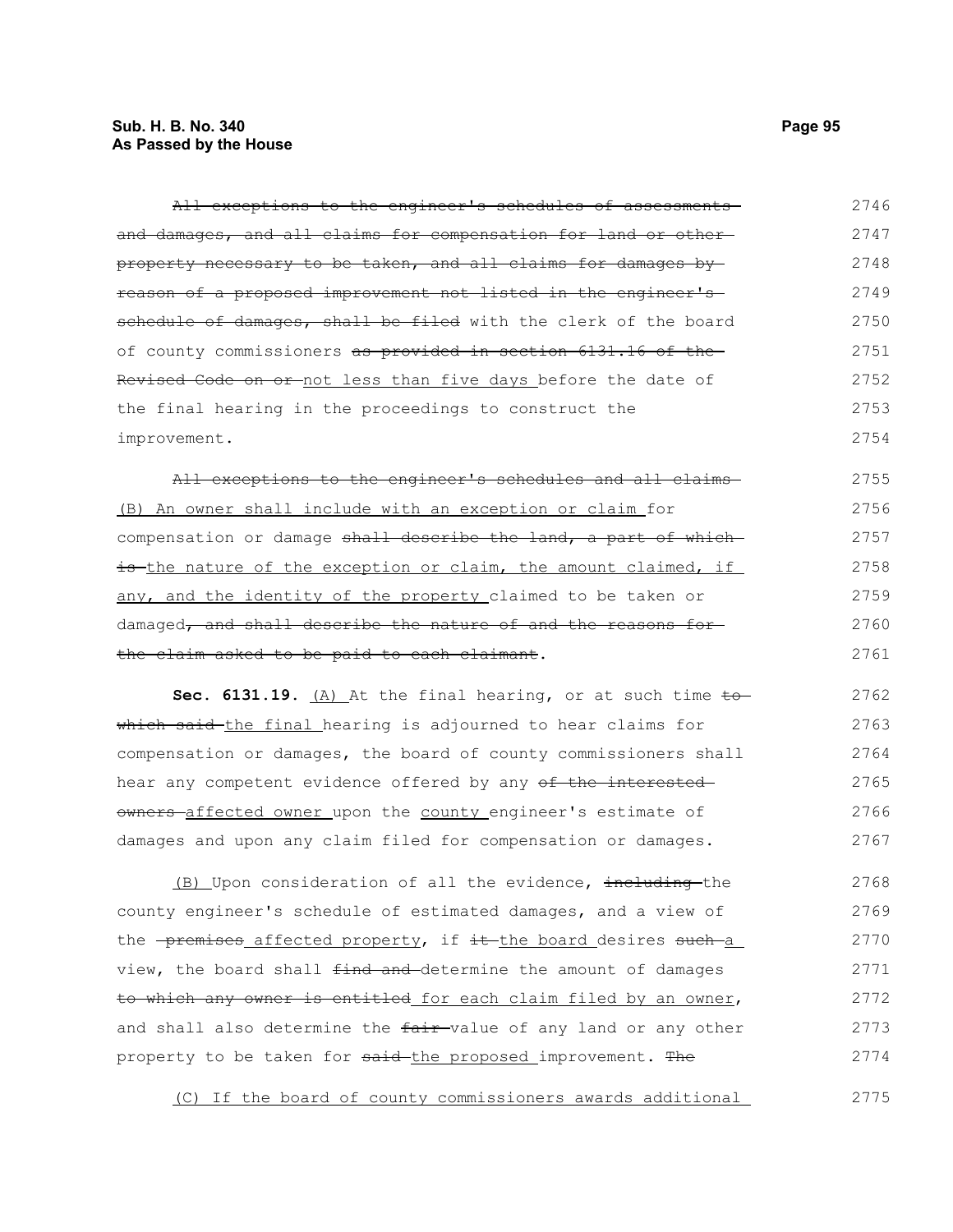| compensation to any owner, the board shall-enter its findings in-                 | 2776 |
|-----------------------------------------------------------------------------------|------|
| its journal, and shall authorize the county auditor to issue his-                 | 2777 |
| warrants upon the county treasurer of the county in which the                     | 2778 |
| land is located, payable from the general drainage improvement                    | 2779 |
| fund, to such claimants for such amounts, which amounts so                        | 2780 |
| determined shall be paid before any work on the proposed-                         | 2781 |
| improvement is done order the county engineer to prepare new                      | 2782 |
| assessments for the proposed improvement and the clerk of the                     | 2783 |
| board shall notify all owners of the new assessments pursuant to                  | 2784 |
| section 6131.16 of the Revised Code.                                              | 2785 |
| (D) An <u>owner may</u> appeal may be taken by any claimant from-                 | 2786 |
| the an order of the board refusing the allowance of county                        | 2787 |
| commissioners concerning a claim for compensation or damages,                     | 2788 |
| and an appeal may be taken by any claimant from an order-                         | 2789 |
| allowing compensation or damages if, in his opinion, the amount-                  | 2790 |
| awarded is less than the actual damages sustained, or less than-                  | 2791 |
| the fair value of the land or other property necessary to be-                     | 2792 |
| taken. Such appeal shall be taken and perfected as provided in                    | 2793 |
| sections 6131.01 to 6131.64, inclusive, of the Revised Code this                  | 2794 |
| chapter.                                                                          | 2795 |
| Sec. 6131.21. (A) At the final hearing on a proposed                              | 2796 |
| improvement, after hearing all the evidence offered in the                        | 2797 |
| proceedings and after receiving and considering all the                           | 2798 |
| schedules, plans, and reports filed by the county engineer, the                   | 2799 |
| board of county commissioners shall review and reconsider the                     | 2800 |
| <u>its former order <del>made by it finding in favor of the </del>to proceed </u> | 2801 |
| with project survey and design for the proposed improvement and                   | 2802 |
| shall either affirm its former order and proceed to confirm the                   | 2803 |
| assessments and order the letting of the contract or shall set                    | 2804 |
| aside its former order and dismiss the petition. At the final                     | 2805 |
| hearing, if the board finds that the cost of the improvement                      | 2806 |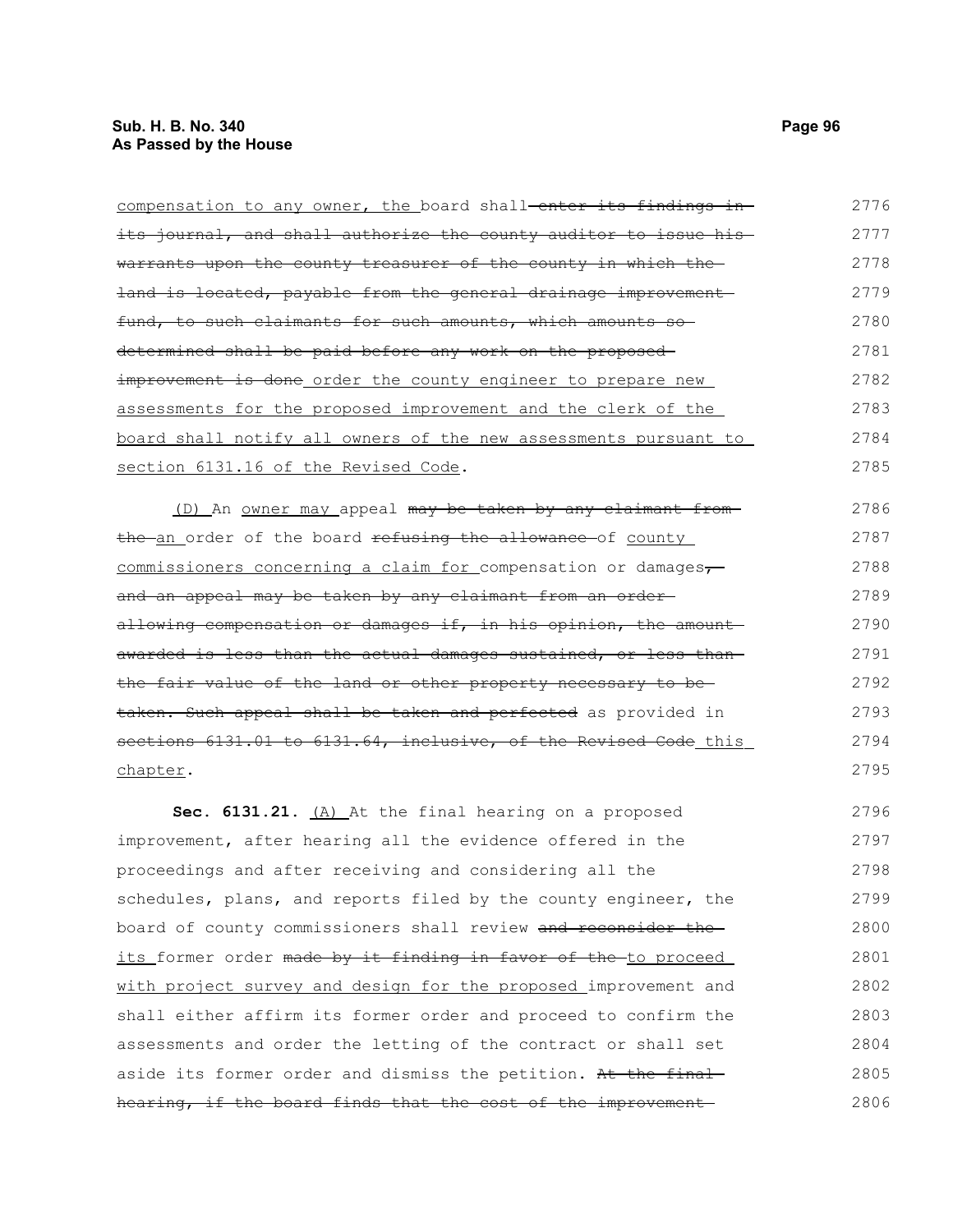## **Sub. H. B. No. 340 Page 97 As Passed by the House**

| will be equal to or greater than the benefits that will be-                         | 2807 |
|-------------------------------------------------------------------------------------|------|
| derived therefrom if constructed, or if the board finds that the-                   | 2808 |
| improvement is not necessary, or if it finds that the-                              | 2809 |
| improvement will not be conducive to the public welfare, the                        | 2810 |
| board shall set aside the former order finding in favor of the-                     | 2811 |
| improvement made by it at the first hearing and shall dismiss-                      | 2812 |
| the petition.                                                                       | 2813 |
| (B) In determining whether or not the improvement should                            | 2814 |
| be granted, the board shall consider the following factors:                         | 2815 |
| $(A)$ (1) The cost of location and construction;                                    | 2816 |
| $(B)$ (2) The compensation for land or other property                               | 2817 |
| necessary to be taken;                                                              | 2818 |
| $\left(\frac{f(x)}{f(x)}\right)$ The effect on land along or in the vicinity of the | 2819 |
| route of the improvement;                                                           | 2820 |
| $(D)$ (4) The effect on land below the lower terminus of the                        | 2821 |
| improvement that may be caused by constructing the improvement;                     | 2822 |
| $\overline{f(x)}$ (5) The sufficiency or insufficiency of the outlet;               | 2823 |
| (F) (6) The benefits to the public welfare;                                         | 2824 |
| $\left(\frac{1}{2}\right)$ The benefits to land, public corporations, and the       | 2825 |
| state needing the improvement;                                                      | 2826 |
| (H) (8) Any other proper matter that will assist it the                             | 2827 |
| board in finding for or against the improvement.                                    | 2828 |
| (C) The board shall set aside the former order and dismiss                          | 2829 |
| the petition if the board finds any of the following:                               | 2830 |
| (1) That the cost of the improvement will be equal to or                            | 2831 |
| greater than the benefits that will be derived from the                             | 2832 |
| improvement if constructed;                                                         | 2833 |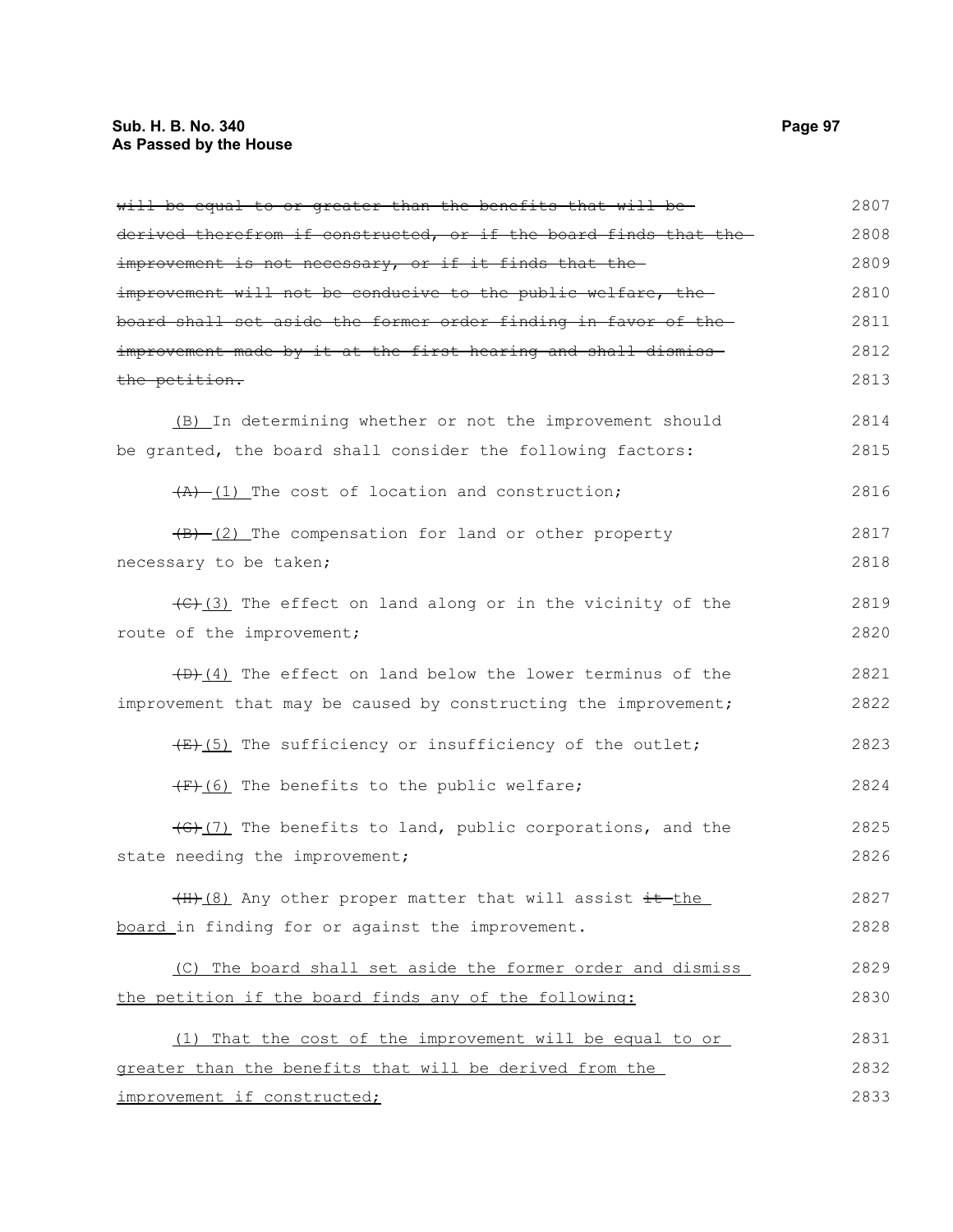question of benefits.

(2) That the improvement is not necessary; (3) That the improvement will not be conducive to the public welfare. (D) If the petition is dismissed board dismisses the petition for a proposed improvement at the final hearing, all costs for the proceedings, including the costs incurred by the engineer in making surveys, plans, reports, and schedules, may be distributed to the benefiting landowners in the same ratio as determined by the engineer in the final estimated assessments presented at the final hearing. The board shall confirm or alterthe assessments as provided for in section 6131.22 of the Revised Code. The approved assessments shall then be certified to the county auditor to be administered pursuant to section 6131.49 of the Revised Code. If the costs are not distributed to the benefiting landowners, they shall the costs must be paid from county funds. (E) The petitioner, or any owner in favor of the improvement, may appeal from the order of dismissal, as provided in section 6131.25 of the Revised Code. (F) An order issued by the board under this section is effective on the day of the hearing at which the board issued it. **Sec. 6131.22.** (A) At the final hearing on a proposed improvement, if the petition is not dismissed, the board of county commissioners shall hear any evidence offered for or against the assessment proposed to be levied against any owner or on any land as shown by the schedule of assessments filed by the county engineer and shall hear any competent evidence on the 2834 2835 2836 2837 2838 2839 2840 2841 2842 2843 2844 2845 2846 2847 2848 2849 2850 2851 2852 2853 2854 2855 2856 2857 2858 2859 2860 2861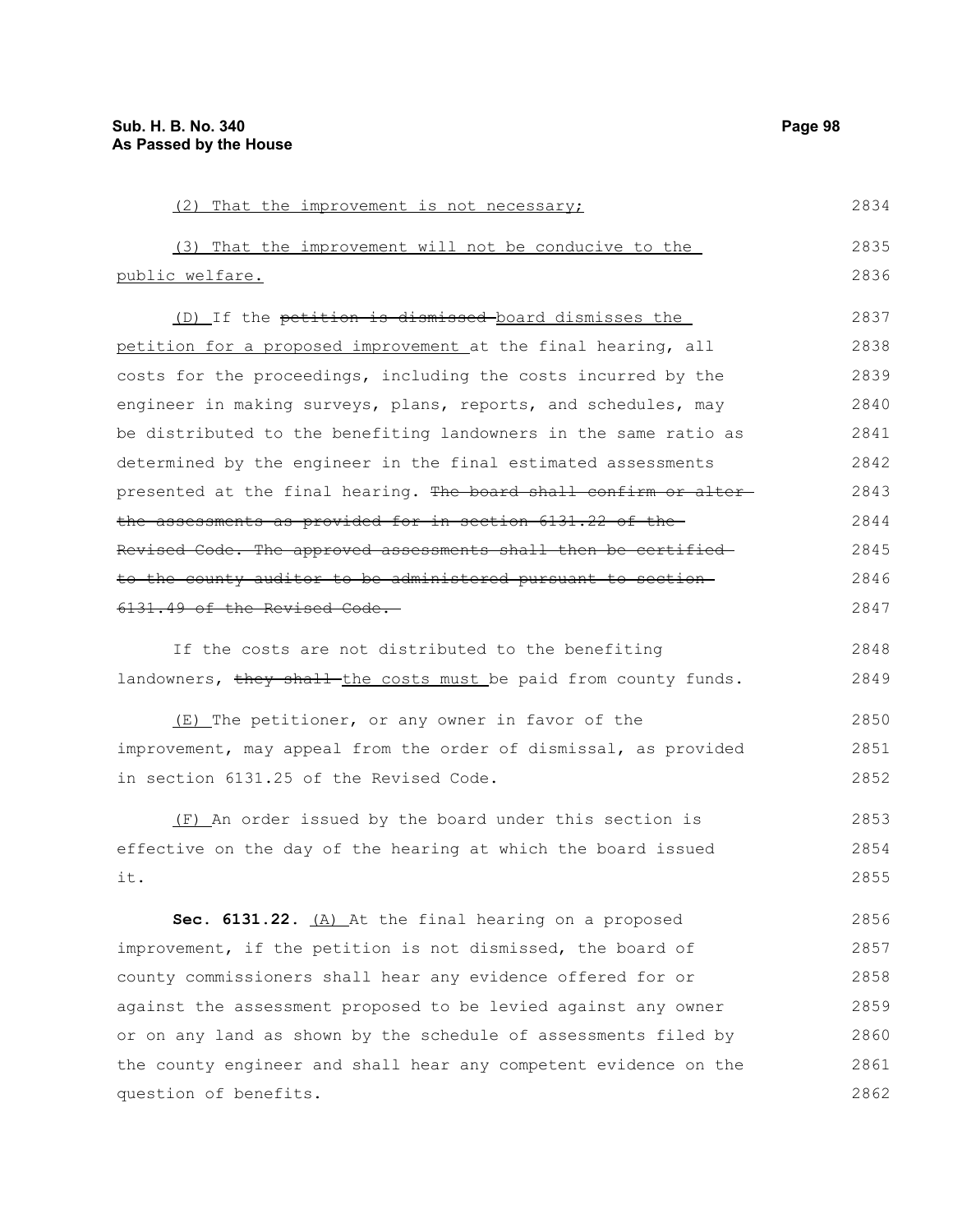(B)(1) The board, from the evidence offered and from an actual view of the premises, shall amend and correct the assessments, and the assessments so amended or corrected shall be approved by the board. That part of the assessment that is assessed 2863 2864 2865 2866 2867

(2) An assessment for benefits to the general public because the improvement is conducive to the public welfare shall be paid by the public and shall be assessed against the county payable from the general fund. Such part of the 2868 2869 2870 2871

(3) An assessment  $a\overline{b}$  is found to benefit state roads or highways shall be assessed against the state payable from motor vehicle revenues. Such part of the 2872 2873 2874

(4) An assessment as is found to benefit county roads or highways shall be assessed against the county payable from motor vehicle revenues. Such part of the 2875 2876 2877

(5) An assessment as is found to benefit any publiccorporation or political subdivision of the state shall be assessed against the public corporation or political subdivision and shall be paid out of the general funds or motor vehicle revenues of the public corporation or political subdivision of the state, except as otherwise provided by law. The board shall approve and confirm 2878 2879 2880 2881 2882 2883 2884

(C) Upon approving the assessments, the board shall orderdo all of the following: 2885 2886

(1) Order the engineer to receive bids for the construction of the proposed improvement, and shall-fix the date, time, and place for the receiving of bids, which shall be not less than twenty-five-thirty days after the date of the order. The board shall determine; 2887 2888 2889 2890 2891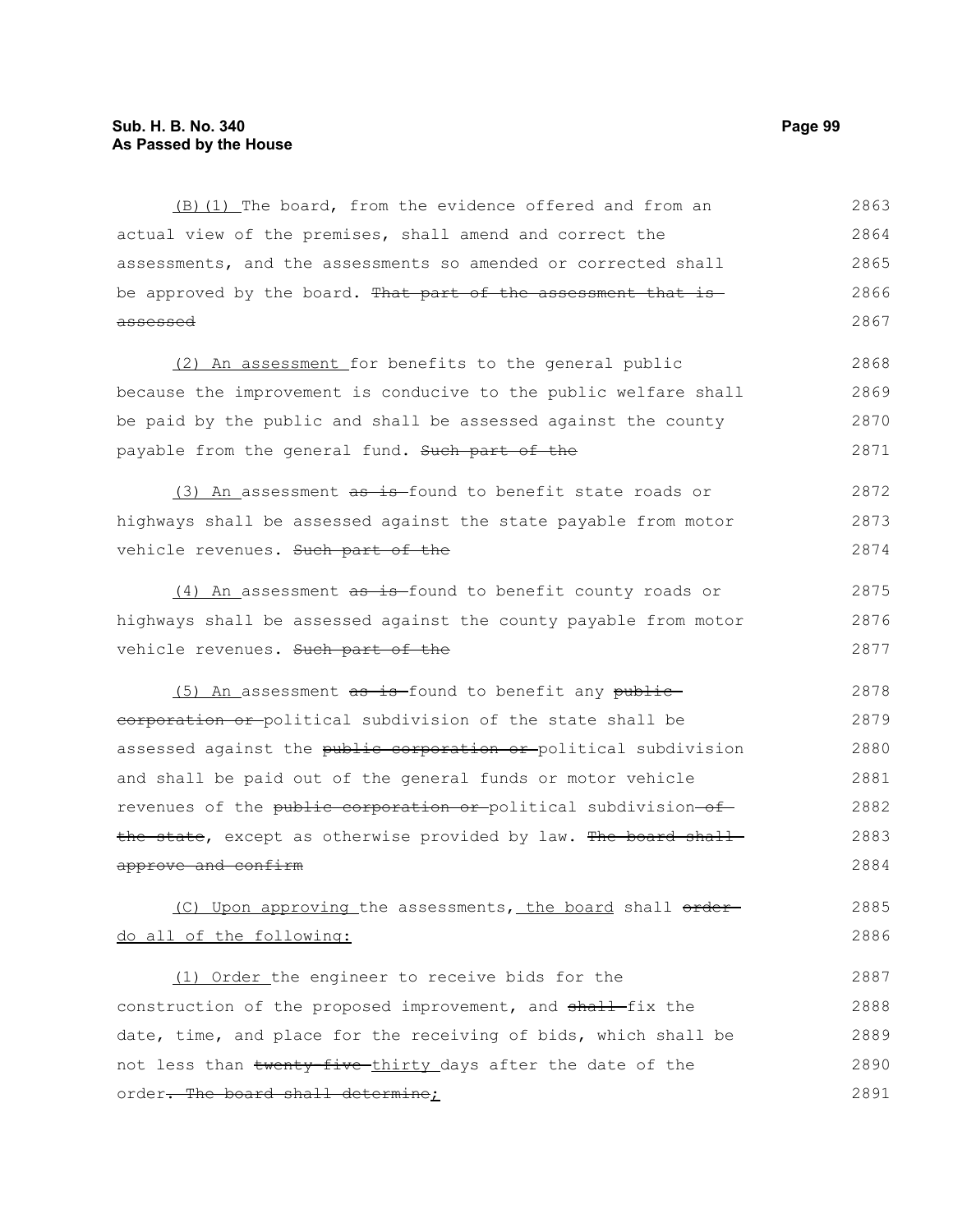(2) Determine when the assessments shall must be paid and shall determine; (3) Determine whether bonds or notes shall must be issued in anticipation of and payable out of the installments of assessments. (D) The board's board shall enter the orders approving the assessments-and ordering, the order requiring the engineer to receive bids, and any other orders made at this the final hearing, shall be entered on in its journal. The clerk of the board of county commissioners shall immediately transmit to the county auditor the schedules listing all assessments as approved by the board. (E) Any owner opposed to the granting of the petition, or any owner opposed to further proceedings in the improvement, or any owner who claims that the assessment levied against-him\_the\_ owner is excessive or is not in proportion to benefits, may appeal from any order made pursuant to this section, as provided 2892 2893 2894 2895 2896 2897 2898 2899 2900 2901 2902 2903 2904 2905 2906 2907 2908

(F) An order issued by the board under this section is effective on the day of the hearing at which the board issued it. 2910 2911 2912

in section 6131.25 of the Revised Code.

**Sec. 6131.23.** (A) The assessments estimated in accordance with section 6131.14 of the Revised Code shall be payable in not less than two semiannual installments. At the time of the final hearing, in the order approving the levying of the assessments, the board of county commissioners shall determine how long a period of time, in semiannual installments, as taxes are paid, shall be given the owners of land benefited to pay the assessments that are made for an improvement and whether or not 2913 2914 2915 2916 2917 2918 2919 2920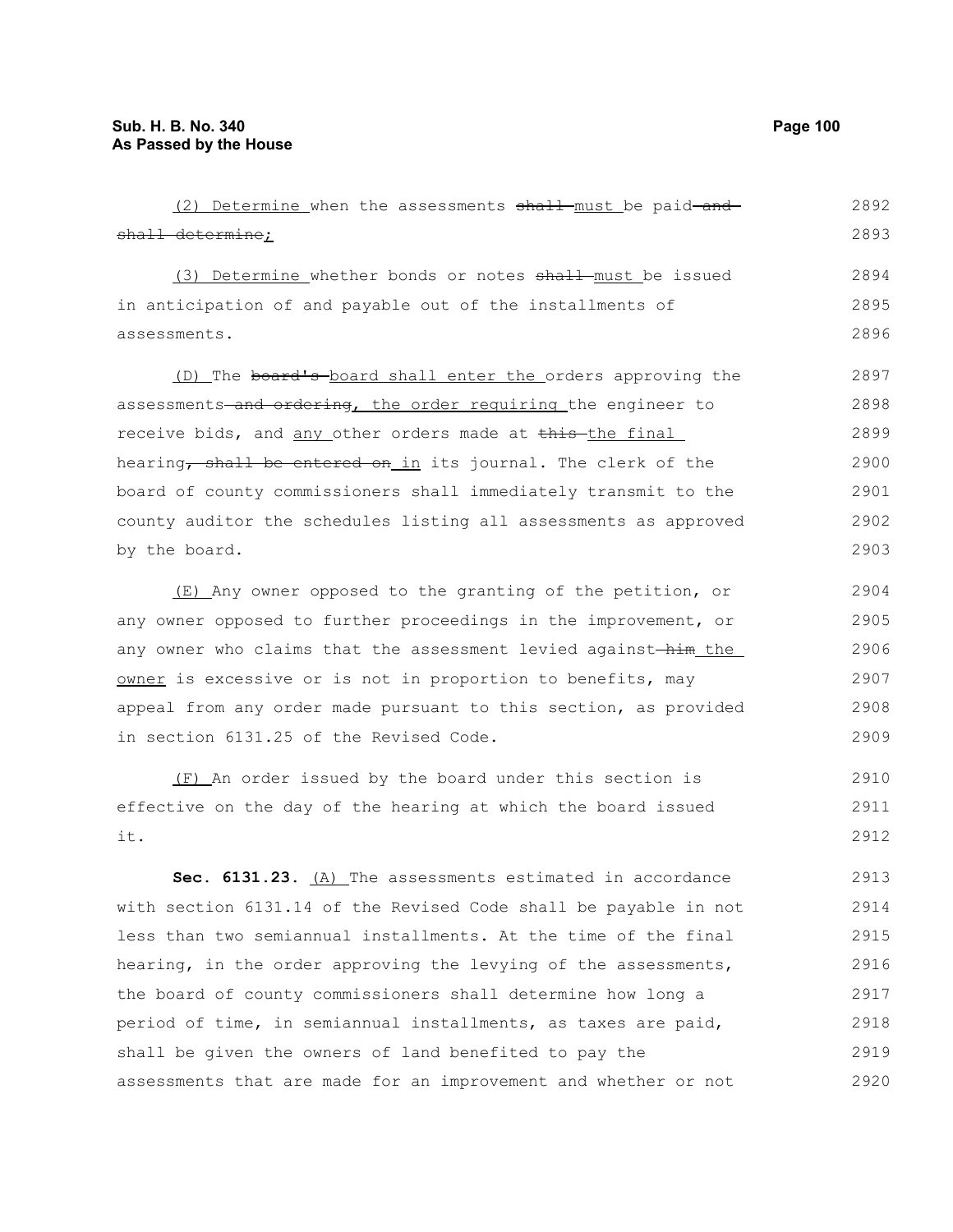bonds or notes shall be issued and sold in anticipation of such payments. If bonds or notes are to be issued, the interest shall be added to the assessments. 2921 2922 2923

(B) If the estimated cost of the improvement does not exceed five hundred dollars, not more than two semiannual installments, as taxes are paid, shall be given to owners of lands benefited to pay the assessments that are made for the improvement. If the estimated cost of the improvement exceeds five hundred dollars, the board may determine the number of installments in which the assessments are to be paid. If any such assessment is twenty-five dollars or less, or whenever the unpaid balance of any such assessment is twenty-five dollars or less, the same shall be paid in full, and not in installments, at the time the first or next installment would otherwise become due. 2924 2925 2926 2927 2928 2929 2930 2931 2932 2933 2934 2935

(C) When assessments are payable in installments and county general funds are used to pay for the improvement, the assessment shall not exceed thirty semiannual installments $\tau$  as computed by the county auditor pursuant to section 6131.49 of the Revised Code, and shall be payable upon completion of the contract. 2936 2937 2938 2939 2940 2941

(D) When assessments are made payable in installments and bonds or notes have been sold to pay for the improvement, interest shall be added to the installments of assessments at the same rate as is drawn by the bonds or notes issued to pay for the improvements. Any owner may pay the estimated assessments on the owner's land in cash within thirty days after the final hearing without paying any interest thereon. If the legislative authority of a political subdivision chooses to pay the assessments on all parcels within the subdivision, both 2942 2943 2944 2945 2946 2947 2948 2949 2950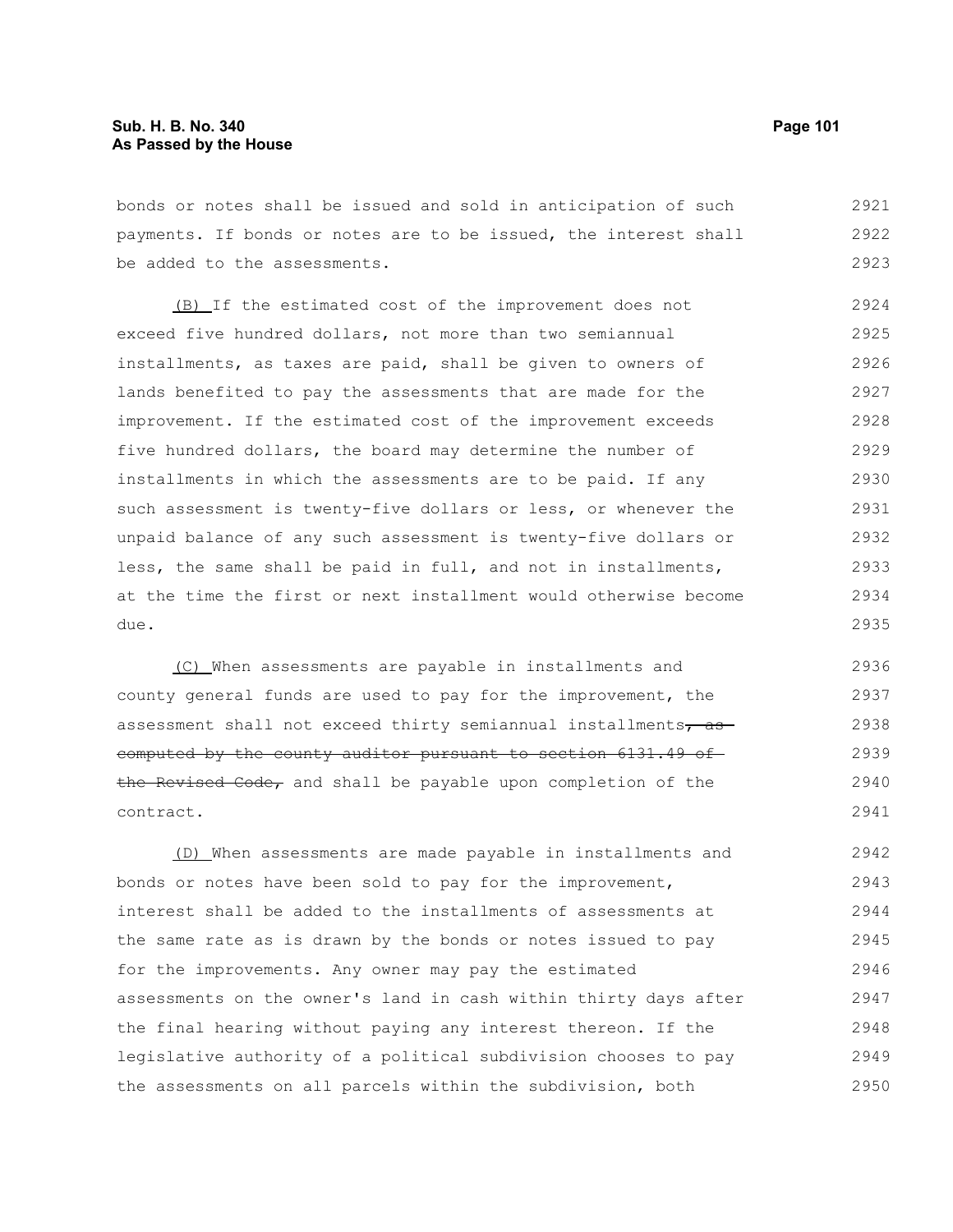### **Sub. H. B. No. 340 Page 102 As Passed by the House**

public and private, in one installment, it shall pass a resolution so stating and shall send the resolution, or a copy thereof, to the board of county commissioners before making the payment. The legislative authority shall pay all subsequent maintenance assessments levied under section 6137.03 of the Revised Code if it chooses to pay the construction assessments on all parcels within the subdivision. 2951 2952 2953 2954 2955 2956 2957

(E) Bonds may be sold for any repayment period that the board of county commissioners may determine proper, not to exceed thirty semiannual installments, except that for bonds sold by a board of county commissioners for soil and water conservation district improvements pursuant to section 940.33 of the Revised Code, the repayment period shall not exceed thirty semiannual installments. 2958 2959 2960 2961 2962 2963 2964

Sec. 6131.24. (A) The board of county commissioners shall fix a date, time, and place at the final hearing for the county engineer to receive bids. The county engineer shall prepare the necessary bid documents and legal advertisements as provided in sections 307.87 and 307.88 of the Revised Code. 2965 2966 2967 2968 2969

(B) If an appeal has been taken to the court of common pleas, as provided in section 6131.25 of the Revised Code, the bids may be received and tabulated, but the bid guaranties with the bids shall immediately be returned to the bidders, and no further steps shall be taken on the bids. 2970 2971 2972 2973 2974

Sec. 6131.25. (A) Any affected owner may appeal to the court of common pleas within twenty-one-thirty days of the date that any order was issued by the board of county commissioners $\tau$ as provided in sections 6131.01 to 6131.64 of the Revised Code under this chapter, and may appeal any one or more of the following questions: 2975 2976 2977 2978 2979 2980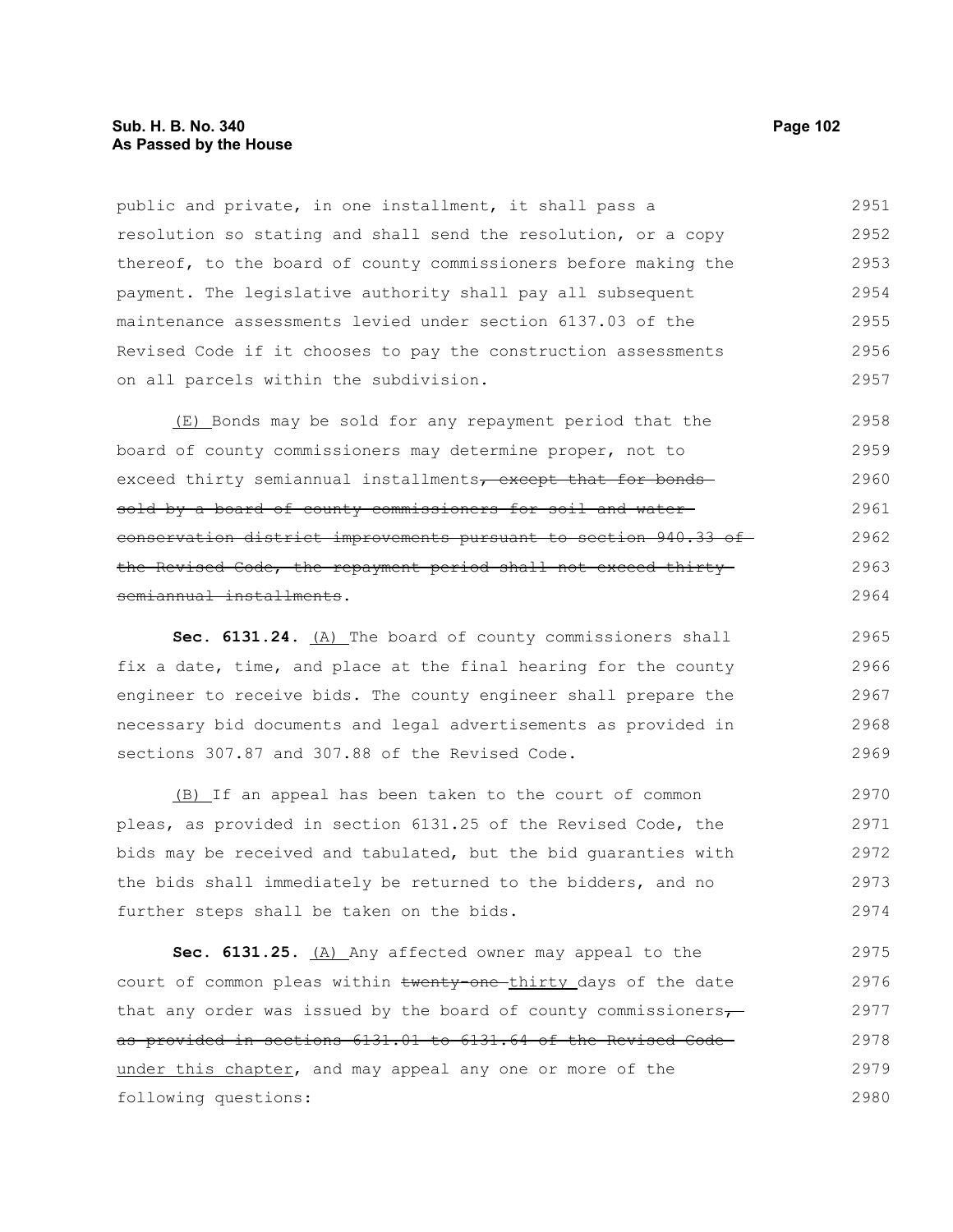| $(A)$ $(1)$ Is the improvement necessary?                                                | 2981 |
|------------------------------------------------------------------------------------------|------|
| $\overline{(B) - (2)}$ Will the improvement be conducive to the public                   | 2982 |
| welfare?                                                                                 | 2983 |
| $\left(\frac{1}{2} - \frac{1}{2}\right)$ Is the cost of the improvement greater than the | 2984 |
| benefits conferred?                                                                      | 2985 |
| $(D)$ $(4)$ Is the route, termini, or mode of construction the                           | 2986 |
| best to accomplish the purpose of the improvement?                                       | 2987 |
| $\overline{(E) - (5)}$ Are the assessments levied according to benefits?                 | 2988 |
| (F) (6) Is the award for compensation or damages just?                                   | 2989 |
| (B) The appeal may be taken from any order affecting any                                 | 2990 |
| part of the improvement as well as from any order affecting the                          | 2991 |
| entire improvement.                                                                      | 2992 |
| Sec. 6131.27. If an appeal is perfected by filing the bond-                              | 2993 |
| and statement provided in-filed pursuant to section 6131.26                              | 2994 |
| 6131.25 of the Revised Code, the clerk of the board of county                            | 2995 |
| commissioners shall promptly prepare a transcript of the orders                          | 2996 |
| made by the board of county commissioners, and shall file such                           | 2997 |
| transcript with the clerk of the court of common pleas, together                         | 2998 |
| with -all the original papers in said proceedings. The clerk of                          | 2999 |
| the court of common pleas shall file such transcript and papers-                         | 3000 |
| in the court of common pleas - the permanent files of records of                         | 3001 |
| the proceedings maintained by the board of county commissioners                          | 3002 |
| and county engineer as required under section 6131.061 of the                            | 3003 |
| Revised Code. The proceedings on appeal in the court of common-                          | 3004 |
| pleas shall be styled, "In the matter of the appeal in county-                           | 3005 |
| ditch or improvement No_______________, petitioned for by-                               | 3006 |
|                                                                                          | 3007 |
|                                                                                          |      |

**Sec. 6131.28.** Several owners may appeal from the orders in 3008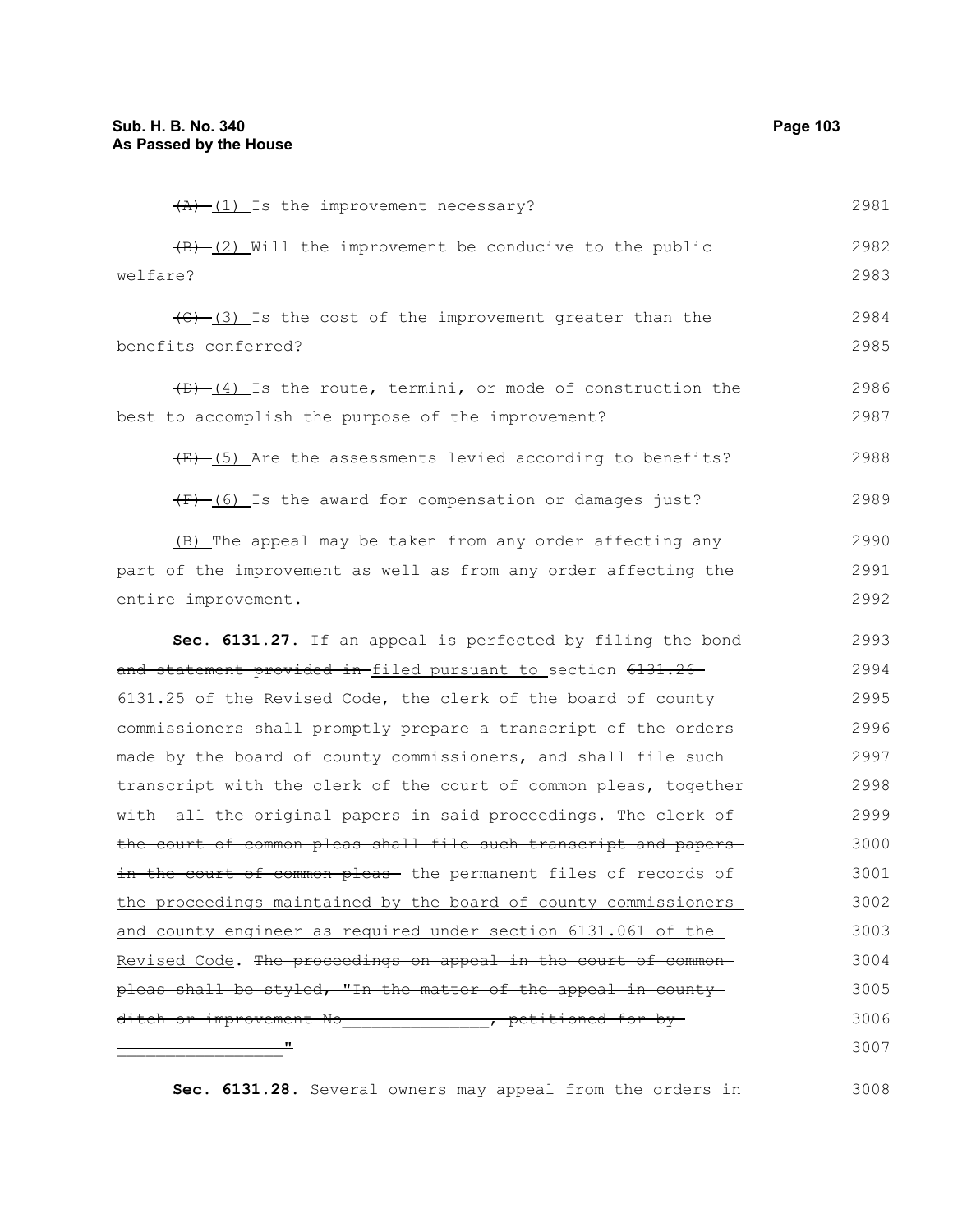### **Sub. H. B. No. 340 Page 104 As Passed by the House**

the same improvement-and file separate bonds and separatestatements stating the matters appealed. If several owners appeal, only one transcript need be made by the clerk of the board of county commissioners. All the appeals shall be filed in one action in the court of common pleas, which court, on any appeal, may separate for hearing or trial the issues appealed to said court, and render its order, judgment, or decree upon the issues as the same are determined. The case on appeal shall be advanced, or tried as soon as the court can hear it. 3009 3010 3011 3012 3013 3014 3015 3016 3017

Sec. 6131.30. (A) The court of common pleas, on appeal, shall hear the matters appealed de novo. The proceedings shall be conducted under the rules of law and procedure for civil cases. An appeal shall bring into the court all the owners who in any way may be interested in or affected by the matter appealed. The court, exercising equitable jurisdiction, shallhear all matters appealed, except an appeal from an orderallowing or refusing to allow compensation or damages. The court may view the premises the same as views in other civil cases and shall make such judgment, order, or decree as is warranted bythe evidence. Any owner aggrieved by the judgment, order, or decree may appeal for a review of the proceedings, the same asin other civil cases. On appeal, the burden of proof shall be on the owner having the affirmative of the proposition, who shallhave the opening and closing. The court, exercising equitable jurisdiction, shall bring the entire proceedings before it in order to determine all the issues raised in the proceedings and enter a final judgment, order, or decree for or against the improvement petitioned for and for or against the assessments to be levied and the compensation and damages to be paid. 3018 3019 3020 3021 3022 3023 3024 3025 3026 3027 3028 3029 3030 3031 3032 3033 3034 3035 3036 3037

(B) If the court orders the county engineer to make a survey and file-his the engineer's reports, plans, and 3038 3039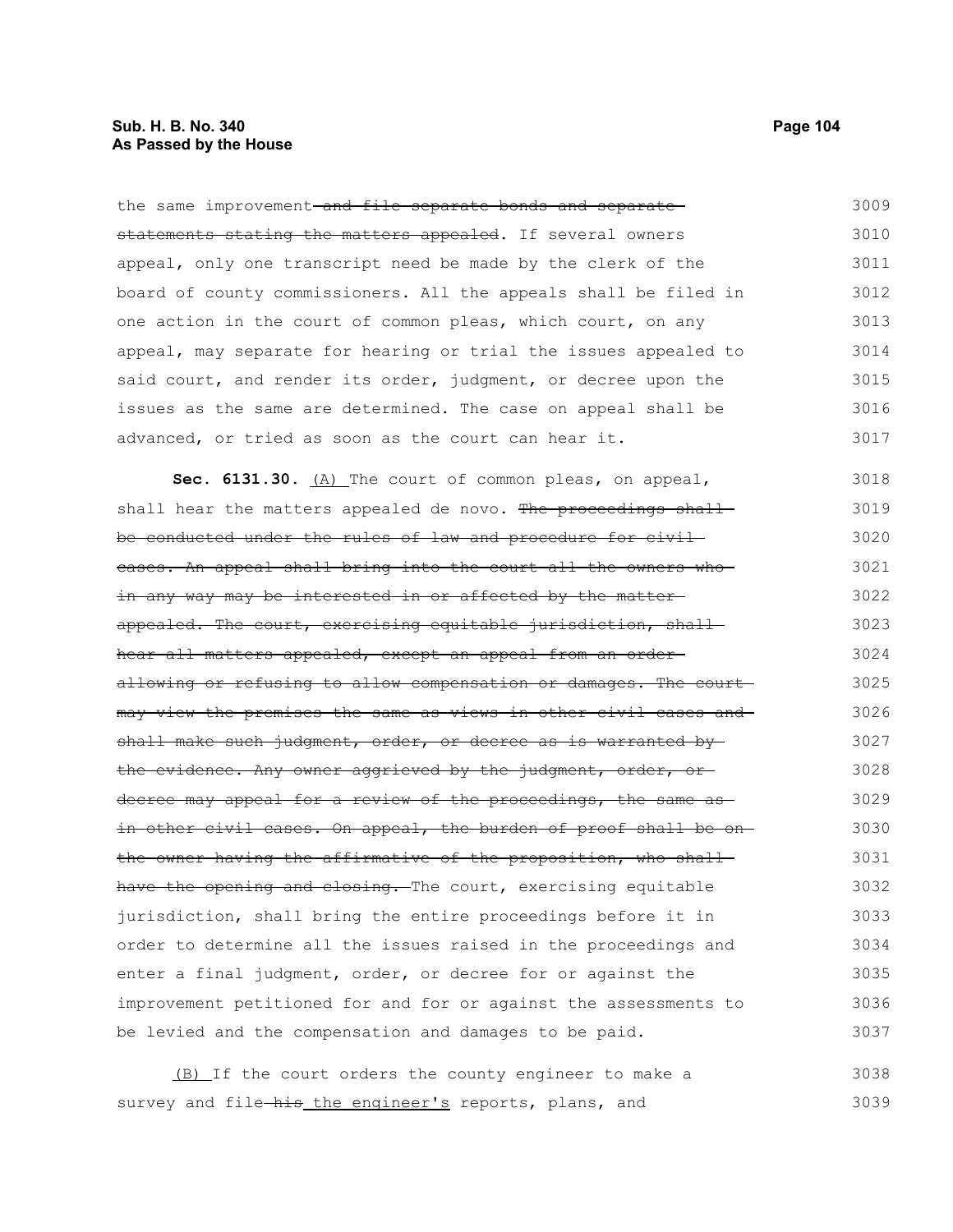schedules, the court also shall enter an order for transfer from the general revenue funds of the county to the general drainage improvement fund a sum of not more than twenty-five per cent of the engineer's preliminary estimate. 3040 3041 3042 3043

The court of common pleas may appoint a board ofarbitrators to assume the duties of the judge. The board shallbe comprised of three disinterested persons chosen by the judge, who shall designate one of the persons to be chairman. A decision of the board shall require approval of a majority of the members. Either party may appeal the board's decision to the court of common pleas, which shall decide the case on the record of arbitration. 3044 3045 3046 3047 3048 3049 3050 3051

**Sec. 6131.32.** On appeal from an order made by the board of county commissioners allowing or refusing to allow compensation or damages, the owners interested shall have the right of trial by jury. The issues shall be made by the application or claimfiled with the clerk of the board of county commissioners for compensation or damages, and the statements in such applications shall be deemed denied. The claimant for compensation or damagesshall have the affirmative and shall have the opening and closing of the trial. The case shall proceed pursuant to the lawand the rules governing civil procedure, with the same rightsfor motions for new trial and the right of appeal as in other eivil cases. The jury may view the premises, as in other civil cases. Just compensation or damages shall be awarded, as provided in the Ohio constitution. 3052 3053 3054 3055 3056 3057 3058 3059 3060 3061 3062 3063 3064 3065

**Sec. 6131.33.** The jury authorized by section 6131.32 of the Revised Code, upon submission of the case to it under proper charge of the court of common pleas, and upon a form of verdictprovided by the court, shall return its verdict determining the 3066 3067 3068 3069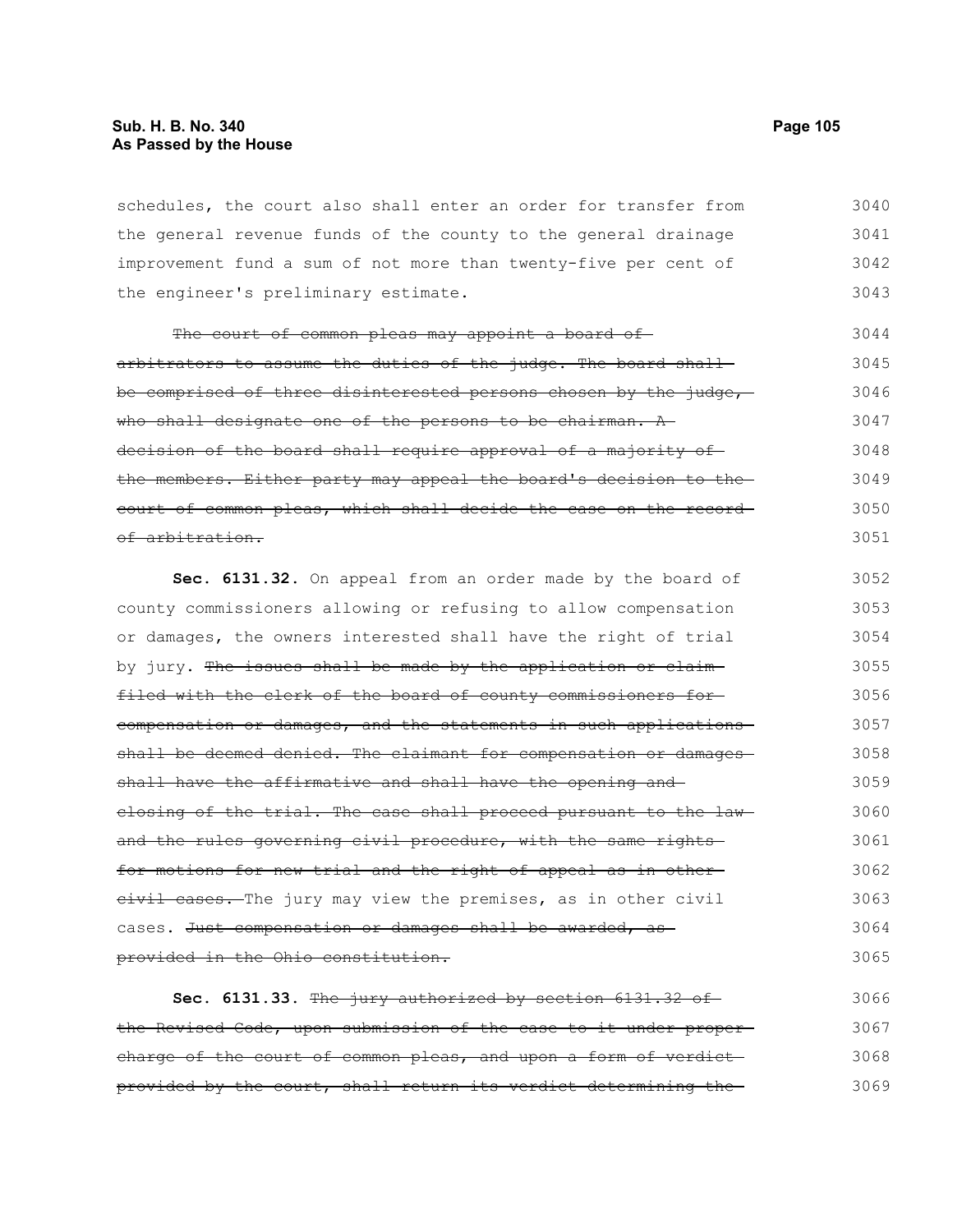| matter in issue, upon which verdict a judgment shall be entered   | 3070 |
|-------------------------------------------------------------------|------|
| by the court as in other civil cases. The verdict shall be-       | 3071 |
| signed by the jury. Nine or more of the jurors must concur in a   | 3072 |
| verdict. If there is more than one appellant in a trial by jury   | 3073 |
| authorized under section 6131.32 of the Revised Code with         | 3074 |
| separate claims on the question of allowance or compensation or   | 3075 |
| damages, or the refusal to allow compensation or damages, or if   | 3076 |
| there are issues as to different properties, the court may        | 3077 |
| submit all the several claims and issues to the same jury, with   | 3078 |
| appropriate verdicts as to each claim, or it. The court also      | 3079 |
| may direct separate trials for the separate claims and issues-    | 3080 |
| or any one or more of them. In said proceedings the. The court    | 3081 |
| shall instruct the jury shall be instructed that in its verdict   | 3082 |
| for compensation for land taken or for damages to any land by an- | 3083 |
| improvement-it shall not consider or deduct the value of any      | 3084 |
| benefits that such land will receive from the construction of     | 3085 |

such improvement.

**Sec. 6131.34.** The court of common pleas shall receive the verdict referred to in section 6131.33 of the Revised Code, and if no motion for new trial thereof is filed within three days, which motion may be filed as in other civil cases and for like causes, or if such motion for a new trial is overruled, it shall render judgment according to said verdict, and for or against the owners, separately, if there is more than one. The court shall tax the costs of appeal, including jury fees, in favor ofthe prevailing party, and where two or more appeals are tried together the court shall divide the costs as is equitable. If the appellants, on claims for compensation or damages, do not recover a judgment for more than the amount of compensation or damages awarded by the board of county commissioners, the costs on the hearing as to compensation or damages on appeal shall be 3087 3088 3089 3090 3091 3092 3093 3094 3095 3096 3097 3098 3099 3100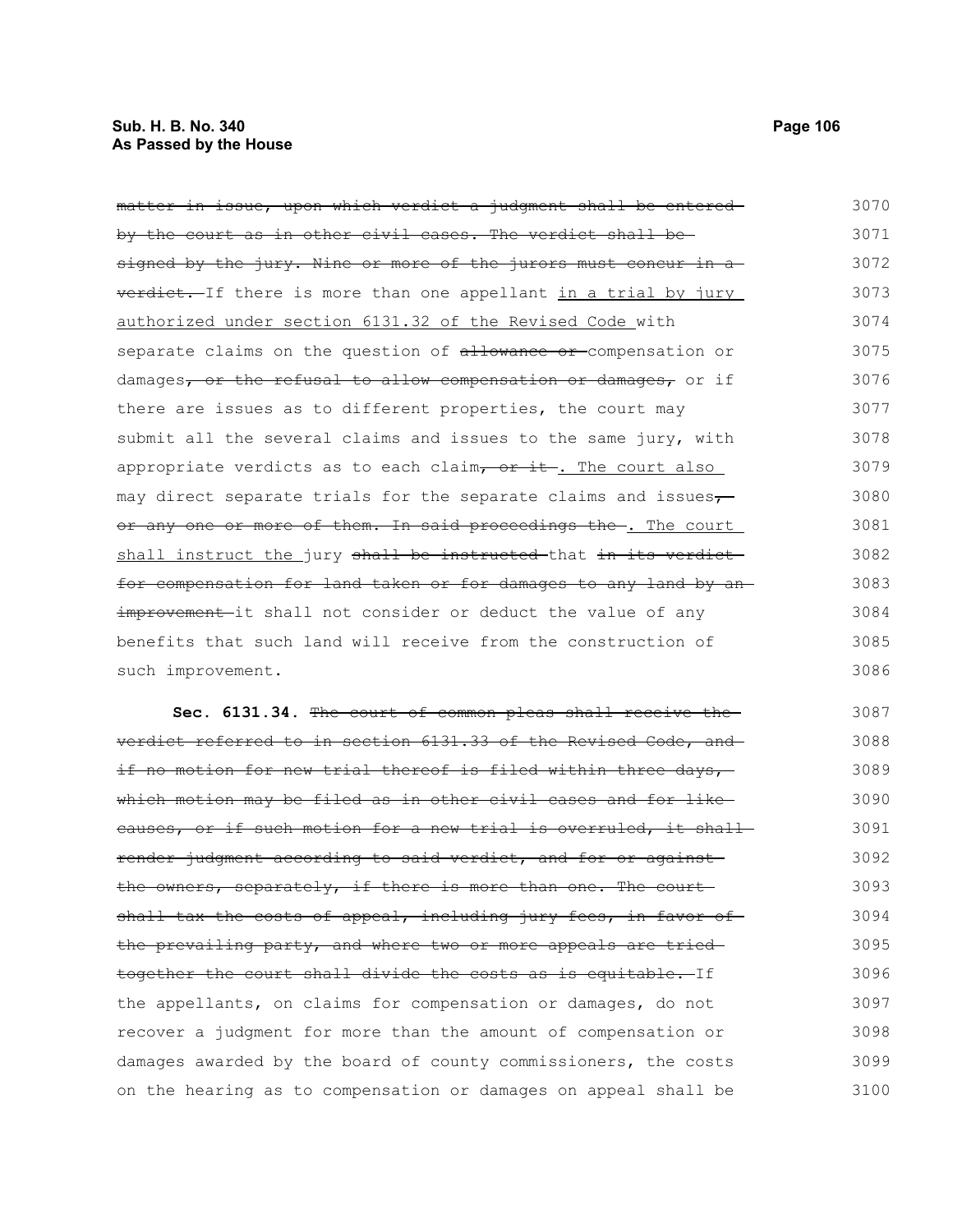taxed against the appellants. If the amount recovered is greater than the amount awarded by the board, the costs shall be taxed against the county. 3101 3102 3103

The prosecuting attorney shall represent the county in all appeals on questions of compensation or damages. On appeals of other matters which are tried to the court sitting as a court of equity, the court shall adjudge the costs as it deems just and equitable except as otherwise provided in section 6131.01 to 6131.64, inclusive, of the Revised Code. 3104 3105 3106 3107 3108 3109

**Sec. 6131.36.** (A) After the final judgment, order, or decree upon any appeal is rendered by the court of common pleas, the clerk of the court of common pleas shall, within twenty-one days, make a transcript of the same and shall certify and transmit it with all original papers in the case to the clerk of the board of county commissioners, who shall forthwith enter the judgment, order, or decree upon the journal of the board. If the judgment, order, or decree is in favor of the granting of the improvement, the board shall proceed with the improvement proceedings in compliance with the final judgment, order, or decree from the point at which they were terminated by the appeal or from the point at which the court orders the board to proceed. 3110 3111 3112 3113 3114 3115 3116 3117 3118 3119 3120 3121 3122

(B) Upon the expiration of the twenty-one day appeal period provided in section 6131.25 of the Revised Code, the clerk of the board of county commissioners shall transmit the schedules of assessments and damages to the county auditor. The board of county commissioners and the county engineer shall proceed with letting contracts and constructing the improvement, and the county auditor shall proceed to levy and collect assessments and to pay compensation and damages as if no appeal 3123 3124 3125 3126 3127 3128 3129 3130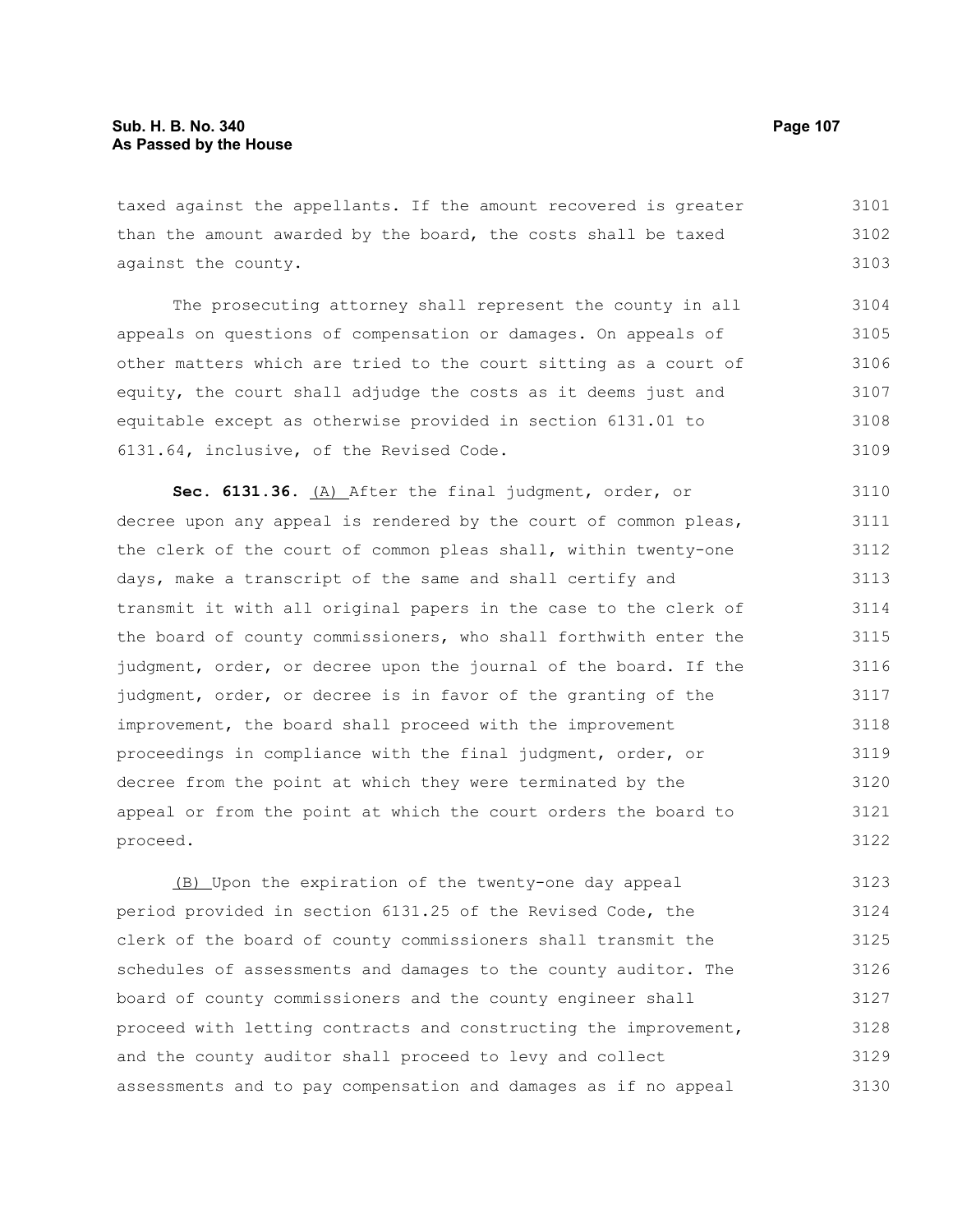had been taken. If an appeal is-perfected to the court ofappeals and a supersedeas bond is given filed pursuant to section 6131.25 of the Revised Code, the board and the engineer shall stay their proceedings until the final determination of the proceedings in the court of appeals or in the supreme court. 3131 3132 3133 3134 3135

**Sec. 6131.42.** Any owner who has suffered any loss or damage by reason of the failure of the contractor to perform his contract, or by his negligence in performing the contract, maybring suit against the contractor and his bondsmento recover the damages so sustained. Two or more owners who are assessed for the construction of the improvement may in one suit bring an action against the contractor and his bondsmento recover the damages which may be sustained by all the plaintiffs by reason of the failure of the contractor to construct the improvement according to the contract. 3136 3137 3138 3139 3140 3141 3142 3143 3144 3145

When two or more owners join in one suit in an action fordamage against the contractor, the jury in one verdict shallfind the damages suffered by all the plaintiffs. The court shall enter judgment on the verdict in favor of the plaintiffs for theamount of damages, as found by the jury, and shall at the timeof entering the judgment find what part of said judgment shouldbe paid to each of the plaintiffs respectively, and shall orderthe clerk to the court to pay to each of said plaintiffs the part of said judgment as found by the court when said judgment is paid. Any owner who is assessed for the construction of any improvement may bring an action to enjoin the payment of any money owed a contractor who has not constructed the work according to the contract and specifications until the contractor has constructed the improvement according to the contract and specifications. The remedies provided in this section are in addition to all other remedies provided by law. 3146 3147 3148 3149 3150 3151 3152 3153 3154 3155 3156 3157 3158 3159 3160 3161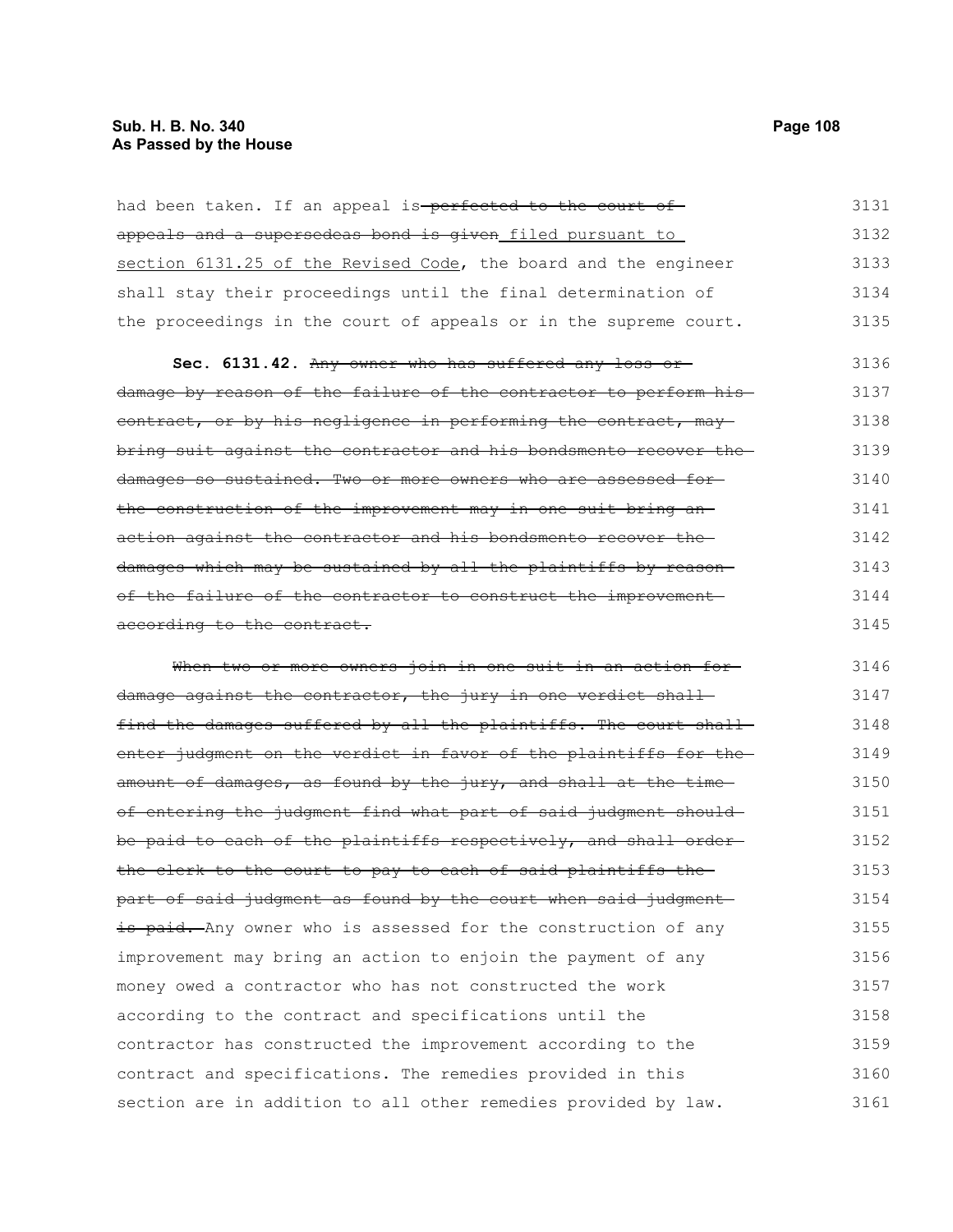# **Sub. H. B. No. 340 Page 109 As Passed by the House**

**Sec. 6131.43.** (A) Upon the completion of the work and the approval of it by the county engineer, the board of county commissioners shall order the county auditor to reduce pro rata the assessments confirmed by it by the difference between the estimated cost of the construction and the final cost as certified by the county engineer. The assessments so reduced, including the cost of location, engineering, compensation, damages, and contingency and the assessment for maintenance for one year, shall be levied upon each parcel of land, each public corporation, and each department, office, or institution of the state as stated in the schedules as of the date of the order of the board approving the contracts and ordering the levying of the assessments. 3162 3163 3164 3165 3166 3167 3168 3169 3170 3171 3172 3173 3174

(B) The auditor shall notify the owners of all assessed lands of the amount of the actual assessment, which shall be not less than ten dollars, and of the payment plan for the collection of the assessments. The auditor shall immediately place the assessments so levied upon the duplicates of the county, and the assessments shall be a lien upon the several parcels of land respectively from and after the date of the order of the board approving and levying the assessments. The auditor shall be liable on-his the auditor's bond for any damages sustained by any person by reason of the auditor's failure to place promptly the assessments upon the proper duplicates of the county. 3175 3176 3177 3178 3179 3180 3181 3182 3183 3184 3185 3186

(C) The county auditor shall transmit to the governing body of any public corporation political subdivision affected by an improvement the assessments levied against it. The governing body shall authorize payment to be made to the county treasurer of the county in which the improvement is located from the general fund of the -public corporation political subdivision, 3187 3188 3189 3190 3191 3192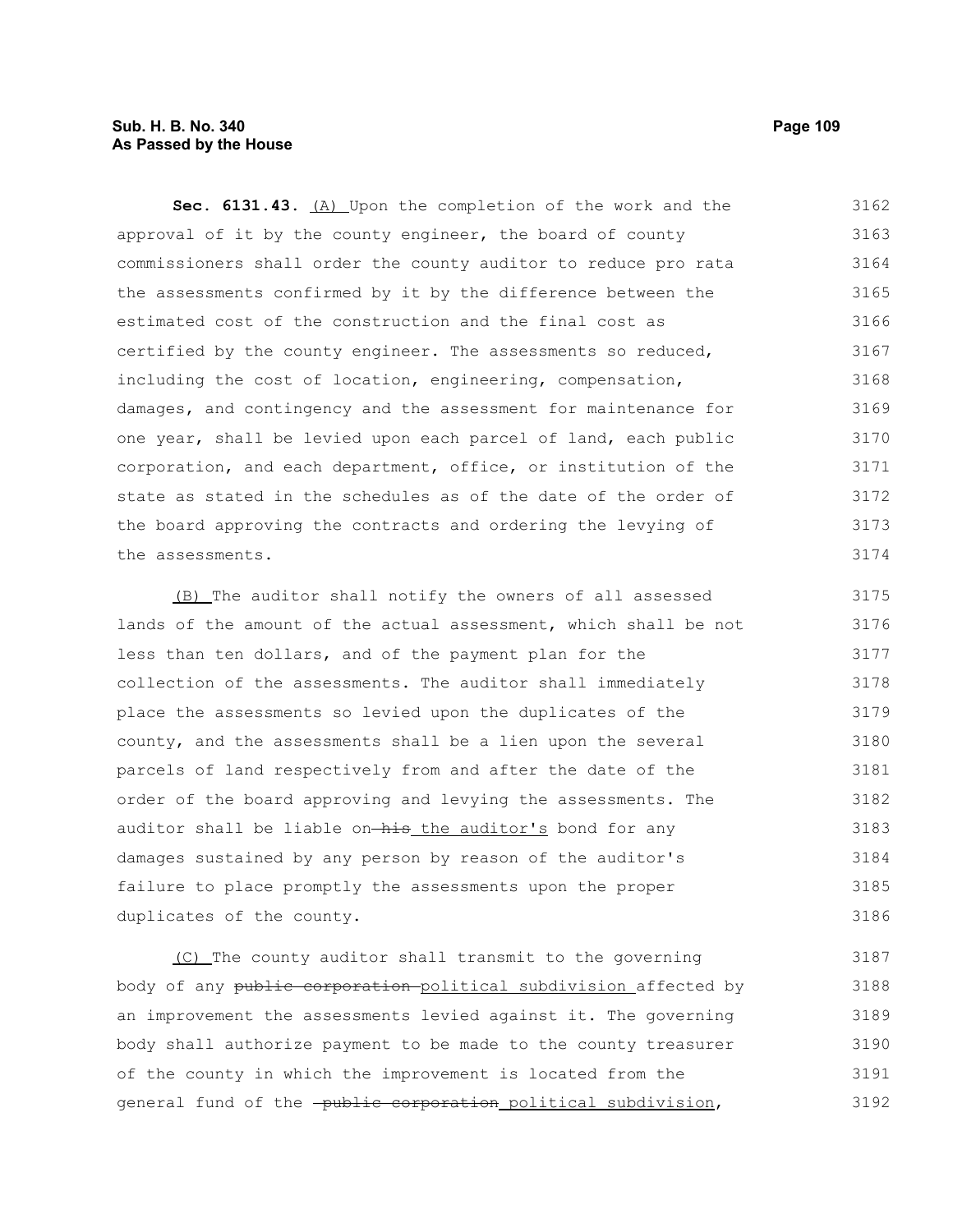except as otherwise provided by law.

(D) The county auditor shall also transmit to the director of any department, office, or institution of the state, affected by an improvement the assessments levied against any department, office, or institution of the state. Payment shall be made to the county treasurer of the county in which the improvement is located from the drainage assessment fund in the manner provided by section 6133.15 of the Revised Code. In presenting their proposed expenses to the director of budget and management pursuant to section 126.02 of the Revised Code, the directors of all departments, offices, or institutions of the state shall list all unpaid assessments received before the first day of October of the year preceding the first regular session of the general assembly for the state's proportionate share of the cost of any improvement authorized or constructed under sections 6131.01 to 6131.64, 6133.10 to 6133.15, and 6135.01 to 6135.27 this chapter and Chapters 6133. and 6135. of the Revised Code and all unpaid assessments for maintenance as provided by sections 6137.01 to 6137.14 Chapter 6137. of the Revised Code. The assessments so listed shall be included in the state budget estimates of revenues and expenditures for each state fund and budget estimates for each state agency prepared and submitted to the governor under section 126.02 of the Revised Code. 3194 3195 3196 3197 3198 3199 3200 3201 3202 3203 3204 3205 3206 3207 3208 3209 3210 3211 3212 3213 3214 3215

**Sec. 6131.47.** During the execution of the work on an improvement, the county engineer shall cause notice to be givento the owner within seven days in advance of removal or alteration of a culvert, bridge, fence, or floodgate, where theremoval or alteration is necessary to the progress of the work of the improvement, to remove or make such alteration as the engineer finds necessary. 3216 3217 3218 3219 3220 3221 3222

3193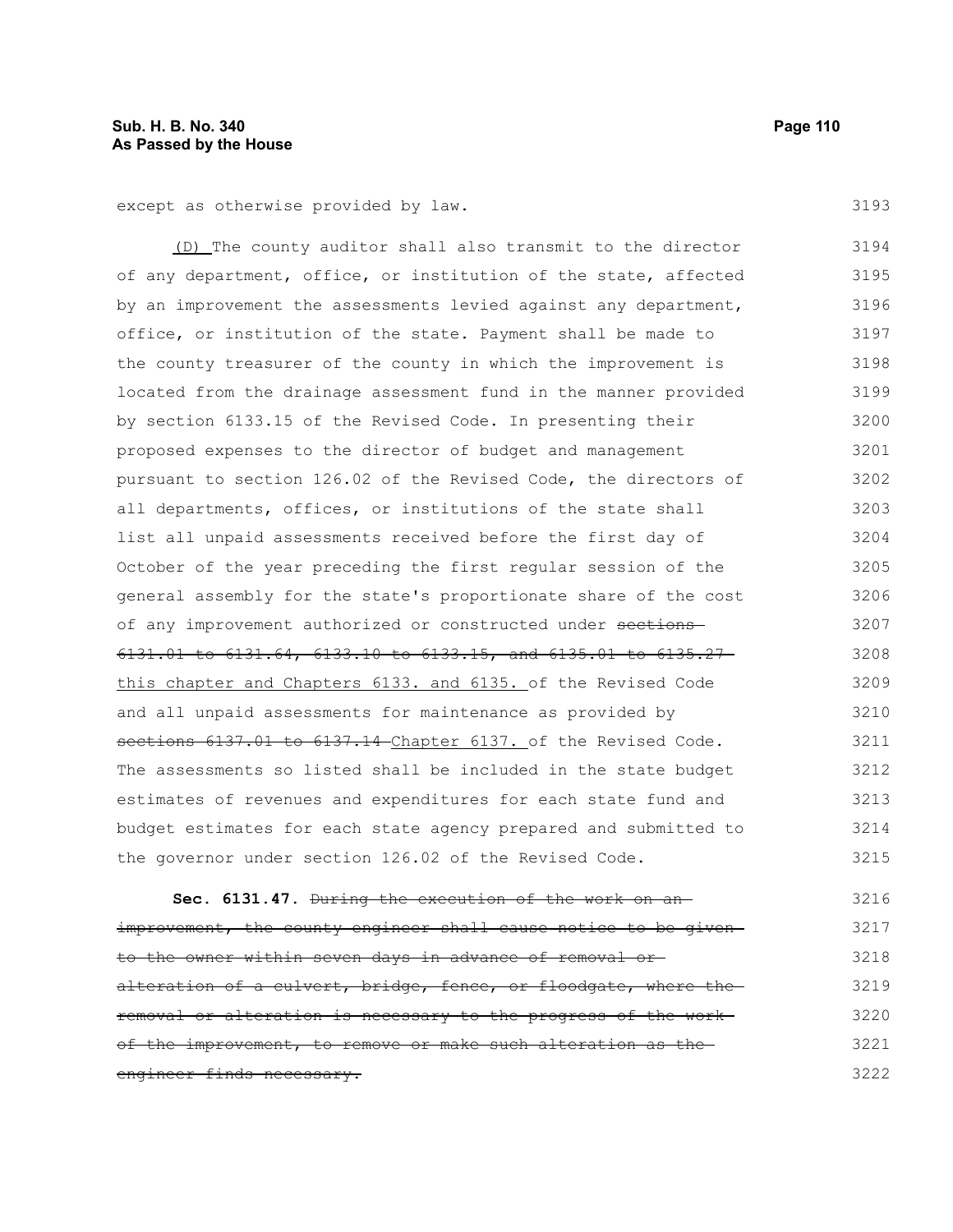# **Sub. H. B. No. 340 Page 111 As Passed by the House**

During the formulation of the plans, the (A) The county engineer shall evaluate all culverts and bridges, except those on state and federal highways, for adequacy of capacity, vertical and horizontal alignment, and stability. Any The county engineer shall schedule any bridge or culvert found not eonforming that does not conform with the design of the drainage improvement shall be scheduled for removal and replacement or repair as the engineer considers necessary. 3223 3224 3225 3226 3227 3228 3229 3230

(B) If, in the judgment of the county engineer, determines that the culverts and bridges were adequate in capacity or vertical and horizontal alignment at the time of their installation, the removal and replacement with a comparable, adequate culvert or bridge shall be made at the expense of the project less any costs, which shall be apportioned by the engineer, for correction, maintenance, or replacement of the culvert or bridge in whole or in part due to deterioration or instability had the structure been left in place. The latter costs shall be specially assessed to the owner. 3231 3232 3233 3234 3235 3236 3237 3238 3239 3240

Any (C) The county engineer shall schedule in the project plans any culvert or bridge, except those on state and federal highways, that is washed out in whole or part, but that otherwise meeting meets the requirements of the drainage improvement, shall be scheduled in the project plans-for such repairs, additions, or other corrective measures as in theopinion of the engineer are necessary to the preservation of preserve the bridge or culvert, the . The costs of which shall be assessed to the appropriate owner-for reasons that the culvert or bridge was improperly designed and constructed. 3241 3242 3243 3244 3245 3246 3247 3248 3249 3250

(D) Fences and floodgates impeding the flow of water shall be removed as a part of the drainage improvement. Replacement 3251 3252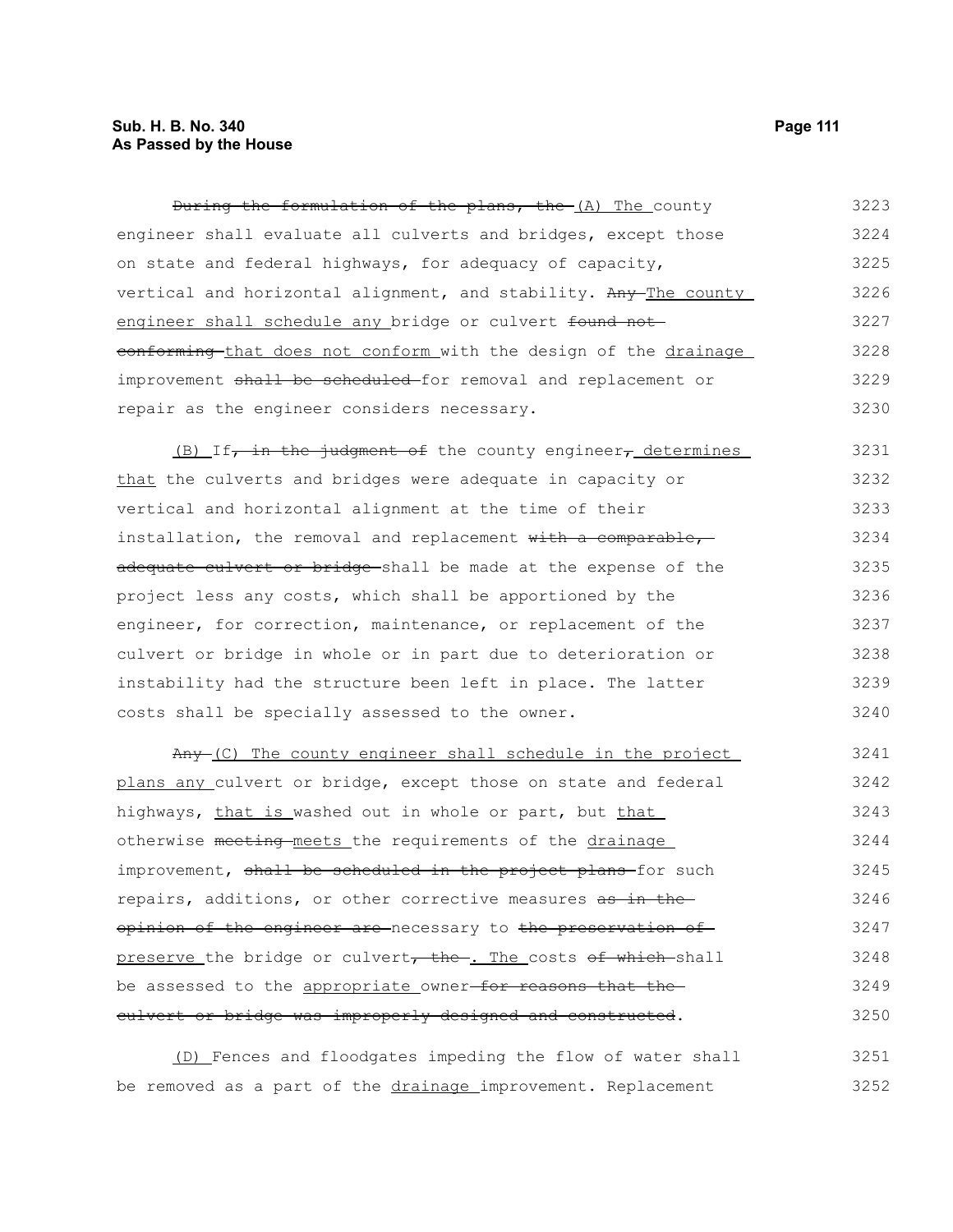is obtained from the county engineer.

may be made by the owner, provided that prior written approval (E) The county engineer shall cause notice to be given to

the owner not later than seven days in advance of removal or alteration of a culvert, bridge, fence, or floodgate. 3255 3256 3257

(F) Any owner may furnish the work and material in lieu of a special assessment, provided he makes the owner does all of the following: 3258 3259 3260

(1) Makes written application to the county engineer within ten ealendar-days after the final hearing, furnishes; 3261 3262

(2) Furnishes the work and materials in accordance with the specifications for the improvement, performs same; 3263 3264

(3) Performs the work so as not to delay the project contractor, and completes; 3265 3266

(4) Completes the work prior to the completion of the work on the whole improvement.

Should-(G) If the owner default-defaults on any or all of these conditions, the county engineer shall recommend to the board of county commissioners that the default be completed by an extra work order to the project contractor and its cost assessed to the owner. 3269 3270 3271 3272 3273

Sec. 6131.50. (A) The board of county commissioners of each county shall may provide and establish the "general drainage improvement fund," which fund shall to be used as a sinking fund for all bonds issued under sections 6131.01 to 6131.64, inclusive, of the Revised Code. Said 3274 3275 3276 3277 3278

(B) The fund  $shall$ -may consist of any of the following: 3279

3253 3254

3267 3268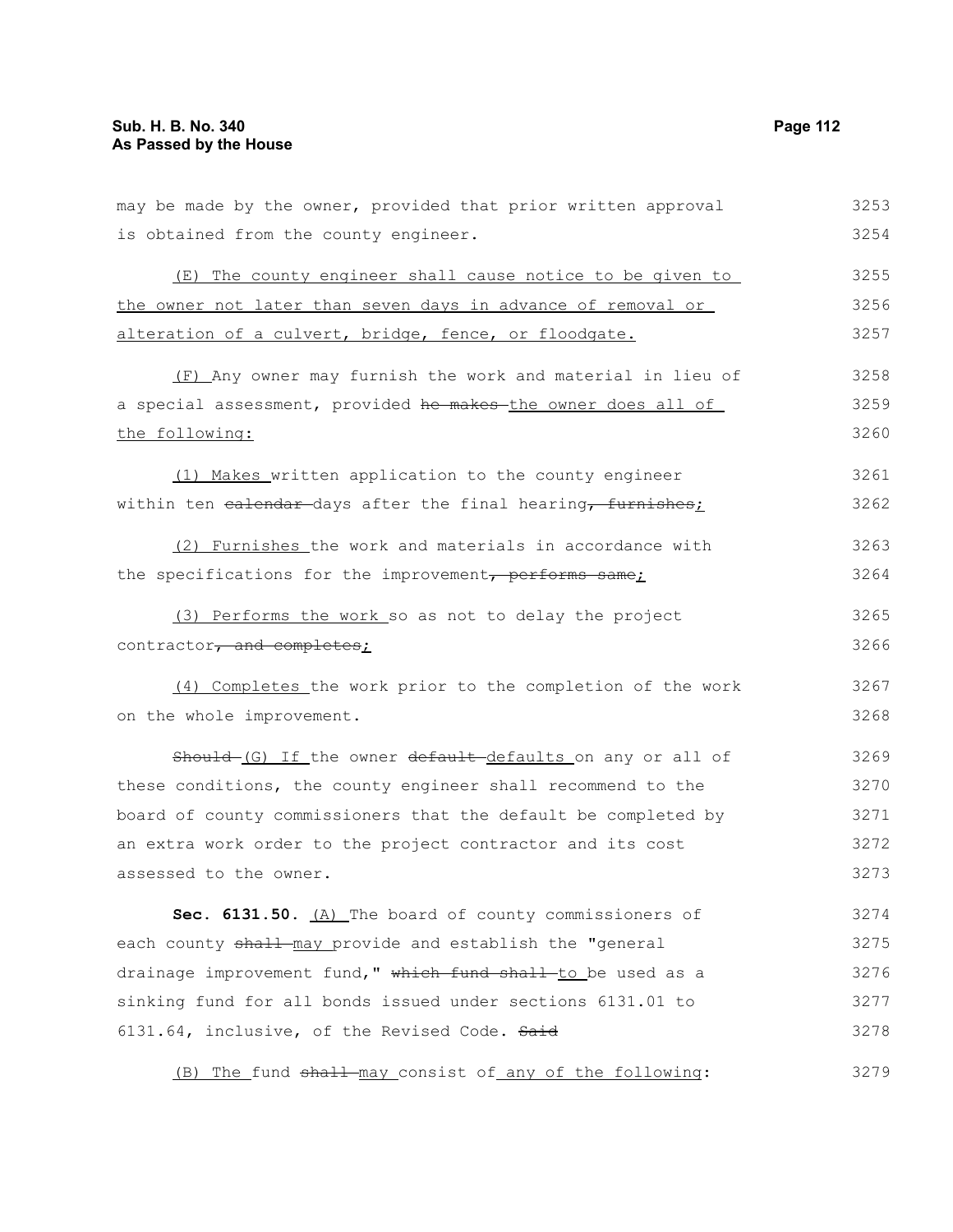$(A)$  (1) Any taxes levied and collected for ditch and drainage purposes under county levies, not by law otherwise disposed of; 3280 3281 3282

 $\frac{1}{B}(2)$  The proceeds of all bonds issued and sold under sections 6131.01 to 6131.64, inclusive, of the Revised Code; 3283 3284

 $(\theta)$ (3) The collections from all special assessments for benefits to property, as provided in such sections; 3285 3286

 $(D)$  (4) Such other funds as by law are provided to be paid therein. 3287 3288

**Sec. 6131.51.** (A) All costs and expenses of improvements under sections 6131.01 to 6131.64 of the Revised Code this chapter, including contract prices of construction and the costs of locating the improvement, shall may be paid from the general drainage improvement fund. No warrants shall be drawn to be paid from the fund unless it contains a sufficient amount not otherwise specifically appropriated to pay them. 3289 3290 3291 3292 3293 3294 3295

(B) The letting and approving of any contract for an improvement shall be considered a specific appropriation of the amount of the obligation, and that amount shall be set apart for the purpose of the payment and contingently charged against the fund. If at any time the fund contains the proceeds of bonds or notes issued and sold under such sections, the fund shall not be depleted below the obligations incurred by the bond or note issue unless assessments or levies have been made or ordered made in sufficient amount to redeem the bonds or notes as they fall due. If at any time obligations legally incurred exceed the amount of the drainage improvement fund, an amount of the general revenue funds in the county treasury equal to the deficiency, unless otherwise appropriated, may by resolution of 3296 3297 3298 3299 3300 3301 3302 3303 3304 3305 3306 3307 3308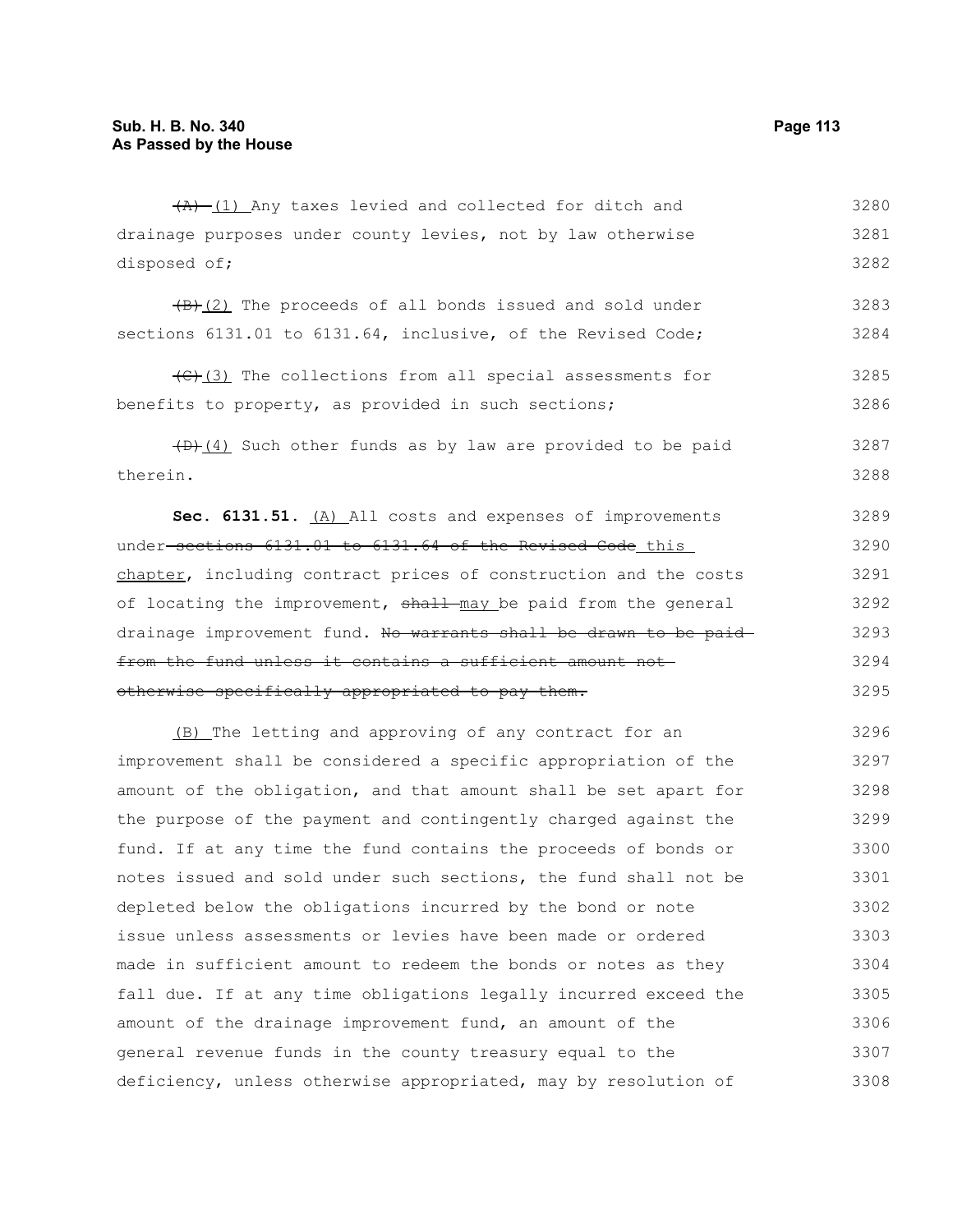| the board of county commissioners be transferred to the general  | 3309 |
|------------------------------------------------------------------|------|
| drainage improvement fund.                                       | 3310 |
| (C) At any time after assessments collected for a drainage       | 3311 |
| improvement exceed the amount allocated to the board for         | 3312 |
| engineering expenses, the board of county commissioners may by   | 3313 |
| resolution transfer from the drainage improvement fund to the    | 3314 |
| general revenue fund of the county an amount equal to that       | 3315 |
| amount as reimbursement of the sum previously transferred under  | 3316 |
| section 6131.12 or 6131.30 of the Revised Code.                  | 3317 |
| Sec. 6131.52. $Fhe-(A)$ If necessary, the board of county        | 3318 |
| commissioners, at its each March session, annually, shall, if    | 3319 |
| necessary, levy upon the grand duplicate of the county a tax,    | 3320 |
| not to exceed five-tenths of one mill on the dollar, that is     | 3321 |
| sufficient to pay for the location and construction of the       | 3322 |
| portions of the respective improvements located by it the board  | 3323 |
| or for which the county has been assessed under sections 6131.01 | 3324 |
| to 6131.64, 6133.01 to 6133.15, 6135.01 to 6135.27, or 6137.     | 3325 |

to 6131.64, 6133.01 to 6133.15, 6135.01 to 6135.27, or 6137.01 to 6137.14 this chapter or Chapter 6133., 6135., or 6137. of the Revised Code, which tax, when . When collected, the tax shall be credited to the general drainage improvement fund. 3326 3327 3328

(B) For the purposes of sections 6131.01 to 6131.64, 6133.01 to 6133.13, 6135.01 to 6135.25, and 6137.01 to 6137.14 this chapter and Chapters 6133., 6135., and 6137. of the Revised Code, the board of county commissioners may levy a tax under division (X) of section 5705.19 of the Revised Code upon all of the property listed and assessed for taxation in the county. In addition to the actions required under section 5705.19 of the Revised Code, the board shall cause to be filed with the county auditor and the board of elections of the county, at least sixty days prior to the passage of the resolution required under that 3329 3330 3331 3332 3333 3334 3335 3336 3337 3338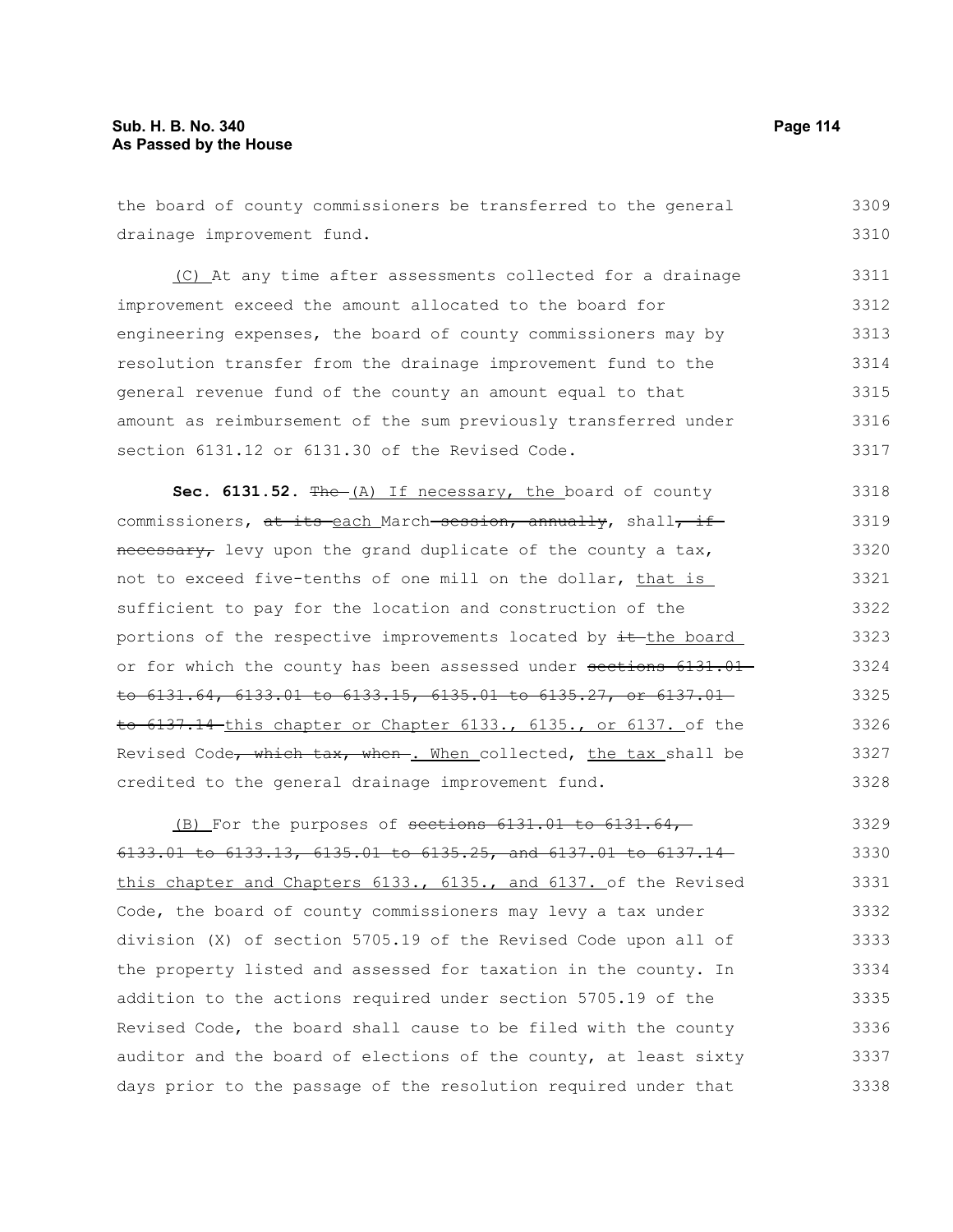section, an accurate map showing the locations and types of any proposed improvements, the areas to be benefited, and the existing system of drainage improvements that is to be maintained from the proceeds of the levy. 3339 3340 3341 3342

Any funds collected as a result of such a levy shall-may be credited to the general drainage improvement fund of the county in which the tax is levied. 3343 3344 3345

(C) For the purposes of sections 6131.01 to 6131.64, 6133.01 to 6133.13, 6135.01 to 6135.25, and 6137.01 to 6137.14 this chapter and Chapters 6133., 6135., and 6137. of the Revised Code, the board of county commissioners may adopt a resolution designating any portion of the county as a drainage improvement district. If a copy of the resolution and a map or legal description of the district's boundaries have been filed with the county auditor in such form as the county auditor prescribes, the board may levy a tax within the district under division (X) of section 5705.19 of the Revised Code. The board shall base its designation on the location of a system of drainage improvements and on the areas to be benefited by that system. The proceeds of the levy shall only be used for the construction and maintenance of the system of drainage improvements within the drainage improvement district. 3346 3347 3348 3349 3350 3351 3352 3353 3354 3355 3356 3357 3358 3359 3360

For the purposes of this section, the board of county commissioners is constituted the "taxing authority" and the county auditor is the "fiscal officer," within the purview of Chapter 5705. of the Revised Code. 3361 3362 3363 3364

Sec. 6131.55. (A) Any owner of land affected by an improvement who has not received notice thereof and has not had an opportunity to be heard as provided in sections 6131.01 to 6131.64, 6133.01 to 6133.11, or 6135.01 to 6135.27 this chapter 3365 3366 3367 3368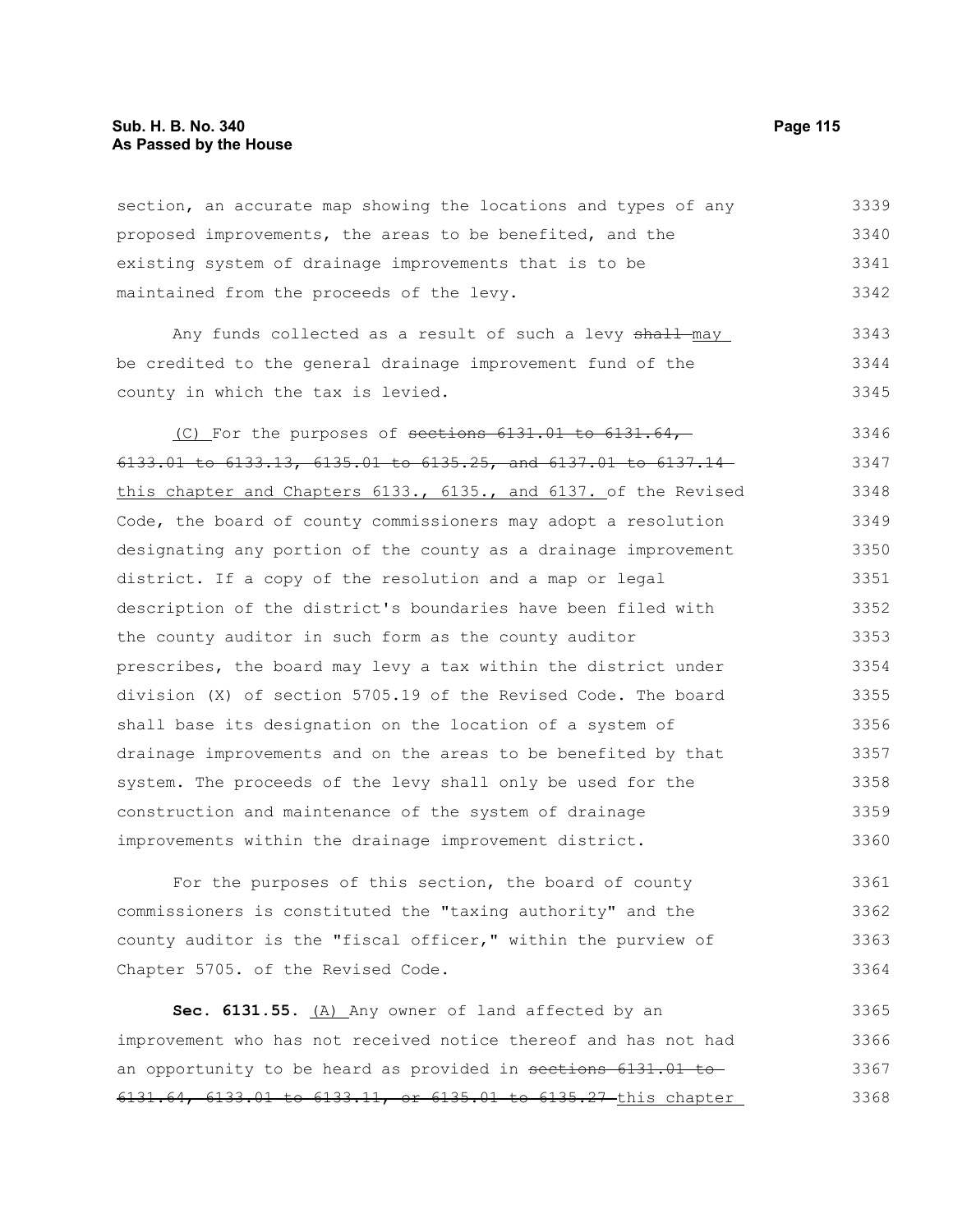| or Chapter 6133., 6135., or 6137. of the Revised Code may bring   | 3369 |
|-------------------------------------------------------------------|------|
| an action in the court of common pleas of the county wherein-his- | 3370 |
| the owner's land is located, against the board of county          | 3371 |
| commissioners in its official capacity, to recover any tax or     | 3372 |
| assessment therefor, if paid, to enjoin any tax, assessment, or   | 3373 |
| levy therefor upon his the owner's lands, to recover for any      | 3374 |
| damages sustained, or for compensation for any property taken.    | 3375 |
| The owner's rights and remedies in the action shall be the same   | 3376 |
| as for any like demand. In the action the                         | 3377 |
| The board may plead and prove the value of any actual<br>(B)      | 3378 |
| benefit to the land by reason of the improvement-in litigation.   | 3379 |
| (C) The rights granted by this section shall be in                | 3380 |
| addition to all other rights provided by law.                     | 3381 |
| Sec. 6131.60. If one or more members of a board of county         | 3382 |
| commissioners are petitioners for an improvement or own land      | 3383 |
| that will be taken, benefited, or damaged by the improvement      | 3384 |
| petitioned for, the clerk of the board of county commissioners    | 3385 |
| shall notify the judge of the court of common pleas of the        | 3386 |
| county who shall within ten days appoint as many disinterested    | 3387 |
| freeholders owners of the county as are necessary to take the     | 3388 |
| place of the interested members. The appointees shall not be-     | 3389 |
| related by blood or affinity to the interested members. They-     | 3390 |
| shall before acting be sworn to perform faithfully and            | 3391 |
| impartially the duties of the members in the matter of the-       | 3392 |
| improvement, which oath shall be signed by them and by the-       | 3393 |
| officer before whom the same is taken and filed with the clerk.   | 3394 |
| Upon appointment and qualification the appointee The appointees   | 3395 |
| shall, in the proceedings upon the improvement, perform all the   | 3396 |
| duties of the disqualified members and shall may receive from     | 3397 |
| the general drainage improvement fund the same per diem rate as   | 3398 |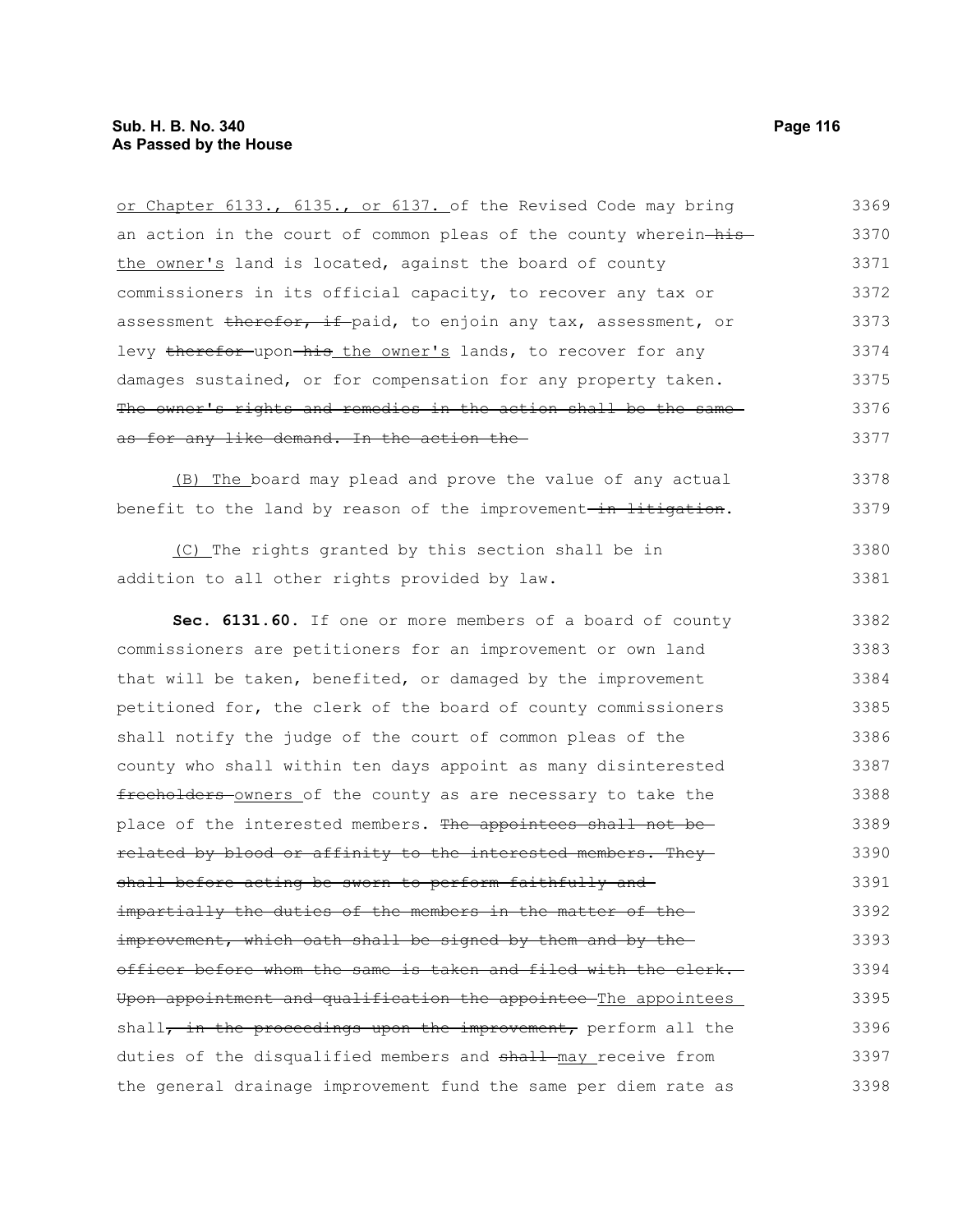| the disqualified-member receives, as shown by the record for             | 3399 |
|--------------------------------------------------------------------------|------|
| such services, and the amount so paid shall be costs taxed in-           | 3400 |
| the proceedings members receive.                                         | 3401 |
| Sec. 6131.63. Except when an owner whose land is used for-               | 3402 |
| agricultural purposes desires to install tile by extending or-           | 3403 |
| adding to his own laterals or desires to expel water therefrom-          | 3404 |
| into an open ditch on his own land in the same watershed, when-          | 3405 |
| (A) When one or more owners desire to join in the construction           | 3406 |
| of an improvement that will benefit the land of the owners, and          | 3407 |
| when the owners are willing to construct the and pay the costs           | 3408 |
| of a drainage improvement <del> and pay the cost thereof</del> that will | 3409 |
| benefit the land of the owners, they may enter into a written            | 3410 |
| agreement for the construction of the improvement, or they may           | 3411 |
| enter into an agreement to construct such which may include each         | 3412 |
| owner constructing part of the improvement as a person mutually          | 3413 |
| agreed upon apportions to each of them respectively. In the-             | 3414 |
| agreement the owners shall provide that                                  | 3415 |
| (B) The owners shall file the agreement and the plan and                 | 3416 |

schedules for construction of the proposed improvement shall befiled with the clerk of the board of county commissioners of the county in which the improvement is to be constructed. When theagreement and schedules are so signed, the plan is approved by aprofessional engineer registered in this state, and the agreement, schedules, and plan are filed with the clerk of the board of county commissioners, the The clerk shall immediately refer submit the agreement, plan, and schedules to the county engineer for examination and review. 3417 3418 3419 3420 3421 3422 3423 3424 3425

(C) The county engineer shall determine the adequacy of the plan and schedules and the effect of the proposed improvement on any other improvements and on any highways in the 3426 3427 3428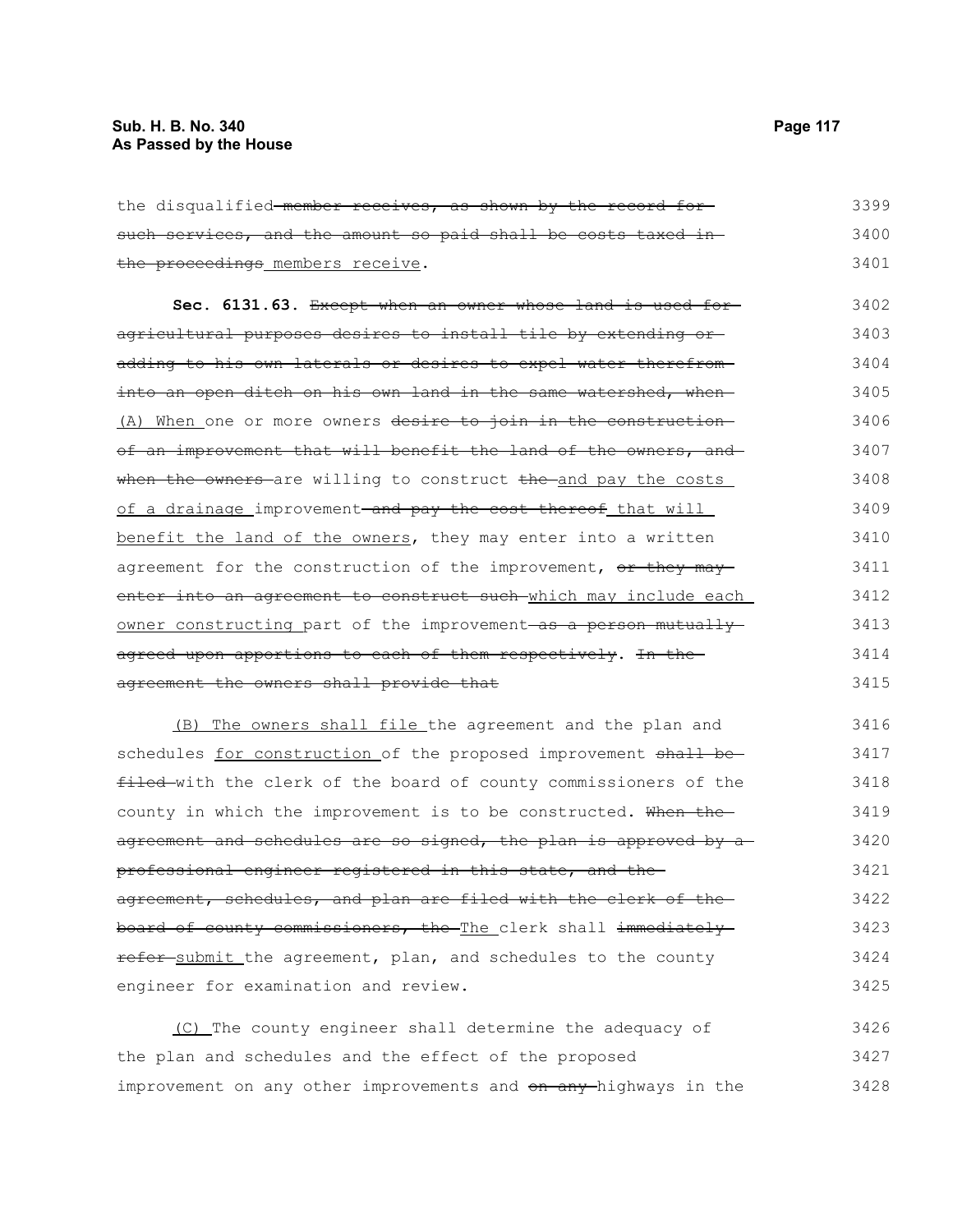| area affected.                                                                | 3429 |
|-------------------------------------------------------------------------------|------|
| (D) The county engineer shall also prepare a schedule of                      | 3430 |
| proposed assessments for the maintenance of the improvement                   | 3431 |
| according to an estimate of benefits accruing to each owner and               | 3432 |
| an estimate of maintenance costs including the engineer's costs               | 3433 |
| in preparing the schedules. The board shall pay the engineer's                | 3434 |
| costs out of the county general fund.                                         | 3435 |
| (E) The engineer shall file with the clerk of the board of                    | 3436 |
| county commissioners, within sixty days, a report of $-\text{his}\text{ the}$ | 3437 |
| engineer's review together with such recommendations for change,              | 3438 |
| amendment, or alteration of the agreement, plan, and schedules                | 3439 |
| as he may determine to be necessary in the public interest.                   | 3440 |
| (F) When the agreement, plan, and schedules, as presented                     | 3441 |
| or as amended by the owners pursuant to the county engineer's                 | 3442 |
| recommendations, are approved by the county engineer, the                     | 3443 |
| engineer shall file, within sixty days, a certificate of                      | 3444 |
| approval with the clerk of the board of county commissioners.                 | 3445 |
| Failure to file a certificate of approval within sixty days                   | 3446 |
| constitutes a presumption of certification and the owners may                 | 3447 |
| proceed to construct.                                                         | 3448 |
| Upon the filing with the clerk of the board of county-                        | 3449 |
| of the schedule of maintenance<br>ssioners<br><del>assessments</del>          | 3450 |

prepared by the county engineer as provided by this section, together with his certificate of approval, the 3451 3452

(G) The board shall proceed to set a hearing date on the engineer's proposed maintenance assessments for the drainage improvement not less than twenty-five nor more than ninety days thereafter after the engineer files a certificate of approval and shall notify all persons whose names appear in the 3453 3454 3455 3456 3457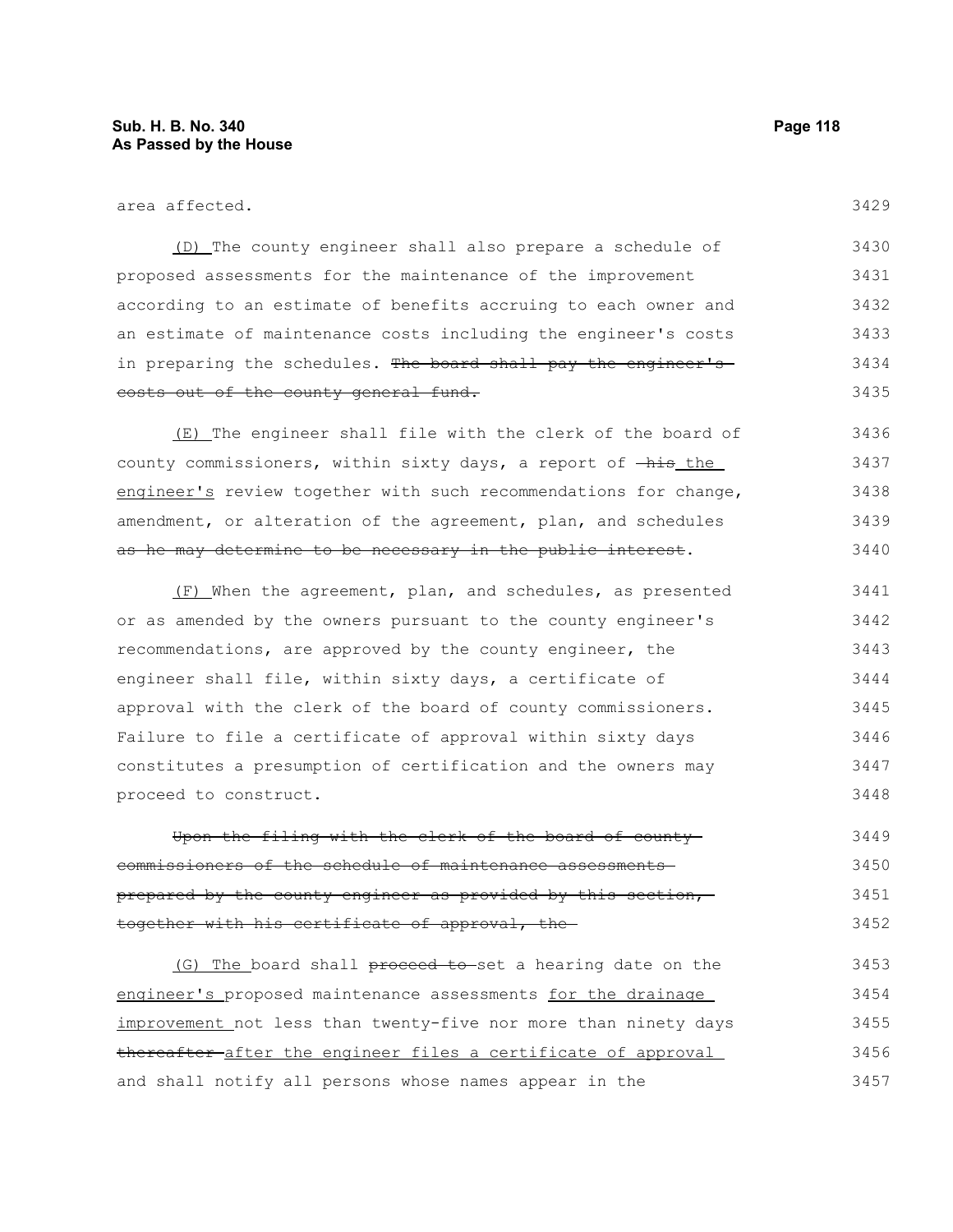# **Sub. H. B. No. 340 Page 119 As Passed by the House**

engineer's schedule of maintenance assessments in accordance with section 6131.16 of the Revised Code. At the hearing on the proposed assessments the board of county commissioners shall hear any evidence offered for or against the assessments proposed to be levied against any owner as shown by the schedule of assessments filed by the county engineer and shall hear any competent evidence on the question of benefits. 3458 3459 3460 3461 3462 3463 3464

(H) The board, from the evidence offered, may amend and correct the assessments, and the assessments so amended or corrected shall be approved by the board and the approval entered on its journal. Once the assessments have been approved, all further proceedings in connection with the maintenance of the improvement shall be in accordance with Chapter 6137. of the Revised Code. 3465 3466 3467 3468 3469 3470 3471

(I) The clerk shall record the agreement, plan, and schedules in the drainage records of the county, and the agreement shall locate and establish the improvement as a-publicwatercourse drainage improvement. The improvement shall then be constructed by the owner in accordance with the approved plans. 3472 3473 3474 3475 3476

(J) This section shall not be interpreted to include improvements or changes in stream channels that may be made by the department of transportation or other public agencies or railroads at their own expense for the purpose of providing a more adequate waterway along a highway or at the site of a bridge or culvert or to improve conditions of flow through them or for the purpose of protecting the highway or road bed and that do not limit future deepening of the channel. 3477 3478 3479 3480 3481 3482 3483 3484

Sec. 6131.631. (A) When construction of a new single span bridge or culvert or extension of an existing culvert that will limit the future deepening of a public watercourse is 3485 3486 3487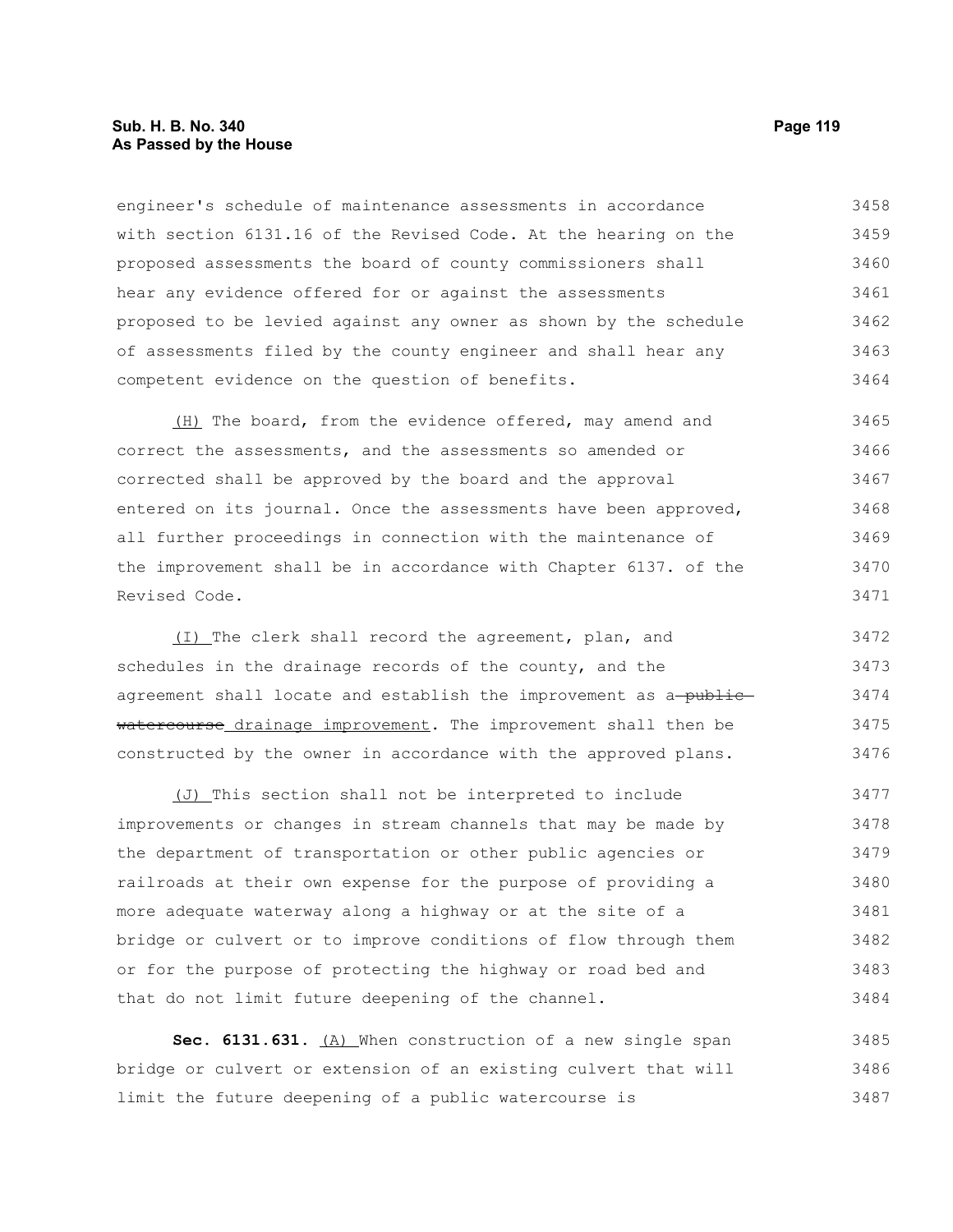# **Sub. H. B. No. 340 Page 120 As Passed by the House**

contemplated in connection with the construction of a state highway or other public improvement, the director of transportation or other public agency proposing the construction shall file plans for the construction with the clerk of the board of county commissioners of the county in which the construction or improvement is to be constructed, who-. 3488 3489 3490 3491 3492 3493

(B) The clerk shall immediately refer the plans to the county engineer for examination and review. 3494 3495

The county engineer who shall review the proposed location, both horizontal and vertical, of the proposed structures and the effect of the proposed improvements on any other improvements and on any highways in the area. 3496 3497 3498 3499

(C) The county engineer shall file, within sixty days, with the clerk of the board of county commissioners and the director of transportation or other public agency a report of the review with such recommendations for change, amendment, or alteration in the plans for the proposed improvement as the engineer may determine to be necessary in the public interest. 3500 3501 3502 3503 3504 3505

(D) When the plans for the proposed improvements as presented, or as amended pursuant to the county engineer's recommendations, are approved by the county engineer, the engineer shall file, within sixty days, a certificate of approval with the clerk of the board of county commissioners. If the engineer does not file such a report of  $-\frac{h}{h}$  the engineer's review with the clerk within sixty days after the date that the plans were referred to him the engineer, the engineer's approval shall be presumed by the clerk. 3506 3507 3508 3509 3510 3511 3512 3513 3514

(E) The improvement shall then be constructed in accordance with the approved plans at the expense of the 3515 3516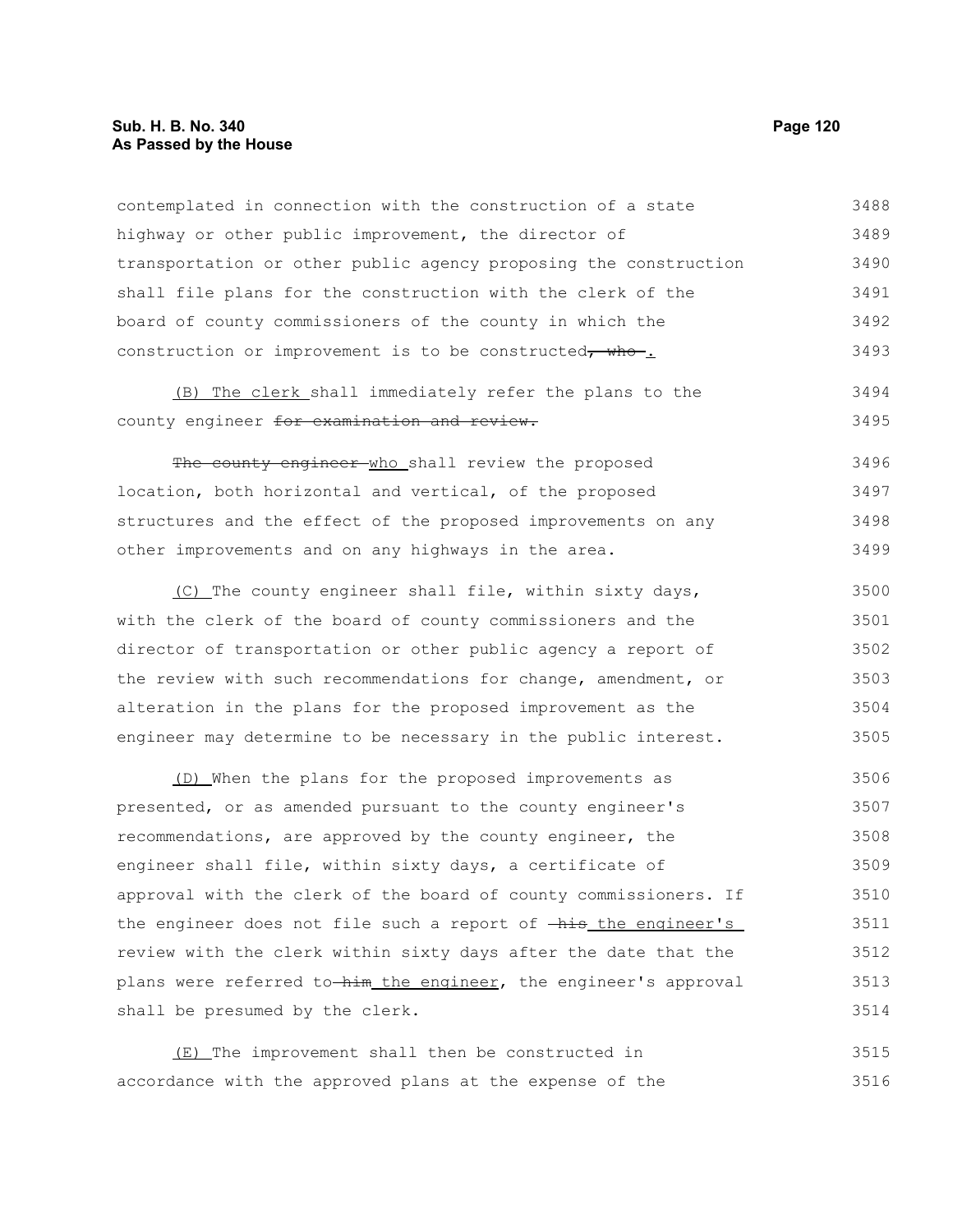department of transportation or other public agency. 3517

Sec. 6131.64. **(A)** Upon a petition being filed and a bond given as provided for the location and construction of an improvement, and upon the same proceedings with notice to interested parties for a hearing upon the petition, and with the same hearing as is provided for the location of an improvement, the board of county commissioners may determine whether any ditch or drain described in the petition has ceased to be a public utility, whether the public welfare no longer demands the maintenance thereof, and whether its vacation will be to the advantage of the public welfare. 3518 3519 3520 3521 3522 3523 3524 3525 3526 3527

(B) If the board finds that the vacation of the ditch or drain will be conducive to the public welfare, it may declare the same to be vacated and abandoned as a public ditch or drain and its location and establishment held for naught. The private rights of persons acquired by reason of the location and establishment of the ditch or drain shall not be interfered with nor impaired thereby without due compensation being made therefor, which compensation may be assessed on property that is benefited by the vacation of the ditch or drain. 3528 3529 3530 3531 3532 3533 3534 3535 3536

(C) All proceedings relating to the vacation of a ditch or drain shall be conducted in accordance with sections 6131.01 to 6131.64 of the Revised Code this chapter, with all rights of appeal as provided in such sections. 3537 3538 3539 3540

```
Sec. 6133.01. As used in sections 6133.01 to 6133.11,
6133.14, and 6133.15 of the Revised Code, "owner," this chapter:
                                                                          3541
                                                                          3542
```
(A) "Owner," "person," "public corporation," "land," "benefit," and "improvement" have the meaning set forth same meanings as in section 6131.01 of the Revised Code. 3543 3544 3545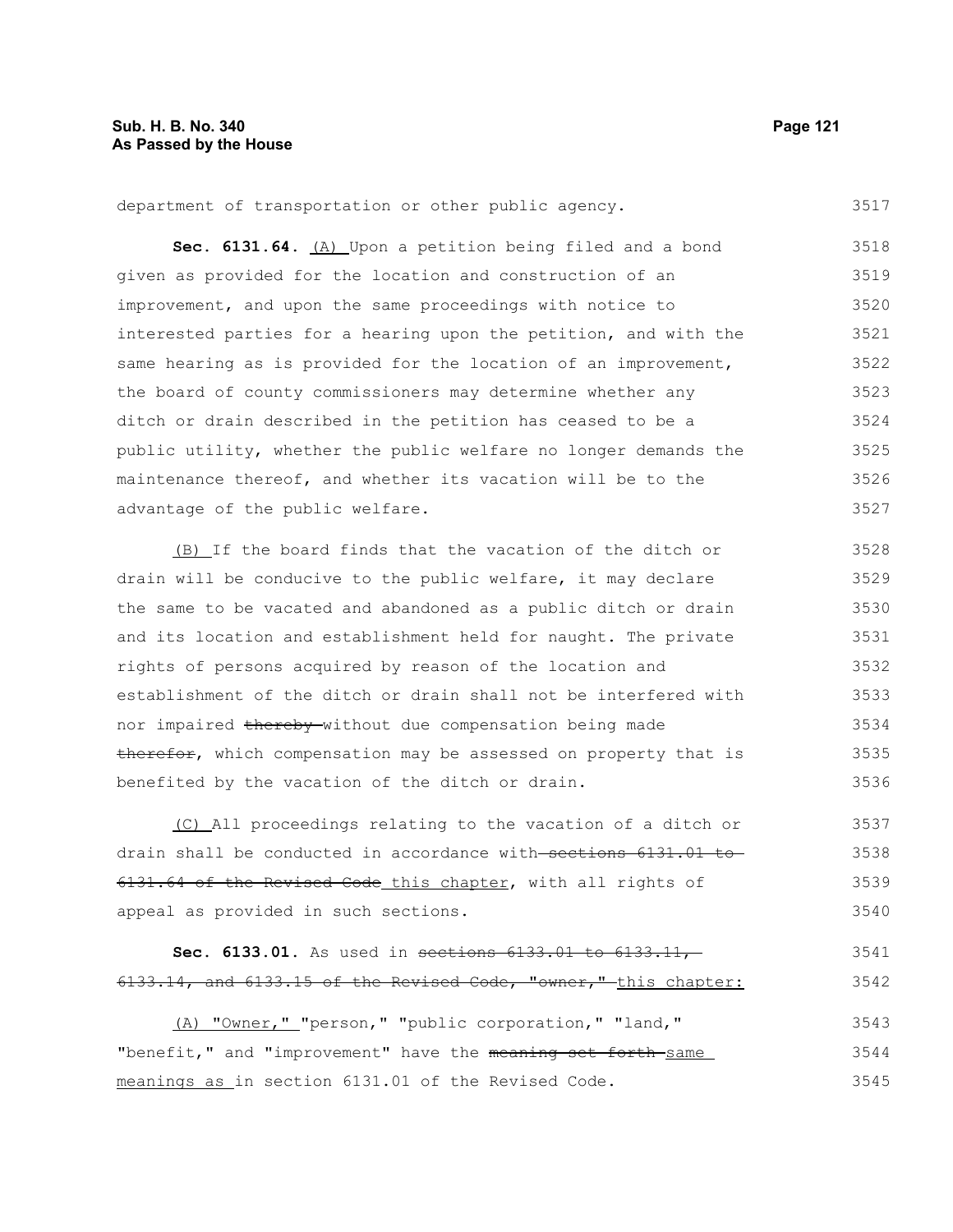| (B) "Lead county" means the county in which the majority         | 3546 |
|------------------------------------------------------------------|------|
| of the initial length of a joint county drainage improvement     | 3547 |
| would be located, as specified in an original petition filed     | 3548 |
| under section 6133.02 of the Revised Code.                       | 3549 |
| Sec. 6133.02. (A) When an improvement is proposed to be          | 3550 |
| located in or benefits or damages land in two or more counties,  | 3551 |
| the proceeding shall be conducted by a joint board of county     | 3552 |
| commissioners consisting of the members of the boards of county  | 3553 |
| commissioners of the several counties in which land may be       | 3554 |
| benefited or damaged by the proposed improvement. In such case,  | 3555 |
| the                                                              | 3556 |
| (B) The petition for the a joint county drainage                 | 3557 |
| improvement shall be filed with the clerk of the board of county | 3558 |
| commissioners of the lead county-in which the majority of the-   | 3559 |
| proposed improvement is located.                                 | 3560 |
| Sec. 6133.03. (A) A joint board of county commissioners          | 3561 |
|                                                                  |      |
| may do all the things that a board of county commissioners may   | 3562 |
| do in a single county improvement, and shall be governed by and  | 3563 |
| be subject to sections 6131.01 to 6131.64 of the Revised Code,   | 3564 |
| relating to single county ditches insofar as applicable. The     | 3565 |
| proceedings                                                      | 3566 |
| (B) Except as otherwise provided for in this chapter, a          | 3567 |
| petition for a joint county improvement shall proceed before the | 3568 |
| joint board of county commissioners the same as if the joint     | 3569 |
| board were a board of county commissioners representing a county | 3570 |
| that included all the territory of all the counties represented  | 3571 |
| by the commissioners on the joint board, except as otherwise     | 3572 |

(C) The cost of a joint county improvement shall be paid 3574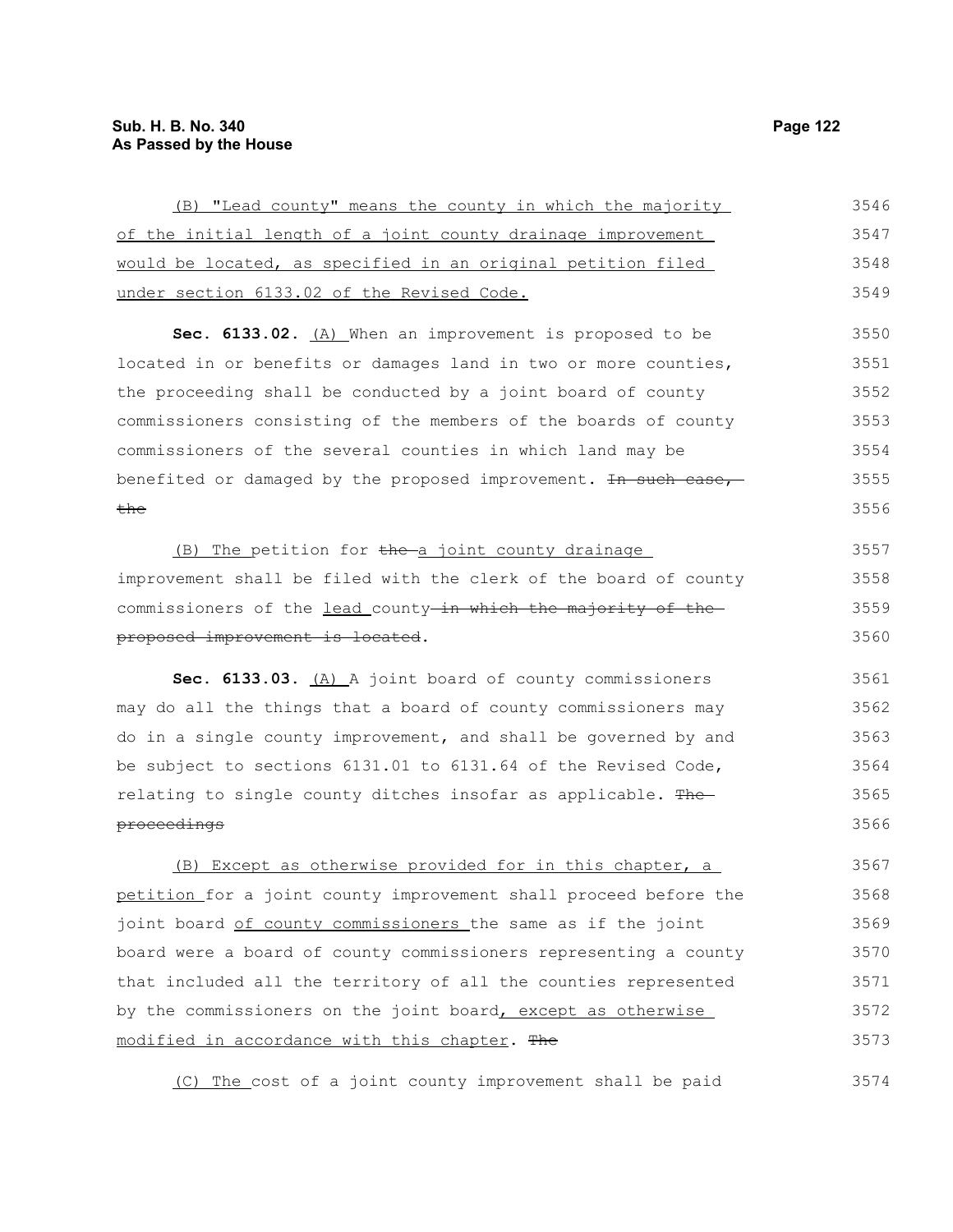# **Sub. H. B. No. 340 Page 123 As Passed by the House**

by the counties affected by such improvement, in proportion to their total ditch-drainage assessments, or as otherwise apportioned by the joint board, for such improvement. To meet its portion of such cost, a board of county commissioners may borrow such sums of money as are apportioned to the county, and may issue and sell the bonds of the county to secure the payment of the principal and interest of the sum borrowed. Such principal and interest shall be paid as provided in section 133.26 of the Revised Code. All rights of appeal, and all otherrights or remedies as provided in sections 6131.01 to 6131.64 of the Revised Code, apply to joint county improvements. Allofficers doing any acts or making any findings for or against such improvement shall perform all the duties required of them under such sections. 3575 3576 3577 3578 3579 3580 3581 3582 3583 3584 3585 3586 3587 3588

(D) All owners affected by the proceedings for a joint county improvement shall have all the rights and remedies given them in the case of single county improvements. The proceedingsin joint county improvements shall be the same as theproceedings in single county improvements except as modified in sections 6133.02 to 6133.11 of the Revised Code. All rights of appeal and all other rights or remedies as provided in Chapter 6131. of the Revised Code apply to joint county improvements. 3589 3590 3591 3592 3593 3594 3595 3596

**Sec. 6133.04.** (A) On the date fixed by the clerk of the board of county commissioners with whom the petition was filed, the board of county commissioners from each of the counties affected by a proposed joint county improvement shall meet inthe county in which the petition is filed and organize a joint board of county commissioners by electing one of their number president. The 3597 3598 3599 3600 3601 3602 3603

(B) The clerk of the board of county commissioners of the

3604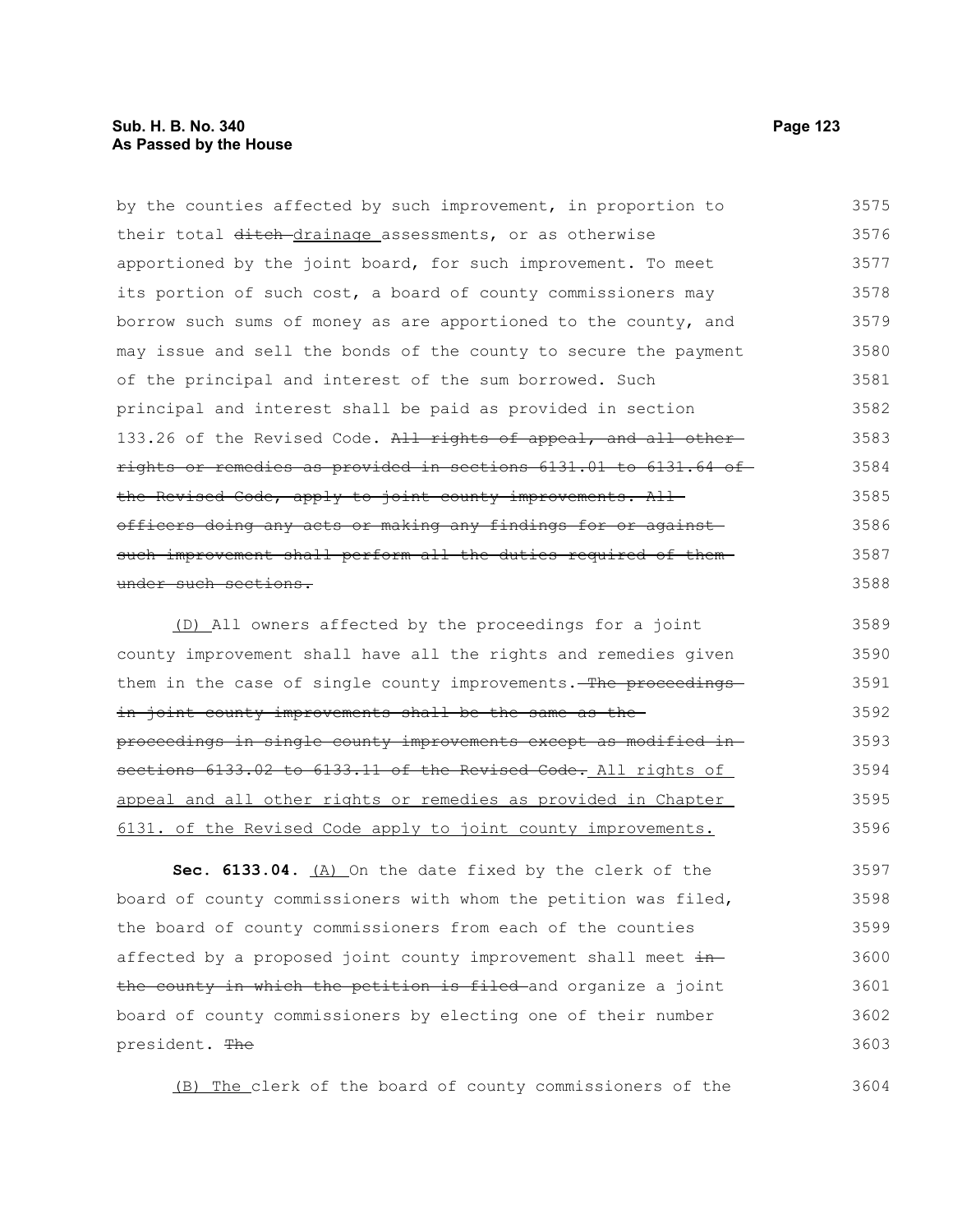lead county in which the petition is filed-shall act as clerk and administrator of the joint board and shall enter the findings of the joint board in the journal of the board of county commissioners of  $-\hbox{his}$  the clerk's county, shall do all things required to be done by the clerk, and shall make the final record of the improvement in-his the clerk's county. The clerk shall file certified provide copies of all proceedings with the clerks of the boards of all affected counties. A 3605 3606 3607 3608 3609 3610 3611 3612

(C) A majority of the county commissioners constituting the joint board shall constitute a quorum. All decisions of the joint board shall be made by a vote of a majority of the county commissioners constituting the joint board. The 3613 3614 3615 3616

(D) The director of the department of natural resources shall be a member ex officio of the joint board and may participate, either in person or through a designated representative, in deliberations and proceedings of the joint board but shall have no vote except in case of a tie, in which case the proceedings shall be adjourned for thirty days, during which time the director shall review the proceedings and cast the deciding vote. The vote shall be recorded in the journal. After 3617 3618 3619 3620 3621 3622 3623 3624 3625

 $(E)$  After the view of the a proposed improvement by the joint board of county commissioners, all hearings shall be held in the lead county-in which the petition is filed unless a majority of the joint board of county commissioners agree to an alternative location. 3626 3627 3628 3629 3630

(F) When the joint board of county commissioners is formed, the joint board of county commissioners shall be administered by the lead county's elected officials, including the lead county's county engineer, county recorder, county 3631 3632 3633 3634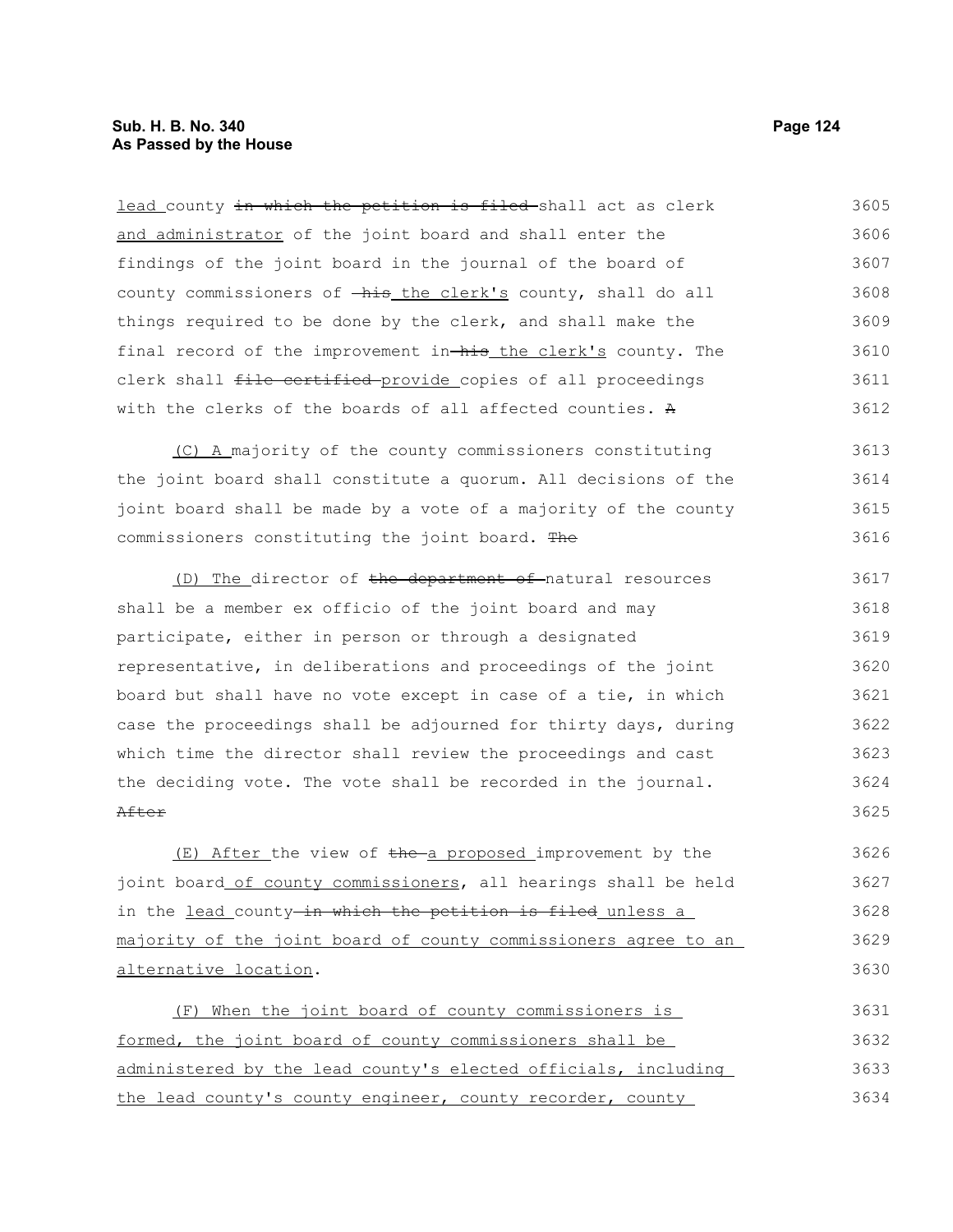| auditor, county prosecutor, common pleas judges, county          | 3635 |
|------------------------------------------------------------------|------|
| treasurer, and clerk of the board of county commissioners.       | 3636 |
| Sec. 6133.041. (A) Notwithstanding any other provision of        | 3637 |
| this chapter or Chapter 6131. of the Revised Code to the         | 3638 |
| contrary, a joint board of county commissioners, when            | 3639 |
| practicable, may conduct proceedings regarding existing          | 3640 |
| improvements meetings by video conference or, if video           | 3641 |
| conference is not available, by teleconference. The joint board  | 3642 |
| of county commissioners shall make provisions for public         | 3643 |
| attendance at any location involved in such a-proceeding-        | 3644 |
| meeting. The participation of any commissioner or board of       | 3645 |
| county commissioners in a video conference or teleconference     | 3646 |
| shall occur at the location of the commissioners' main office or | 3647 |
| board room-joint board shall establish the joint board's main    | 3648 |
| office or board room as the primary meeting location for the     | 3649 |
| video conference or teleconference. The conference shall be held | 3650 |
| at that location in an open meeting at which the public is       | 3651 |
| allowed to attend.                                               | 3652 |
| (B) Before convening a meeting of a joint board of county        | 3653 |
| commissioners by video conference or by teleconference,          | 3654 |
| designated staff shall send, via electronic mail, facsimile, or  | 3655 |
| United States postal service, a copy of meeting-related          | 3656 |
| documents to each member of the joint board.                     | 3657 |
| (C) The minutes of each joint county ditch-drainage              | 3658 |

improvement meeting shall specify who was attending by teleconference, who was attending by video conference, and who was physically present. Any vote taken in a meeting held by teleconference that is not unanimous shall be recorded as a roll call vote. 3659 3660 3661 3662 3663

(D) Nothing in section 121.22 of the Revised Code 3664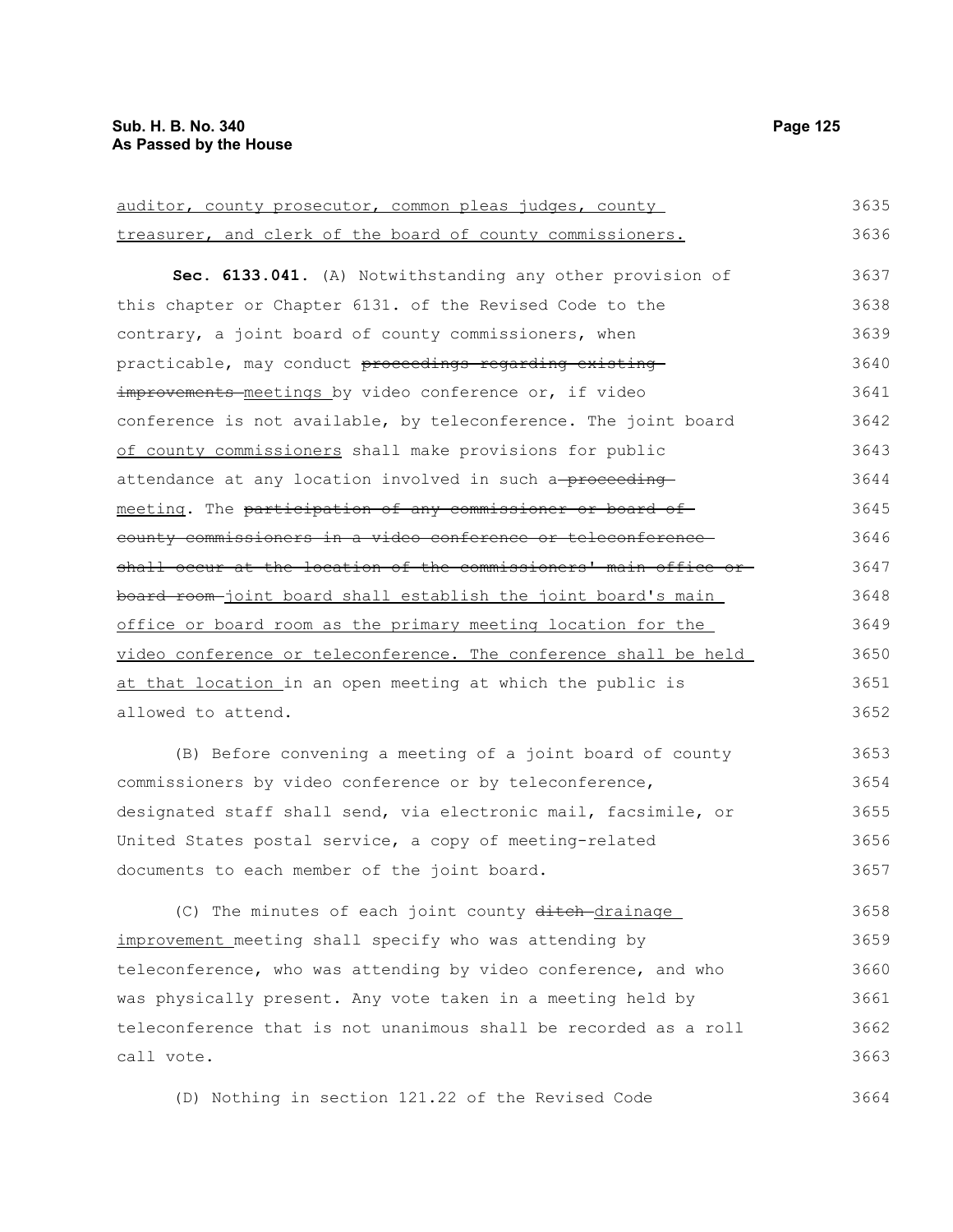| prohibits a joint board of county commissioners from conducting  | 3665 |
|------------------------------------------------------------------|------|
| a proceeding-meeting in a manner authorized by this section.     | 3666 |
| Sec. 6133.05. In the matter of an improvement under-             | 3667 |
| sections 6133.02 to 6133.11 of the Revised Code, there shall be- | 3668 |
| included as a portion of the costs and expenses to be paid by-   | 3669 |
| the petitioners, if the petition authorized by section 6133.02-  | 3670 |
| of the Revised Code is dismissed, or assessed to them as a part  | 3671 |
| of the costs, if the petition is granted, the (A) As used in     | 3672 |
| this section, "actual expenses" means the actual expenses of the | 3673 |
| members of the joint board of county commissioners for the       | 3674 |
| performance of their duties at places other than in their own    | 3675 |
| county .                                                         | 3676 |
| (B) If a petition filed under section 6133.02 of the             | 3677 |
| Revised Code is dismissed, the actual expenses shall be paid by  | 3678 |
| the petitioners.                                                 | 3679 |
| (C) If a petition filed under section 6133.02 of the             | 3680 |
| Revised Code is granted, the actual expenses shall be included   | 3681 |
| in the costs of the project.                                     | 3682 |
| Sec. 6133.06. $(A)$ Upon the filing of the a petition            | 3683 |
| authorized by under section 6133.02 of the Revised Code, the     | 3684 |
| clerk of the board of county commissioners with whom the-        | 3685 |
| petition is filed of the lead county shall call a joint meeting  | 3686 |
| of the boards of county commissioners of all the affected        | 3687 |
| counties interested-to be held at a designated place in the      | 3688 |
| county in which the petition is filed-affected area at a date    | 3689 |
| not more than thirty days after the filing of the petition for   | 3690 |
| the purpose of organizing the joint board. The                   | 3691 |
| The clerk of the lead county shall give notice of the<br>(B)     | 3692 |

filing of the petition and of the meeting to the board of  $-\text{his}-$  3693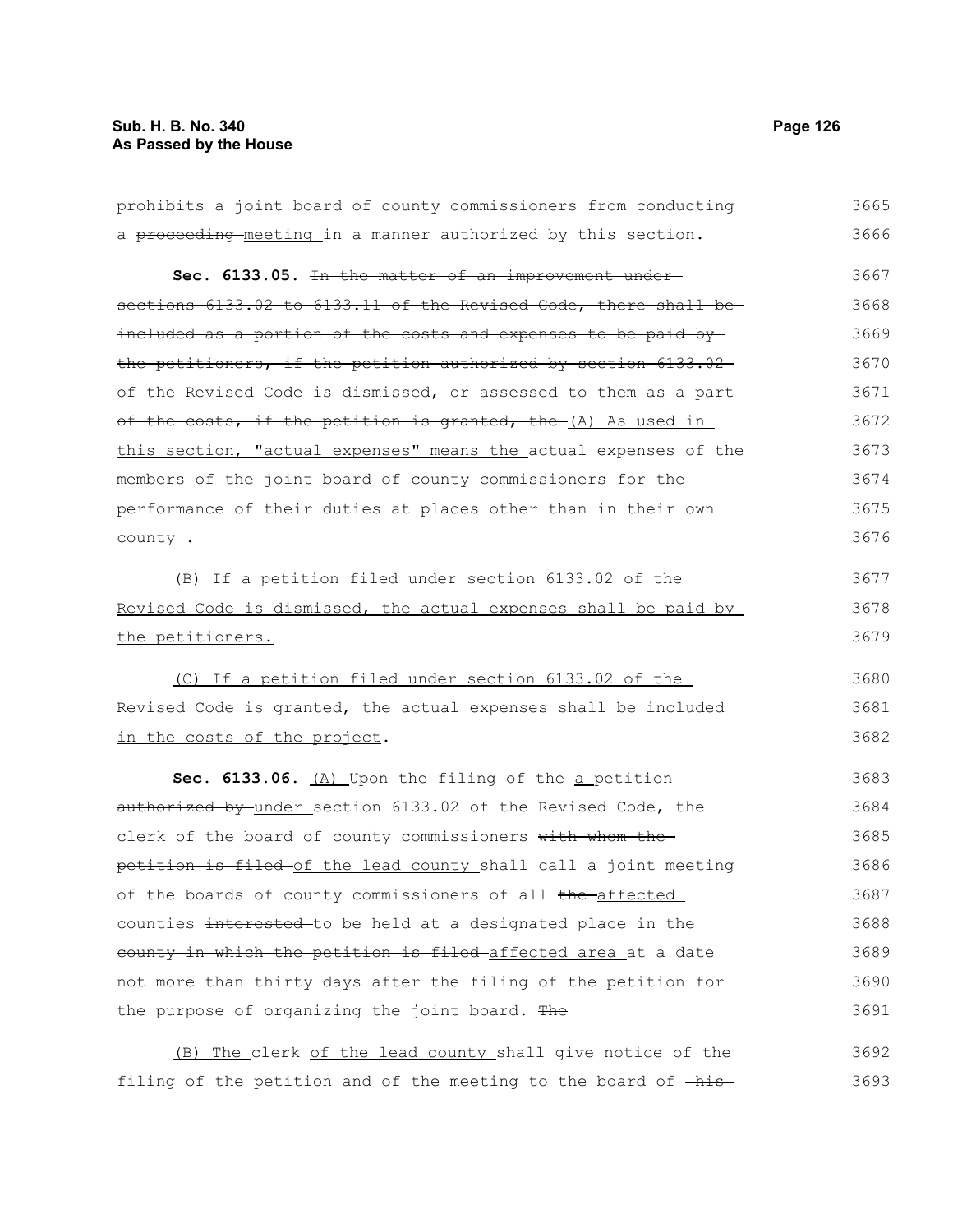the clerk's county and shall mail the notice together with a copy of the petition to the clerks of the boards of the county commissioners of the other counties interested who shall immediately notify the boards of their counties of the filing of the petition and of the date fixed for the meeting of the joint board. All applications, remonstrances, claims for compensation or damages, reports, schedules, certificates, statements, contracts, bonds, and other papers shall be filed with the clerk with whom the petition is filed. (C) The clerk of the lead county shall file certified copies of all proceedings and filings with the clerks of the boards of all affected counties. Sec. 6133.07. (A) (1) The county auditor and county treasurer of the lead county in which the petition authorized bysection 6133.02 of the Revised Code is filed shall ex officio become are the fiscal agents of all the counties interested in the proposed improvement. Such (2) The clerk of the joint board shall present bills for payment to the fiscal agents in the same manner as a request for payment would be made with respect to a single county drainage improvement. (3) The fiscal agents shall process and pay each bill for the joint board of county commissioners presented. (B) The auditor of the lead county shall certify to the auditor of the other counties a schedule of the assessments to be levied for the cost of locating and constructing the improvement and the auditor of such other county shall proceedforthwith to place such assessment upon the duplicates. The assessments so certified for collection to an auditor of another 3694 3695 3696 3697 3698 3699 3700 3701 3702 3703 3704 3705 3706 3707 3708 3709 3710 3711 3712 3713 3714 3715 3716 3717 3718 3719 3720 3721 3722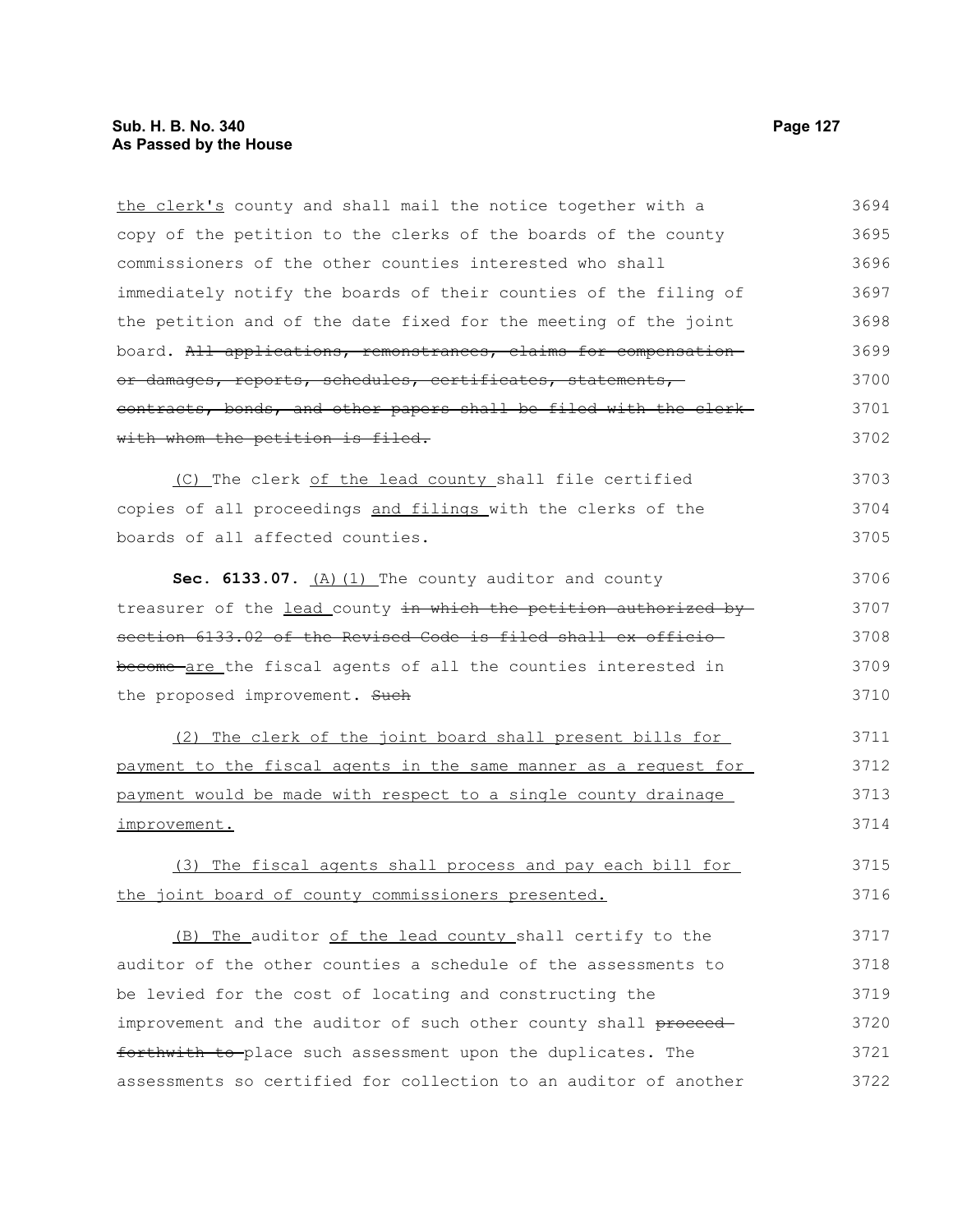county shall be a lien on the land within such county from the date such certificate is received by the auditor of such other county. The 3723 3724 3725

(C) The treasurer of each county shall proceed to collect the same assessments pursuant to the orders made in said-the proceedings for a joint drainage improvement, and such shall pay the assessments when collected shall be paid to the treasurer of the lead county-in which the petition was filed. The 3726 3727 3728 3729 3730

(D) The auditor and the treasurer of the lead county shall receive and account for such funds in the same manner as they receive and account for assessments collected for single county improvements. The treasurer and the auditor with their bondsmenbonders shall be liable on their official bonds for any misappropriation of such funds. All 3731 3732 3733 3734 3735 3736

(E) All warrants for the payment of costs of location and for costs of construction of a joint county improvement shall be drawn by the auditor of the lead county in which the petition is filed, on the treasurer of said the lead county, payable out of the general ditch drainage improvement fund of said the lead county. <del>If the</del> 3737 3738 3739 3740 3741 3742

(F) If a petition for the a joint drainage improvement is dismissed after the costs and expenses have been incurred in making the lead county engineer's reports and schedules provided for in section 6133.08 of the Revised Code, such costs shall be paid by the several counties respectively, as the joint board of county commissioners deems just and equitable. All assessments when collected in all the counties and any amount which another county should pay shall be paid into the treasury of the lead county in which the petition was filed, and credited to the general ditch-drainage improvement fund of said-the lead county. 3743 3744 3745 3746 3747 3748 3749 3750 3751 3752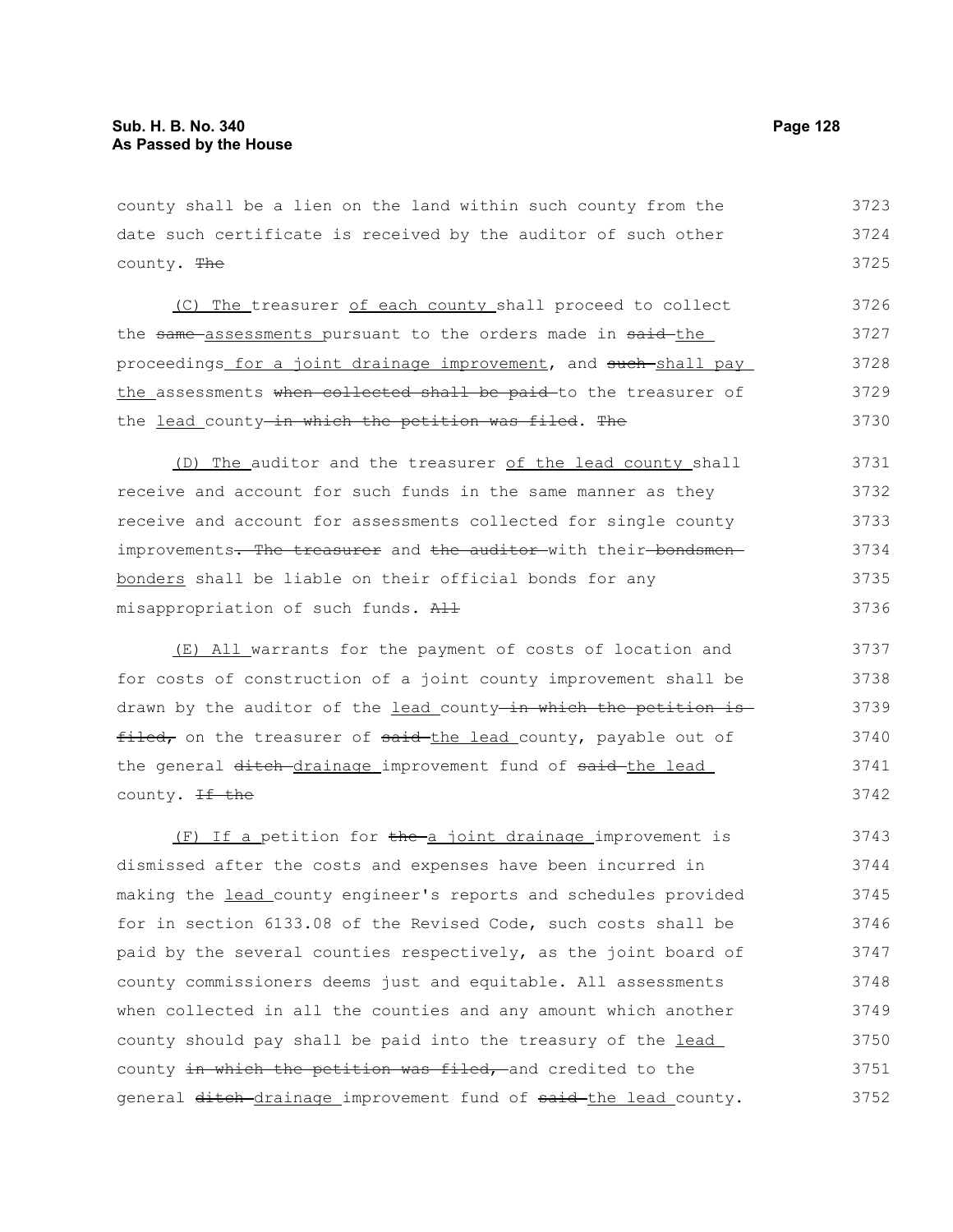# **Sub. H. B. No. 340 Page 129 As Passed by the House**

Sec. 6133.08. (A) The joint board may designate the county engineer of the lead county where the petition is filed to do-is responsible for the field work and shall make the survey, plans, and estimates, but the for the joint drainage improvement. The county engineer of each affected county interested shall assist in making the reports and schedules. All reports and schedules of the lead county's county engineer shall be signed and approved by all the county engineers of the several affected counties interested and shall be filed with the clerk with whomthe petition is filed of the lead county. If the engineers of the several counties interested do not concur in the reports or schedules, separate reports or schedules may be filed by one ormore of the engineers, and the costs thereof shall be paid by the counties from which the separate reports or schedules are filed. In making up the schedules and reports the engineersshall proceed to make the schedules and reports of theimprovement the same as if the improvement were an improvement within a county of the size of the several counties interested in the proposed improvement. The engineers who do not make thesurvey may make such observations and take such levels as arenecessary to assist them in making their schedules and in arriving at the proper amount to be assessed against each tract of land. 3753 3754 3755 3756 3757 3758 3759 3760 3761 3762 3763 3764 3765 3766 3767 3768 3769 3770 3771 3772 3773 3774 3775

(B) The county engineer who did the field work and made the survey and plans of the lead county shall proceed to take bids, inspect the progress of the work and make estimates and reports on the progress of the work, accept the work and material for the improvement, and issue certificates therefor, as in the case of single county improvements, and shall do all things to be done by an engineer after the letting of the contracts under Chapter 6131. of the Revised Code. 3776 3777 3778 3779 3780 3781 3782 3783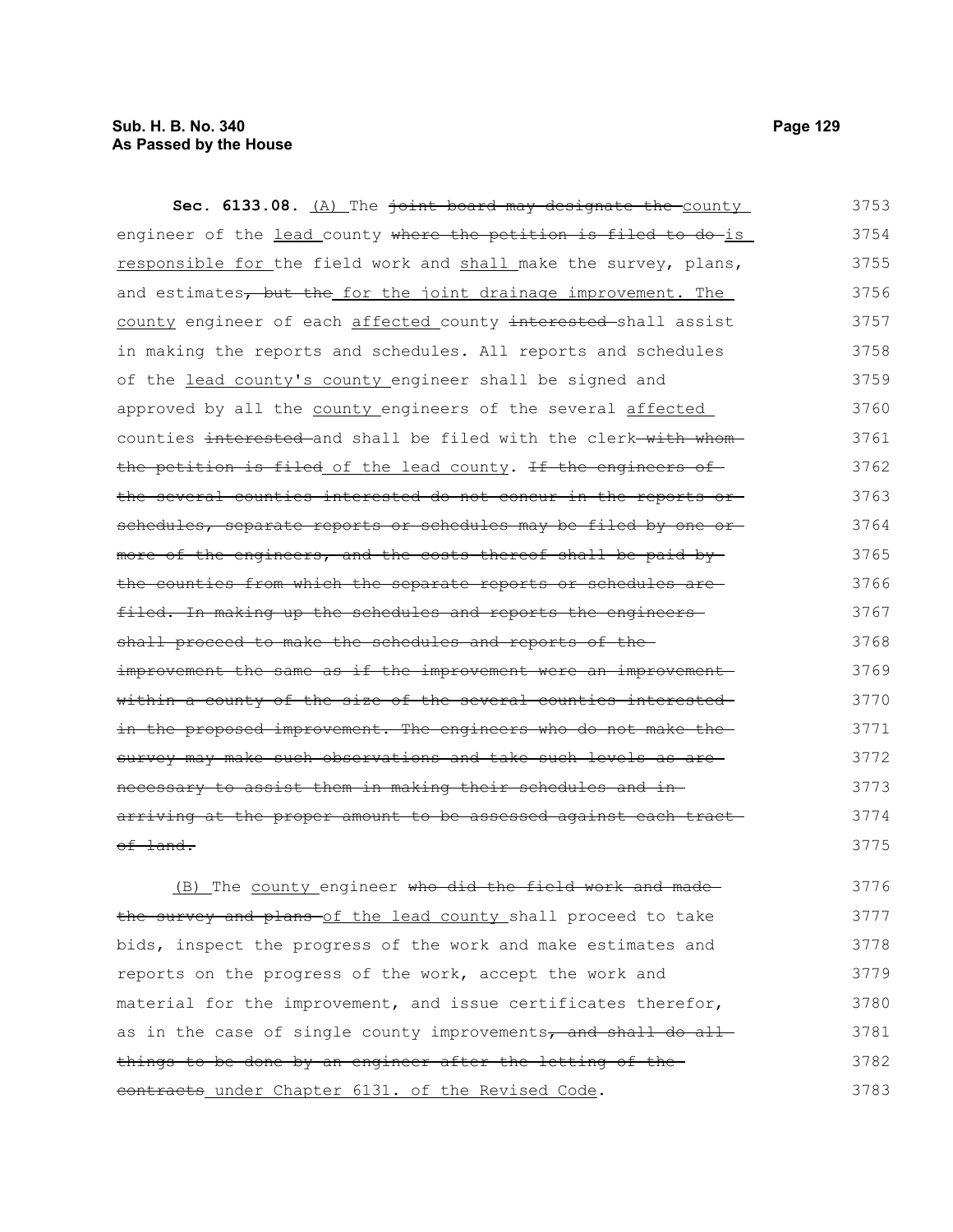# **Sub. H. B. No. 340 Page 130 As Passed by the House**

Sec. 6133.09. (A) The hearing on the reports and schedules of the county engineers provided for by section 6133.08 of the Revised Code and all other proceedings relative to a proposed joint county improvement shall be had the same as in single county -ditches drainage improvements. Claims 3784 3785 3786 3787 3788

(B) Claims for compensation for land taken or for damages to land may be appealed by an affected owner<del>-interested</del>, or by the prosecuting attorney, to the court of common pleas of the county in which the land for which the owner claims compensation or damages is located. All 3789 3790 3791 3792 3793

(1) All claims for compensation or damages which are allowed shall be paid out of the treasury of the county in which such land is located. The 3794 3795 3796

(2) The county auditor of the lead county in which the petition is filed shall certify the amounts of compensation or damages so found by the joint board of county commissioners to the auditors of the other counties, respectively, for payment. 3797 3798 3799 3800

(C) If an appeal is taken on the question of compensation or damages, the auditor of the lead county in which the petitionis filed shall transmit to the clerk of the court of common pleas of the county in which the land of the appellant is located the original papers relating to the claim for compensation or damages and a certified transcript of the findings on the improvement and on the claim, which shall be docketed by the clerk and shall proceed the same as an appeal on a claim for compensation or damages in a single county improvement proceeding. 3801 3802 3803 3804 3805 3806 3807 3808 3809 3810

Sec. 6133.10. (A) All appeals to the court of common pleas except appeals on claims for compensation or damages shall be 3811 3812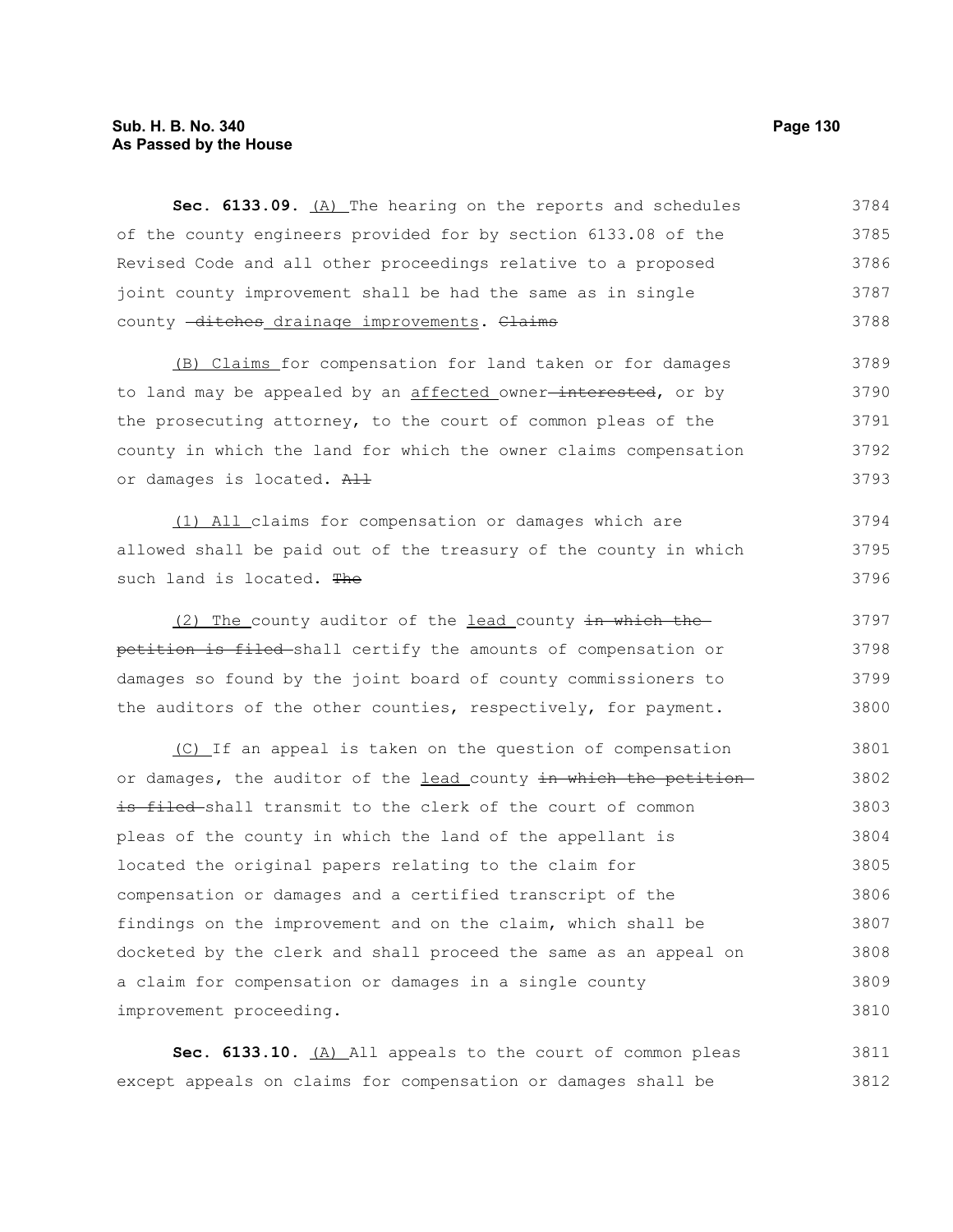| heard by a panel of judges consisting of one judge of the court  | 3813 |
|------------------------------------------------------------------|------|
| of common pleas from each of the affected counties-interested,   | 3814 |
| sitting en bane. If                                              | 3815 |
| (1) If the panel cannot reach a decision, the panel may          | 3816 |
| request the addition of a judge from a court of common pleas in  | 3817 |
| the area of the state in which the joint drainage improvement is | 3818 |
| located.                                                         | 3819 |
| (2) The panel shall follow court opinions and precedent          | 3820 |
| established by the appellate district in which the petition for  | 3821 |
| the joint drainage improvement was filed.                        | 3822 |
| (3) If a judge is disqualified or for any reason does not        | 3823 |
| eare or refuses to hear the a case, the chief justice of the     | 3824 |
| supreme court shall designate a judge to sit in-his the judge's  | 3825 |
| place. Appeals                                                   | 3826 |
| (B) All appeals on claims for compensation or damages            | 3827 |
| shall be tried by jury as provided in sections 6131.01 to        | 3828 |
| 6131.64, inclusive, Chapter 6131. of the Revised Code.           | 3829 |
| Sec. 6133.11. (A) If the a joint board of county                 | 3830 |
| commissioners finds for the approves a proposed joint drainage   | 3831 |
| improvement and but, at the final hearing for the improvement,   | 3832 |
| is unable to agree upon-on the amount to be assessed to each-an  | 3833 |
| affected county to be paid by the county because the improvement | 3834 |
| is for improvements conducive to the public welfare, or of       | 3835 |
| benefit to public highways or to-land owned by the an affected   | 3836 |
| county, then such the joint board shall by resolution state the  | 3837 |
| fact that such the joint board is not able to agree as to such   | 3838 |
| fact on the assessments. Upon                                    | 3839 |

(1) Upon the adoption of such the resolution, the question shall be appealed to the court of common pleas as is provided in 3840 3841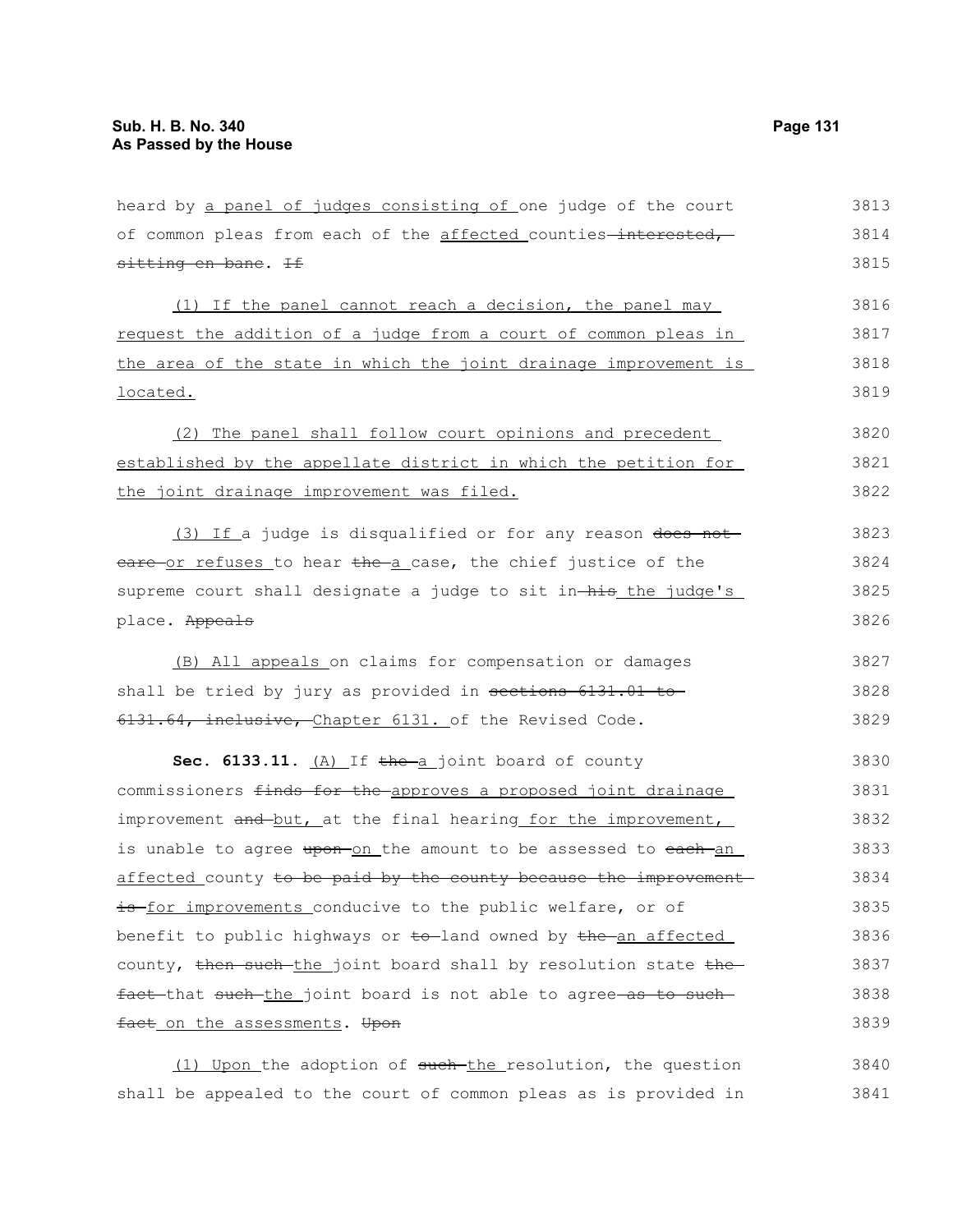| sections 6133.02 to 6133.11, inclusive, of the Revised Code. Ho          | 3842 |
|--------------------------------------------------------------------------|------|
| $(2)$ No bond on appeal need be filed <sub>7</sub> and the resolution of | 3843 |
| the joint board stating such inability to agree-shall be deemed          | 3844 |
| the statement on appeal. The                                             | 3845 |
| (3) The clerk of the joint board shall perfect the appeal                | 3846 |
| by filing a transcript, including of the resolution-of the joint         | 3847 |
| board finding that the joint board cannot agree, with all of the         | 3848 |
| original papers, in the court and the record of proceedings for          | 3849 |
| the joint improvement. The                                               | 3850 |
| (B) The court shall hear such an appeal under this section               | 3851 |
| the same as other appeals under sections 6133.02 to                      | 3852 |
| $6133.11$ , inclusive, of the Revised Code, and make such order as       | 3853 |
| to costs as is equitable.                                                | 3854 |
| Sec. 6133.14. The state shall pay to the county treasurer                | 3855 |
| of the <u>lead county in which the petition for a drainage</u>           | 3856 |
| improvement was filed the assessment levied against it for the           | 3857 |
| state's proportionate share of the cost of any improvement               | 3858 |
| authorized or constructed under sections 6131.01 to 6131.64,             | 3859 |
| 6133.01 to 6133.15, and 6135.01 to 6135.27 of the Revised Code           | 3860 |
| and all unpaid assessments for maintenance as provided by                | 3861 |
| sections 6137.01 to 6137.12 of the Revised Code.                         | 3862 |
| Sec. 6137.01. As used in-sections $6137.01$ to $6137.14$ ,               | 3863 |
| inclusive, of the Revised Code, "owner," this chapter:                   | 3864 |
| (A) "Owner," "benefit," "lead county," and "improvement,"                | 3865 |
| have the meaning set forth same meanings as in section 6131.01           | 3866 |
| of the Revised Code.                                                     | 3867 |
| (B) "Force account" has the same meaning as in section                   | 3868 |
| 5543.19 of the Revised Code.                                             | 3869 |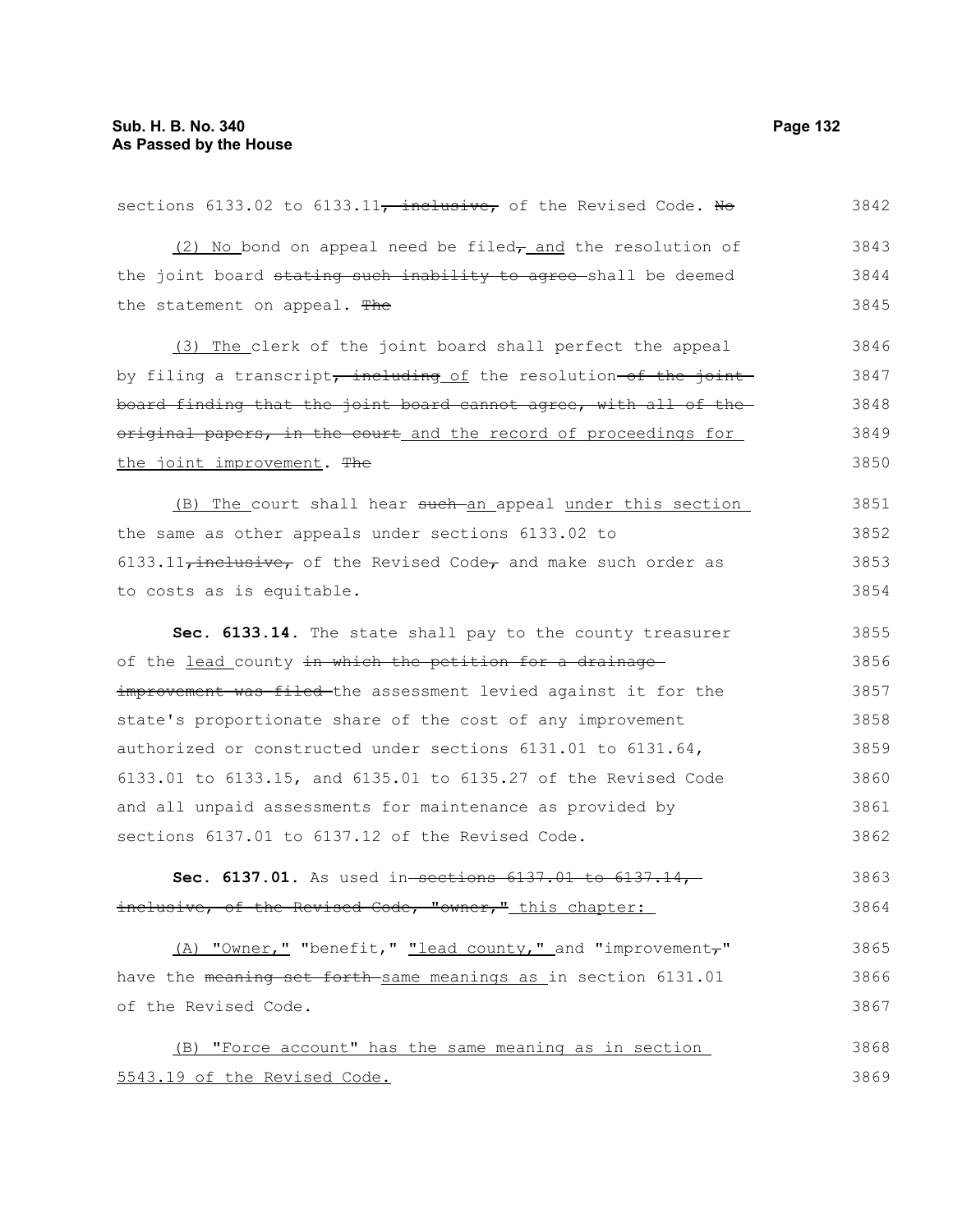# **Sub. H. B. No. 340 Page 133 As Passed by the House**

Sec. 6137.02. (A) The board of county commissioners of each county shall establish and maintain a fund within each county for the repair, upkeep, and permanent maintenance of each improvement constructed under Chapter 6131. of the Revised Code. After after August 23, 1957, a maintenance fund also shall be established and maintained by each joint board of countycommissioners for the repair, upkeep, and permanent maintenance of each improvement constructed under Chapter 6133. of the Revised Code. A maintenance fund shall also be established for the repair, upkeep, and permanent maintenance of eachimprovement constructed under Chapter 6135. of the Revised Codeif the necessary privilege to do so has been granted by the legislature of the other state under Chapter 940., 6131., 6133., or 6135. of the Revised Code. If 3870 3871 3872 3873 3874 3875 3876 3877 3878 3879 3880 3881 3882 3883

(B) If the improvement affects only a single county of the state, the board of county commissioners of that county shall establish and maintain the fund. If two or more counties of the state are affected by the improvement, the joint board of county commissioners organized under Chapter-Chapters 940., 6133., and 6135. of the Revised Code shall establish and maintain the fund. 3884 3885 3886 3887 3888 3889

Sec. 6137.03. (A) (1) The maintenance fund shall be maintained, as needed, by an assessment levied not more often than once annually upon the benefited owners, as defined insection 6131.01 of the Revised Code, apportioned on the basis of the estimated benefits for construction all costs of the improvement. An 3890 3891 3892 3893 3894 3895

(2) An assessment shall represent such a percentage of the estimated benefits as is estimated by the engineer and found adequate by the board or joint board to effect the purpose of section 6137.02 of the Revised Code, except that at no time 3896 3897 3898 3899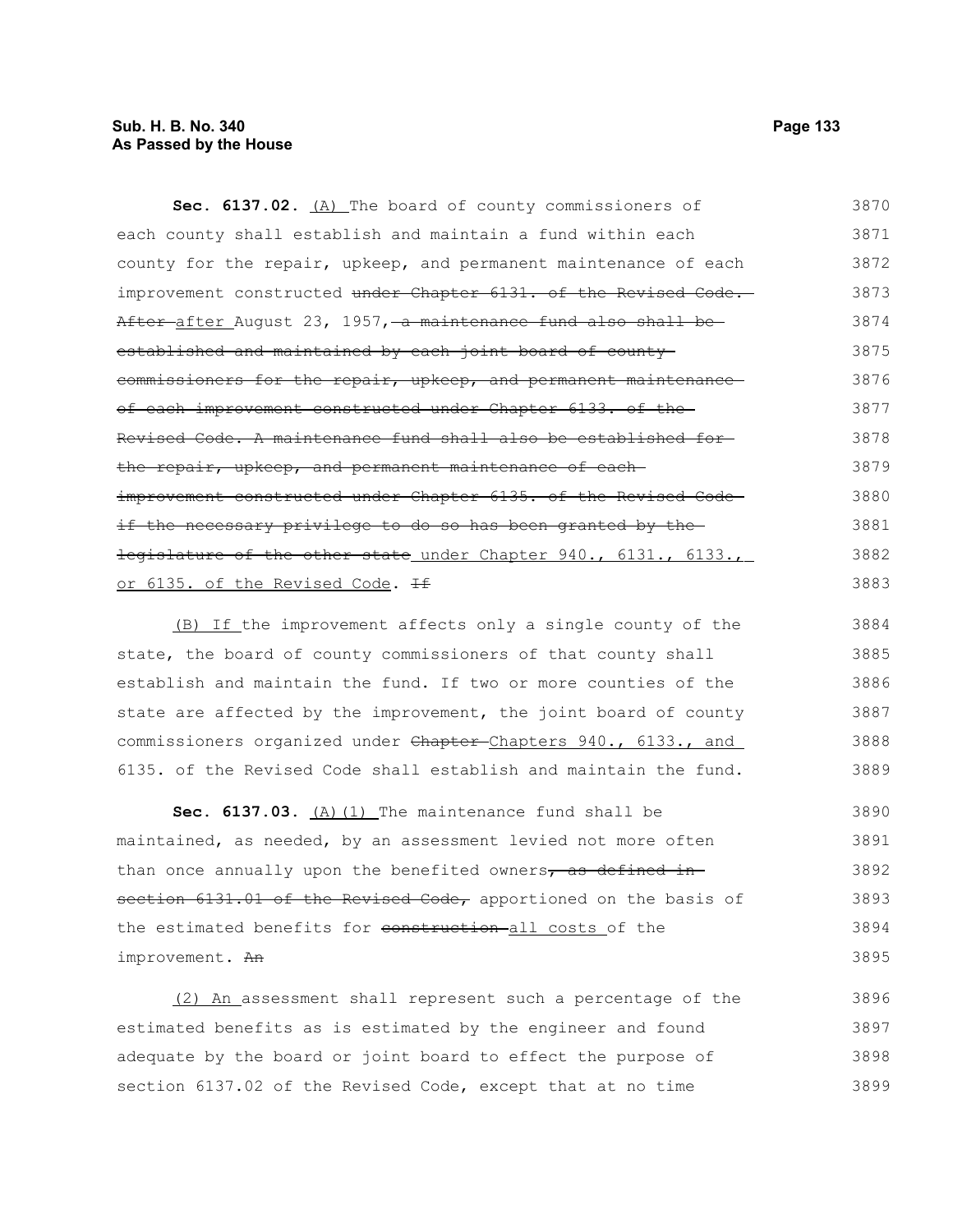| shall a maintenance fund have an unencumbered balance greater    | 3900 |
|------------------------------------------------------------------|------|
| than twenty per cent of -all construction costs of the-          | 3901 |
| improvement the permanent assessment base for maintenance        | 3902 |
| established under section 6137.11 of the Revised Code. The       | 3903 |
| (3) The minimum assessment shall be two dollars.                 | 3904 |
| $f^*$ (B) A maintenance assessment shall be made by the          | 3905 |
| board of county commissioners in the case of a single county     | 3906 |
| improvement, or by the joint board in the case of a joint of     | 3907 |
| county-improvement, commissioners upon the substantial           | 3908 |
| completion of an a drainage improvement and on or before the     | 3909 |
| first day of July in each year thereafter. The maintenance       | 3910 |
| assessment shall be certified by the clerk of the board or joint | 3911 |
| board to the county auditor in case of a single county           | 3912 |
| improvement, and to the county auditor of each affected county   | 3913 |
| interested in the case of-in a joint county improvement, and     | 3914 |
| The auditor or auditors shall be placed by the auditor or        | 3915 |
| auditors-place the assessment on the next succeeding tax         | 3916 |
| duplicate to be collected and paid as other special assessments  | 3917 |
| are collected and paid.                                          | 3918 |
| (C) With respect to a single county improvement, the             | 3919 |
| county engineer shall inspect the drainage improvements in the   | 3920 |
| county. On or before the first day of July of each year, the     | 3921 |
| county engineer shall report to the board of county              | 3922 |
| commissioners both of the following:                             | 3923 |
| (1) The county engineer's findings regarding the present         | 3924 |
| condition of the drainage improvements in the county;            | 3925 |
| (2) An estimate of the amount of funds necessary to repair       | 3926 |
| and maintain the improvements for the following year.            | 3927 |
| With regard to a joint county improvement, the county            | 3928 |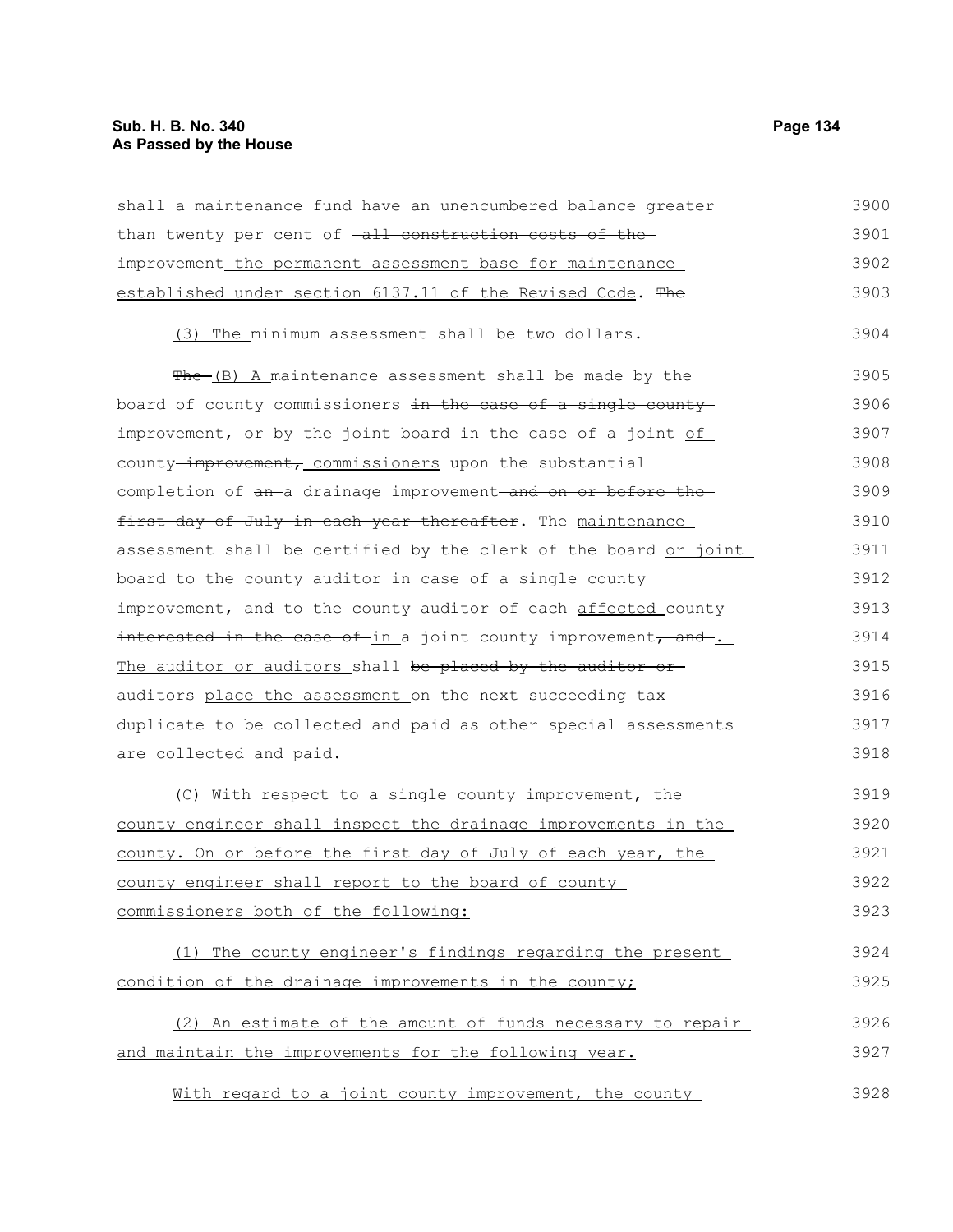| engineer of each applicable county shall make such a report to   | 3929 |
|------------------------------------------------------------------|------|
| the joint board.                                                 | 3930 |
| (D) (1) The board shall use the county engineer's estimate       | 3931 |
| to determine the annual drainage maintenance assessments, which  | 3932 |
| shall be based on a percentage of the permanent assessment base. | 3933 |
| (2) On or before the second Monday of September in each          | 3934 |
| year, the board shall direct the county auditor or auditors, as  | 3935 |
| applicable, to place the maintenance assessments on the tax      | 3936 |
| duplicate.                                                       | 3937 |
| (E)(1) With respect to a single county improvement, the          | 3938 |
| county auditor shall place maintenance assessments received for  | 3939 |
| a drainage improvement into the maintenance fund designated for  | 3940 |
| the drainage improvement.                                        | 3941 |
| (2) With respect to a joint county improvement, the county       | 3942 |
| auditor of each county that is not the lead county shall place   | 3943 |
| maintenance assessments received for a drainage improvement into | 3944 |
| the maintenance fund designated for the drainage improvement.    | 3945 |
| Twice a year, each county auditor of a county that is not a lead | 3946 |
| county shall transfer money in that fund to the county auditor   | 3947 |
| of the lead county, who shall deposit the money into the joint   | 3948 |
| drainage improvement's maintenance fund. The county auditor of   | 3949 |
| the lead county shall place maintenance assessments received in  | 3950 |
| the lead county for the drainage improvement into the joint      | 3951 |
| drainage improvement's maintenance fund.                         | 3952 |
| Sec. 6137.04. $(A)$ (1) The board of county commissioners,       | 3953 |
| upon recommendation of the county engineer, is hereby authorized | 3954 |
| to may combine improvements within the same watershed into a     | 3955 |
| drainage maintenance district, in which the maintenance          | 3956 |

assessment shall be the same percentage of original cost for 3957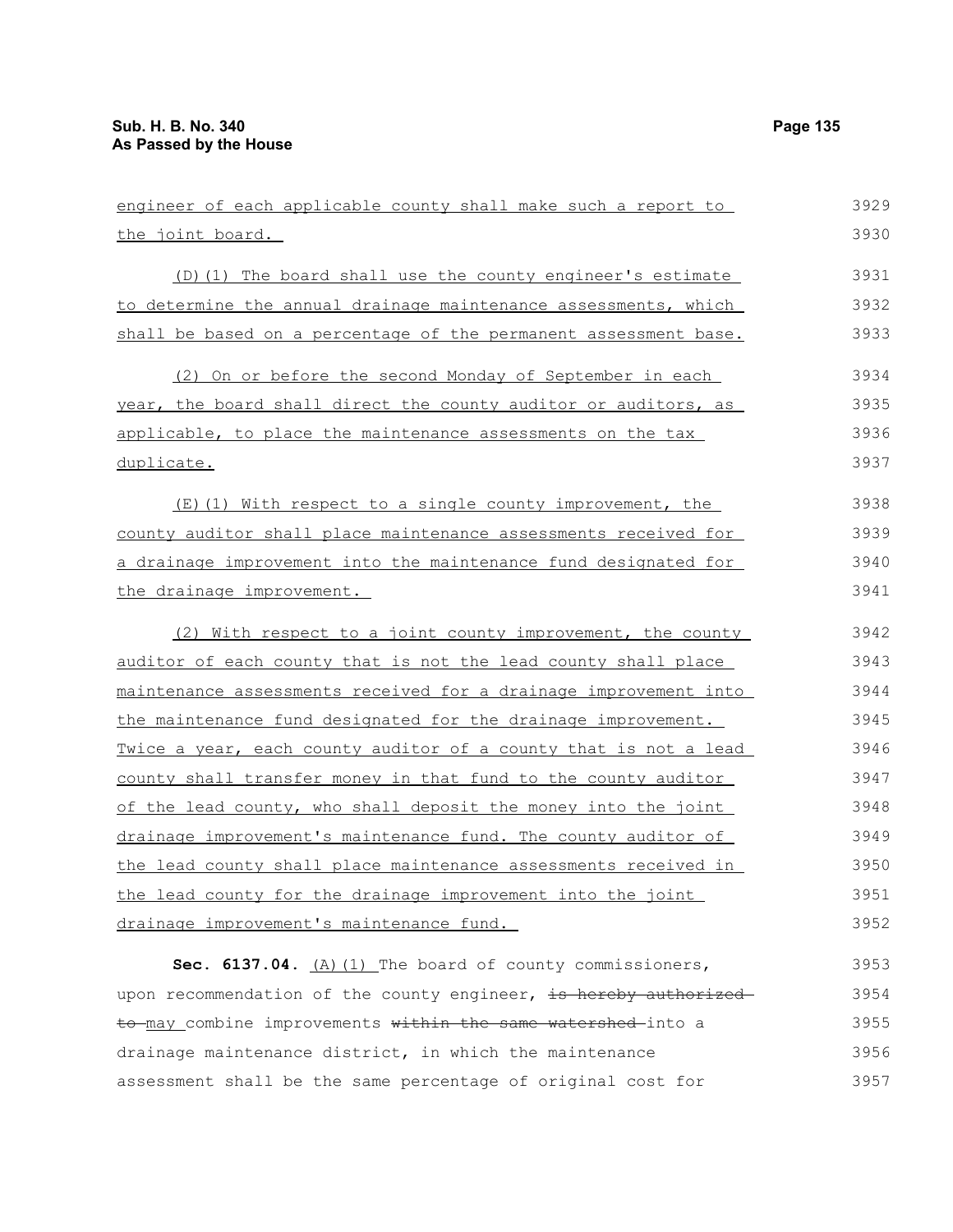| each improvement to be maintained. In grouping                   | 3958 |
|------------------------------------------------------------------|------|
| (2) In combining improvements into drainage maintenance          | 3959 |
| districts, the county engineer and the board of county           | 3960 |
| commissioners shall consider uniformity similarity of costs,     | 3961 |
| topography, and soil types so that improvements within the same  | 3962 |
| district represent-present substantially the same maintenance    | 3963 |
| problem-issues and can be kept in proper repair at cost-         | 3964 |
| sufficiently uniform as to constitute no substantial inequity    | 3965 |
| for any owners to be included in a district maintenance program- | 3966 |
| costs. The county auditor shall maintain one drainage            | 3967 |
| maintenance fund for each such district. A                       | 3968 |
| (3) A maintenance district may include all or any part of        | 3969 |
| a county.                                                        | 3970 |
|                                                                  |      |
| (B) The board of county commissioners, upon recommendation       | 3971 |
| of the county engineer, may combine improvements in accordance   | 3972 |
| with the type of improvement into one drainage maintenance fund  | 3973 |
| so that ditches or drains that are enclosed in tile, or other    | 3974 |
| improvements having similar maintenance costs, may be            | 3975 |
| administered for maintenance under the same maintenance fund.    | 3976 |
| (C) (1) In the case of each joint county ditch-drainage          | 3977 |
| improvement, the county auditor of the lead county having the    | 3978 |
| majority of the improvement shall maintain a separate            | 3979 |
| maintenance fund for the improvement. The                        | 3980 |
|                                                                  |      |
| (2) The owners subject to the original assessment for the        | 3981 |
| improvement shall constitute one maintenance district for the    | 3982 |
| purpose of repair, upkeep, and maintenance of the improvement.   | 3983 |
| (3) The county engineer of the lead county having the-           | 3984 |
| majority of the improvement shall serve as the county engineer   | 3985 |

in charge of maintenance and, after consultation with the 3986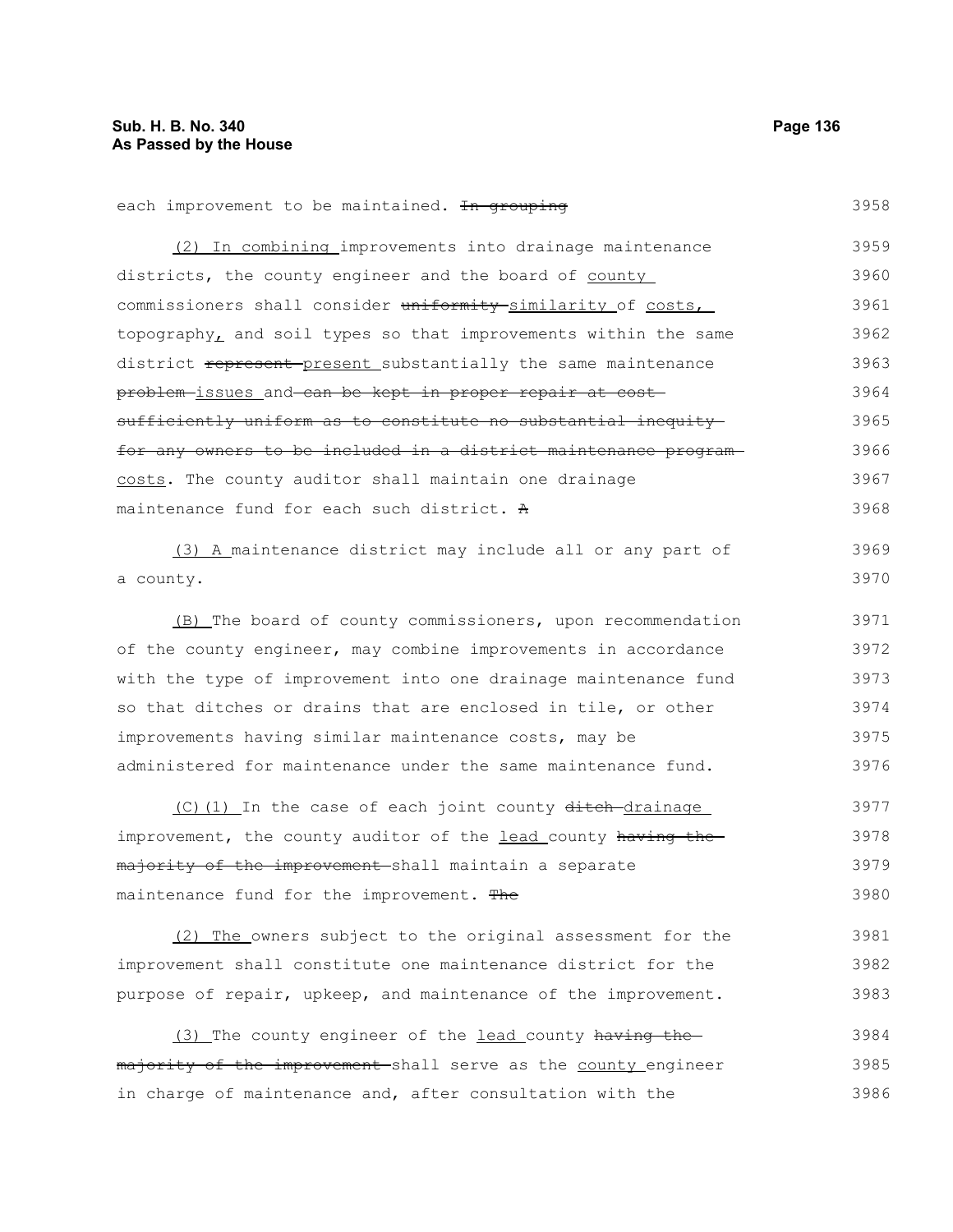## **Sub. H. B. No. 340 Page 137 As Passed by the House**

engineer of any other county affected, shall annually file a report of inspection with a recommendation as to the amount of the maintenance assessment by the same procedure as provided by section 6137.03 of the Revised Code for assessment in the case of a single county -ditch drainage improvement. 3987 3988 3989 3990 3991

Sec. 6137.05. (A) The maintenance fund ereated-established under authority of section 6137.01 6137.02 of the Revised Code shall be subject to use of the board of county commissioners $\tau$  or joint board of county commissioners, as the case may be, for the necessary and proper repair or maintenance of any drainage improvement constructed under sections 6131.01 to 6131.64, 6133.01 to 6133.15, and 6135.01 to 6135.27 Chapters 940., 6131., 6133., and 6135. of the Revised Code. 3992 3993 3994 3995 3996 3997 3998 3999

 $(A)$  (B) Whenever the board, or the joint board, from its own observation or the recommendation of the county engineer or the lead county's county engineer, or on the written complaint of any of the owners of lands owner of land subject to the maintenance assessment, has reason to believe the improvement isin-identified a need of for the repair or maintenance of a drainage improvement, it shall as a board, or by the county engineer, make an inspection of its shall inspect the condition, and, if it finds the need to exist, it shall make an estimate of the cost of the necessary work and material required for the purpose. If the nature of the work is such as to be done most economically and expeditiously by force account, the board shallcause the proper work to be done by that method under the supervision of the county engineer and certify the costs to thecounty auditor or county auditors for payment from the maintenance fund. If the finding is that necessary repair and maintenance on an improvement or improvements within a maintenance district can be more economically or efficiently 4000 4001 4002 4003 4004 4005 4006 4007 4008 4009 4010 4011 4012 4013 4014 4015 4016 4017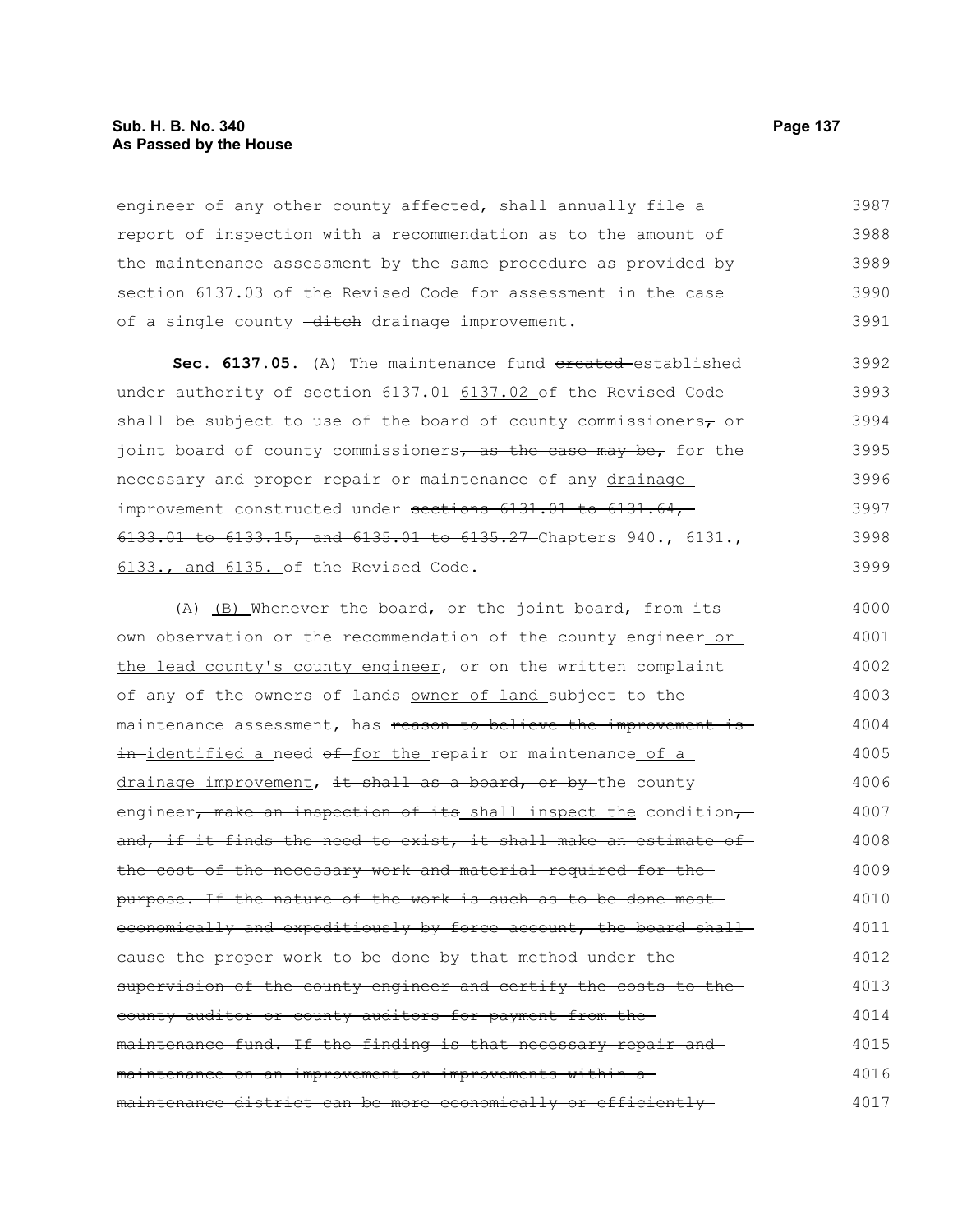# **Sub. H. B. No. 340 Page 138 As Passed by the House**

done by contract, the board, or joint board in the case of a ioint county improvement, shall cause the engineer to prepare proper specifications, covering the requirements for the particular case, to advertise for bids thereon, as in the caseof original construction, under section 6131.24 of the Revised Code, and to let the contract for the required work and material to the lowest and best bidder, who, upon the performance of the work certified by the engineer, shall certify the same to the auditor or auditors for payment from the maintenance fund of the drainage improvement. (B) When the repair or maintenance is upon a joint county ditch improvement, the amount of the cost thereof shall be certified to the auditor of each of the counties into which the ditch extends and has lands subject to the maintenance fund assessment, and the certificate shall state the proportional part of the cost to be paid from the portion of the maintenance fund in the county, according to the original apportionment of benefits on the owners in the county subject to maintenance assessment. Upon the certificates being received, the auditorsof the counties obligated shall immediately forward their several amounts or vouchers therefor to the auditor of the county having the majority of the improvement through whose office, from the aggregate payments of all the counties interested, the payment for the work and material, whether byforce account or contract, shall be paid. The location of the work required on a joint county improvement, whether in one county or another, or whether extending into two or more counties, shall not affect the obligation of contribution for 4018 4019 4020 4021 4022 4023 4024 4025 4026 4027 4028 4029 4030 4031 4032 4033 4034 4035 4036 4037 4038 4039 4040 4041 4042 4043 4044 4045

length wherever located, the improvement for maintenancepurposes being considered a single unit. As far as applicable, 4048

any necessary work upon the improvement in any portion of its

4046 4047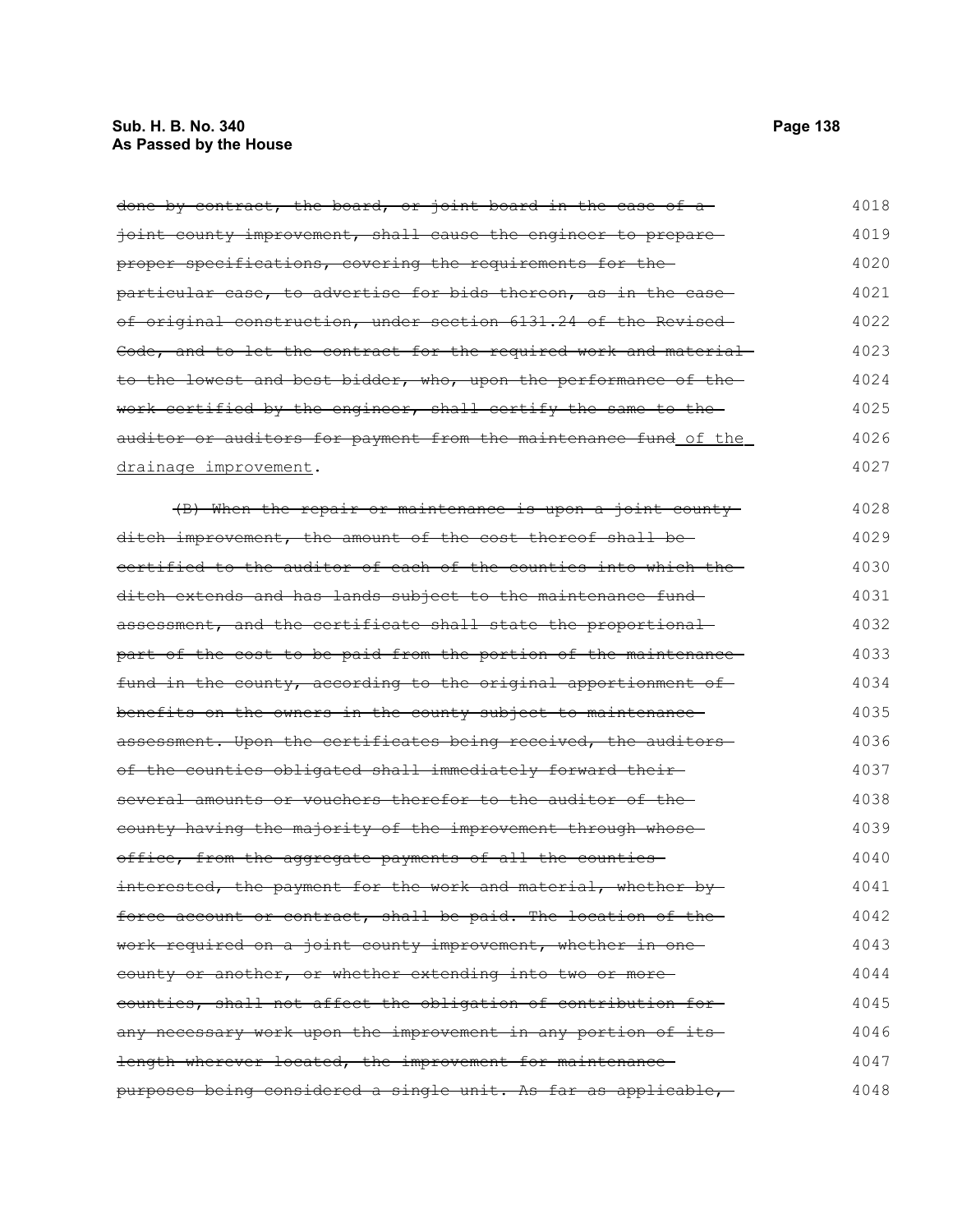# **Sub. H. B. No. 340 Page 139 As Passed by the House**

| the procedures provided by section 6133.08 of the Revised Code-  | 4049 |
|------------------------------------------------------------------|------|
| with respect to cooperation of county engineers in field work-   | 4050 |
| shall apply to maintenance of joint county improvements.         | 4051 |
| The repair and maintenance on any improvement may be done-       | 4052 |
| in part by contract and in part by force account, it being the-  | 4053 |
| duty of the board of county commissioners, or the joint board of | 4054 |
| county commissioners, and the county engineer to use the best    | 4055 |
| and most economical methods under local conditions for the-      | 4056 |
| various phases of the maintenance program, such as excavating,   | 4057 |
| elearing, eleaning, snagging, physical and chemical control of   | 4058 |
| land and aquatic vegetation, and repair of banks and structures. | 4059 |
| (C) If the county engineer finds that the drainage               | 4060 |
| improvement is in need of repair or maintenance, the county      | 4061 |
| engineer shall do all of the following:                          | 4062 |
| (1) Make an estimate of the cost of the necessary work;          | 4063 |
| (2) Determine the most efficient and economical manner to        | 4064 |
| complete the work, including conducting the work in various      | 4065 |
| phases if determined necessary. The county engineer shall take   | 4066 |
| into account local conditions that may pertain to a maintenance  | 4067 |
| program such as excavation, snagging, clearing, cleaning,        | 4068 |
| physical and chemical control of vegetation, and reparation of   | 4069 |
| banks and structures. The county engineer may determine whether  | 4070 |
| the work shall be performed by force account, contract, or a     | 4071 |
| combination of the two. However, if a contract is used for the   | 4072 |
| work, the county engineer shall comply with sections 307.86 to   | 4073 |
| 307.92 of the Revised Code.                                      | 4074 |
| (3) Determine a schedule for completion of the work              | 4075 |
| subject to the availability of funds in the appropriate          | 4076 |
| maintenance fund;                                                | 4077 |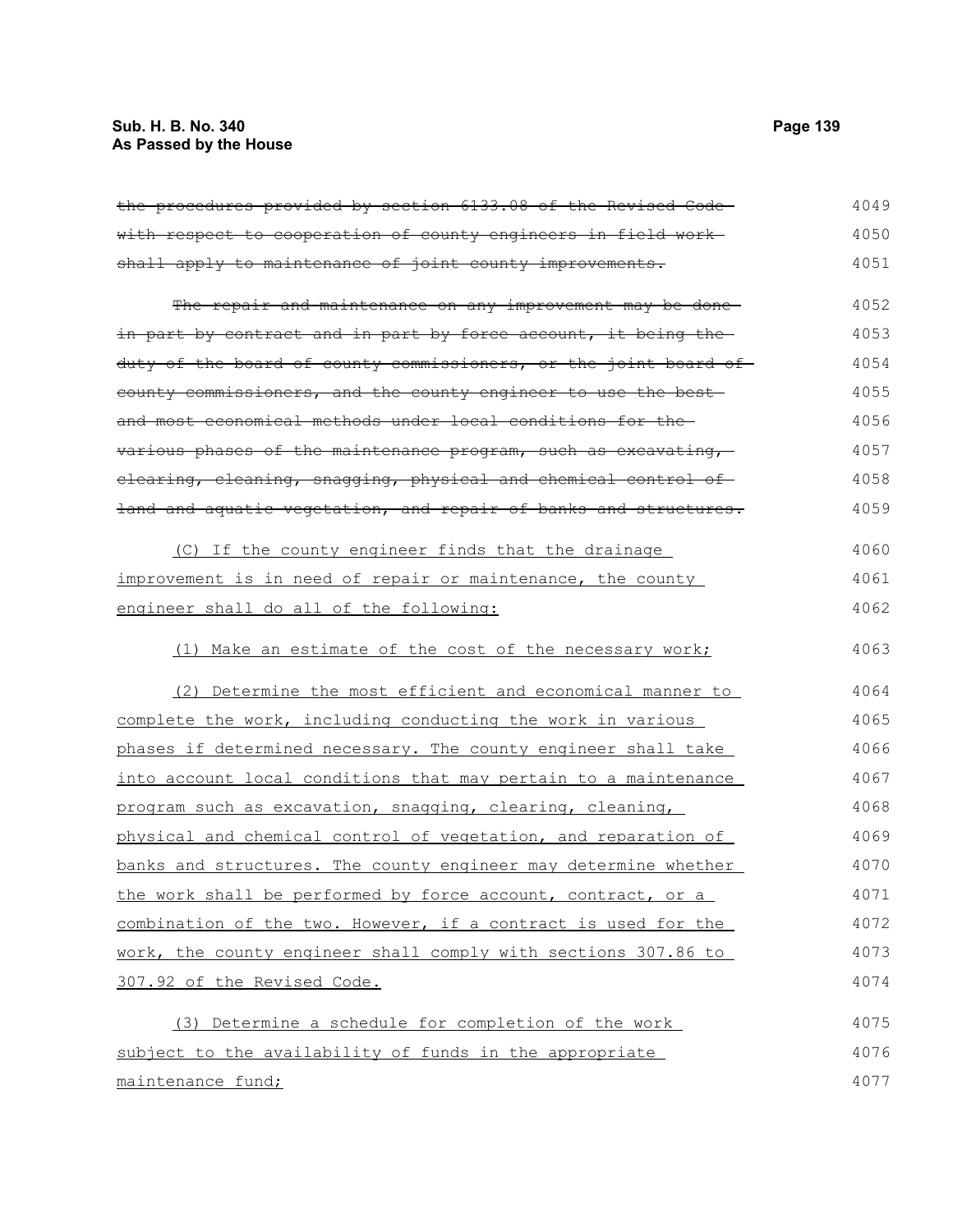the county auditor or lead county's county auditor for payment from the appropriate maintenance fund. (D) The board or joint board and the county engineer may contract with a soil and water conservation district for the repair, upkeep, and permanent maintenance of any drainage improvement for which the county engineer is responsible, whether as the county engineer or as the lead county engineer. Sec. 6137.051. (A) Whenever the owner of any lands assessed for construction of an improvement authorized prior to August 23, 1957, files a written complaint that the improvement is in need of repair, the county engineer or-his the county engineer's designated representative shall make an inspection of the condition of the improvement within sixty days of receipt of the complaint and shall request the owner to-accompany him be 4079 4080 4081 4082 4083 4084 4085 4086 4087 4088 4089 4090 4091 4092

(4) Certify the actual cost of completion of the work to

present at the inspection. <del>If</del>

 $(B)$  If the county engineer finds that a need exists,  $he$ the county engineer shall make an estimate of the cost of the necessary work and material required for the repair. The 4094 4095 4096

(C) The board of county commissioners, if it finds the work to be necessary and feasible, may authorize the county engineer to make the repairs at a cost not to exceed fourtwenty-four thousand dollars. For 4097 4098 4099 4100

(D) For the purpose of paying for the necessary work and materials, the board of county commissioners may establish a drainage repair fund for the improvement to be repaired. The county engineer shall prepare and submit a schedule of assessments upon the benefiting lands to the board of county commissioners in the amount of the actual costs of the repair. 4101 4102 4103 4104 4105 4106

4078

4093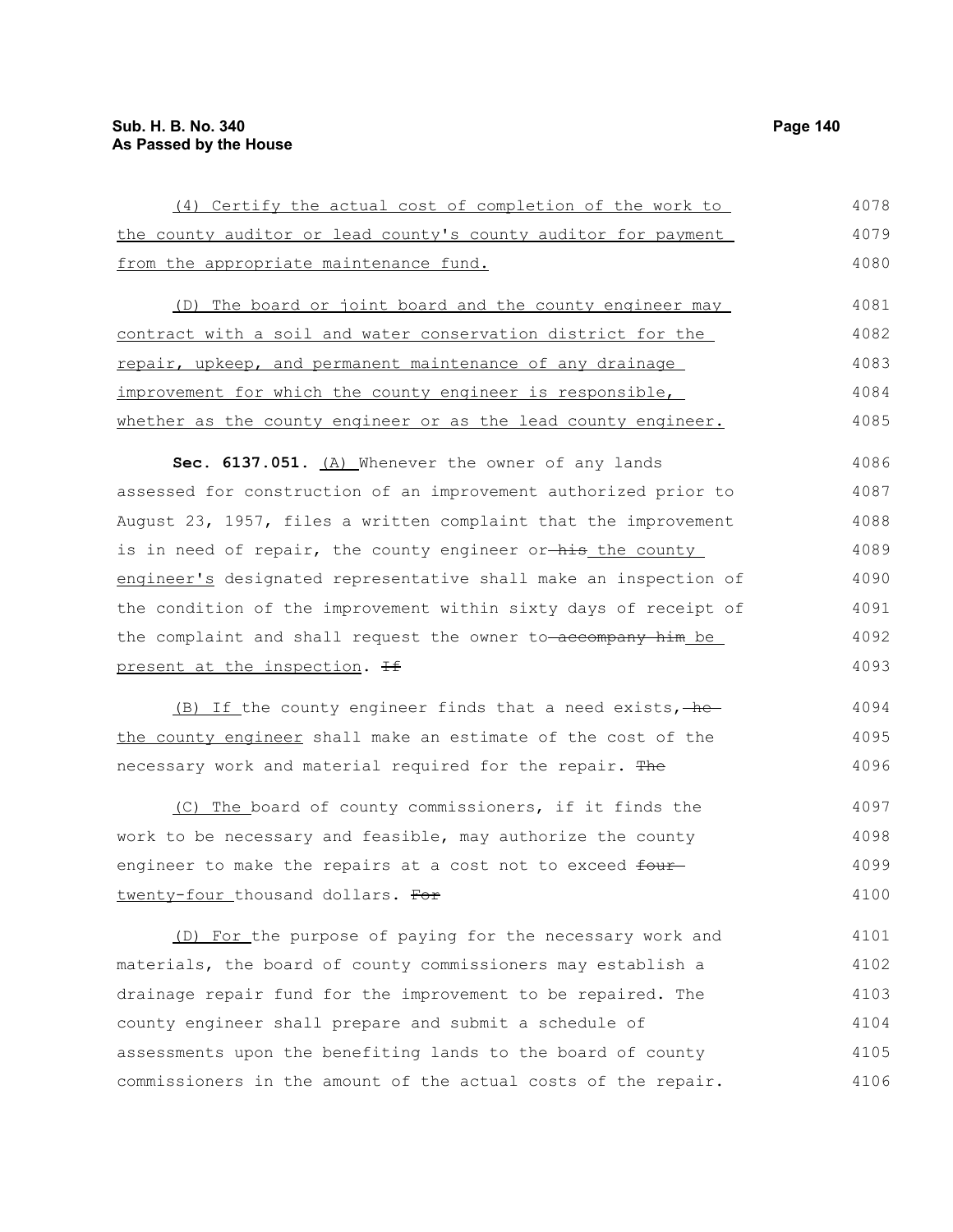# **Sub. H. B. No. 340 Page 141 As Passed by the House**

The board of county commissioners may revise the estimated assessments as they consider equitable and shall certify the assessments to the county auditor for collection. Not 4107 4108 4109

(E) Not more than four ten semiannual installments, as taxes are paid, shall be given to owners to pay for the repair assessments, and if any such assessment is twenty-five dollars or less, or whenever the unpaid balance of any such assessment is twenty-five dollars or less, the same shall be paid in full, and not in installments, at the time the first installment would otherwise become due. If the drainage repair fund for theimprovement to be so repaired is inadequate for the repair, the board of county commissioners may make payment for the repair from the county general fund, which sum so paid from the generalfund shall be a charge against the appropriate drainage maintenance fund to be repaid to the general fund as soon as adequate funds are available in the drainage maintenance fund. 4110 4111 4112 4113 4114 4115 4116 4117 4118 4119 4120 4121 4122

**Sec. 6137.06.** The (A) With regard to a single county improvement, the county engineer shall have has general charge and supervision of the repair and maintenance of all county and joint county ditches, drains, watercourses, and other-drainage improvements within his county-constructed under sections-6131.01 to 6131.64, 6133.01 to 6133.15, 6135.01 to 6135.27, and 6137.051 Chapters 940., 6131., 6133., and 6135. of the Revised Code. The county engineer shall make an inspection of thedrainage improvements and, on or before the first day of June in each year, shall report to the board of county commissioners the condition of the drainage improvements and his estimate of the probable amount of funds required to repair and maintain them. The estimates shall relate to the year beginning on the first day of July next ensuing and shall be for the information of the board of county commissioners in making their annual drainage 4123 4124 4125 4126 4127 4128 4129 4130 4131 4132 4133 4134 4135 4136 4137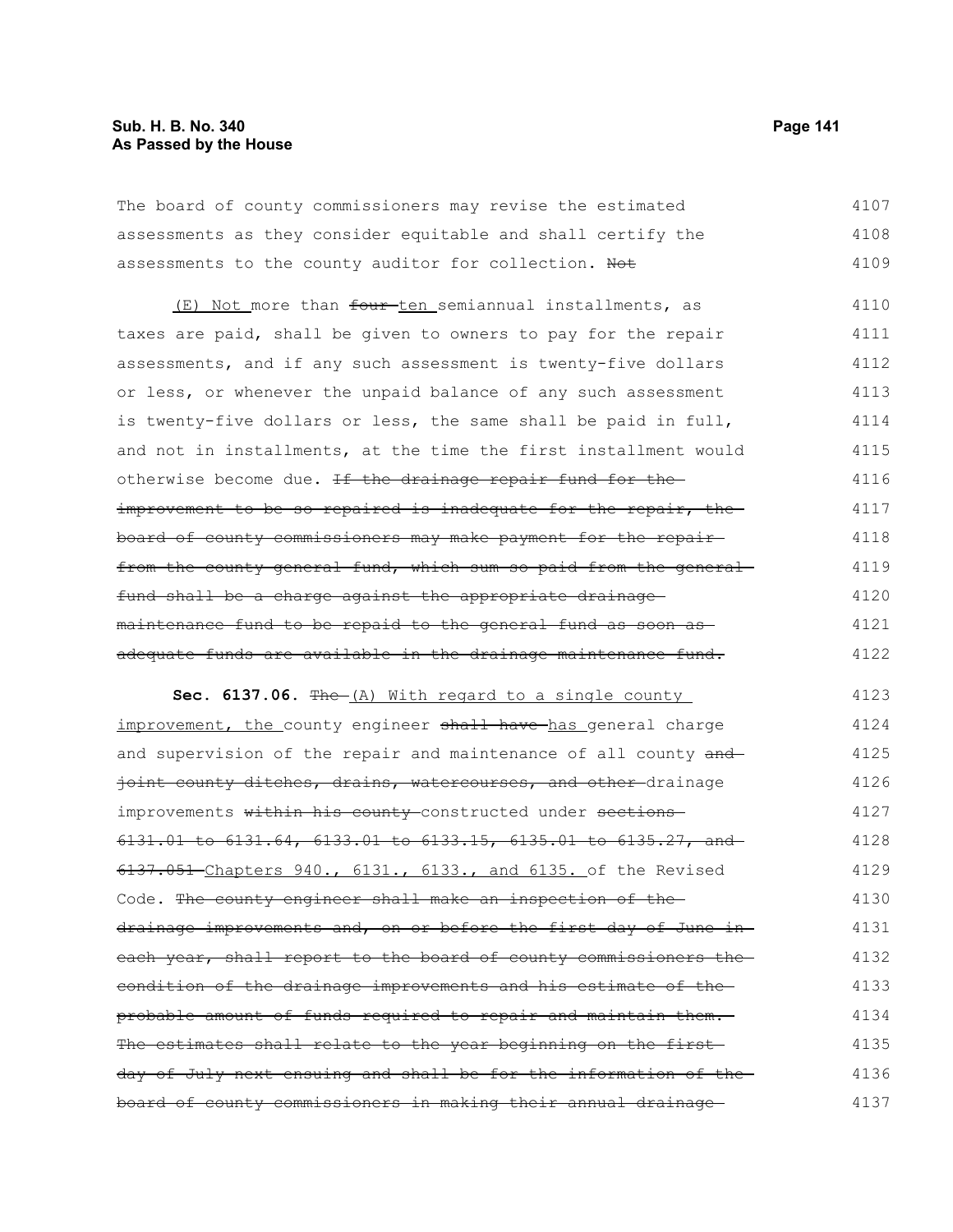| maintananga lawiga              |  |
|---------------------------------|--|
| m <del>aintenance levies.</del> |  |

| The engineer shall approve all estimates that are paid-                     | 4139 |
|-----------------------------------------------------------------------------|------|
| from the county drainage maintenance fund for the repair and                | 4140 |
| <del>maintenance of drainage improvements. </del> With regard to a joint    | 4141 |
| county improvement, the lead county engineer has general charge             | 4142 |
| <u>and supervision of the repair and maintenance of all joint</u>           | 4143 |
| county drainage improvements constructed under Chapters 940.,               | 4144 |
| 6131., 6133., and 6135. of the Revised Code.                                | 4145 |
| (B) The duties of the county engineer with respect to                       | 4146 |
| <u>maintenance of any drainage improvement begin upon the </u>              | 4147 |
| substantial completion of the improvement. In preparing plans               | 4148 |
| <u>and specifications for repair and maintenance of a drainage</u>          | 4149 |
| improvement, the county engineer shall provide for necessary                | 4150 |
| clearing of tree and brush growth, removal of silt bars,                    | 4151 |
| spreading and leveling of spoil banks, and the preservation of a            | 4152 |
| sod or seeded strip as provided in the case of new construction             | 4153 |
| under section 6131.14 of the Revised Code.                                  | 4154 |
| (C) Any number of persons-person owning land along a                        | 4155 |
| <del>ditch, drain, watercourse, or other</del> -drainage improvement may    | 4156 |
| form an advisory committee for the purpose of notifying the                 | 4157 |
| county engineer of any repair and maintenance work that needs to            | 4158 |
| be performed on the improvement. A committee formed for this                | 4159 |
| purpose shall submit <del>their</del> -recommendations to the <u>county</u> | 4160 |
| engineer not later than the first day of May of any year in                 | 4161 |
| which its members desire to notify-him the county engineer of               | 4162 |
| needed work. In determining the condition of the improvement in             | 4163 |
| accordance with this section, the county engineer shall consider            | 4164 |
| the committee's recommendations.                                            | 4165 |
| The county auditor, before he issues his (D) Before                         | 4166 |

issuing a warrant for any moneys expended by the county for 4167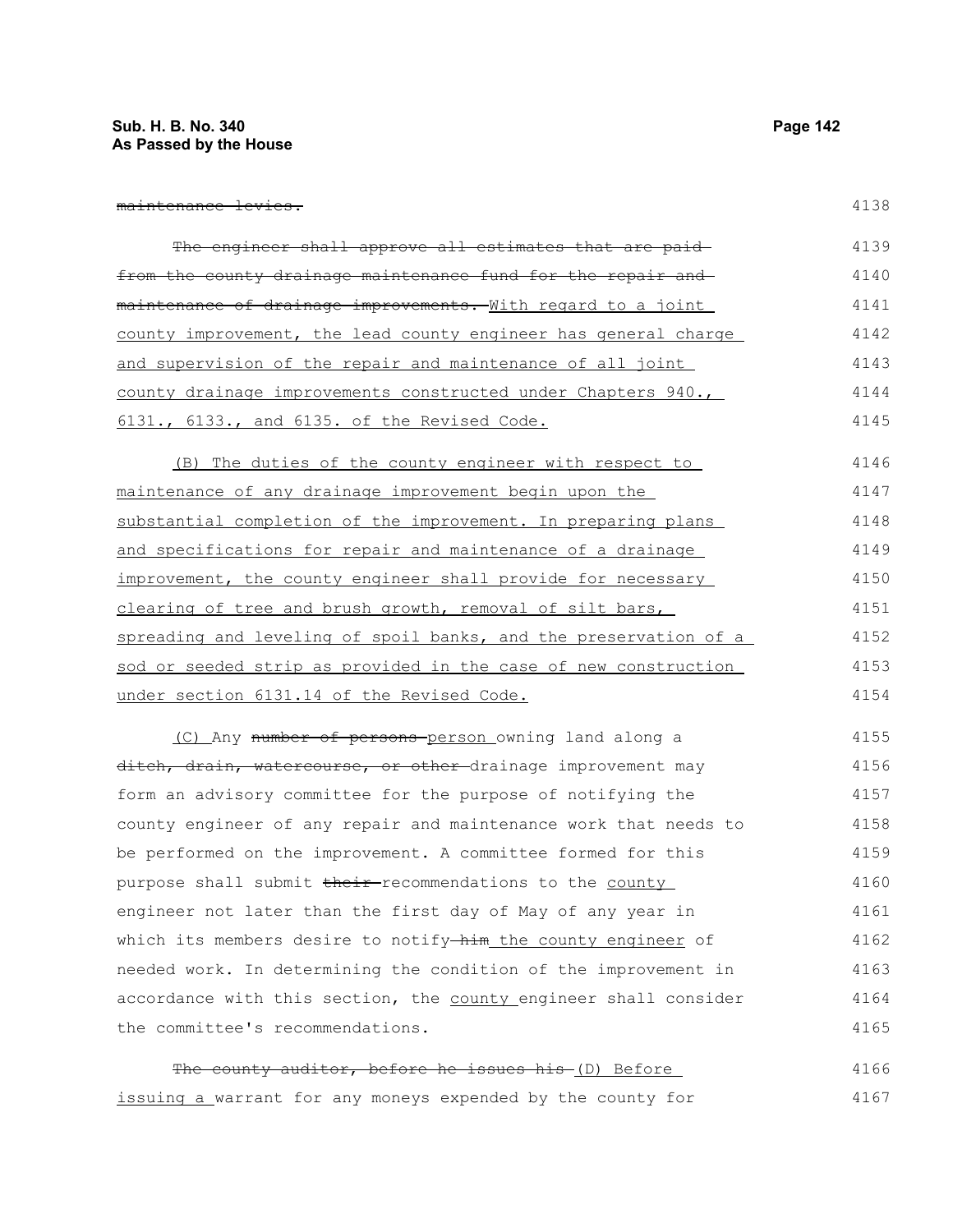# **Sub. H. B. No. 340 Page 143 As Passed by the House**

repair or maintenance of any drainage improvement, the county auditor shall require of the county engineer the assignment of the expense to the improvement or the drainage maintenance district in connection with which the expense was incurred. The county auditor shall keep such records as are necessary to show clearly at the close of each year the amount of money expended from the drainage maintenance funds on each drainage improvement or each drainage maintenance district. 4168 4169 4170 4171 4172 4173 4174 4175

(E) The county auditor shall may establish and maintain a rotary fund for the purchase of equipment, materials, and labor related to the general maintenance of watercourses drainage improvements under-Chapter 6137. of the Revised Code this chapter. This The county auditor shall establish and maintain the fund shall be established and maintained by a proportionate withdrawal from the funds of each drainage improvement or each drainage maintenance district. 4176 4177 4178 4179 4180 4181 4182 4183

(F) The county engineer shall establish a rental rate for equipment purchased with this the rotary fund. This rate shall be used in charging the equipment, along with material and labor, to the drainage improvement upon which it is used in order to reimburse the rotary fund. 4184 4185 4186 4187 4188

The duties of the county engineer with respect tomaintenance of any drainage improvement shall begin upon the substantial completion of the improvement. 4189 4190 4191

In preparing plans and specifications for repair and maintenance of open ditches and in carrying out the plans either by contract or force account, the county engineer shall providefor necessary clearing of tree and brush growth, removal of siltbars, spreading and leveling of spoil banks, and the preservation of a sod or seeded strip as provided in the case of 4192 4193 4194 4195 4196 4197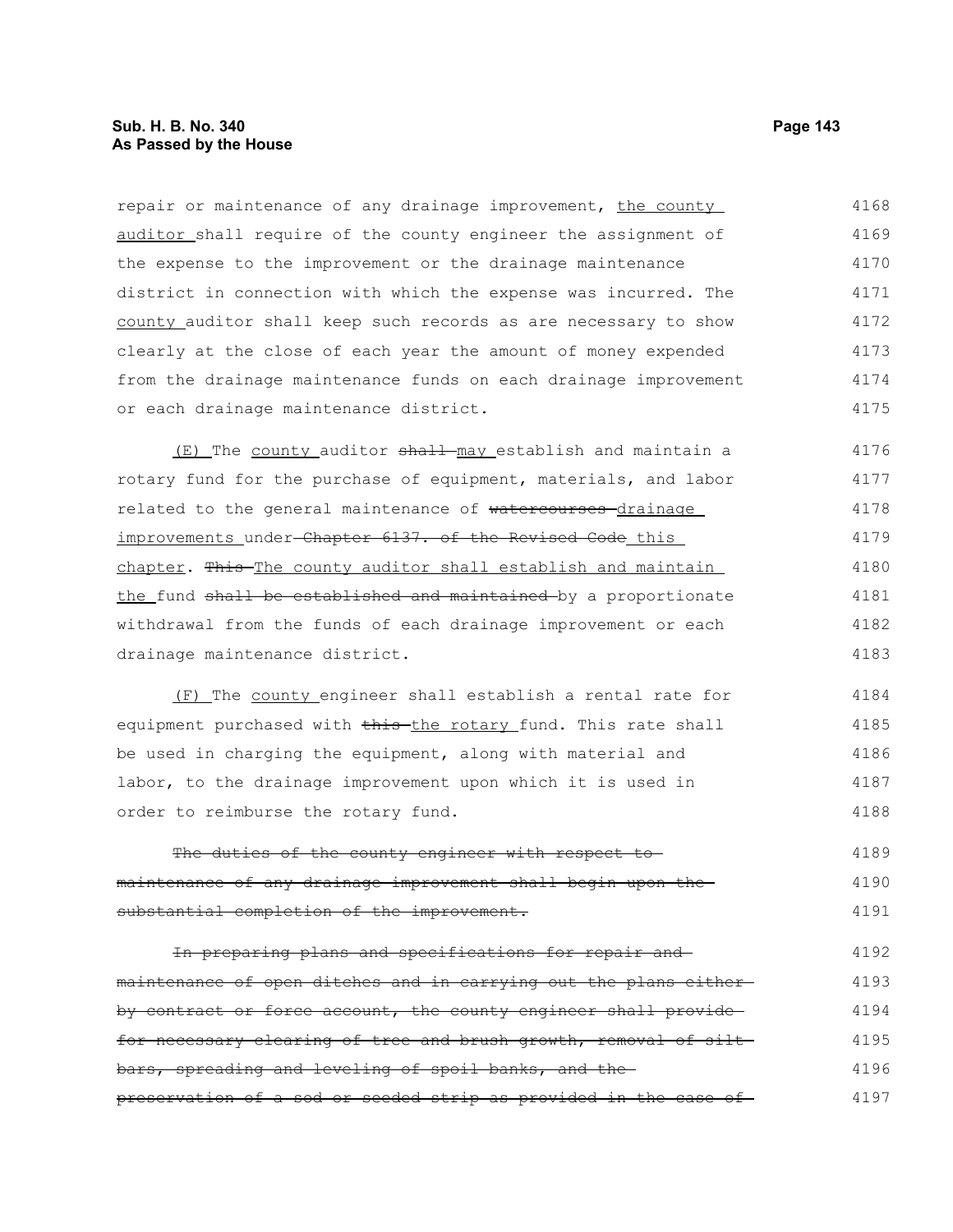# **Sub. H. B. No. 340 Page 144 As Passed by the House**

| new construction under section 6131.14 of the Revised Code, in- | 4198 |
|-----------------------------------------------------------------|------|
| addition to the various phases of maintenance set forth in-     | 4199 |
| section 6137.05 of the Revised Code.                            | 4200 |
| Sections 6131.01 to 6131.64 of the Revised Code apply to        | 4201 |
| the maintenance fund with respect to receiving bids, statements | 4202 |
| required in bids, letting contracts, competitive bidding, time  | 4203 |
| allowed under contract, supervision of contractor's work,       | 4204 |
| certification for payment, and other related matters.           | 4205 |
| Sec. 6137.07. (A) As used in this section, "drainage            | 4206 |
| equipment" means machinery, tools, conveyances, or other        | 4207 |
| equipment for the repair and maintenance of drainage            | 4208 |
| improvements a board of county commissioners considers          | 4209 |
| necessary.                                                      | 4210 |
| (B) The board of county commissioners may purchase such         | 4211 |
| machinery, tools, conveyances, or other-do both of the          | 4212 |
| following:                                                      | 4213 |
| (1) Purchase drainage equipment-for the repair and              | 4214 |
| maintenance of drainage improvements under its jurisdiction as  | 4215 |
| <del>it considers necessary</del> ;                             | 4216 |
| (2) Provide a suitable place to house and store the             | 4217 |
| drainage equipment.                                             | 4218 |
| All such machinery, tools, conveyances, or The county           | 4219 |
| engineer shall be responsible for the care and custody of the   | 4220 |
| drainage equipment shall be under the care and custody of the   | 4221 |
| eounty engineer and shall be plainly and conspicuously marked   | 4222 |
| mark it as the property of the county. The                      | 4223 |
| The county engineer shall annually, on the first day-<br>(C)    | 4224 |
| second Monday of June January, make an inventory of all such    | 4225 |
| items_the drainage equipment, indicating each article and       | 4226 |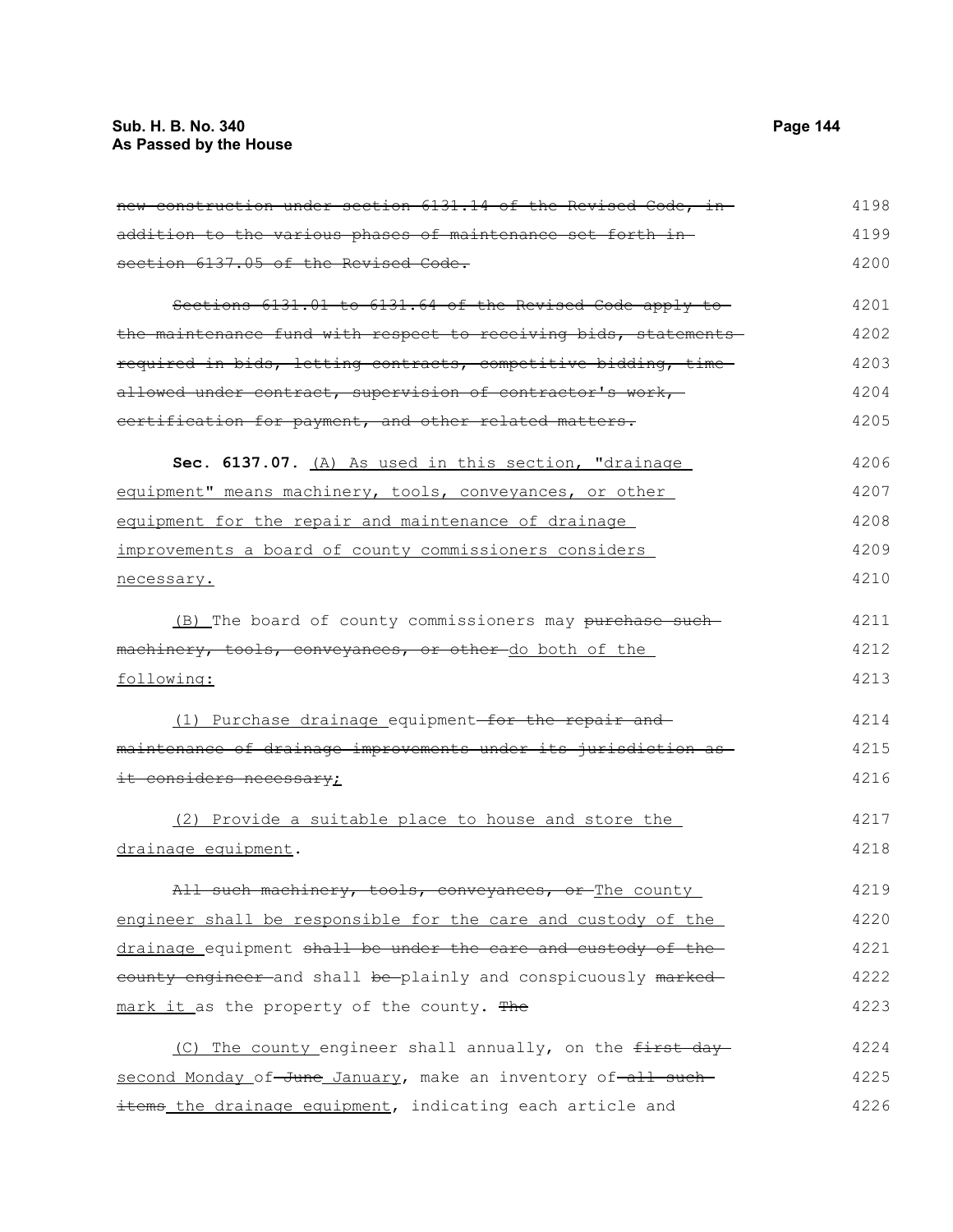## **Sub. H. B. No. 340 Page 145 As Passed by the House**

stating the its estimated value thereof, and deliver the inventory to the board, which of county commissioners. The board shall-cause it to be placed keep the inventory on file. At thesame time he shall The county engineer may file with the board his written recommendations as to what machinery, tools, conveyances, and with the board for drainage equipment that should be purchased for use in the county drainage maintenance program during the ensuing year and the its estimated cost thereof. 4227 4228 4229 4230 4231 4232 4233 4234 4235

The board shall provide a suitable place for housing and storing machinery, tools, conveyances, and equipment owned by the county. (D) All expenditures authorized by this section shall be paid out of the drainage maintenance fund or funds. If the drainage maintenance fund at any time is inadequate for such purchase or other expenditure, the board of county commissioners is authorized to make the payment from the county general fund, which sum so paid from the general fund shall be a charge against the drainage maintenance fund or funds to be repaid to the general fund as soon as adequate funds are available in the drainage maintenance fund or funds. 4236 4237 4238 4239 4240 4241 4242 4243 4244 4245 4246

Sec. 6137.08. Any (A) An owner may make application for reduction in-his the owner's maintenance assessment due to work he the owner proposes on any portion of a public ditch, watercourse, or other improvement. The application shall be filed with the county engineer on or before the first day of May in any year and shall state the nature of the work to be done, such as clearing brush, removing silt or debris, repair of structure, or other work necessary to preserve the improvement. **The** 4247 4248 4249 4250 4251 4252 4253 4254 4255

(B) The county engineer, in making inspections of the

4256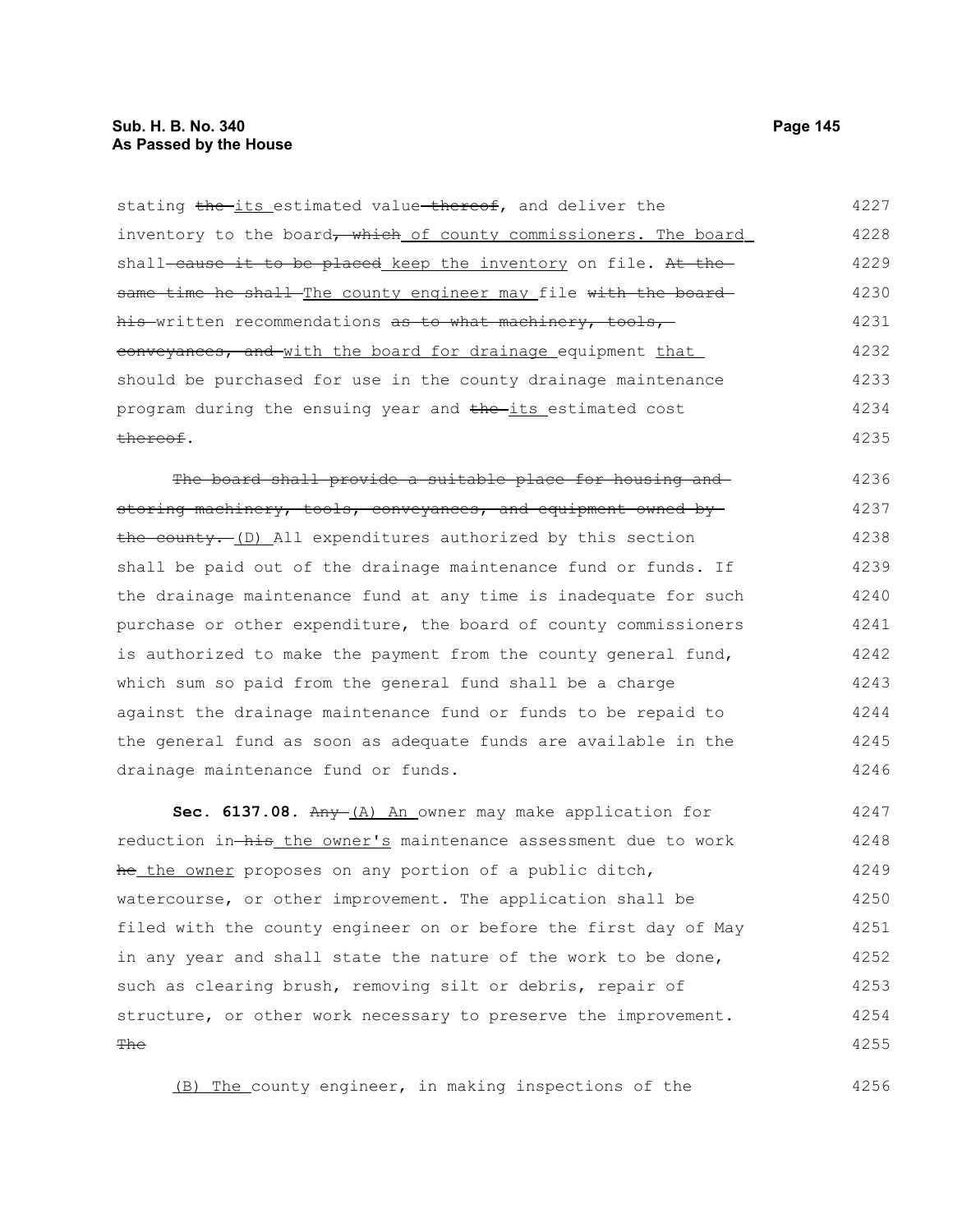drainage improvements, shall note the extent to which any owner that has applied for a reduction of the maintenance assessment under division (A) of this section has carried out such repair and maintenance work.  $H$ (C) In making the annual report and estimate to the board of county commissioners, the county engineer shall include a schedule containing the name of each owner who has applied for reduction of maintenance assessment due to performance of repairand maintenance work under division (A) of this section and the 4257 4258 4259 4260 4261 4262 4263 4264 4265

percentage reduction, if any, that the county engineer recommends be granted to each owner. The 4266 4267

(D) The board of county commissioners shall either confirm or reject the allowances recommended by the county engineer. The allowance confirmed as to each  $\frac{1}{2}$  and owner shall be certified to the county auditor, who shall reduce the next annual maintenance assessment of the owner by the percentage so certified. 4268 4269 4270 4271 4272

Sec. 6137.09. (A) The board of county commissioners may grant to any owner a reduction of not more than fifty per cent of  $-\text{his the owner's annual maintenance assessment provided that}$ the owner shall have filed with the county engineer a certificate of the board of supervisors of the soil conservation district of the county in which the land is located, certifying that  $\overline{h}$  the owner is following practices in the cultivation or management of agricultural land that will reduce the runoff of surface water and the erosion of sediment and silt into drainage channels. The certificate shall be signed by the president and the secretary-treasurer of the soil and water conservation district board of supervisors and it shall remain in effect until canceled by the board of county commissioners. The 4273 4274 4275 4276 4277 4278 4279 4280 4281 4282 4283 4284 4285

(B) The county engineer shall have the right to may 4286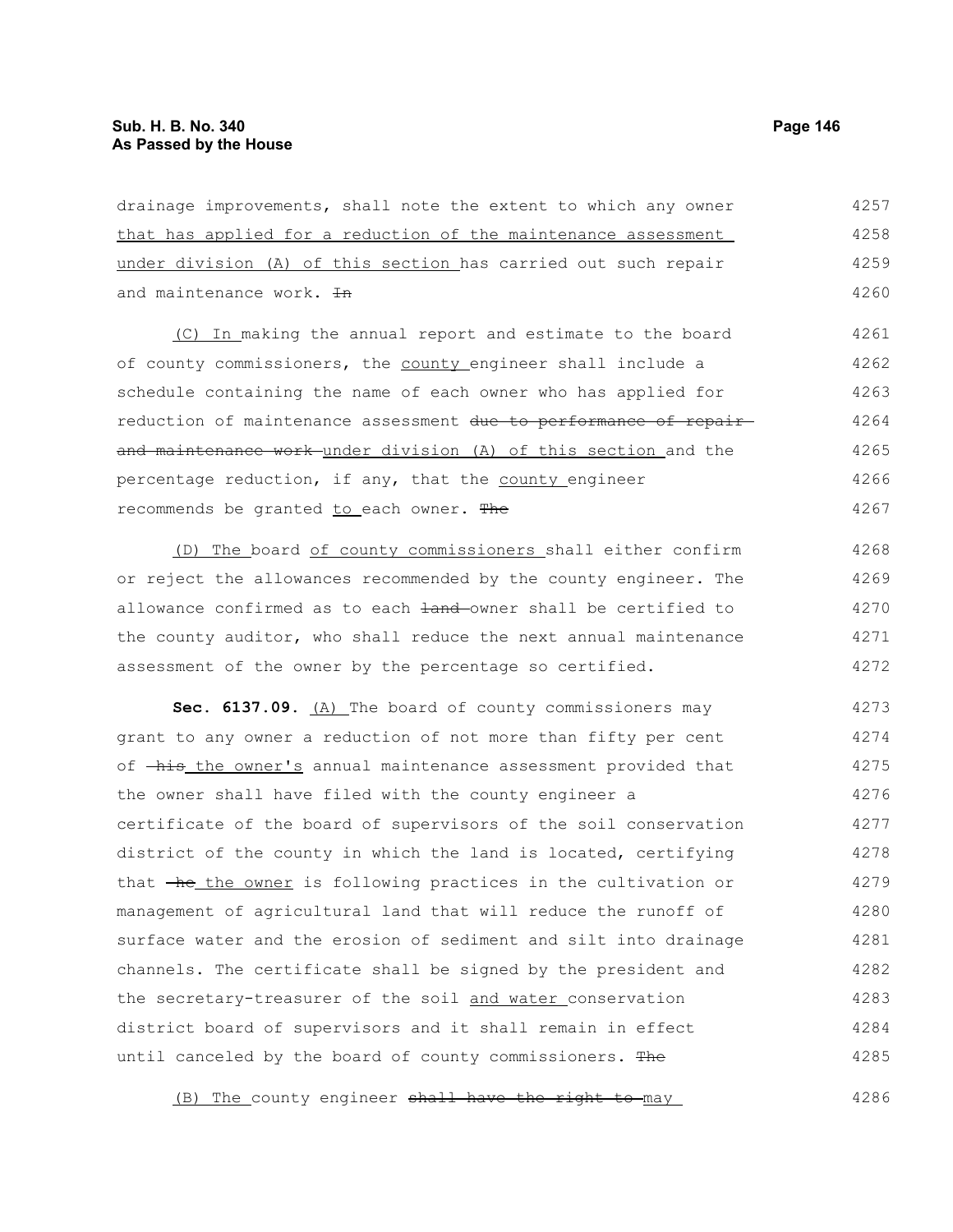board.

inspect the premises of any owner claiming assessment reduction due to soil and water conservation and to ask the soil conservation district for review of any certificate on file. (C) At the time-he the county engineer makes-his the annual report and estimate of maintenance costs, the county engineer shall transmit to the board of county commissioners all soil and water conservation certificates that have been were filed with-him the county engineer. The (D) The clerk of the board of county commissioners, on or before the first day of July August in each year, shall file with the county auditor a list of owners who have been certified by the soil conservation district for a fifty per cent-granted a reduction in maintenance assessment for the current year\_under\_ this section. **Sec. 6137.10.** If the cleaning out or repair of a ditch, drain, or watercourse, repair or replacement of tile, or repair of any abutment, catch basin, retaining wall or other improvement is made necessary in whole or in part by the negligent acts or omissions of any an owner, the board of county commissioners after shall conduct a hearing subsequent to thirty days notice regarding the acts or omissions. The board shall give notice of the hearing thirty days prior to the hearing pursuant to the provisions of section 6131.07 of the Revised Code. After the hearing, the board may add to the maintenance assessment of such-the negligent owner an additional repair assessment in an amount sufficient to rectify the damage. Such-The added assessment shall be made on recommendation of the county engineer and certified to the county auditor at the same time the annual maintenance assessment is certified by the 4287 4288 4289 4290 4291 4292 4293 4294 4295 4296 4297 4298 4299 4300 4301 4302 4303 4304 4305 4306 4307 4308 4309 4310 4311 4312 4313 4314 4315

4316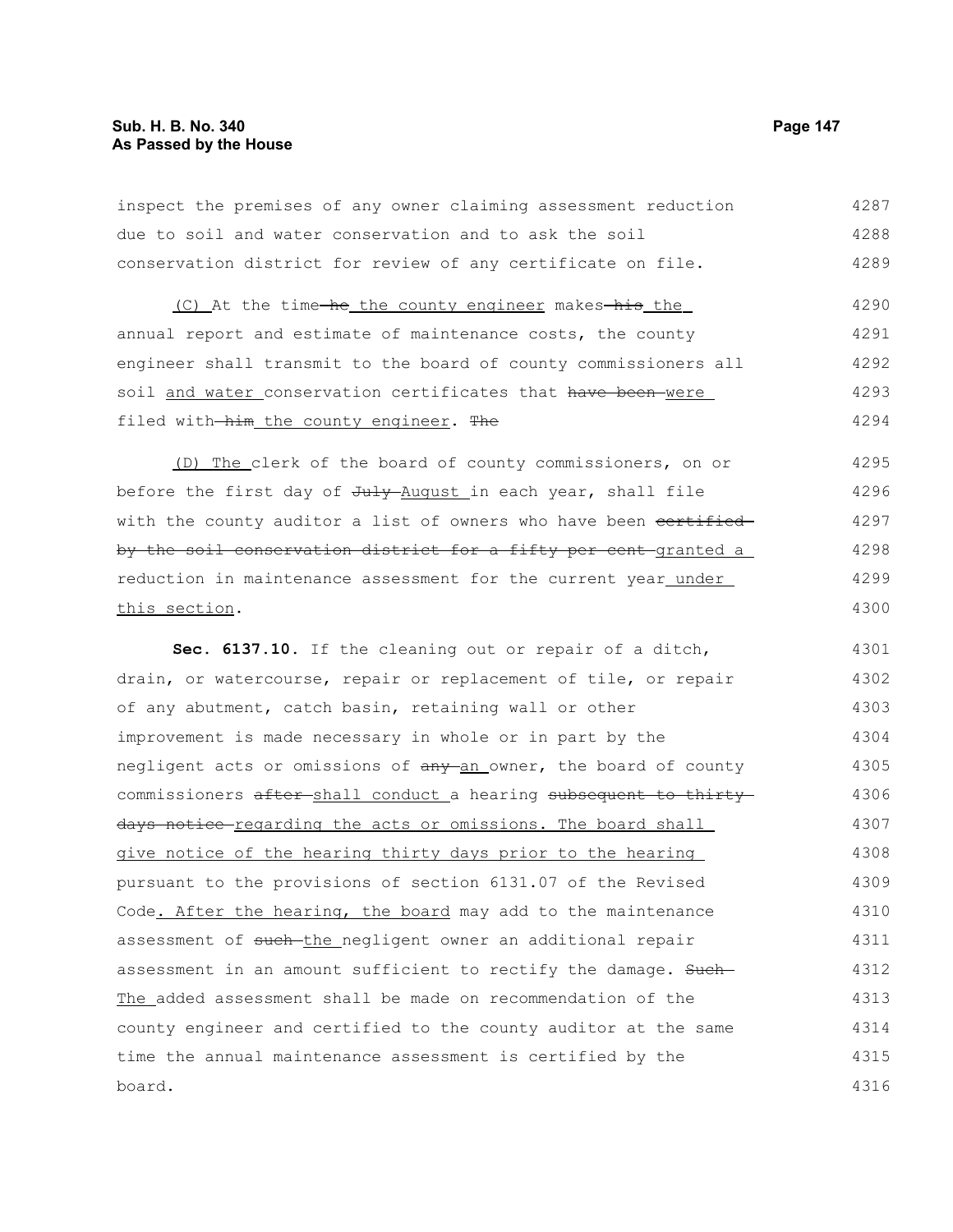# **Sub. H. B. No. 340 Page 148 As Passed by the House**

**Sec. 6137.11.** (A) The original schedule of benefit assessments upon owners for the construction of any improvement shall be maintained by the county auditor as the permanent assessment base for maintenance assessments. The county auditor shall levy the maintenance assessments shall be levied by the eounty auditor in such percentage of the permanent assessment base as is authorized by the board of county commissioners. 4317 4318 4319 4320 4321 4322 4323

The board of county commissioners, before (B) Before certifying the percentage of the permanent assessment base to be levied in any one year for the drainage-maintenance fund, the board of county commissioners shall consider any recommendation by the county engineer and any application by  $\frac{any - an}{bm}$  owner for increase or reduction of the permanent assessment base as it applies to any an owner. 4324 4325 4326 4327 4328 4329 4330

Any such increase or reduction of the permanent assessment base with respect to any owner shall be made for the purpose of correcting any inequity that has arisen due to increase or decrease in the proportionate share of benefits accruing to the owner as the result of the construction and maintenance of the improvement. 4331 4332 4333 4334 4335 4336

(C)(1) After six annual maintenance fund assessments have been made upon the owners benefiting from an improvement, the board of county commissioners shall review the permanent assessment base for maintenance fund assessment and may increase or decrease the respective benefit apportionments in accordance with changes in benefits that have occurred during the intervening six years. 4337 4338 4339 4340 4341 4342 4343

As soon as (2) Any increase or reduction of the permanent assessment base with respect to an owner shall be made for the purpose of correcting an inequity that has arisen due to 4344 4345 4346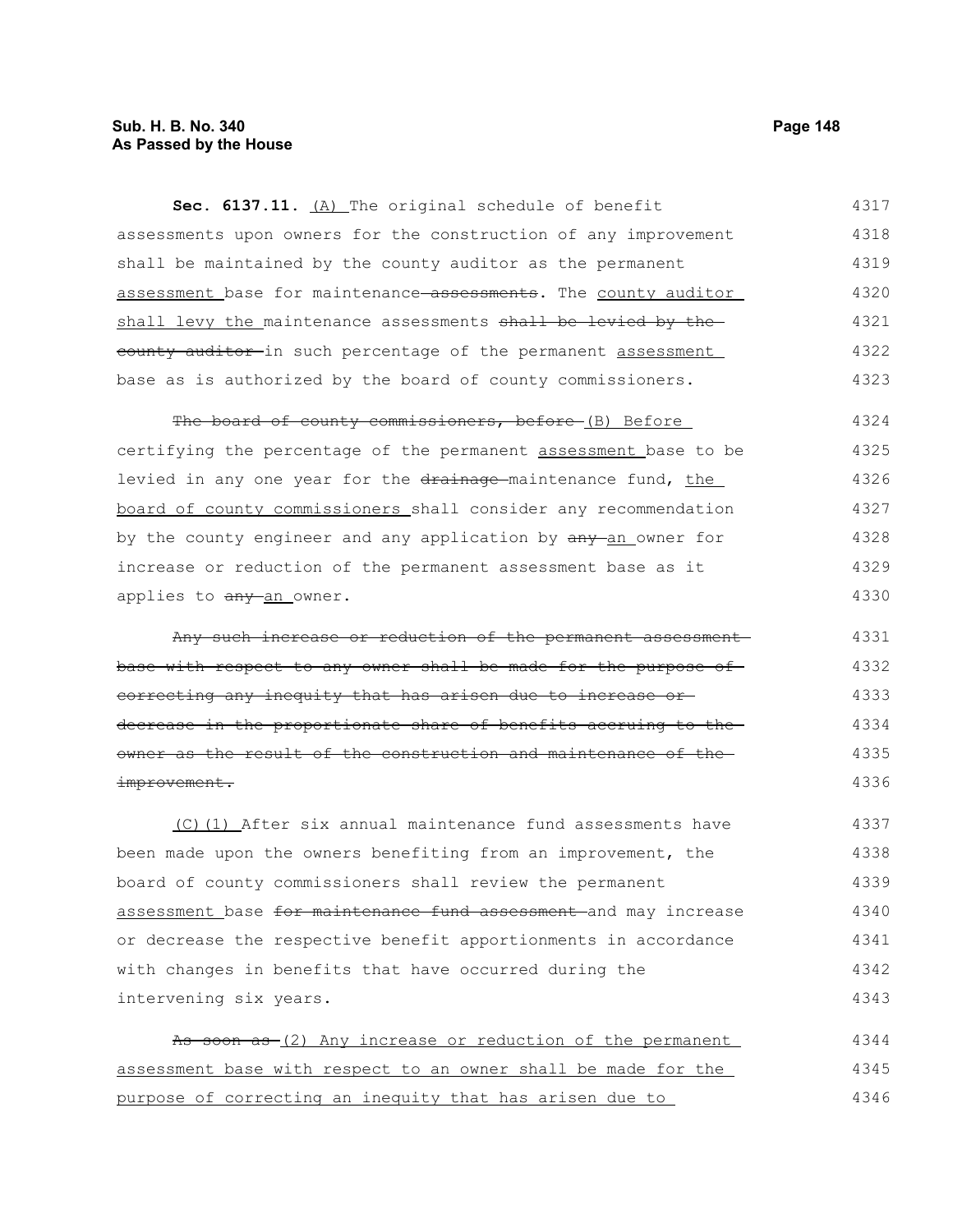4375

| increase or decrease in the proportionate share of benefits      | 4347 |
|------------------------------------------------------------------|------|
| accruing to the owner as the result of the construction and      | 4348 |
| maintenance of the improvement.                                  | 4349 |
| (3) If the board of county commissioners has changed             | 4350 |
| proposes changes to the permanent assessment base of maintenance | 4351 |
| assessments-of any-an_owner, the elerk-board shall conduct a     | 4352 |
| hearing on those changes. The board shall conduct the hearing    | 4353 |
| not less than twenty nor more than thirty days from the date the | 4354 |
| proposed changes are to be adopted.                              | 4355 |
| (4) The clerk of the board shall send to each owner in the       | 4356 |
| area benefited by the improvement a notice by certified mail,    | 4357 |
| return receipt requested, or by first-class mail in a five-day   | 4358 |
| return envelope. For each improvement, all individual notices    | 4359 |
| shall be sent by the same type of mail. Whichever method the     | 4360 |
| board chooses, with the words "Legal Notice" shall be-printed in | 4361 |
| plain view on the face of the envelope. The notice shall state-  | 4362 |
| clerk shall include in the notice a statement of the amount of   | 4363 |
| the present permanent assessment base for maintenance            | 4364 |
| assessment, the proposed new permanent assessment base amount    | 4365 |
| with respect to each owner so changed, and the date of a hearing | 4366 |
| on the change. The hearing shall be set by the board for a date  | 4367 |
| not less than twenty nor more than thirty days from the date of  | 4368 |
| adoption of the changes.                                         | 4369 |
| (D) At the expiration of six years from the date of the          | 4370 |
| first review of the permanent assessment base-of maintenance-    | 4371 |
| assessments, and at six-year intervals thereafter, the board of  | 4372 |
| county commissioners shall may again review the permanent        | 4373 |
| assessment base and shall set a hearing on any proposed changes  | 4374 |

established in division (C) of this section-for the first such-4376

by in accordance with the procedure provided procedures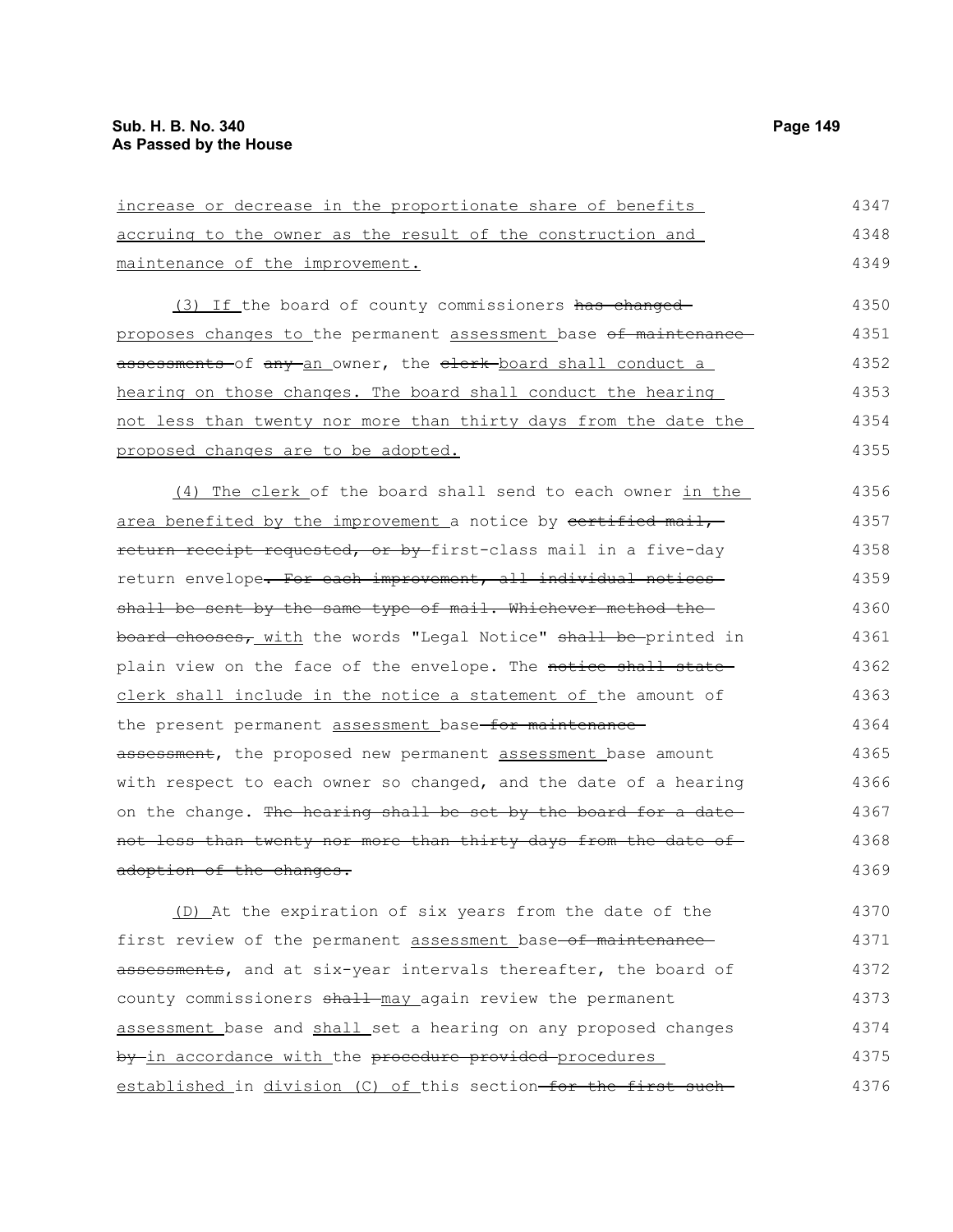| ×<br>۰.<br>۰, |  |
|---------------|--|
|               |  |

(E) The board of county commissioners at any time may add to the schedule of benefited owners any other owner who, in the judgment of the board $<sub>L</sub>$  is benefited by the operation and</sub> maintenance of the improvement as the result of new conditions that have arisen since the improvement was constructed. The additional clerk of the board shall provide such an owner shall be given-notice in writing of his-the owner's permanent maintenance fund assessment base and the date of a hearing by the same procedure as provided by in accordance with the procedures established in division (C) of this section for any owner whose permanent assessment base has been changed by the board. Notice to the additional such an owner shall be sent by the same type of mail as the board uses for owners whose permanent assessment base has been changed. 4378 4379 4380 4381 4382 4383 4384 4385 4386 4387 4388 4389 4390 4391

 $Fhe-(F)$  A hearing on the changes in, or additions to, the permanent assessment base for maintenance assessment may be adjourned from time to time by the board of county commissioners and, upon conclusion of the hearing, the revised permanent assessment base shall be certified to the county auditor and shall become the permanent assessment base-for maintenanceassessments, except as changed from time to time with respect to individual owners. 4392 4393 4394 4395 4396 4397 4398 4399

(G) If the board of county commissioners finds that any owner was not assessed for the construction of an improvement, but now is receiving substantial benefit therefrom, or was assessed for construction, but now is receiving substantially greater benefits therefrom, the board  $\frac{1}{2}$  may, after providing a thirty days-day notice pursuant to section 6131.07 of the Revised Code, may hold a hearing and determine an equitable 4400 4401 4402 4403 4404 4405 4406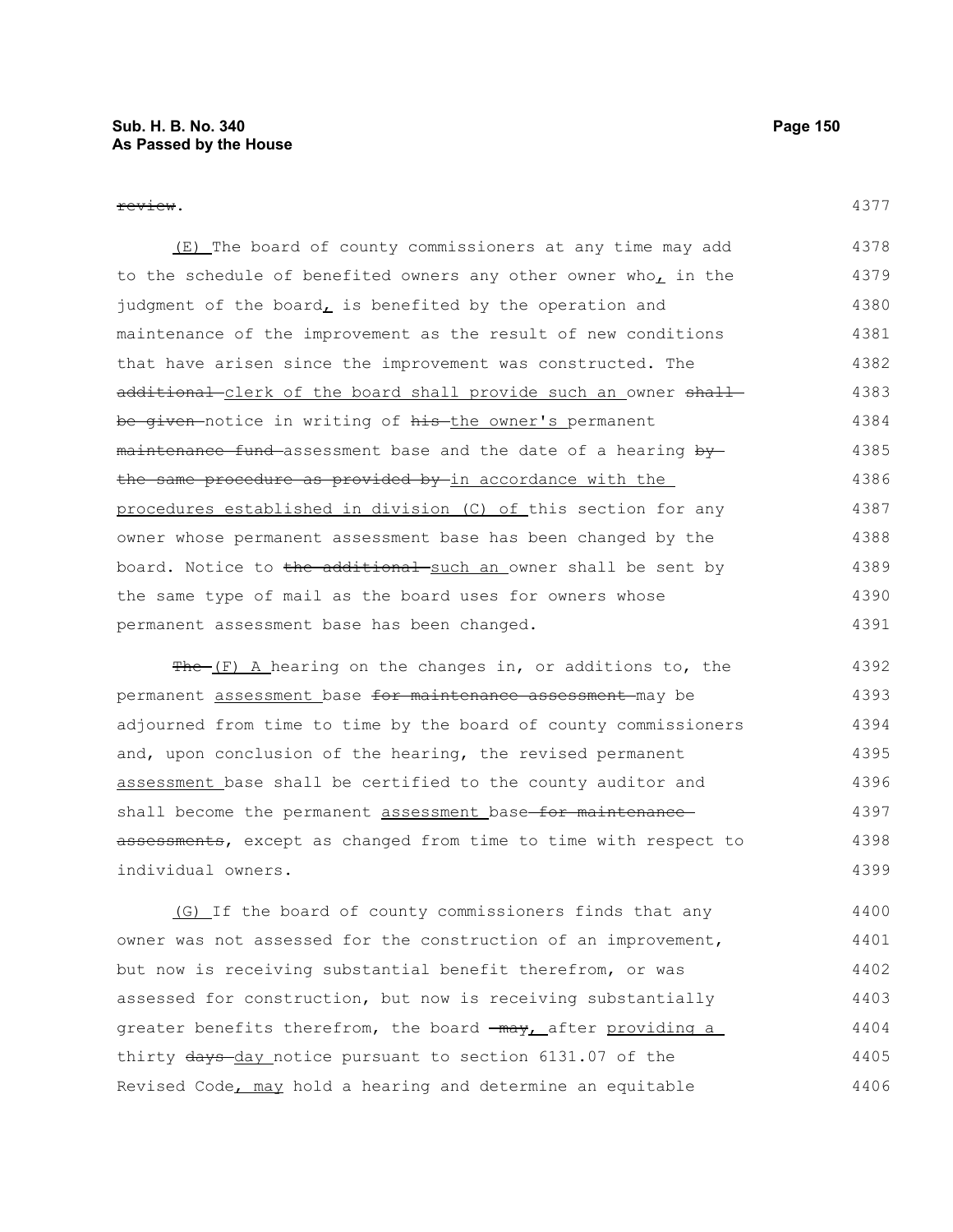## **Sub. H. B. No. 340 Page 151 As Passed by the House**

amount as an equalization assessment to be paid by the owner. The equalization assessment shall be divided into the same number of payments as the assessments for the construction of the improvement, and the payment shall be added to the next succeeding maintenance assessments of the owner until the entire amount of the equalization assessment has been paid. 4407 4408 4409 4410 4411 4412

(H) Any owner affected by an increase in the permanent assessment base as it applies to-him the owner, or who has been added to the schedule of benefited owners, or who has been determined to be subject to an equalization assessment, all as provided in this section, may appeal to the court of common pleas from a final order made by the board of county commissioners, in the manner provided by sections 6131.25 to 6131.36 of the Revised Code, the question of whether any such assessment is levied according to benefits. 4413 4414 4415 4416 4417 4418 4419 4420 4421

(I) In the case of drainage maintenance districts for which the board of county commissioners has authorized a single drainage maintenance fund, a review of the permanent assessment base of maintenance assessments shall be made not later than six years after the creation of the drainage maintenance district, and at six-year intervals thereafter, by the same procedure as provided by this section for review of the permanent assessment base with respect to a single improvement, and it shall not be necessary to review the entire maintenance permanent assessment base for any improvement included in the maintenance district until the board reviews the maintenance-permanent assessment base for the entire district. 4422 4423 4424 4425 4426 4427 4428 4429 4430 4431 4432 4433

Sec. 6137.111. (A) In lieu of the permanent assessment base and procedure specified in section 6137.11 of the Revised Code, the board of county commissioners may by resolution levy 4434 4435 4436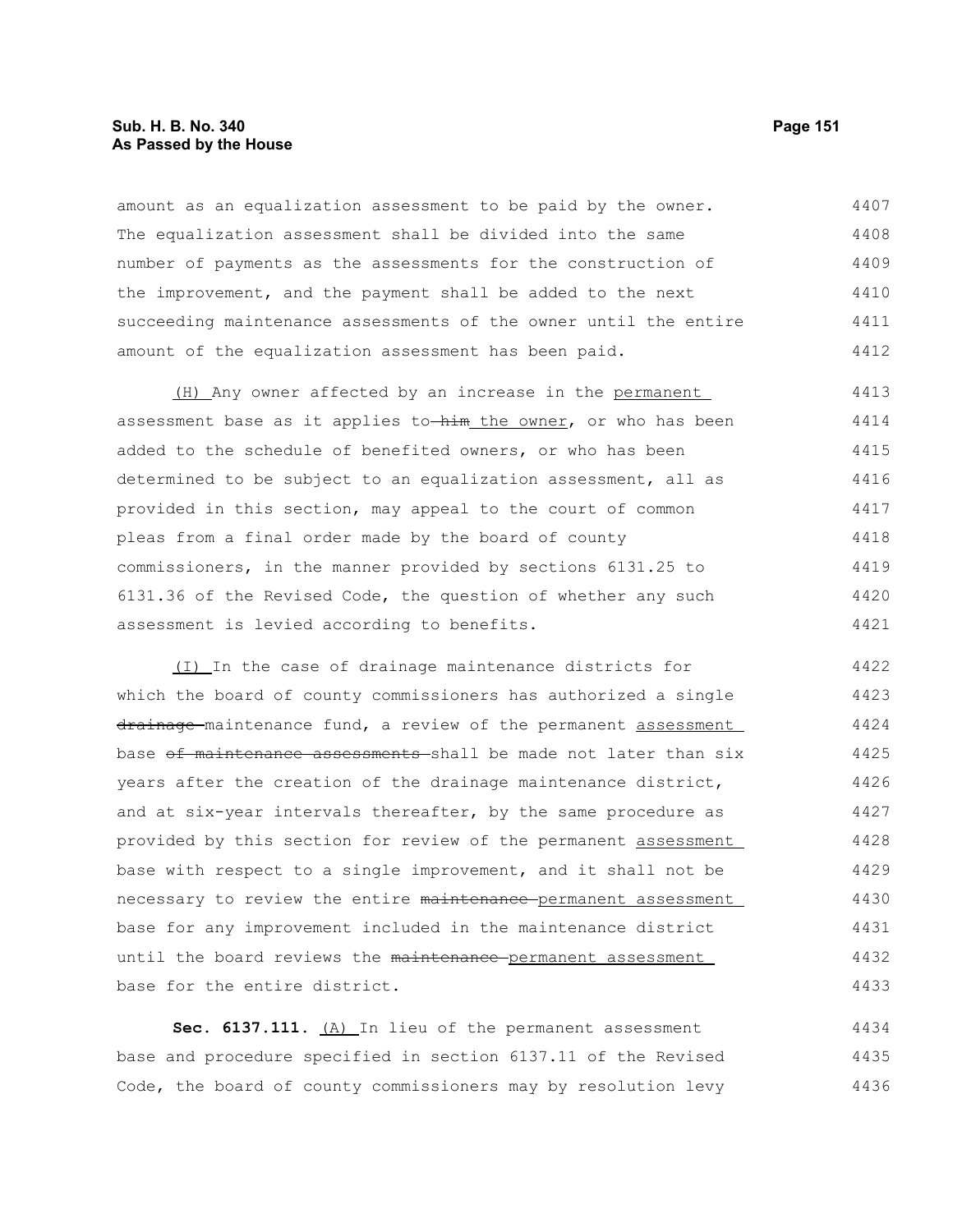upon the benefited property assessments apportioned according to tax value. The assessments shall be in the amount determined by the board to be necessary to obtain funds for the ditchmaintenance fund. 4437 4438 4439 4440

(B) Prior to the adoption of the a resolution levying the assessments, the board shall give at least ten days' notice in one newspaper of general circulation in the county, which shall state the time and place when and where the resolution shall be taken up for consideration. At that time and place or at any adjournment thereof, of which no further published notice need be given, the board shall hear all persons whose properties are proposed to be assessed, shall correct any errors and make any revisions that appear to be necessary or just, and may then pass a resolution levying upon the properties determined to be benefited such assessments as so corrected and revised. 4441 4442 4443 4444 4445 4446 4447 4448 4449 4450 4451

(C) Any owner of property to be so assessed may appeal to the court of common pleas from the resolution made by the board of county commissioners, in the manner provided by sections 6131.25 to 6131.36 of the Revised Code, the question of whether any such assessment is levied according to benefits. 4452 4453 4454 4455 4456

(D) The assessments levied by the board's resolution shall be certified to the county auditor for collection as other taxes in the year or years in which they are payable. Any increase or reduction of the assessments levied under this section shall be made at the regular six-year reappraisal of all property in the county under section 5713.01 of the Revised Code or through adjustments made for property divisions, improvements, and changes. 4457 4458 4459 4460 4461 4462 4463 4464

**Sec. 6137.112.** (A) At the time that the board of county commissioners reviews the permanent assessment base of an 4465 4466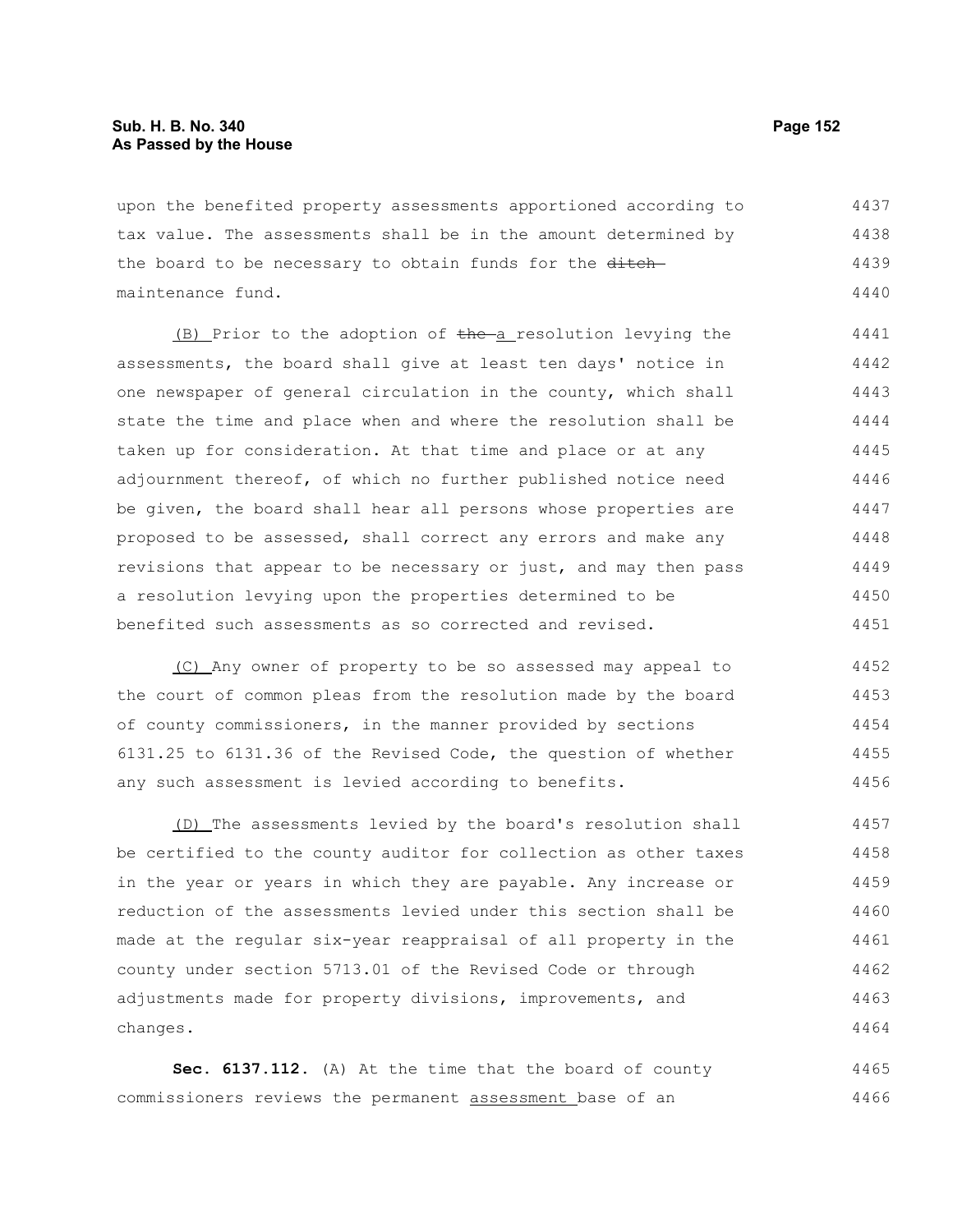## **Sub. H. B. No. 340 Page 153 As Passed by the House**

improvement for maintenance fund assessments after six annual maintenance fund assessments have been made as provided in section 6137.11 of the Revised Code, the board may request the county engineer to estimate the construction cost of the improvement if that improvement were to be constructed at the time of the permanent assessment base review. Not less than thirty days prior to a hearing at which the board will consider the estimate as the construction cost of the improvement, the clerk of the board shall send to each owner that would be affected a notice by certified mail, return receipt requested, or by first class mail in a five-day return envelope. For each improvement, all individual notices shall be sent by the same type of mail. Whichever method the board chooses, the words "legal notice" shall be printed in plain view on the face of the envelope. The notice shall state the amount of the present permanent assessment base for maintenance assessment, the proposed new permanent assessment base amount with respect to the owner, and the date of the hearing on the proposed change. 4467 4468 4469 4470 4471 4472 4473 4474 4475 4476 4477 4478 4479 4480 4481 4482 4483 4484

(B) The board of county commissioners, by adoption of a resolution at the hearing required under division (A) of this section, may approve the **estimate as the construction cost of** the improvement permanent assessment base, as determined by the county engineer according to division (B)(5) of section 6131.14 of the Revised Code in lieu of the original construction-cost of the improvement. If approved, the estimate-total estimated cost of construction cost the improvement shall be the permanent assessment base that is used to calculate maintenance fund assessments for owners benefiting from the improvement. The approved estimate of construction cost-the improvement shall serve as the permanent assessment base for the purposes of this chapter until such time as it is revised in accordance with this 4485 4486 4487 4488 4489 4490 4491 4492 4493 4494 4495 4496 4497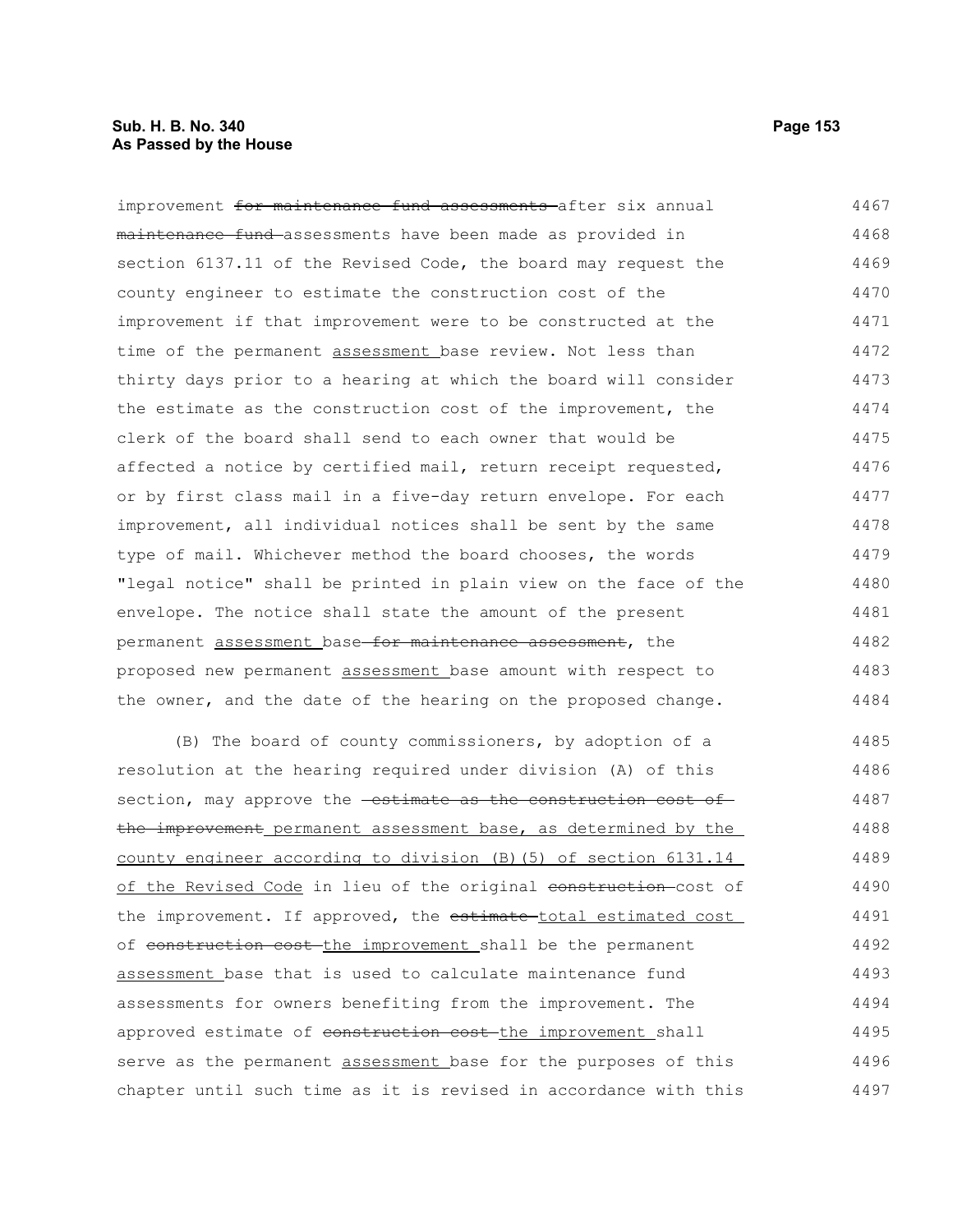#### section.

| Sec. 6137.12. (A) In the cleaning, repair, and other             | 4499 |
|------------------------------------------------------------------|------|
| maintenance work on drainage improvements, the persons whose     | 4500 |
| duty it is to perform the maintenance work may go upon the       | 4501 |
| adjoining or abutting lands within the permanent easement        | 4502 |
| necessary for proper operation of the required machinery, tools, | 4503 |
| motor vehicles, conveyances, or other equipment.                 | 4504 |

(B)(1) In the case of open ditches, the permanent easement so used shall be not more than twenty-five feet from the top of the bank, measured at right angles thereto, and wherever practical the area so used shall be on one side of the ditch only. When in his opinion 4505 4506 4507 4508 4509

(2) In the case of an open ditch log-jam removal project within a wooded riparian corridor, a maintenance easement may be created from the top of the bank to twenty-five feet outside of the edge of the wooded riparian corridor. 4510 4511 4512 4513

(3) When the county engineer determines that an emergency situation exists at an open ditch needing maintenance, the county engineer may, with the approval of the board of county commissioners, temporarily extend the easement to not more than seventy-five feet from the top of the bank, measured at right angles thereto, in order to conduct the necessary maintenance work and alleviate the condition or conditions causing the emergency situation. The 4514 4515 4516 4517 4518 4519 4520 4521

(C) The maximum width of permanent easement for closed ditches shall not exceed eighty feet centered on the centerline of the improvement. The 4522 4523 4524

(D) The permanent easement for all other improvements shall be as located and the width as specified by the county 4525 4526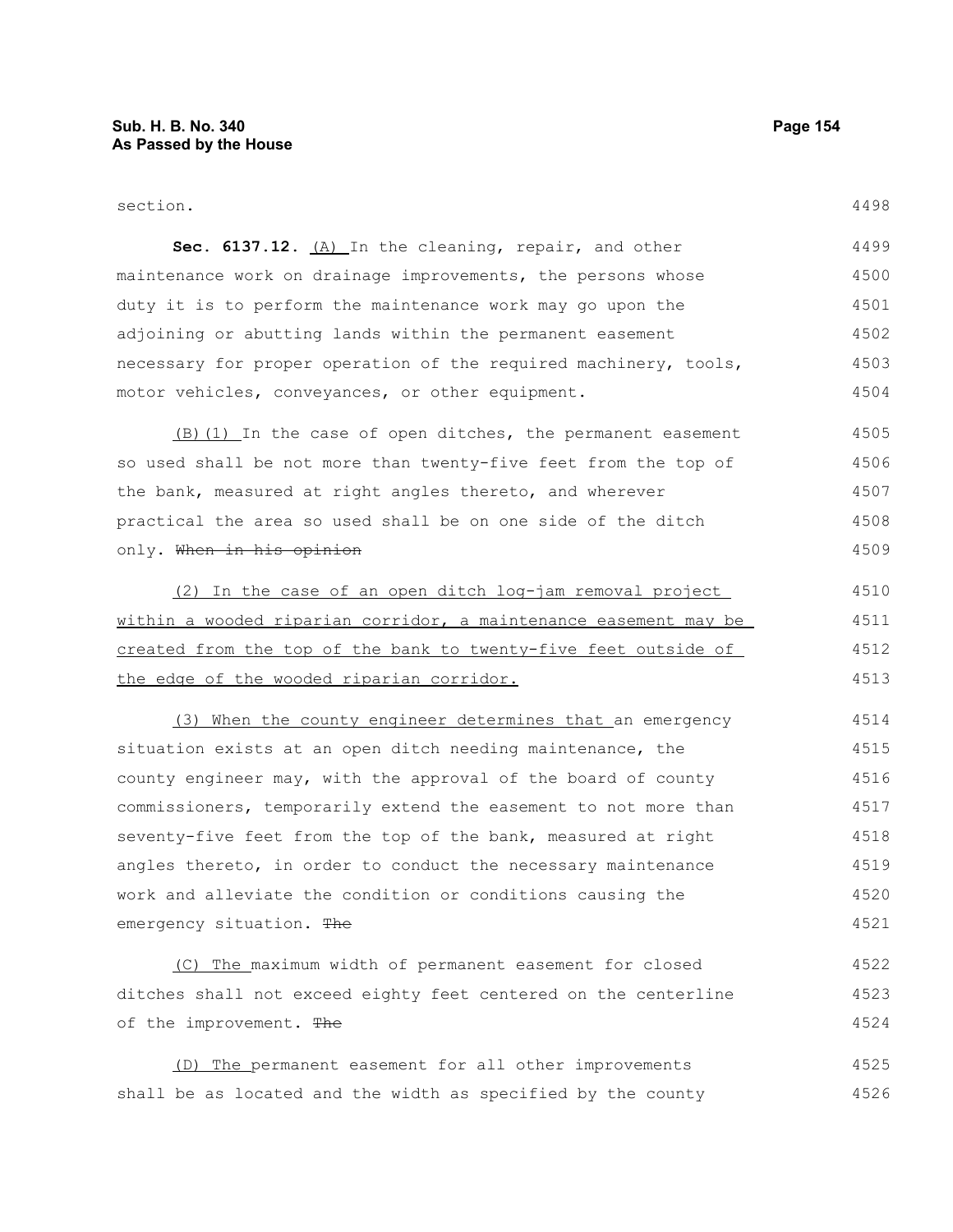#### engineer. When

| (E) When the performance of maintenance requires the                        | 4528 |
|-----------------------------------------------------------------------------|------|
| damage of existing crops beyond the permanently established sod             | 4529 |
| or seeded strip, the owner of the crops shall <del>be granted </del> submit | 4530 |
| a written request for payment for damages to the county                     | 4531 |
| engineer. The county engineer shall award the crop owner damages            | 4532 |
| equal to market value, to be paid from the permanent maintenance            | 4533 |
| fund established for the improvement. Under                                 | 4534 |

(F)(1) Under contract work, the county engineer may specify the right-of-way to be used within the permanent easement. Where the nature of the surface of the adjoining or abutting land does not prevent it, and there are growing crops on one side of the ditch but none upon the other, the right-ofway provided for shall be used on that side of the ditch on which there are no growing crops.  $\text{In}$ 4535 4536 4537 4538 4539 4540 4541

(2) In using the right-of-way, the persons performing maintenance shall, as far as possible, avoid damage to the owner of the adjoining or abutting lands. 4542 4543 4544

(3) If in the doing of this work it is necessary to damage or temporarily remove any fences, poles, or wire lines, the cost of repairing, removing, and replacing the fences, poles, and wire lines shall be included in the total cost of the maintenance. 4545 4546 4547 4548 4549

(G) This section does not authorize passage across, along, or between railroad tracks until thirty days after notice has been mailed in accordance with section 6131.07 of the Revised Code. 4550 4551 4552 4553

Sec. 6137.13. That part of interstate ditches-drainage improvements within the state may be cleaned or repaired 4554 4555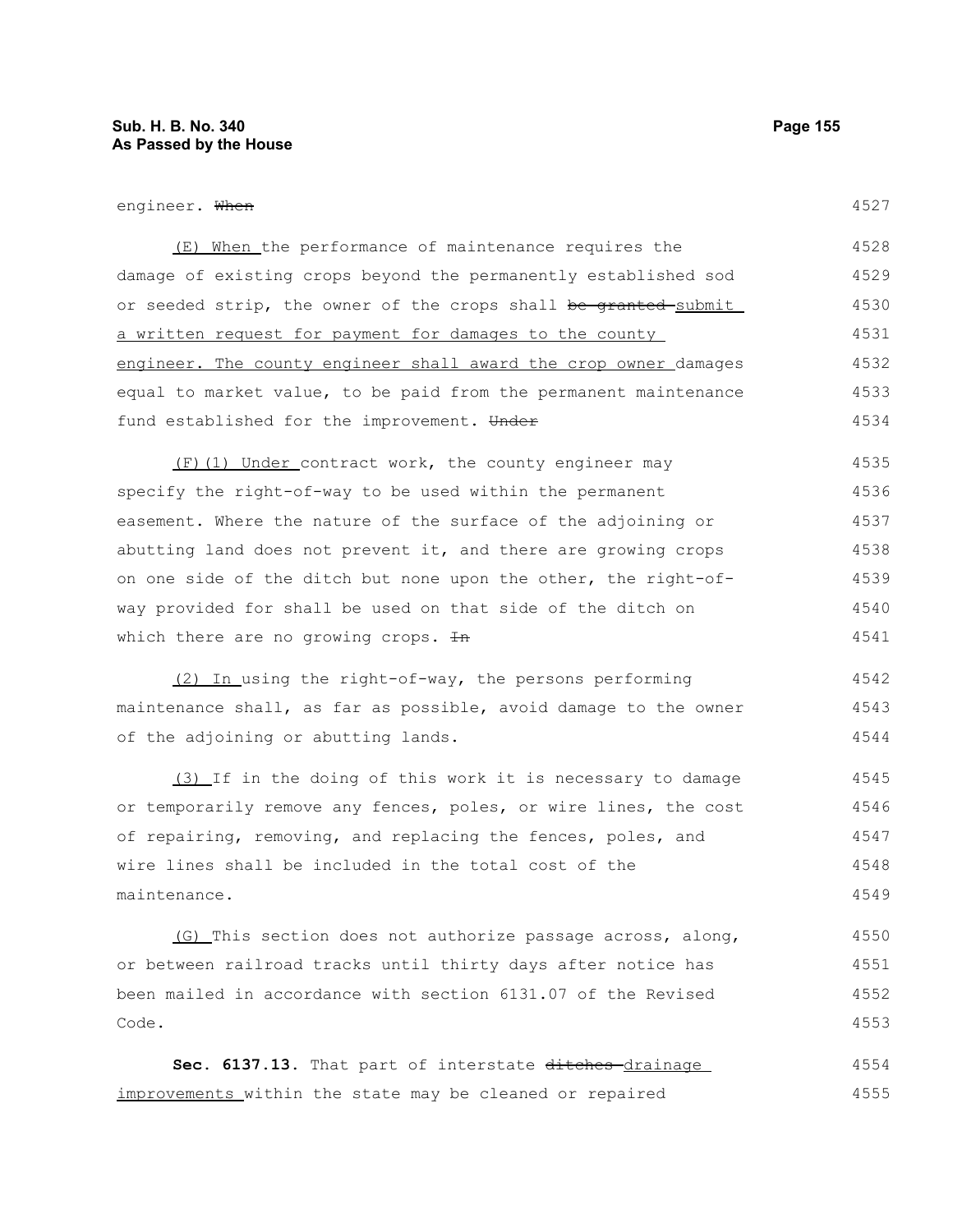| pursuant to sections 6137.01 to 6137.12, inclusive, of the                           | 4556 |
|--------------------------------------------------------------------------------------|------|
| Revised Code. Such sections shall apply insofar as they are                          | 4557 |
| applicable.                                                                          | 4558 |
| Sec. 6137.14. The county engineer, in inspecting drainage                            | 4559 |
| channels, shall note any and all apparent violations of sections                     | 4560 |
| 6111.01 to 6111.04 of the Revised Code, as such sections refer                       | 4561 |
|                                                                                      |      |
| to the pollution of drainage channels. Whenever it appears to                        | 4562 |
| the county engineer, after investigation, that there has been-                       | 4563 |
| may be a violation of section 6111.04 of the Revised Code, the                       | 4564 |
| county engineer shall give written notice to-notify the county                       | 4565 |
| board of healthdirector of environmental protection, setting                         | 4566 |
| forth any thing or act done or omitted to be done or claimed to                      | 4567 |
| be in violation of such section. The county board of health-                         | 4568 |
| director shall immediately pursue the alleged violation to its                       | 4569 |
| legal conclusion.                                                                    | 4570 |
|                                                                                      |      |
| Section 2. That existing sections 305.31, 940.01, 940.02,                            | 4571 |
| 940.05, 940.06, 940.07, 940.08, 940.10, 940.11, 940.12, 940.13,                      | 4572 |
| 940.19, 940.20, 940.21, 940.22, 940.23, 940.26, 940.29, 940.31,                      | 4573 |
| 940.32, 940.33, 940.34, 940.35, 6131.01, 6131.04, 6131.05,                           | 4574 |
| 6131.06, 6131.07, 6131.08, 6131.09, 6131.10, 6131.11, 6131.12,                       | 4575 |
| $6131.13$ , $6131.14$ , $6131.15$ , $6131.16$ , $6131.17$ , $6131.19$ , $6131.21$ ,  | 4576 |
| 6131.22, 6131.23, 6131.24, 6131.25, 6131.27, 6131.28, 6131.30,                       | 4577 |
| 6131.32, 6131.33, 6131.34, 6131.36, 6131.42, 6131.43, 6131.47,                       | 4578 |
| $6131.50$ , $6131.51$ , $6131.52$ , $6131.55$ , $6131.57$ , $6131.60$ , $6131.63$ ,  | 4579 |
| $6131.631, 6131.64, 6133.01, 6133.02, 6133.03, 6133.04, 6133.041,$                   | 4580 |
| 6133.05, 6133.06, 6133.07, 6133.08, 6133.09, 6133.10, 6133.11,                       | 4581 |
| $6133.14$ , $6137.01$ , $6137.02$ , $6137.03$ , $6137.04$ , $6137.05$ , $6137.051$ , | 4582 |
| 6137.06, 6137.07, 6137.08, 6137.09, 6137.10, 6137.11, 6137.111,                      | 4583 |
| 6137.112, 6137.12, 6137.13, and 6137.14 of the Revised Code are                      | 4584 |
| hereby repealed.                                                                     | 4585 |